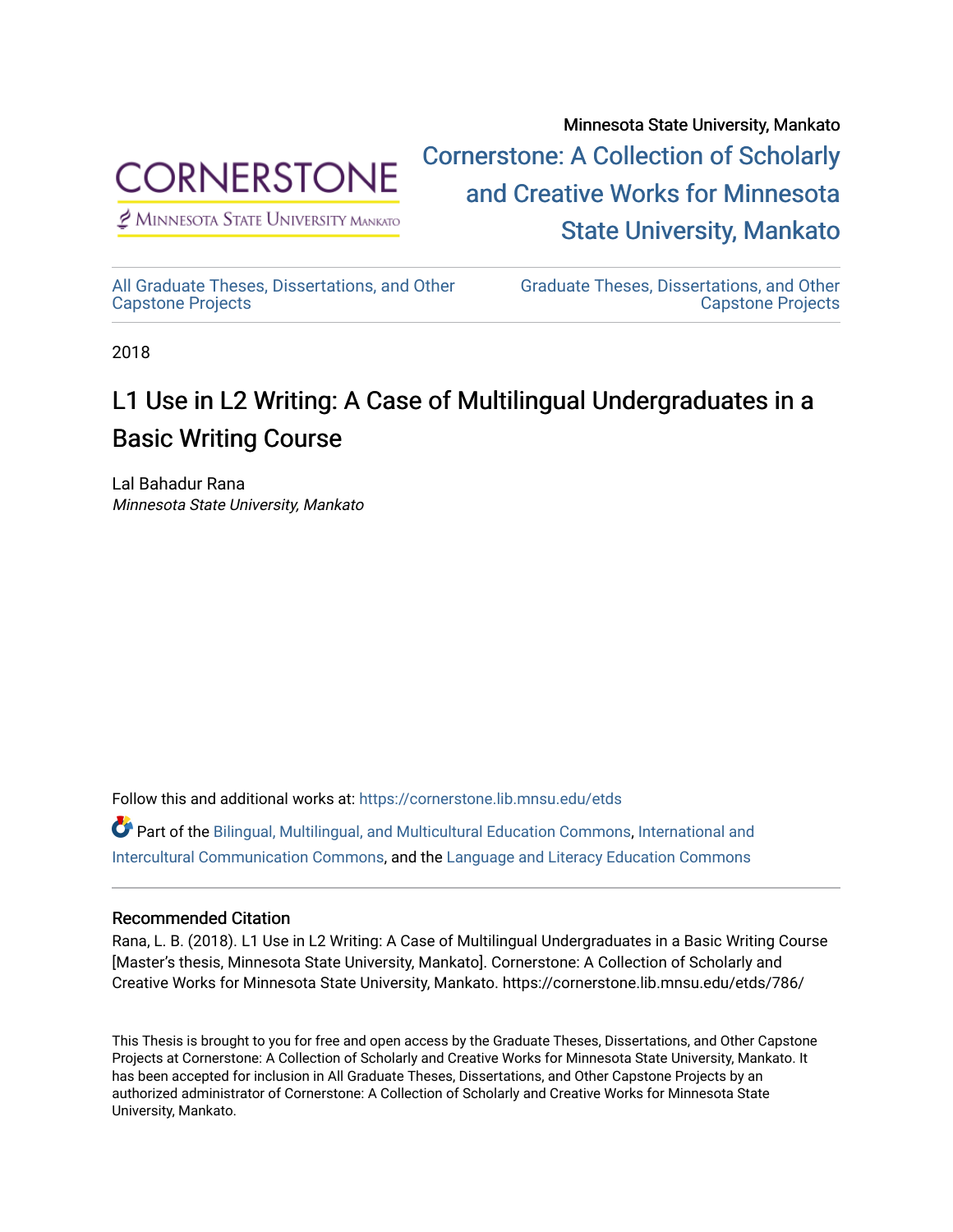L1 Use in L2 Writing: A Case of Multilingual Undergraduates in a Basic Writing Course

By Lal Bahadur Rana

A Thesis Submitted in the Partial Fulfilment of the

Requirement for the Degree of

Master of Arts

in

Teaching English as a Foreign Language (TESL)

Minnesota State University

Mankato, Minnesota

April 2018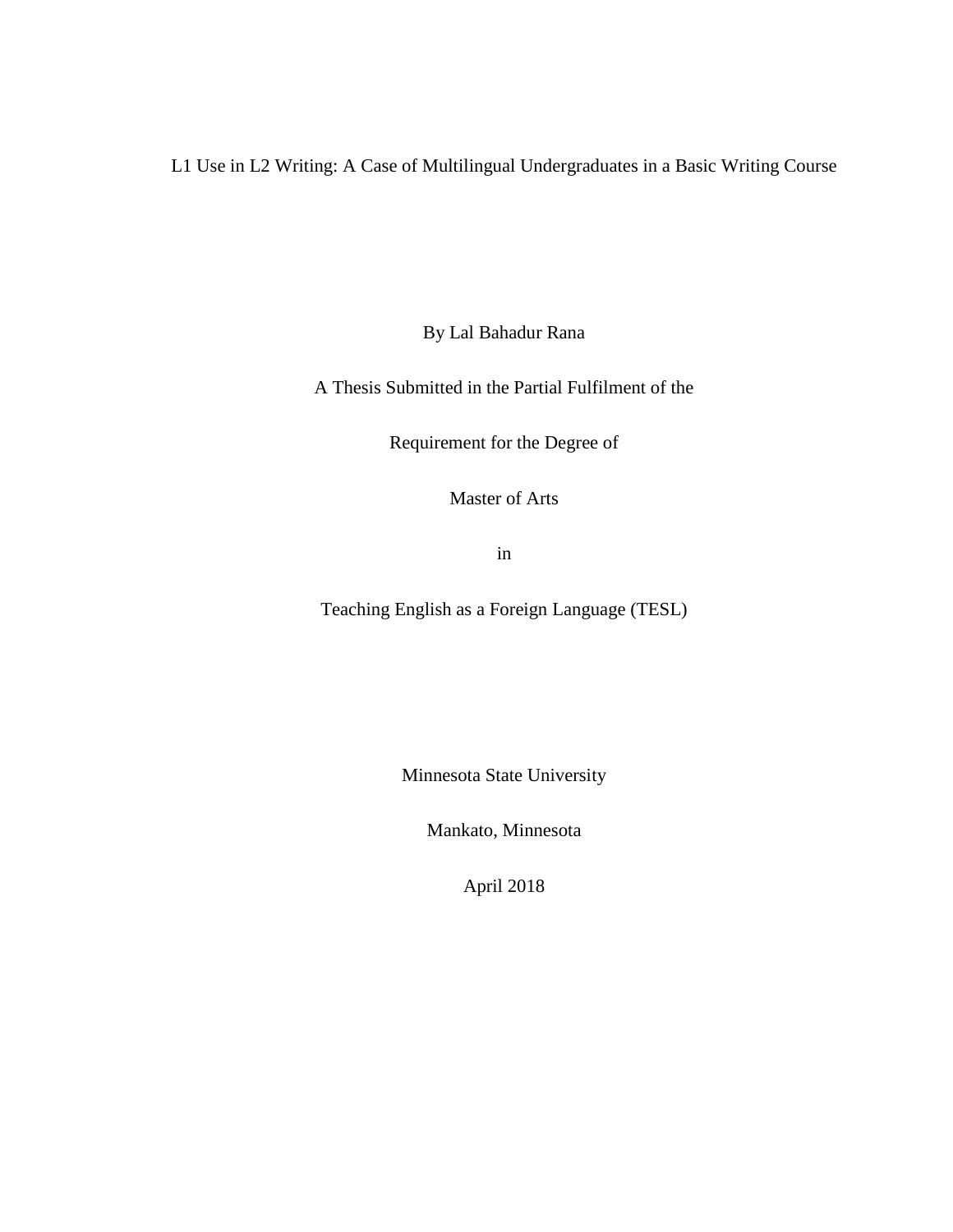This thesis paper has been examined and approved.

Examining Committee:

Dr. Sarah Henderson Lee, Chairperson

\_\_\_\_\_\_\_\_\_\_\_\_\_\_\_\_\_\_\_\_\_\_\_\_\_\_\_\_\_\_\_\_\_\_\_\_\_\_\_\_\_\_\_\_\_

Dr. Paolo Infante, Committee Member

\_\_\_\_\_\_\_\_\_\_\_\_\_\_\_\_\_\_\_\_\_\_\_\_\_\_\_\_\_\_\_\_\_\_\_\_\_\_\_\_\_\_\_\_\_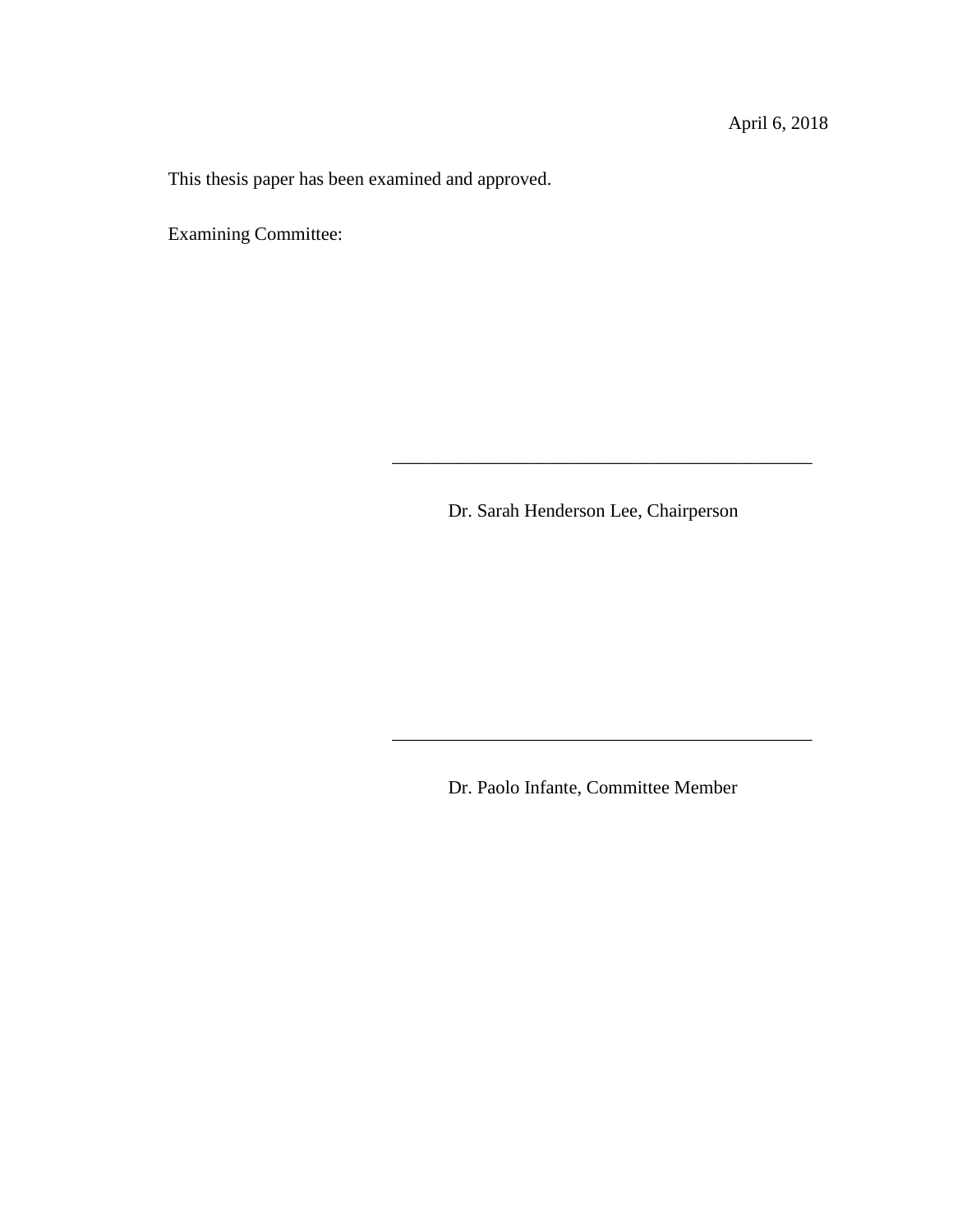### **Abstract**

The study entitled "L1 Use in L2 Writing: A Case of Multilingual Undergraduates in a Basic Writing Course" is a qualitative case study research carried out to find out the purposes for which undergraduate students use their L1s in an L2 Basic Writing course in the US university context, their perceptions regarding the effects of their use of L1s in L2 writing, and the ways they utilize their prior experience of writing academic essays while they are writing similar types of texts in L2. To these ends, the data were collected from the students enrolled in the Basic Writing course in a state university in the Mid-western part of the US. There were eighteen participants with eight different L1 backgrounds. Open-ended questionnaire and further followup questions were the tools for the data collection. The data for the study were collected during the 2017 Fall semester. Thus, the data collected in this way were codified using MAXQDA and analyzed and interpreted based on the recurring themes.

The analysis of the data shows that multilingual writers make use of their L1s for generating ideas, reducing cognitive load, finding target language words, finding the information required to write essays and backtranslating. Regarding whether it is beneficial to use their L1s, they believe that it can be both facilitating such as easy to think and debilitating such as fear of making mistakes. Similarly, when it comes to the case of the use of prior knowledge, they mainly use their prior experience of writing for structuring their essays. Based on the findings, pedagogical implications have been drawn.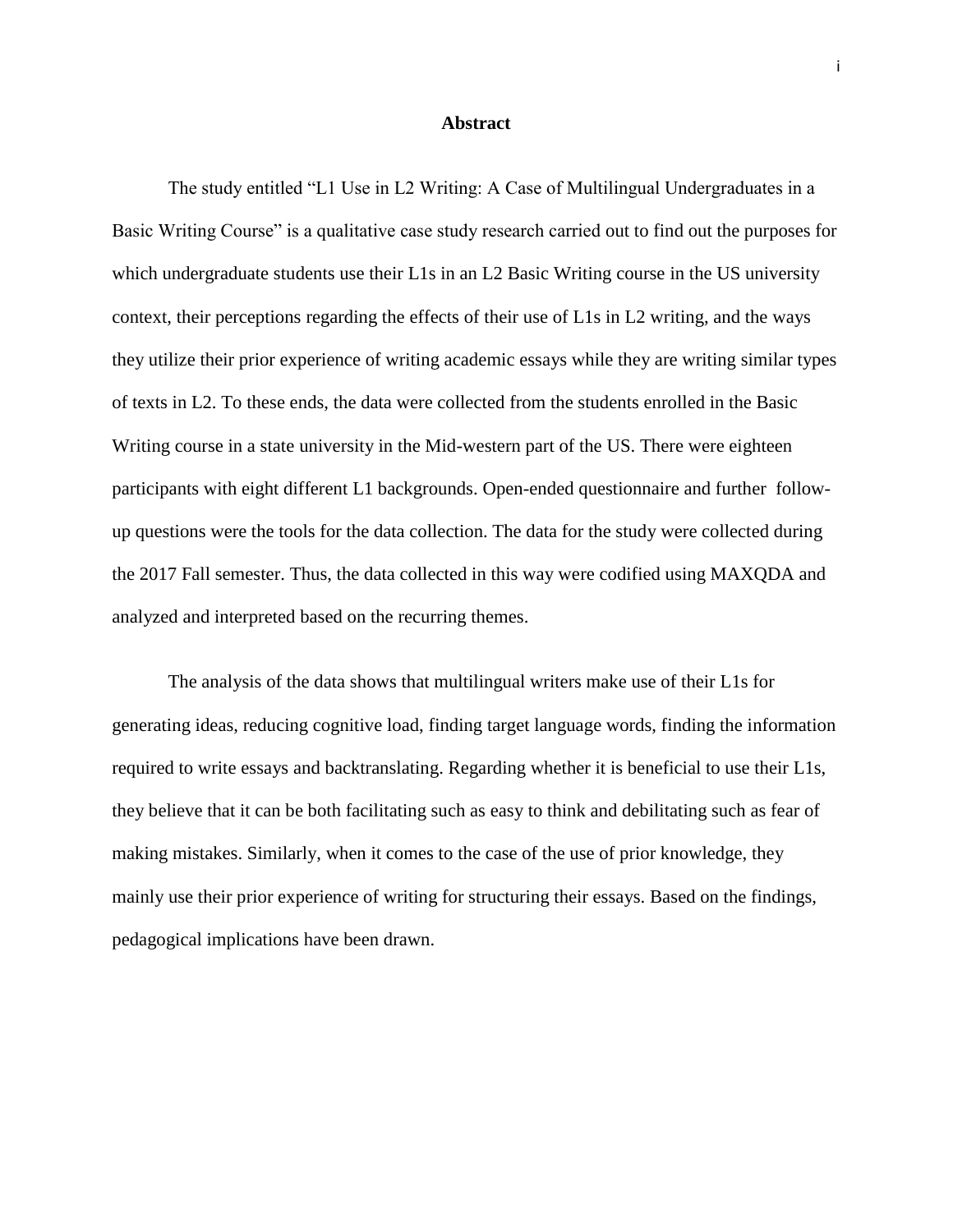# **Table of Contents**

| Generating Ideas, Searching topics, and Organizing Information 32 |  |
|-------------------------------------------------------------------|--|
|                                                                   |  |
|                                                                   |  |
|                                                                   |  |
|                                                                   |  |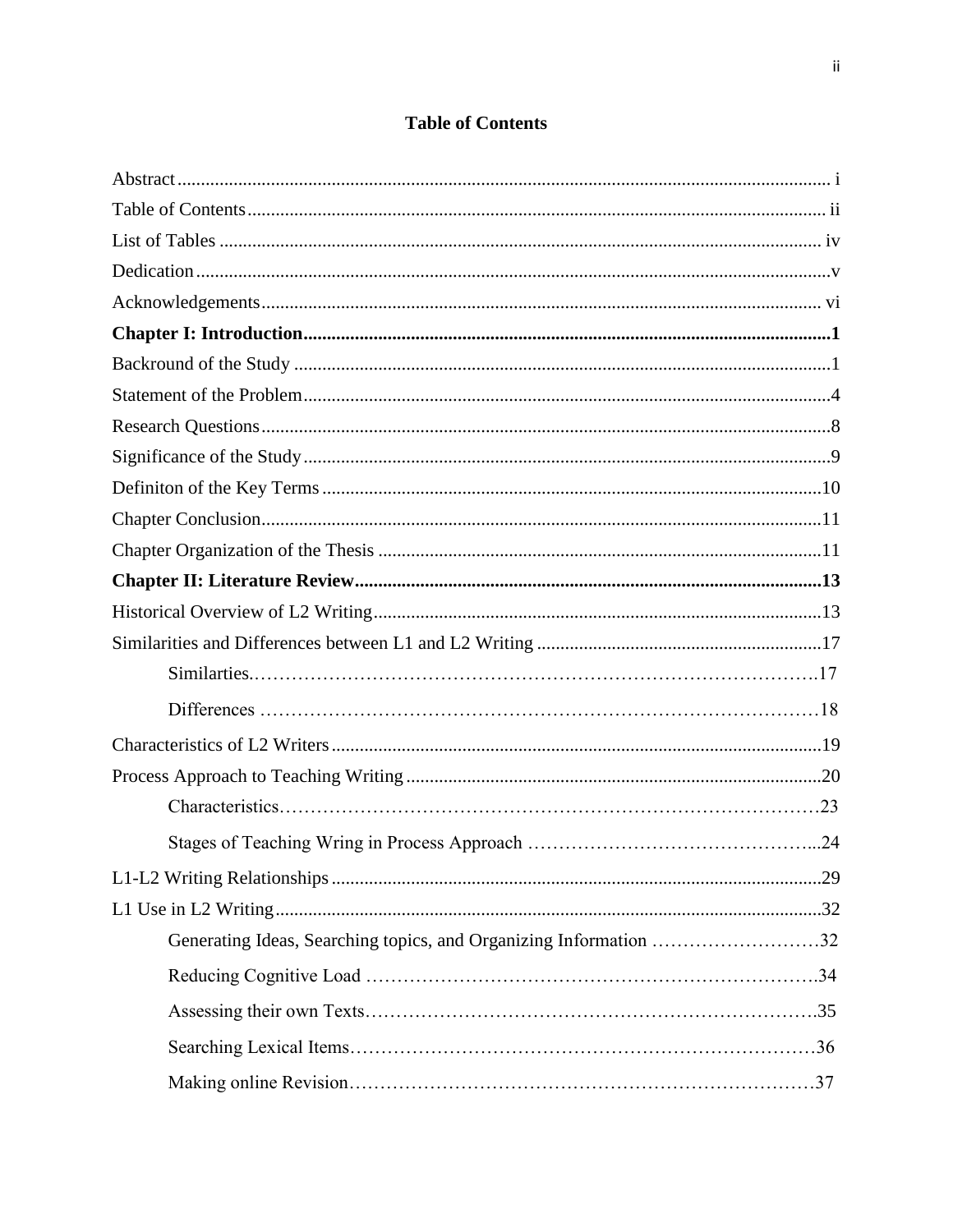| The Ways Undergraduate Students Use their L1s in an L2 Basic Writing Course in the US        |  |
|----------------------------------------------------------------------------------------------|--|
| Multilingual Writer's Perceptions Regarding the Effects of their Use of L1s in L2 Writing 67 |  |
|                                                                                              |  |
|                                                                                              |  |
|                                                                                              |  |
| ChapterV: Pedagogical Implications, Suggestions for Further Research, and Conclusion 91      |  |
|                                                                                              |  |
|                                                                                              |  |
|                                                                                              |  |
|                                                                                              |  |
|                                                                                              |  |
|                                                                                              |  |
|                                                                                              |  |
|                                                                                              |  |
|                                                                                              |  |
|                                                                                              |  |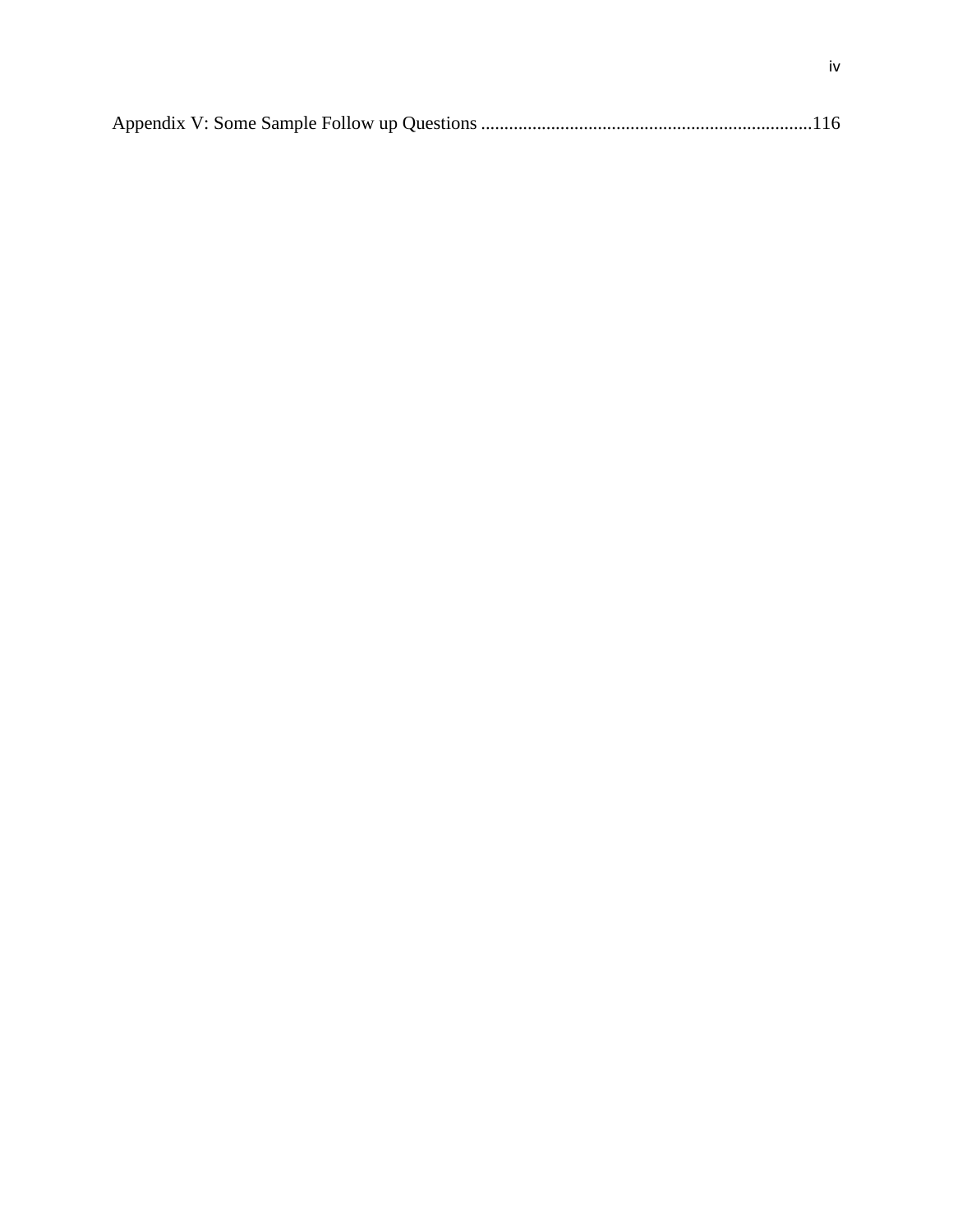# **List of Figure and Tables**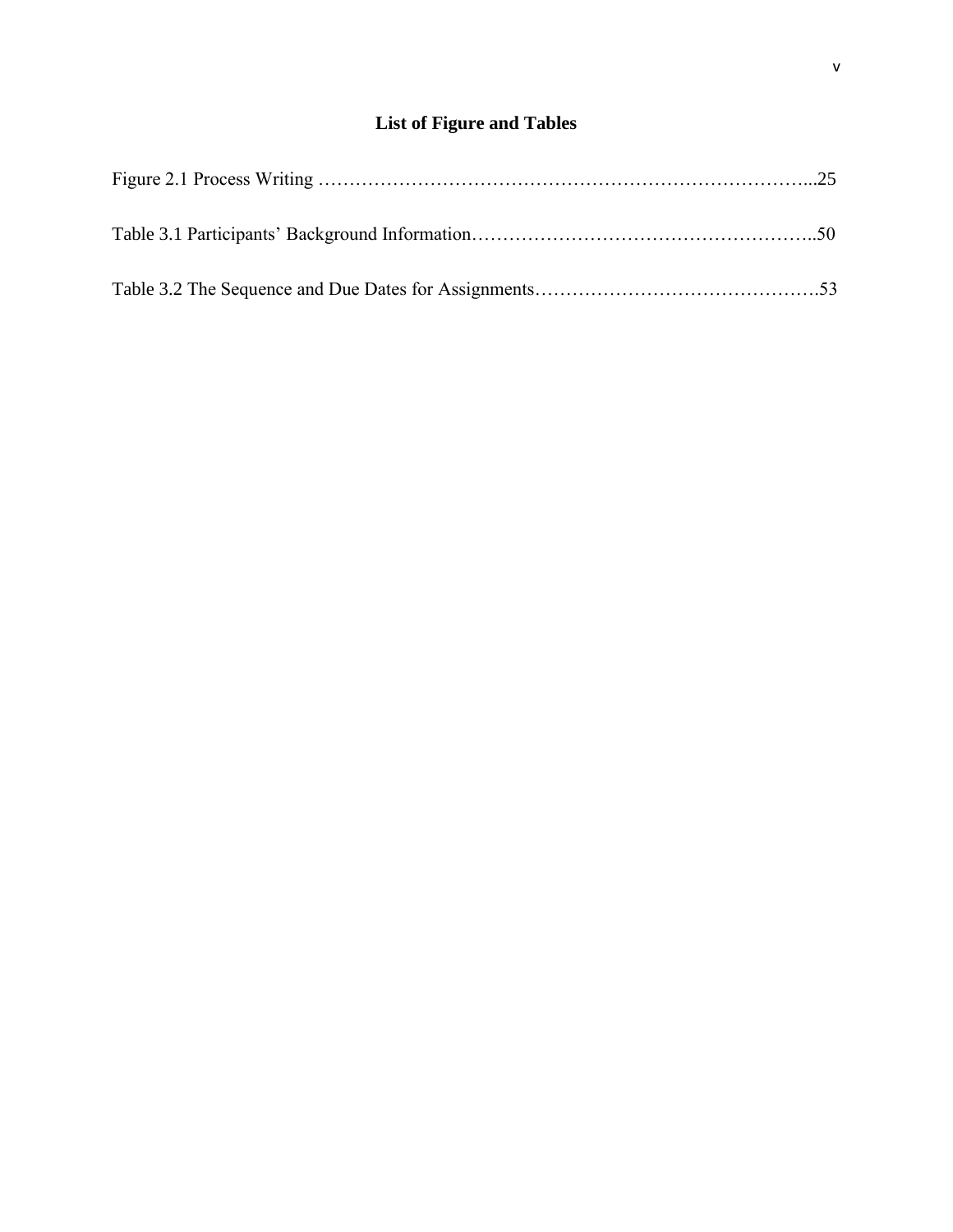# Dedication

I would like to dedicate this thesis to my mother, who always inspired me to pursue my studies.

Copyright © Lal Bahadur Rana

Minnesota State University, Mankato

April 2018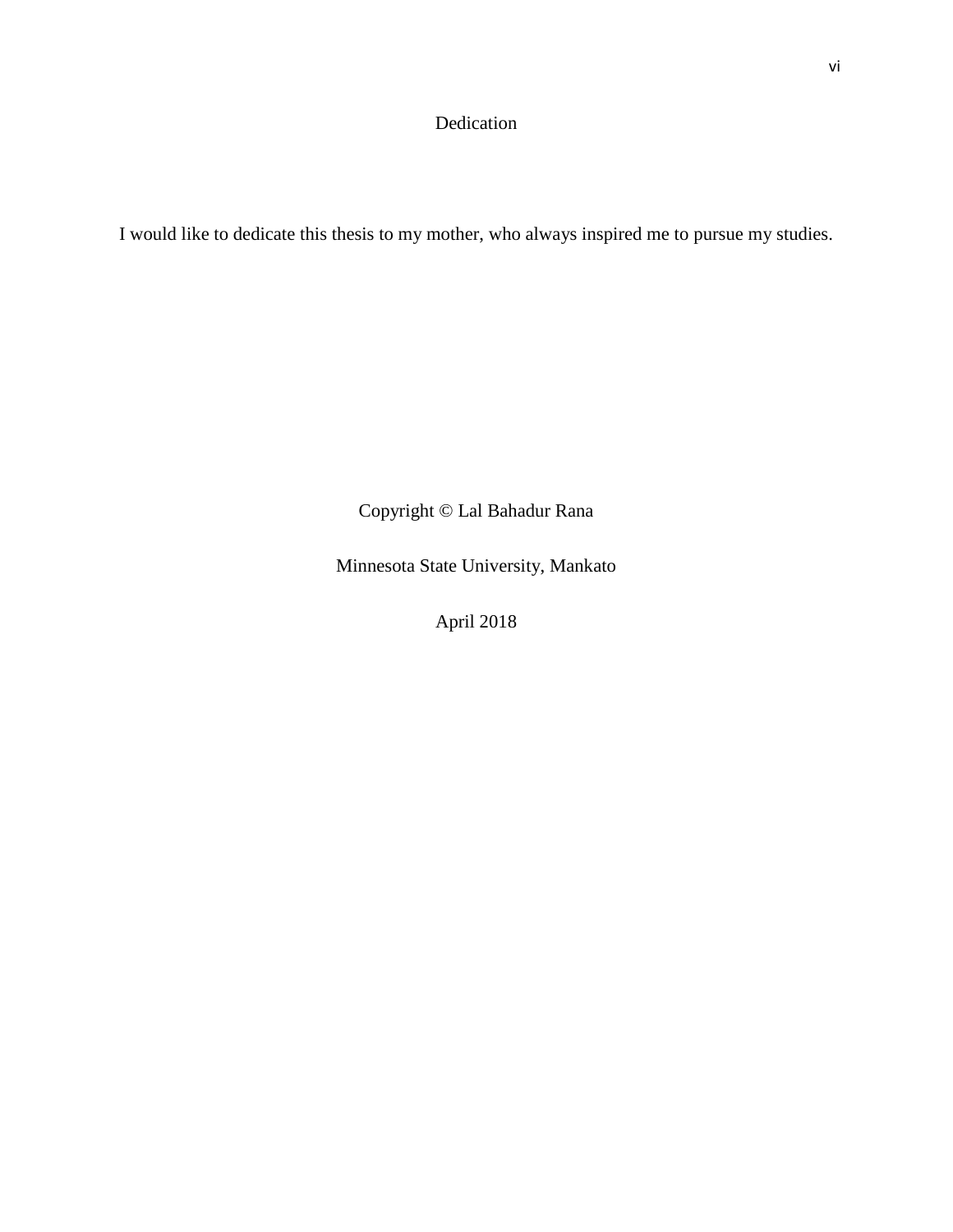#### Acknowledgments

In course of writing this thesis, quite a few persons supported me. Therefore, I would like to acknowledge them for their support. First of all, I would like to express my sincere gratitude to my advisor Dr. Sarah Henderson Lee for her continuous mentoring, intellectual input and kind considerations. I do not think I would have completed this thesis without her constructive feedback and continuous encouragement during the time. Similarly, I like to acknowledge Dr. Paolo Infante for his suggestions for the further improvement of this thesis. His feedback on various parts of the thesis is eye-opening for me.

I am also thankful to Dr. Karen Lybeck and Dr. Glen T. Poupore for their intellectual input and constructive feedback while carrying taking various courses in the MA TESL program. Likewise, I would like to express my gratefulness for Dr. Nancy Drescher for her decision to enroll me in the graduate program of Minnesota State University, Mankato, MN.

My special thanks go to Mr. Shyam Pandey, who rekindled my desire to study again in the Master's program. Most important of all, his timely phone calls always inspired me to work persistently for the thesis over the last two months. In the same way, I am also grateful to Mr. Padam Chauhan for offering me help to format the thesis and referencing sources. Last but not the least, I am indebted to Mr. Prem Thapa, who always helped me resolve administrative problems related to me at my university back home.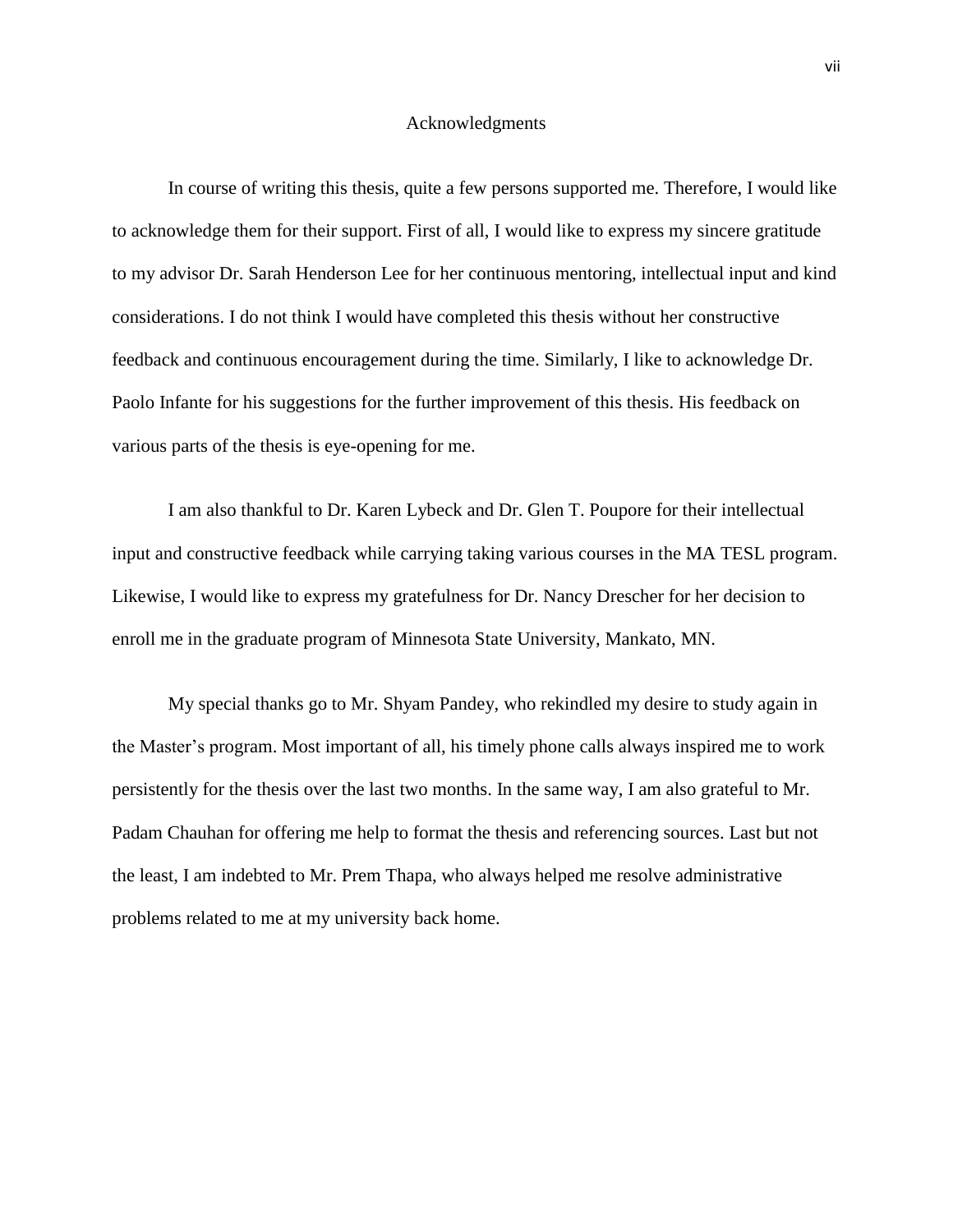### **Chapter I**

### **Introduction**

# **Background of the Study**

The use of students' native language or mother tongue (henceforth L1) in course of learning a second or foreign language (L2 hereafter) has been just like the swinging of a pendulum, as its use has been accepted and rejected time and again. From the distant past, learners have been using their L1s in course of learning L2s. Students' L1s were extensively used, while teaching and learning classical languages such as Latin and Greek in the West and Sanskrit in the East through Grammar Translation Method. However, the use of students' L1s in L2 classrooms was vehemently criticized and strictly prohibited by the proponents of the Direct Method while going against what the Grammatical Translation Method had proposed. One of the main mottos of the Direct Method was to use L2 as the only means of instruction in language classrooms. Their prohibition was also validated by the contrastive and error analysts who blamed students' L1s as their major source of errors. During the 1940s and 1950s, in fact, there was a trendy belief that the more the learners forgot their native language, the more successfully they could learn or acquire their L2s. Therefore, the use of students' L1s in L2 or foreign language classrooms was stigmatized until the proponents of Communicative Approach to Language Teaching (CLT) advocated that the use of the students' L1s for providing directions and clarifying questions or tasks could play some facilitative roles in developing students' L2 or FL (Richards, & Rodgers, 2001; Larsen-Freeman & Anderson, 2011). Thus, from the late 1970s, the use of L1 is taken as a resource to learn L2s both in EFL or ESL contexts.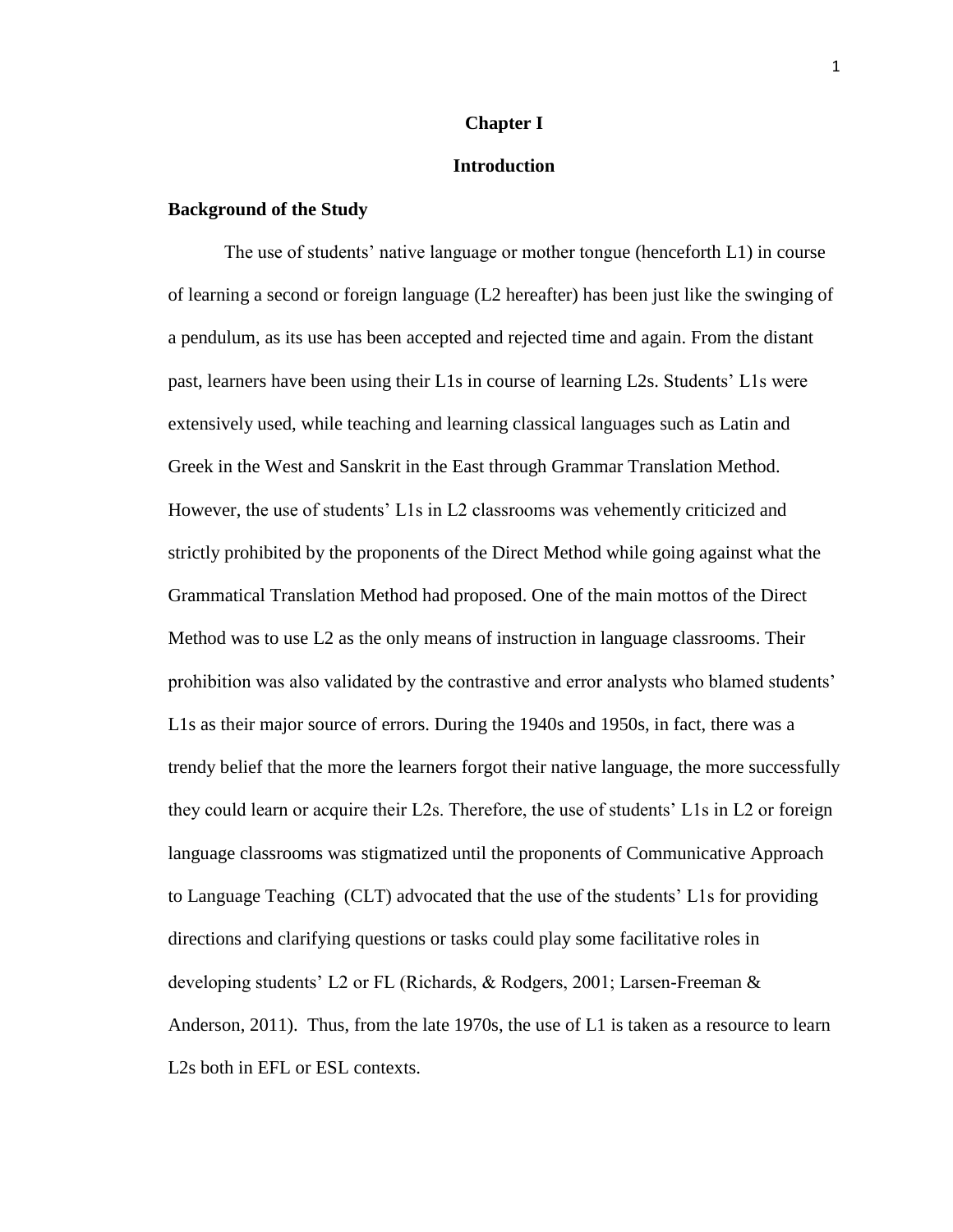It is not uncommon for multilingual writers to use their L1s as the prior gained dominant cognitive tools (Vygotsky, 1978) while they are learning to write in their L2s . They are likely to use their L1s while writing in L2s they are learning because of the dominance of the first languages in their thinking processes. They often use their L1s (albeit not necessarily consciously in all occasions) while writing in their L2s for various purposes such as finding suitable words for expressing their ideas precisely and organizing their ideas in L2 texts. It is because, with the help of their L1s, they can activate the prior experience of writing existed in their L1s, which can help them process new knowledge (Brinton, 2014). While learning to write in L1s, they might have experience of writing various kinds of texts such as essays, letters and invitation cards. They might follow the same styles and strategies of writing that they have learned in their L1s even if they are writing in L2s. In this regard, Edelkey (1982) maintains that even the beginners such as first, second and third-grade students also use their first language strategies and knowledge to write well in their second languages. From general learning perspectives too, it is quite natural for learners to construct new knowledge or, in some cases, reconstruct their existing knowledge in order to accommodate their knowledge in new learning situations (Hailikari, Katajavuori, & Linindblom-Ylanne, 2008).

Along with the emergence of the belief that students' L1s could be useful resources for learning L2s, many scholars in writing studies focused on how students' L1s can be used effectively deployed in various stages of the writing process. The use of students' native language for generating texts can be beneficial especially for those who are not proficient enough in their L2 (Kobasyashi & Rinnert, 1992). Matsuda (2014) believes that multilingual writers can benefit from using their L1s while they are writing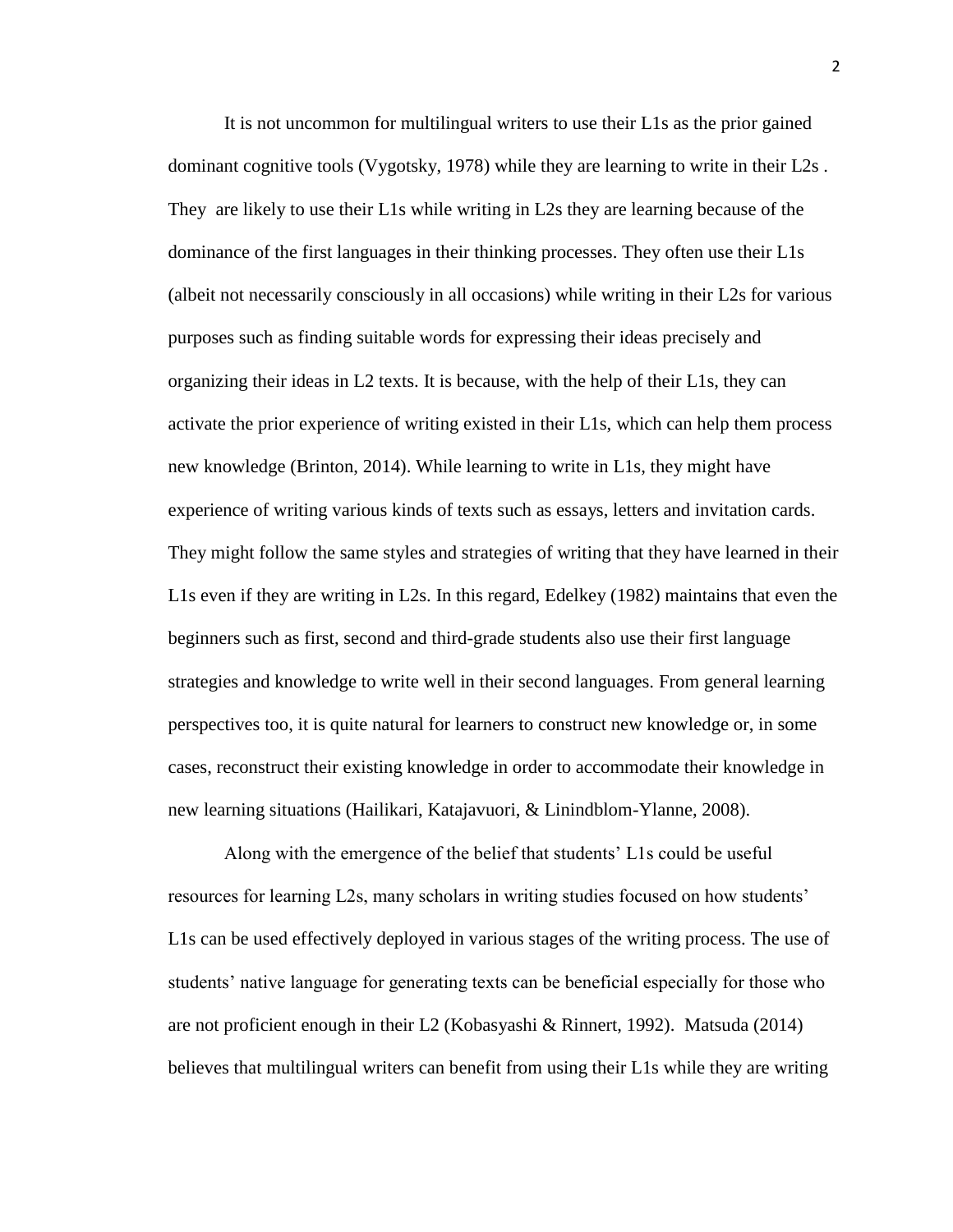in their L2s, especially when they are free to choose the topic of their own interests or carry out their writing tasks based on their prior knowledge or experience gained in their L1s. However, he makes teachers or instructors aware that, "Some L2 writers may prefer to write only in English; not all L2 writers are comfortable using their L1 in the composition classroom" (p. 273). Like Matsuda, Swain and Lapkin (2000) maintain that the use of students' L1 while learning L2 is beneficial, mainly because with the use of their L1s they can better understand task requirement, find appropriate vocabulary and get ideas on how to organize their texts. Similarly, Storch and Wigglesworth (2003) found that the use of L1 in the L2 setting is beneficial because students tend to take the recourse of their L1s while they need to carry out cognitively challenging tasks. In the same way, Yigzaw (2012) reports the beneficial effects of allowing students' L1s in prewriting stage.

However, van Weijen, van den Bergh, Rijlaarsdam and Sanders (2009) argue that the use of students' L1s can be beneficial or harmful depending upon the purpose for which they use their L1s. For instance, while multilingual writer's use of their L1s for goal setting, generating ideas and structuring the essay has been found to exert positive effects upon the texts they create, the use of their L1s for self-instruction and metacomments has negative impacts upon the process as well as products of writing. Additionally, Friedlandar (1990) argues that whether the use of students' L1 in the L2 writing process is effective is dependent on the topics of assignments. He found that Chinese ESL writers could produce qualitative texts if the prepared their outlines of letters in the languages in which they had received information. In other words, his participants could produce better texts thinking in Chinese if the topic was related to the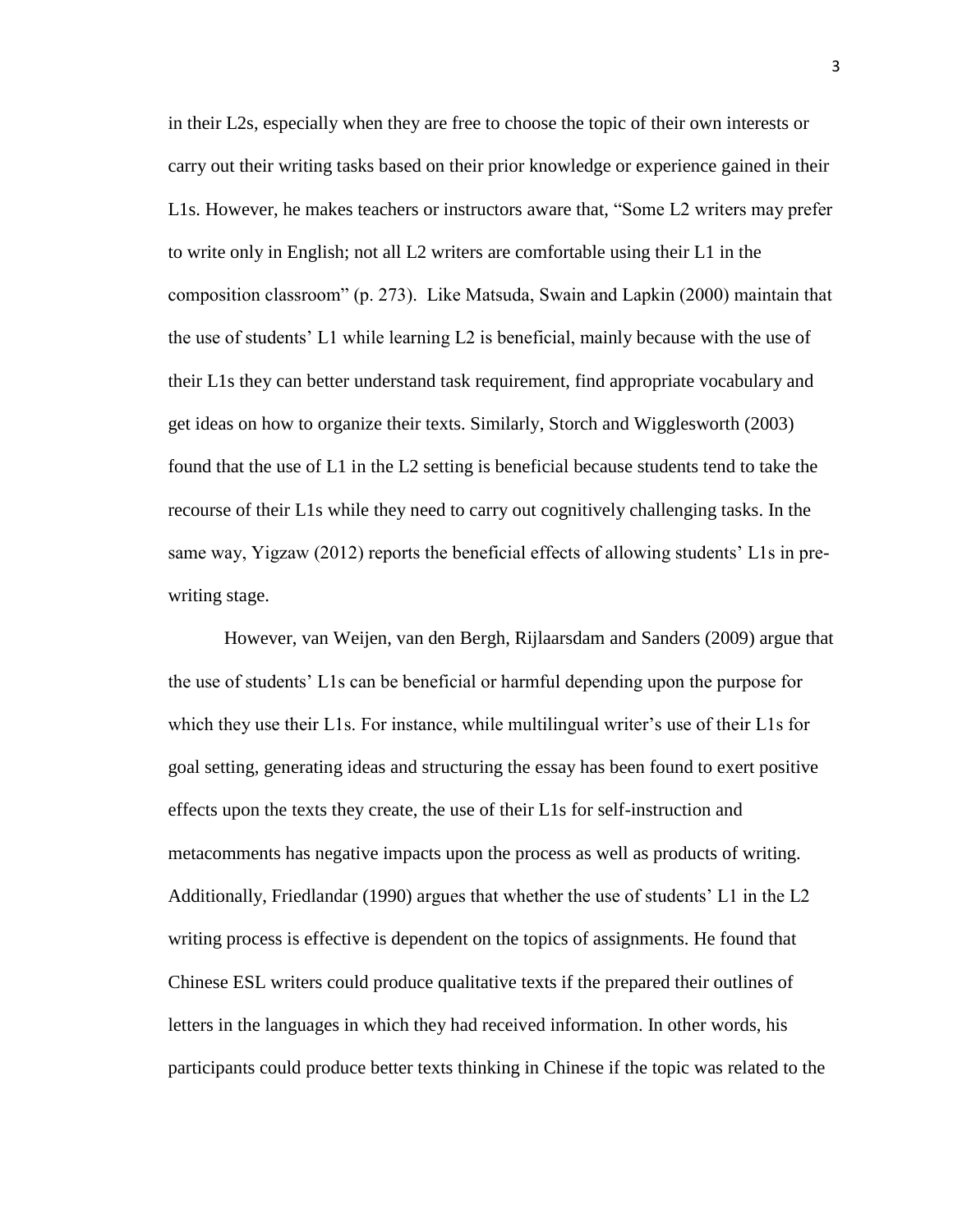information that they had received in Chinese, but they could produce the better texts if they thought in English for the topic which was related to the information gathered in English.

Like in the case of determining the effects of the use of students' L1s, several research studies have been undertaken with a view to finding out the reasons for which multilingual writers make use of their L1s while they are producing their texts in their L2s. Uzawa and Cumming (1989), Wang and Wen (2002) and Wang (2003) have reported that L2 writers use their L1s for generating ideas related to the topic in question. Similarly, Qi (1998) and Cohen and Brooks-Carson's (2001) maintain that L2 writers, particularly to those who do not have sufficient proficiency over their L2s tend to use their L1s while carrying cognitively challenging tasks, thereby reducing their cognitive loads. Likewise, Manchón, Larios, and Murphy (2000) and Kim and Yoon (2014) have found that L2 writers use their L1s for backtracking, a process of checking whether the target language texts they have created make senses translating back into their L1s.

#### **Statement of the Problem**

The growing number of international student population in the US colleges and universities indicate that these higher academic institutions are linguistically, culturally, and academic diverse and complex as they speak various languages, are from diverse cultures and bring different ways of learning. The data released by Pew Research Center (2017) show that the number of international visa students recently enrolled at U.S. colleges and universities has significantly grown over the last decade, increasing from 138,000 in 2004 to 364,000 in 2016. Though recently published report by Open Doors survey indicate that the number of international students decreased by 7% in the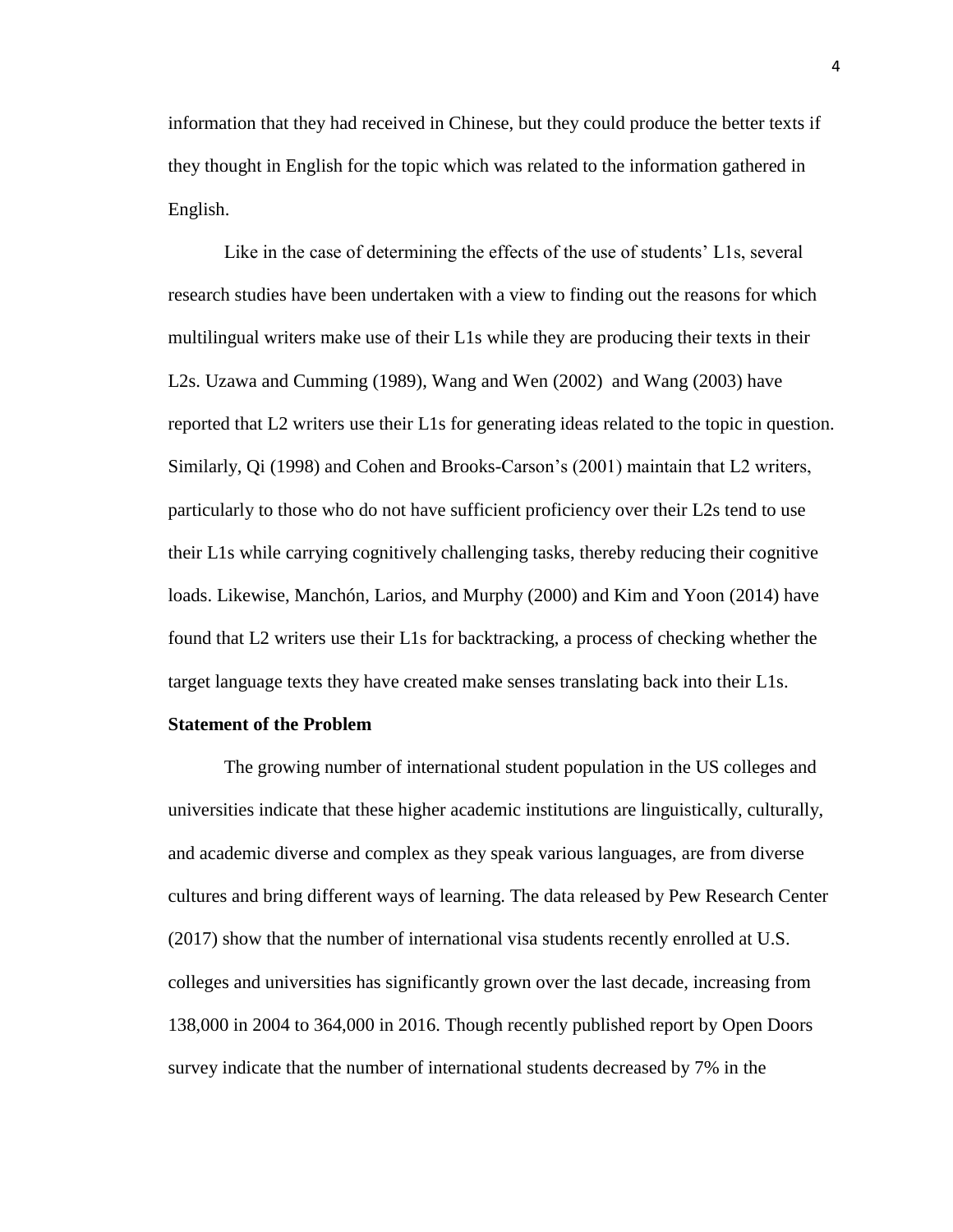academic year 2016-2017, compared to the previous academic year's population (Rodden, 2017). Nevertheless, the number of this group of population at the university where the study was conducted slightly increased, form 1129 students in 2015 to 1238 until 2017.

From the 2016 fall semester, I have been teaching basic writing course for multilingual witers at a university in the Mid-western part of the US . My teaching experience here has intrigued and inspired me to explore how multilingual writers majoring in various disciplines such as science, engineering, nursing, management and humanities and social sciences develop their genre-based academic writing skills in English. I still vividly remember one of my students named Tunju (pseudonym), who was struggling to write his "comparison and contrast essay," saying to me during our one-onone conference, "Teacher, I have paragraphs and paragraphs of the essay in my head; How can I write them to English?" (Tungju, 2016, personal communication). This question unknowingly forced me to think about how I could support him so that he could use the linguistic repository of his native language to develop his academic writing skills in English. As I had not expected that kind of issue from students, I could not give him specific ideas or strategies that might help him express the paragraphs that he had conceived in his native language. After rumination for some time on his issue, I gave him general ideas such as using Google Translate or bilingual dictionaries particularly from his native language to English for finding vocabulary items, collaborating with his colleagues who share the same native language background with him, and requesting his native speaker friends or Writing Center tutors to make sure that the text that he creates makes sense to readers. Before I faced this question, I would believe that words and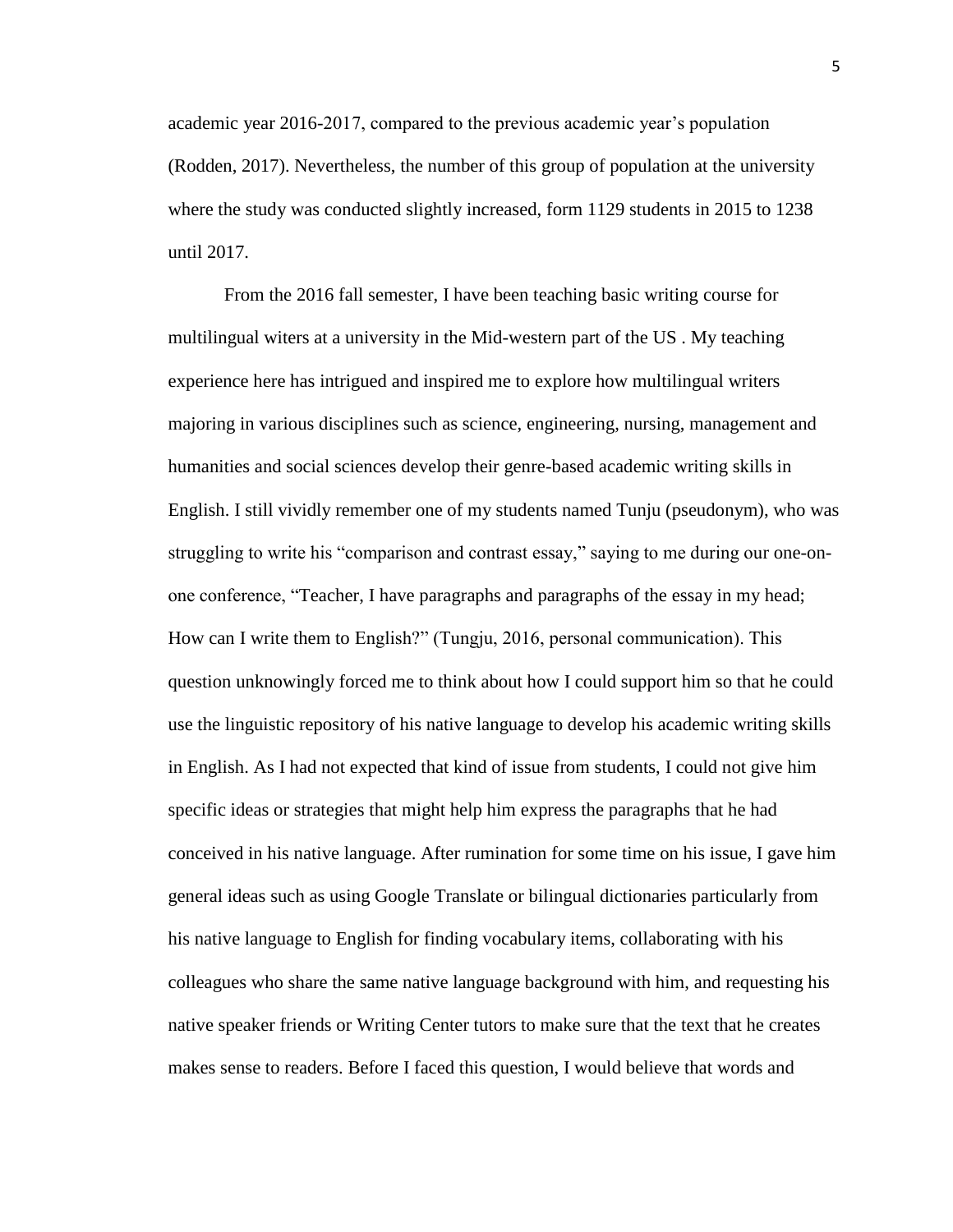structures can no longer be the barriers of expression after the writers have basic functional competence in their L2s. I would generally believe that they should be able to write well if they have experience of writing in their native languages. Considering the challenges encountered by him in course of learning to write genre-based academic essays, I was motivated toward delving into the challenge posed by my student in greater detail.

Though some international students might have been educated in English medium schools right from the beginning of their schoolings, most of them may have the experience of studying in schools or colleges, in which their L1s or the national language of their nation might be the medium of instruction. In such a case, they might have very limited exposure to writing, because they might have studied English as a subject similar to other content-area courses like science, social studies, mathematics, etc. Most of the students from "outer circle and expanding circle" (Kachru, 1994, p. 138) countries might have this kind of experience as they are mostly educated in their L1s, which is why their proficiency over the English language may not be strong due to lack of enough exposure to English. For instance, in Nepal, if students do not go to private schools, their exposure to English is limited just 45 minutes a day and five days a week. Usually, they have strong native language, but weak English as they try to memorize words and grammar rules, rather than using English as a means of communication. Indeed, "they are literate and fluent in their native language, and they have learned English in foreign language classes. That is, they have learned English primarily through their eyes, studying vocabulary, verb forms, and language rules" (Reid, 2011, p. 85). As such, their writing skills might be limited because they might have experience of answering text-based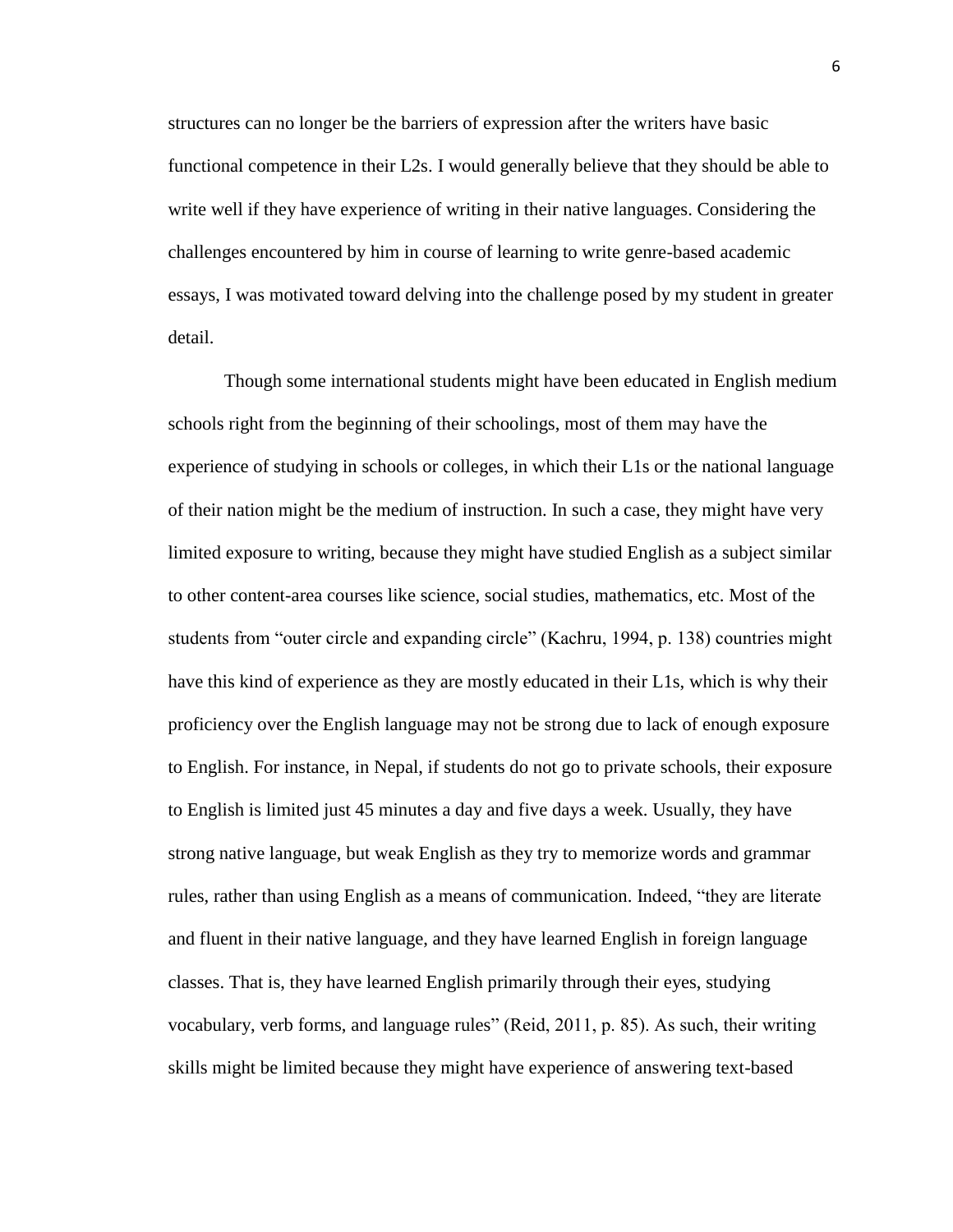questions in single sentences in the English language courses they have done in their prior academic institutions (Leki, 1992). Thus, the learners with this kind of previous experiences of writing in English might use their L1s when they write academic essays in ESL university settings. In such a scenario, it is worth studying how multilingual writers use their L1s and prior L1 knowledge of writing that they have already built while learning to write in the academic institutions of their home countries.

Another reason for being interested in carrying out this research is that, as a bilingual, I have my own experience of shuttling between English (the language of academia in the Nepalese context) and Nepali (my native language). While doing so, there can be numerous effects upon my own writings in English. Some of these effects may be very clear, whereas some others may be very subtle. Talking about my own experience of using L1 or prior knowledge of writing, I often subconsciously tend to see English through the lens of the Nepali language. Such a way of looking English through my native language perspective has both facilitating and debilitating effects upon my products. Such effects are quite natural in a sense that L2 learners cannot think through their L2s (Lantolf & Thorne, 2006). That is to say, though L2 learners/ writers can have mastery of L2s, they cannot exactly think the way native speakers think in their L1s. The final reason of my motivation of undertaking this research is that I myself teaching the course might be better informed about the dynamics and complexities relating to how students use their L1s and prior genre knowledge that they have built in their L1s in course of writing in the target language if I could carry out a research and get some ideas and insights on how I can better help my multilingual students who face challenges while leaning to write genre-based academic essays.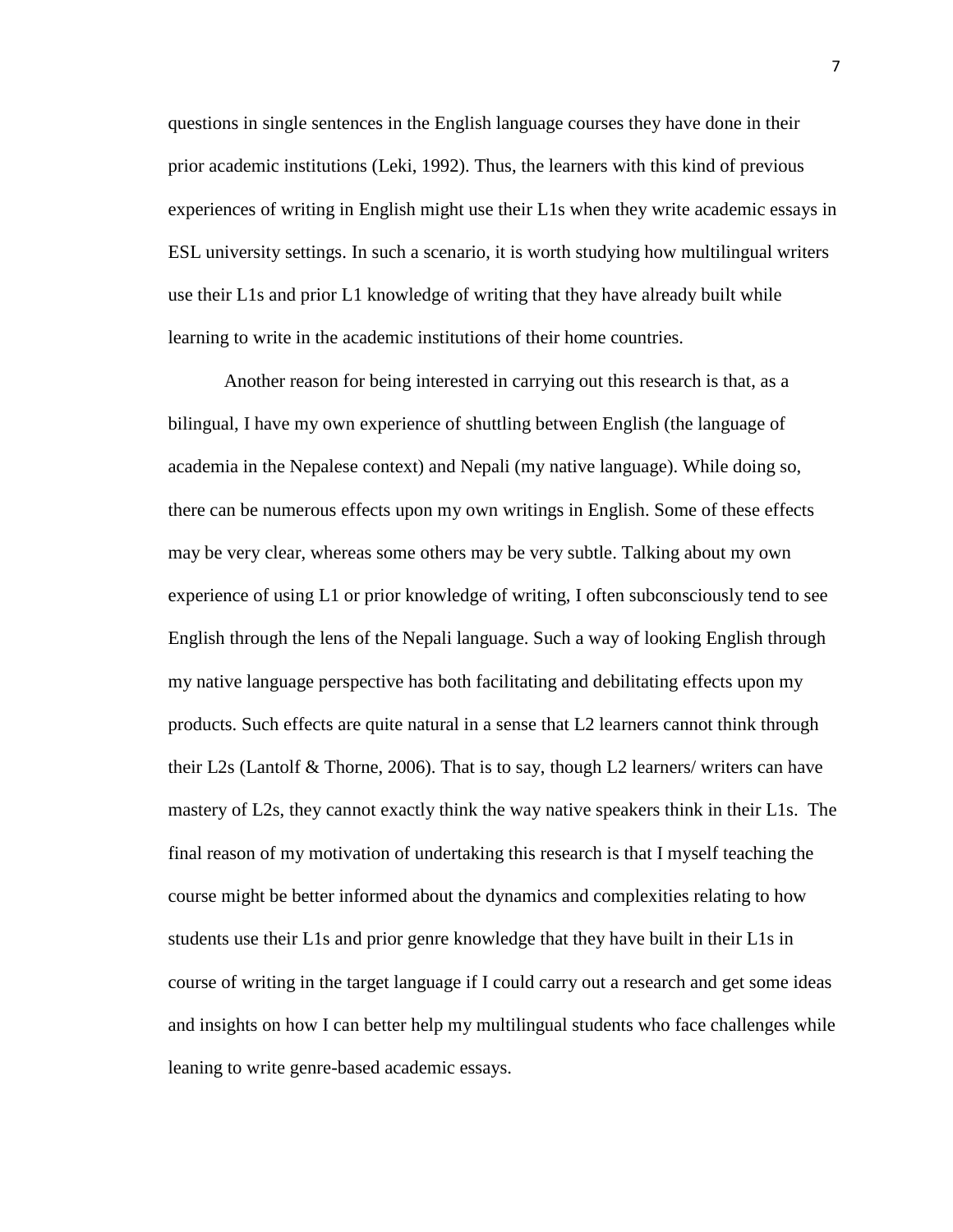Having the motivation from various factors such as the challenges my students would be facing and reflections of my own practices or writing in English, I reviewed the existing literature related to the issue in question, I found several research studies conducted on the use of students' native languages in the L2 writing processes. Mainly, they have been carried out in either foreign language contexts such as China, Turkey, Japan, South Korea, etc. or in immersion programs. All of them have the similar kinds of contexts- homogenous students in terms of their native languages learning their L2s. Likewise, there exists a substantial body of research conducted taking the data from composition classes, particularly from contrastive rhetoric perspective. However, sufficient research studies collecting the data from the multilingual writers studying in the university ESL contexts have not yet been done taking data from ESL writers, who are often categorized as the students who do not have sufficient proficiency in the English language. As many studies particularly carried out with a view to finding out how L2 writers make use of their L1s while writing in L2 such as Woodall (2002), Wang (2003) and Kim and Yoon (2014) report that the students who have low proficiency over their L2 are mostly likely to revert to their L1s in course of writing, it might be worth studying this group of population in the US university context.

#### **Research Questions**

The following are the questions that this study aims to answer based on the analysis of the primary data collected for the study.

- In what ways do undergraduate students use their L1s in an L2 Basic Writing course in the US university context?
- What are their perceptions regarding the effects of their use of L1s in L2 writing?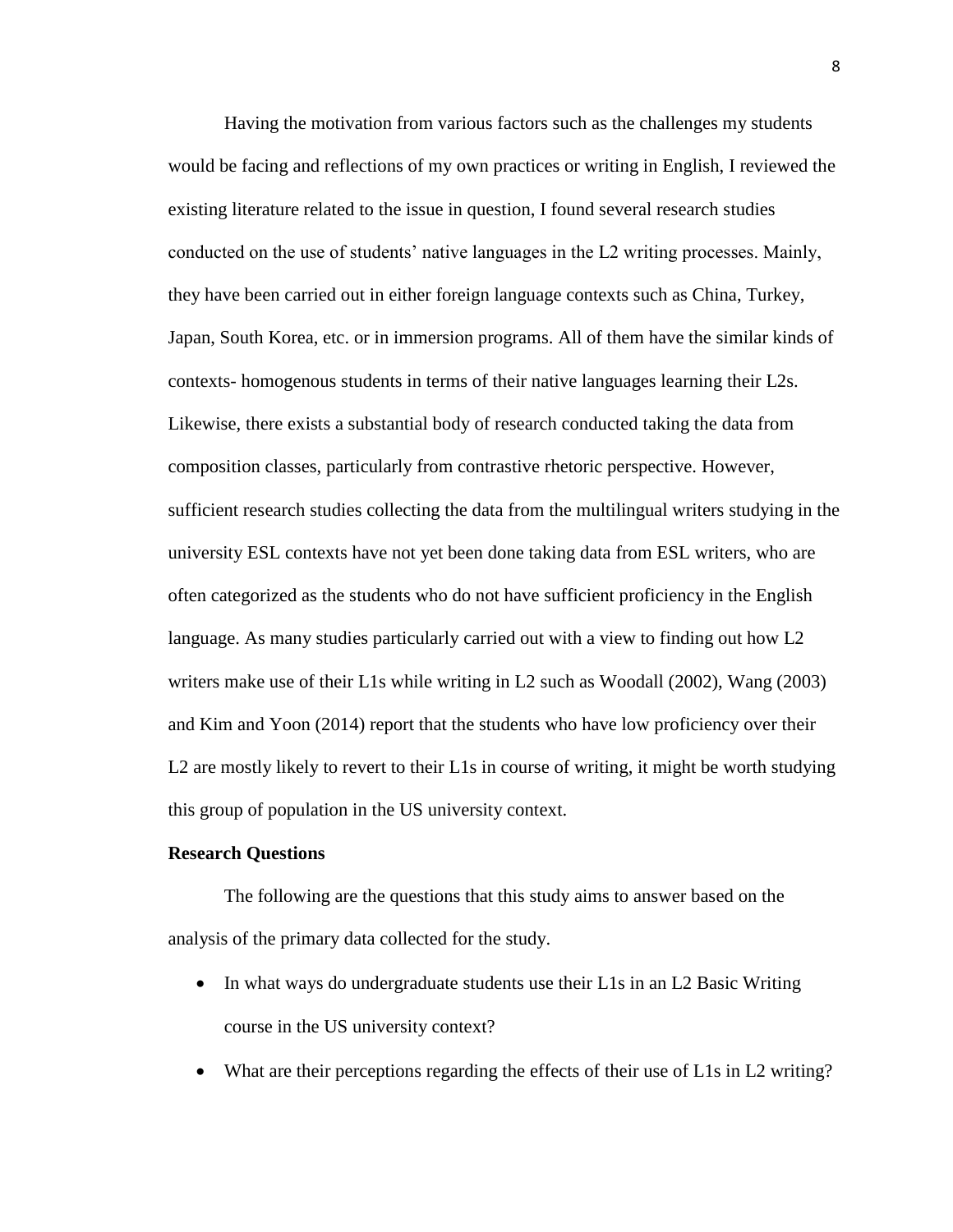• How do they utilize their prior experience of writing academic essays while they are writing the similar types of texts in L2?

### **Significance of the Study**

This empirical study is significant from both theoretical and practical point of views. The study contributes some additional literature to the existing body of knowledge on how multilingual writers make use of their L1s in course of learning to write compositions in the ESL contexts, particularly in the US university settings. Regarding the practical significance, the study can have three major practical implications in teaching and learning genre-based essays. First, the findings of the study can better inform the instructors or professors of ESL writing about the complexities and challenges that their multilingual students have while they are learning to write academic texts in the first year English for academic purpose (EAP) writing classes. With this information, they can be better prepared to deal with the difficulties that their students encounter by offering them "helpful strategies or processes, not only for success in composition course but also for writing in other college/university classes" (Ferris, 2009, p.116). They can "develop instructional…practices that are sensitive to their linguistic and cultural needs" (CCCC Statement on Second Language Writing and Writers, 2014). Second, the ideas and insights obtained from this research can be useful for those who are involved in preparing or training teachers for ESL/EAP writing courses. They can raise teachers or prospective teachers' awareness of the dynamics and complexities of L2 writing processes. Consequently, such awareness can be instrumental in instructors' preparations for coping up the challenges that they face in their multilingual writers' classrooms. Third, prospective researchers are likely to benefit from what has been done in this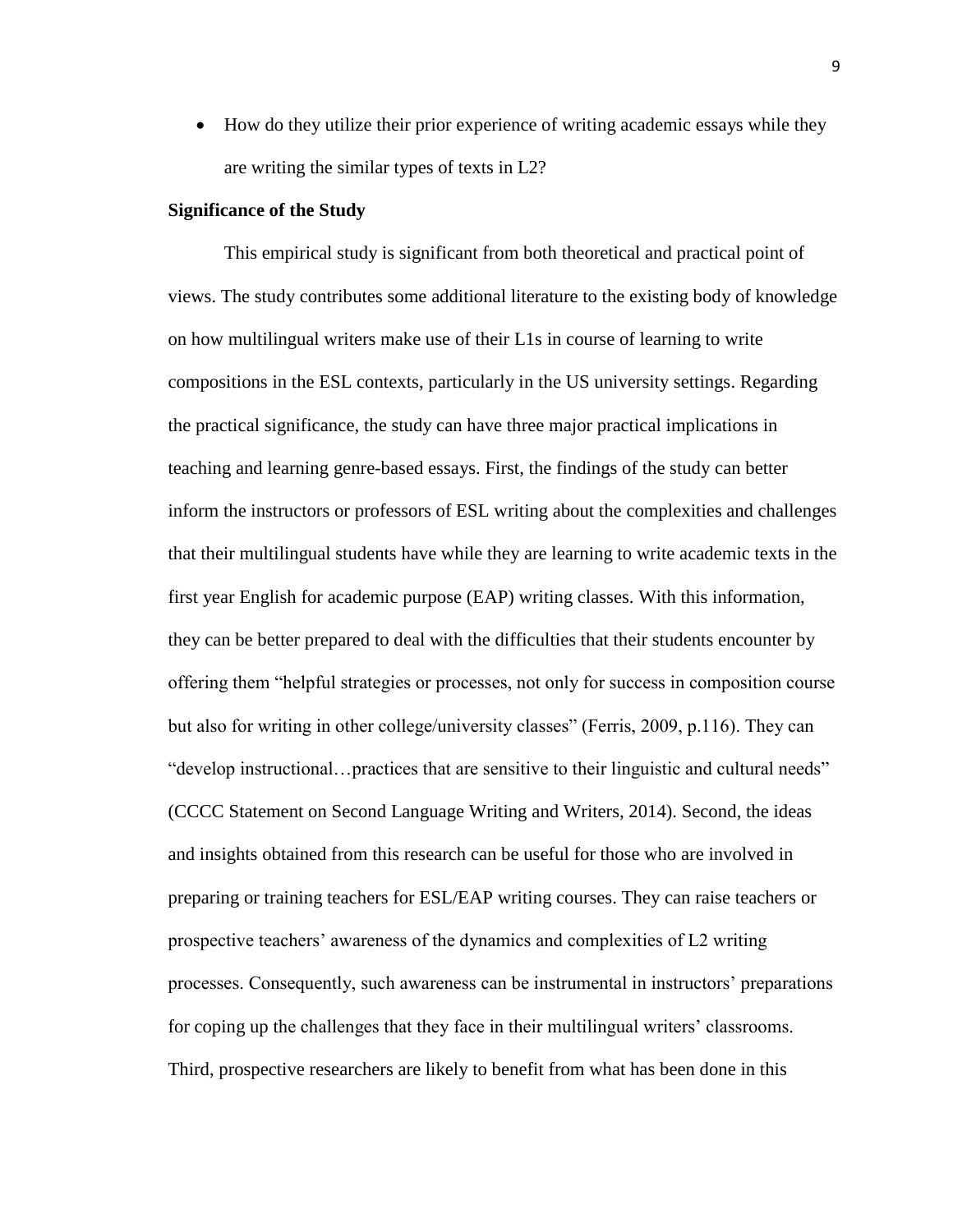research. It is because further researches can be built on the findings of this research for unfolding how and why multilingual writers revert to their L1s in various stages of writing.

# **Definitions of the Key Terms**

To make the study specific, it would be worth defining some important terminologies that have been used frequently in the study. The following listed and defined words are the words that carry the key concepts of the study.

L<sub>2</sub> Writing. It is an interdisciplinary field of inquiry which studies writings performed by the non-native speakers of a language. In this study, writings particularly refer to the texts produced by the non-native speakers of English. It is "roughly situated at the crossroads of composition an applied linguistics" (Kubota, 2010, p. 191).

**Multilingual Writers.** These writers generally refer to international visa students, resident writers and native-born citizens of the English-speaking country, who have acquired their own languages or even dialects of the English language as their native languages or dialects (Ferris, 2009; Matsuda, 2014; CCCC, 2014). In this study, however, they exclusively refer to international visa students enrolled in universities or colleges.

**Basic Writing.** Basic writing generally refers to "a subfield of composition studies in the US that deals with the teaching of writing to students at college or university level who have not mastered genre of academic writing" (Richards & Schmidt, p. 51).

**Academic Writing.** Academic writing is a type of writing in which writers are required to "demonstrate knowledge and proficiency with certain disciplinary skills of thinking, interpreting, and presenting" (Irvin, p.3).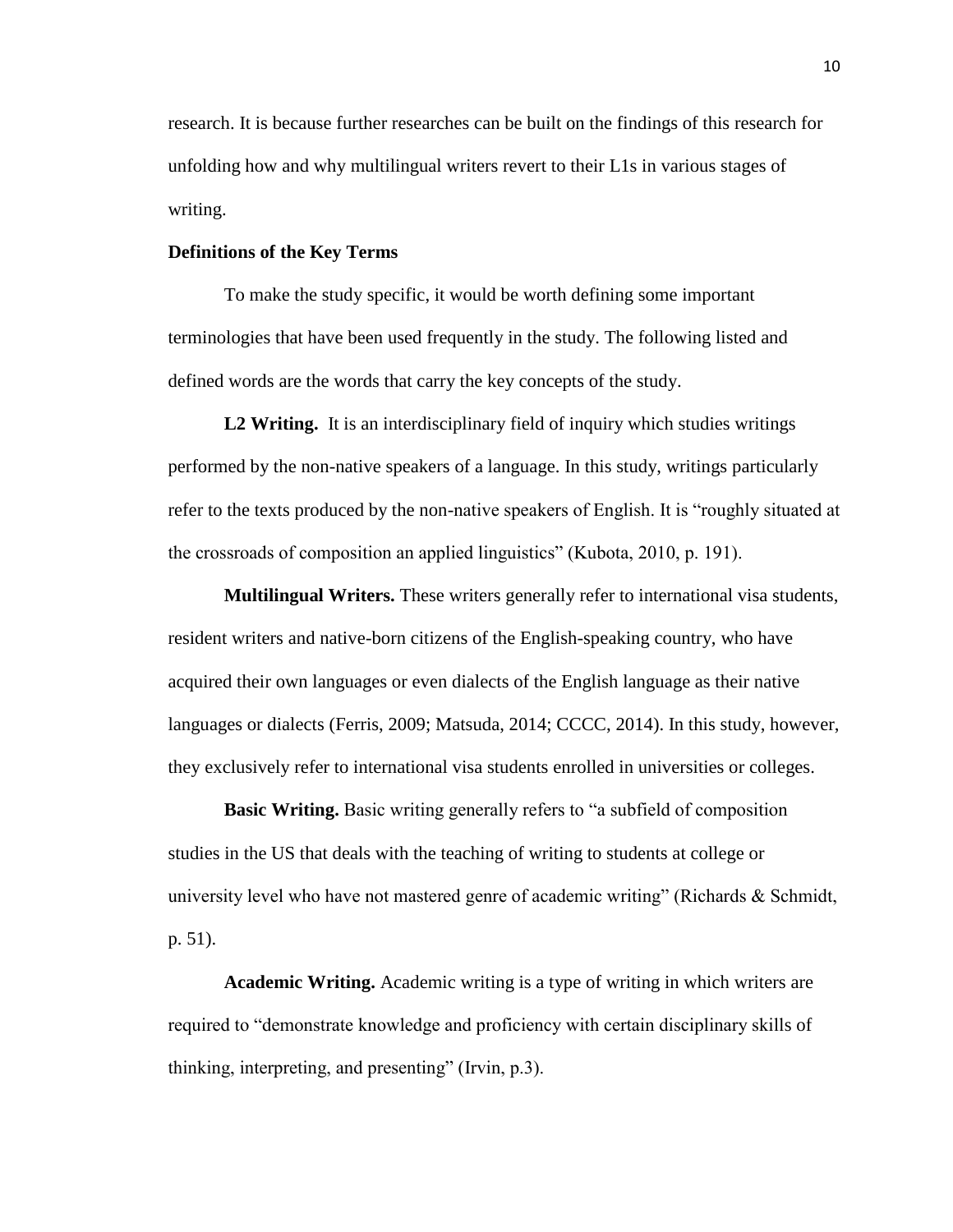**Prior Genre Knowledge.** The knowledge and experience of writing various kinds of texts such as essays, papers, reviews, fictions, non-fictions in both first and second languages before carrying out any tasks or projects (Reiff & Bawarshi, 2011). In fact, Hyland (2007) maintains that it is the knowledge of communicative purposes, appropriate forms, contexts and registers, and contexts.

# **Chapter Conclusion**

In this chapter, I firstly situated my research studies discussing briefly the background of the study and then proposed the statement of the problem. While proposing the statement of the problem, I grounded the problem based on the challenges that I faced while teaching to multilingual writers in a US university context. In line with the problem raised in the statement of the problem, I asked three research questions which would propel all the research activities done for this study. Then, I discussed the rationale behind carrying out this research. In so doing, I attempted to justify how the research can be relevant from both theoretical as well as practical points of view. Finally, I included the definitions of the key terms the knowledge of which can be very useful for the readers to study the report of the study.

#### **Chapter Organization of the Thesis**

This thesis comprises five chapters. The next chapter deals with the literature review, which has been organized with the following thematic sub-headings: 1) historical overview of L2 writing, 2) similarities and differences between L1 and L2 writing, 3) effects of using L1 in L2 writing, and 4) effects of the use of prior L1 genre knowledge in L2 writing. Both seminal and current literature related to these headings have been reviewed thoroughly.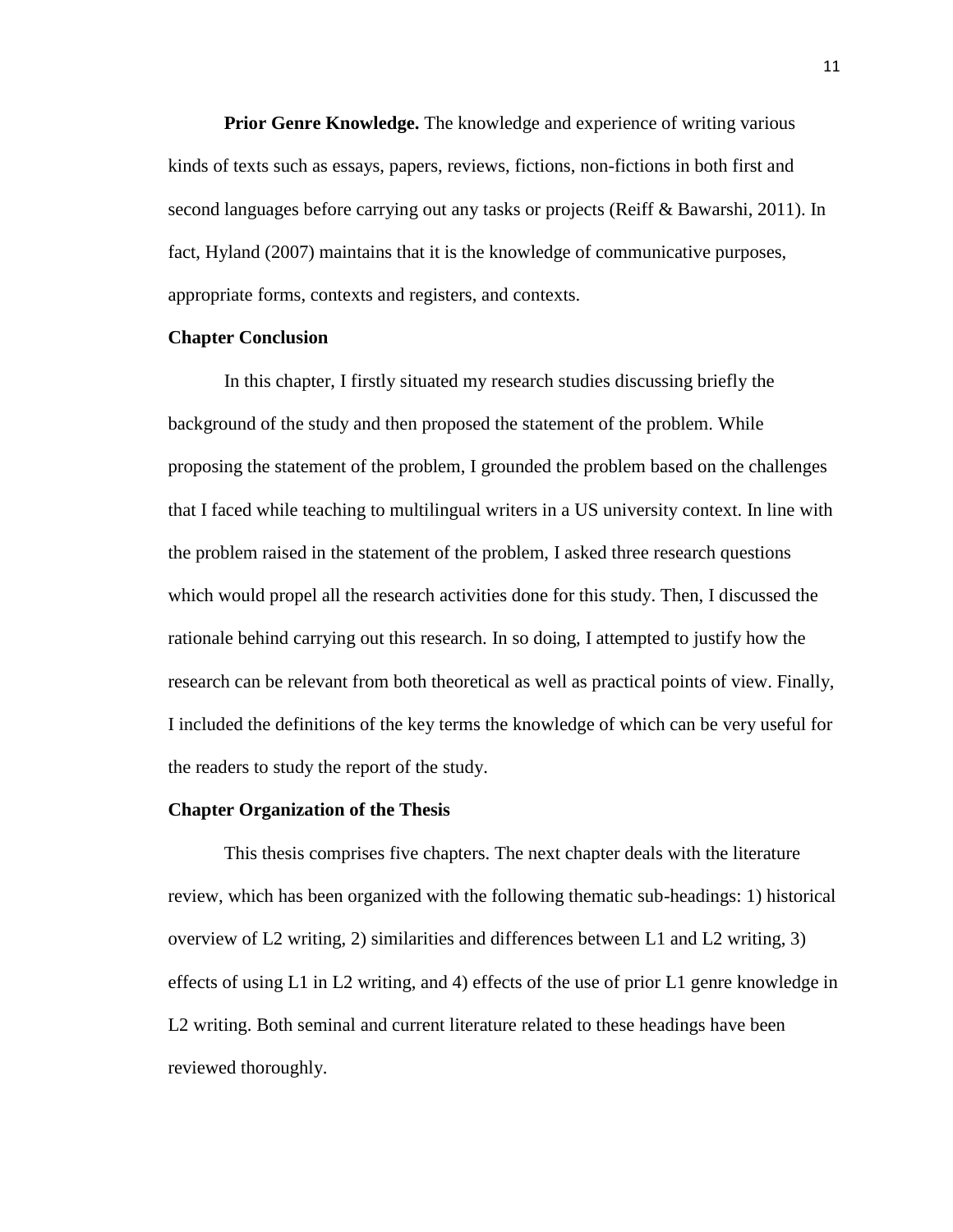The third chapter is about the methodology that discusses the research design, the study population, tools for data collection, data collection procedure, data processing and analysis and delimitations of the study. The fourth chapter is the crux of the study, which includes the results and discussions. These results and discussions are organized based on the research questions within which further subheadings are given on the basis of the emerging of the themes, specifically various purposes for which the multilingual writers make use of their L1s while writing essays in English and their perceptions towards the use of their L1 and prior L1 genre knowledge in different stages of writing genre-based academic essays. The last chapter includes conclusions, pedagogical implications drawn based on the results and discussions, suggestions further research and conclusions.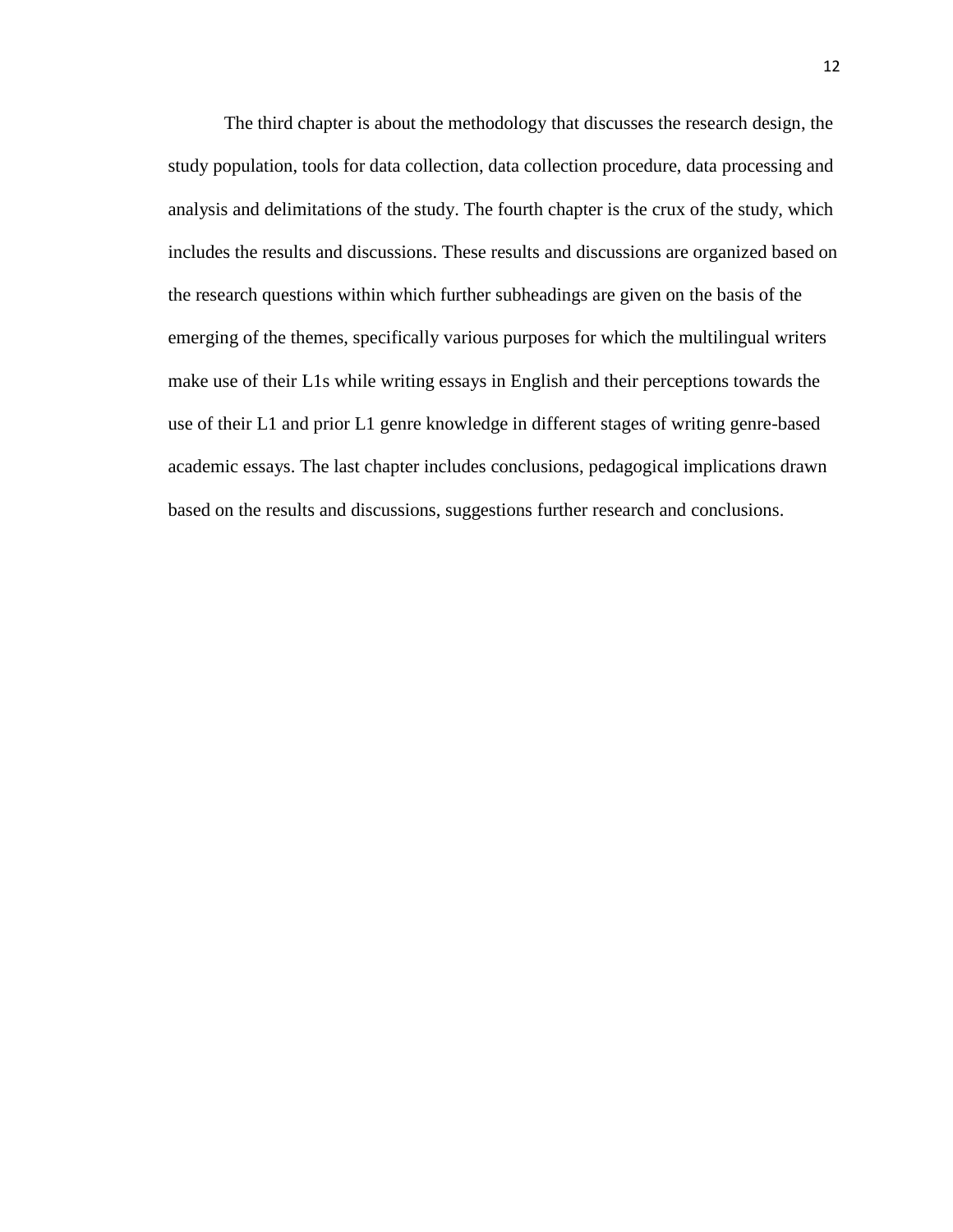#### **Chapter II**

#### **Literature Review**

This chapter includes the reviews of the existing literature related to the research questions of the study. As the study aims to explore the purposes for which L2 writers use their L1s in their L2 writing process and determine the effect of using L1s in writing processes and products based on participants' perceptions, the review of the literature has also been sequenced considering the research questions. Firstly, some literature related to the background of L2 writing such as its historical overview, comparison and contrast of L1 writing and L2 writing, characteristics of L2 writing, process approach to teaching writing and L1-L2 relationships based on the linguistic interdependence theory. Then, it discusses the literature related to crux of the study- L1 use in L2 writing and its effects upon both upon both processes and products.

#### **Historical Overview of L2 Writing**

Although writing was one of the major focuses of scholarships from the distant past of human civilizations, L2 writing did not come to its being until the 1980s. It was developed during the 1990s only (Silva, 1990). The reason was that when the grammartranslation method of teaching was popular in the past, reading and writing skills were the skills, which were mostly taught and learned (Larsen-Freeman & Anderson, 2011; Richards & Rodgers, 2000). During this time, the focus particularly laid on the translation of the texts from the native language to target language and vice-versa. However, the focus shifted from reading and writing to listening and speaking with the advent of direct method, oral, structural and situational (OSS) approach, audio-lingual approach, and communicative approach. These approaches and methods considered reading and writing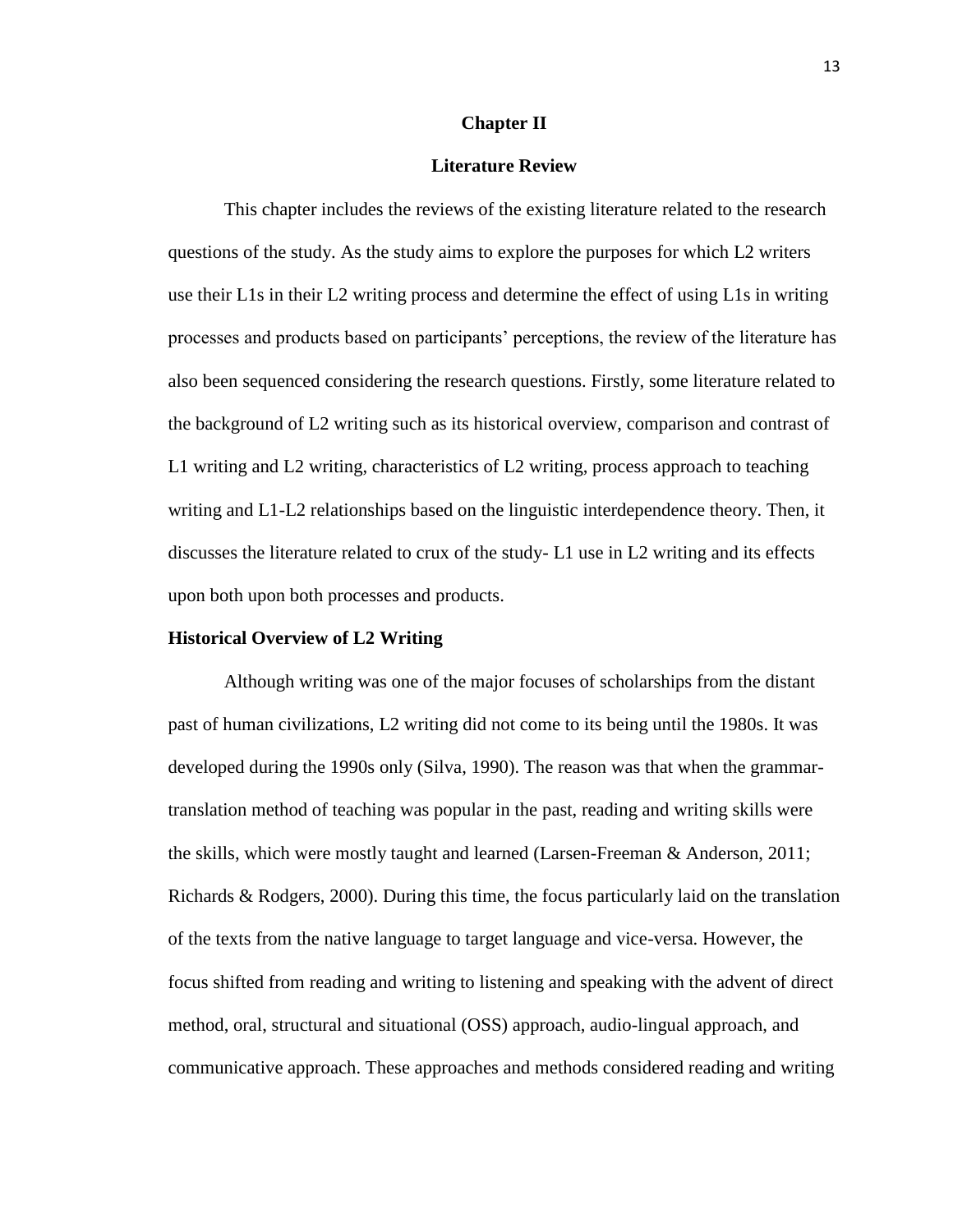as the secondary language skills based on the belief of the modern linguistics that language basically exists in speech. Thus, with the insights from modern/structural linguistics, the proponents of direct method considered writing as an imperfect manifestation of speech. In fact, "writing was defined merely as an orthographic representation of speech" (Matsuda, 2011, p. 21). This notation overshadowed second language writing until the last decade of the  $20<sup>th</sup>$  century.

Matsuda (2011) states that the emergence of L2 writing is often connected to the increment of the number of international students coming to the US for higher studies after the World War II, particularly during the 1950s. During this time, "approximately 35,000 international students enrolled in U.S. colleges and universities annually. Their numbers doubled in the 1960s, and1970s, and numbers doubled yet again" (Hinkel, 2002, p. 45). Thus, the presence of non-native speakers of English in higher education institutions initiated the development of second language writing, as the way the L1 speakers of English were taught could not really work to the non-native speakers of English. To cater the writing needs of those non-native speakers of English, many remedial writing classes were offered to the students belonging to this group of the population. For this reason, L2 writing was exclusively connected to L2 studies, rather than composition studies, because of its disciplinary nature.

As the number of non-native speakers of English continued to increase at US universities, writing teachers began to compare and contrast between their native and non-native students' language use with a hope of finding some resolutions to those challenges encountered by non-native speakers of English. Fujida (2006) asserted that such as a trend that occurred during the 1960s and 1970s had augmented research studies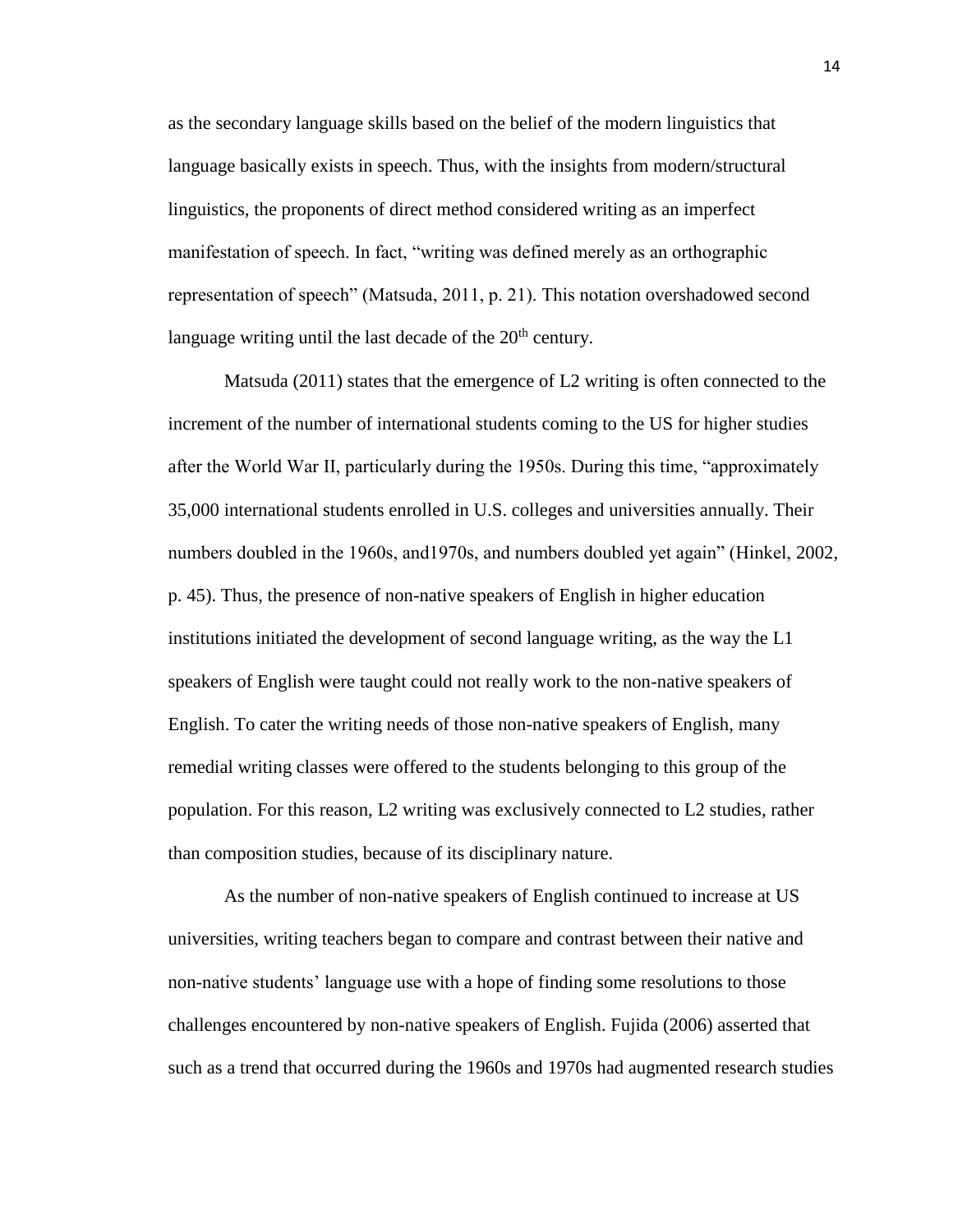that followed the contrastive rhetoric framework and process pedagogy. The earliest scholar to study L2 writing through contrastive rhetoric perspective was Kaplan (1966). Comparing the rhetorical organizations in L2 writers' texts, he claimed that the "idiosyncratic rhetorical patterns" are because of the influence of their native languages. In a similar vein, Kubayashi (1985) differentiated how Japanese learners of English and the native speakers of English would organize the information in their essays. She stated that Japanese learners of English organized their ideas in a composition inductively (specific to general), whereas the native speakers of English organized the information deductively (general to specific).

Regarding the use of the process approach, it was Emig (1971) who introduced writing as a process by studying how L1 writers of twelfth grade composed their essays. Similarly, Zamel (1983) studied how students composed their texts in L1 and L2. In her study, she reported that there were no significant differences between composing processes followed by native speakers and the non-native speaker of English. However, she proclaimed that whether or not writers were skilled was much more important than what language they speak natively or non-natively. Similarly, Cumming (1989) also distinguished writers as inexpert and expert in term of their writing skills and found that expert writers and inexpert writers used their native language differently. She suggests that inexpert writers use their L1s for generating contents only, whereas expert writers use their L1s not only for gathering the information required for writing but also for checking whether or not their diction is appropriate.

 From the 1990s, L2 writing has become a more interdisciplinary field of inquiry as it draws on and contributes to various related disciplines, including applied linguistics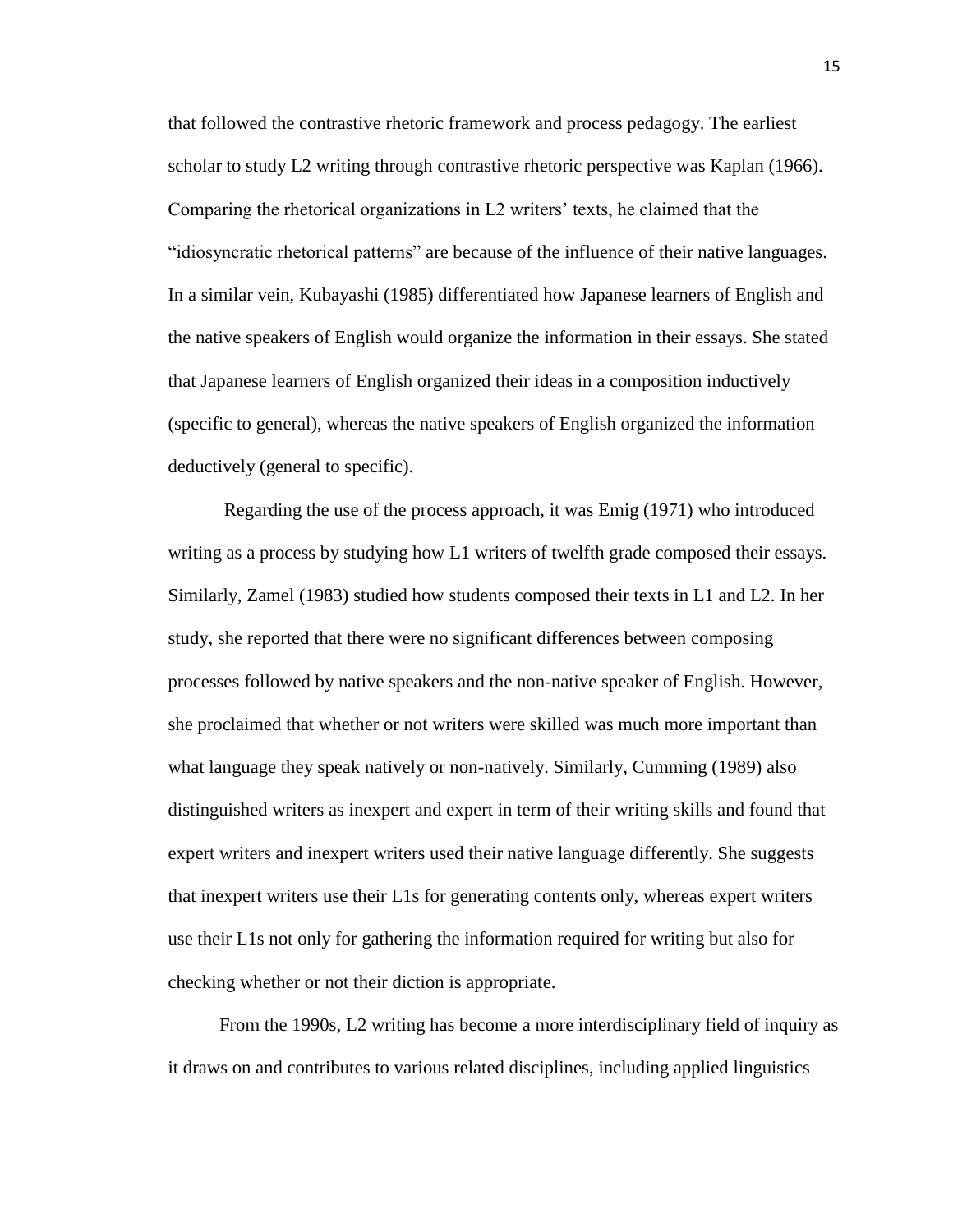and composition studies, which themselves are highly interdisciplinary. Apart from the spaces given for L2 writing in the journals and conferences such as the Conference on College Composition and Communication (CCCC), Teaching English to the Speakers of Other Languages (TESOL), National Council of Teachers of English (NCTE), the creation of journal of second language writing and symposium on second language writing have added some more disciplinary qualities to L2 writing. During this decade, the process approach and English for Academic Purpose (EAP) further proliferated in L2 studies. The international students enrolled in various disciplines such as science and technology, business and commerce, medicine and law are required to get mastery over the type of writing necessary for the communication in their disciplinary community. After the new millennium, there occurred post-process approach, which tries to apply the concepts of post-modernism in teaching and learning writing. This approach "encourages us to reexamine our definition of writing as an activity, rather than a body of knowledge" (Breuch, 2002). Like the post-modernist's understanding of knowledge, she argues that our teachings are indeterminate to help students get mastery over writing because of various variable such as class and culture. Therefore, each group of students in a specific context should be viewed as unique and treated accordingly. Like this approach, another approach that emerged after the turn of the century is genre-based approach to L2 writing. Hyland (2002) and Tardy (2009) argue that each genre such as letters, essays and emails have their own defining features. So, the acquisition of these features can help L2 writers write well. All these developments added some additional avenues in the understanding of L2 writing and research scholarships.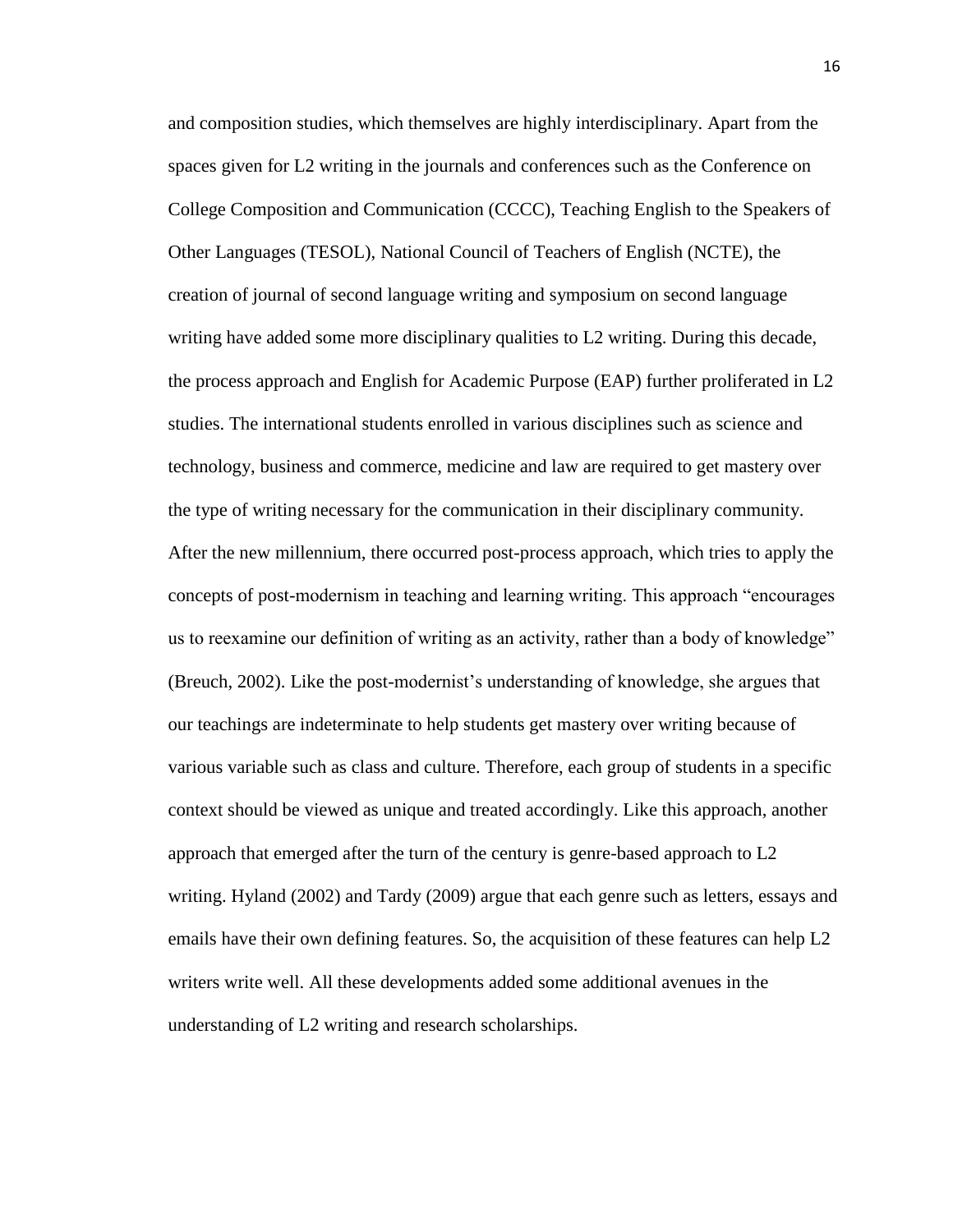#### **Similarities and Differences between L1 and L2 Writing**

**Similarities.** Even though there exist several differences between writing in one's L1 and L2, there seem to have certain premises that can possibly be shared while writing in any language. Therefore, it can be assumed that L1 and L2 writing processes are identical in some respects. Ortmeier-Hooper (2013) claims that all the writers set their goals and create plans to achieve certain writing tasks, disregarding the language in which they write their texts. In other words, they "employ recursive composing process, involving planning, writing and revising, to develop their ideas and find the appropriate rhetorical and linguistic means to express them" (Silva, 1993, p. 657). Similarly, Uzawa (1996) asserts that L2 writers go through the same process of generating ideas and have the same attention patterns, no matter what languages they use while they are writing their essays. In line with her assertion, Hirose (2003) reports that Japanese writers use the same organization patterns for writing essays in both Japanese and English. Additionally, the nature of challenges that writers face in course of writing might be the same because learning to write within certain academic disciplines is a really challenging task in either L1 or L2, which is why academic writing can be considered a second language even for the native speakers (Matsuda & Jablonski, 2000).

Another commonality between writing in L1 and L2 is that writers deploy their prior knowledge and strategies of writing that have worked well in the past while they are writing in any one of those languages (Ortmeier-Hooper, 2013). For this reason, those writers who are proficient writers in their L1s are likely to be proficient writers in L2 as well, given that they have minimally required L2 language proficiency (Cummings, 1989). One of the reasons behind such a belief is that writing does not only involve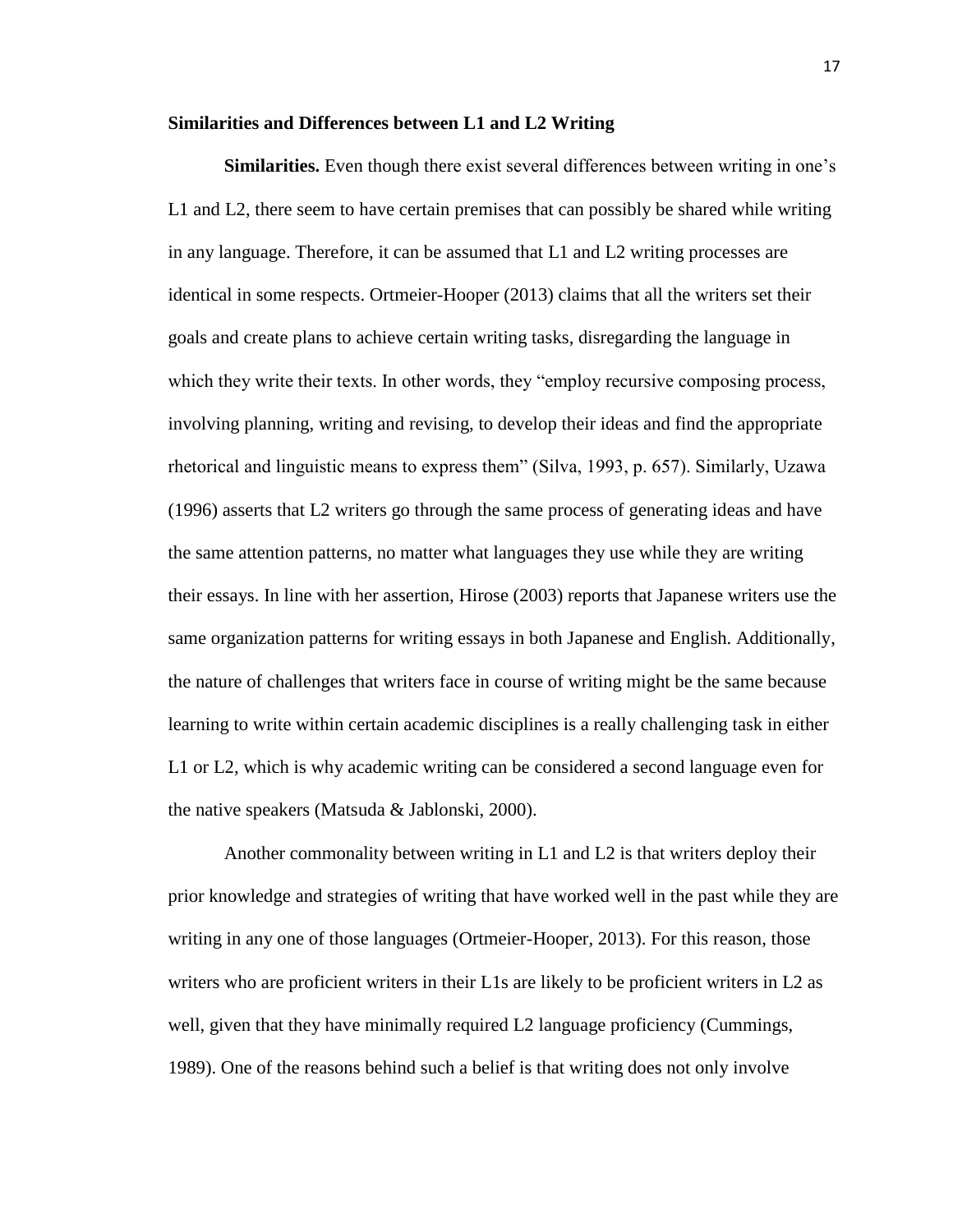language skills, but also the cognitive skills, which is why even if the native speakers who have "extensive stock of language resources to call upon, frequently confront exactly the same kind of writing problems as people writing in a second or foreign language" (White & Arndt, 1991, p. 3). Thus, with these discussions, it can be said that there exist interfaces between L1 and L2 writing.

 **Differences.** Despite some similarities in general composing processes discussed in the preceding two paragraphs, research studies have revealed that there are several salient and important distinctions between writing in L1 and L2. From a linguistic point of view, it can be assumed that writing in L1 should be spontaneous, fluent and accurate in a sense that the writers do not need to worry about words and structures. While writing in their L1s, writers should just think of higher order concerns such as appropriate rhetorical choices of expressing their ideas or argumentation, because there do not usually occur issues on vocabulary, grammar, and syntax. Even if such errors occur, they are not as serious as they are in the case of second language writing. Regarding this, Hyland (2002) remarks that writers have "a vocabulary of several thousand words and an intuitive ability to handle the grammar of the language" (p. 34) while they are writing in their native language. However, in the case of writing in the second language, they often take the burden of learning to write and learning L2 in which they are writing at the same time. For instance, ESL writers in the US university context need to develop their writing proficiency along with the proficiency in the English language and acquisition of content knowledge. Therefore, L2 writers' texts compared the texts of their L1 counterparts are "less fluent (fewer words), less accurate (more errors), and less effective (lower holistic scores)" (Silva, 1993).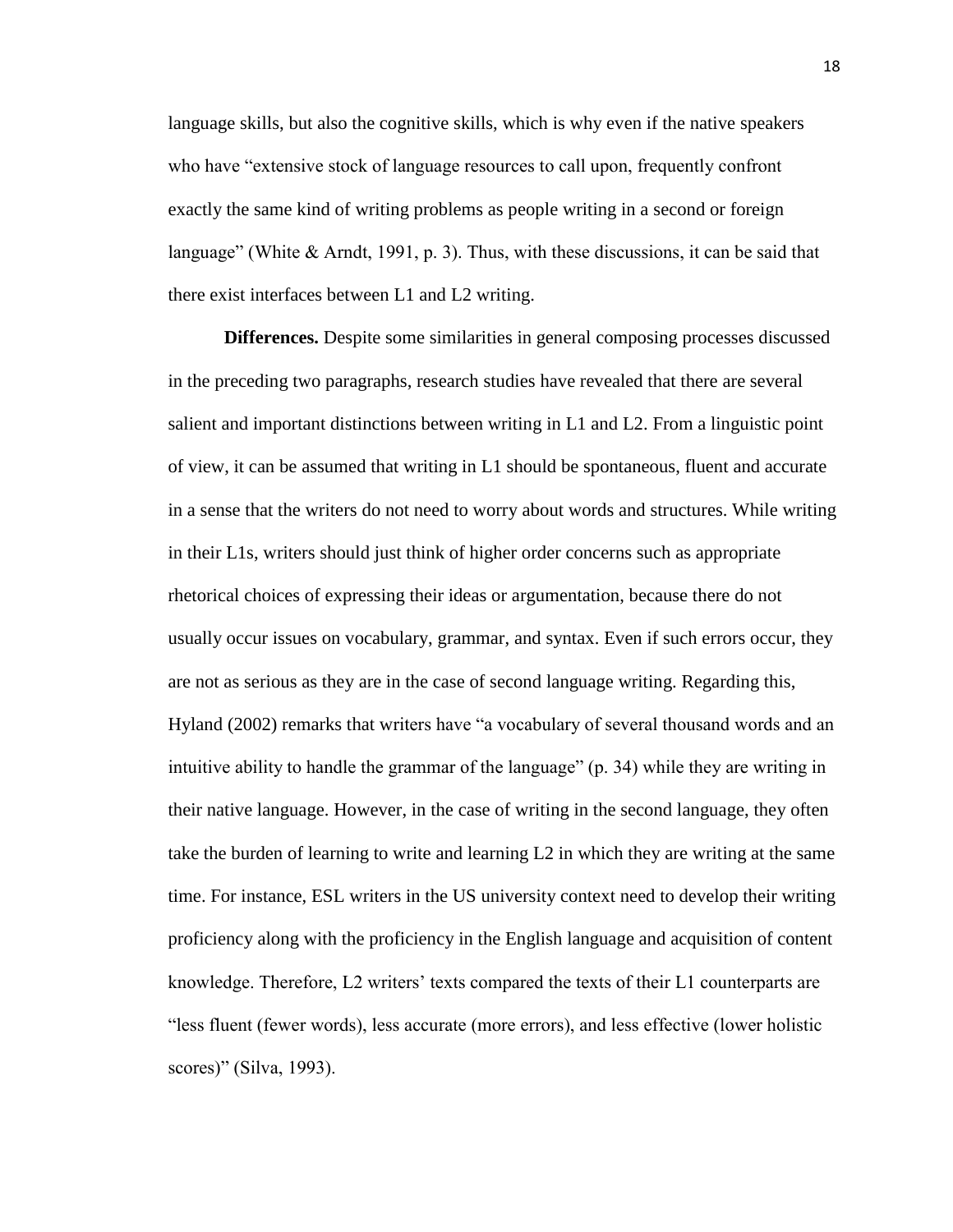Collecting metadata from 72 empirical research studies related to L1 and L2 writing, Silva (1993) draws a conclusion that "L2 writing is strategically, rhetorically and linguistically different in important ways from L1 writing" (p. 669) even though superficially they might appear to be the same or similar in different processes of writing. He presents the findings of his research in two major categories, composing process and written text features. In both the cases, L2 writing is inferior to L1 writing. In a similar fashion, Hinkel (2002) asserts that L2 writing compared to L1 writing is much simpler in terms of syntactic and lexical constructions.

Even though there are several differences between writing in L1 and writing in L2, there exist some interfaces between them as well. They differ mainly in terms of the experience of writers, language competence, writing styles and writing fluency. Nevertheless, they seem to be similar in a sense that writers undergo basically through the same process of writing such as idea generating, drafting, reviewing, etc. The knowledge of the interfaces and differences between these two writing processes can help me for better understanding the nature and complexities of L1 and L2 writing. So, the well-informed insights on the nature of L1 and L2 writing can be instrumental to figure out how and why L2 writers make use of their L1s in course of writing various academic essays.

#### **Characteristics of L2 Writers**

It is, indeed, a challenging task to determine the characteristics of L2 writers as there can be several factors such as language background, rhetorical tradition with which they have prior familiarity, individual differences, etc. that turn out to be very influential in the determination of L2 writers' characteristics. Nevertheless, many scholars based on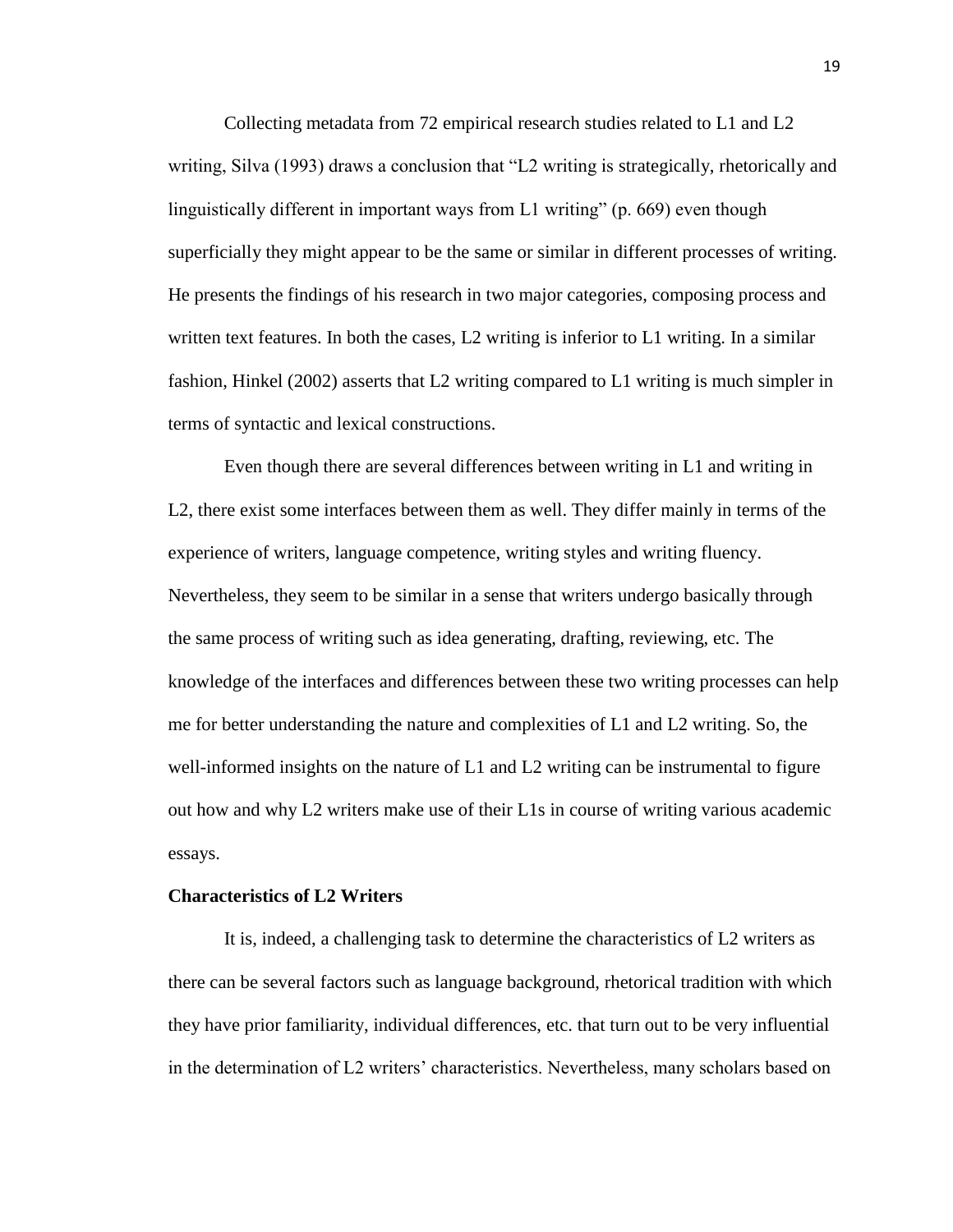their research studies have attempted to generalize some of the characteristic features that might be applicable to many L2 writers. Matsuda (2014) discusses three major characteristics of L2 writers with reference to L2 writers in the US academic contexts. First, one of the most fundamental features of L2 writers is that they hardly ever have built their communicative competence, which involves "grammatical competence, discourse competence, sociolinguistic competence and strategic competence" (Canale & Swain, 1980). This implies that, unlike their L1 counterparts, L2 writers might have shaky intuitive linguistic foundations. For this reason, L2 writers particularly those who are first year students have to develop their writing skills along with developing all the components of communicative competence.

 Another defining feature of L2 writers is that they may have prior experience of writing in their L1s. However, they might markedly differ in terms of the amount of experience of such previous writing practices. Although some of them might have been educated exclusively in the target language medium of instruction from the very beginning of their formal education, most of them bring their L1 writing experiences and practices, which sometimes might be facilitating and sometimes debilitating based on the extent to which their L1s and L2 differ in terms of rhetorical organizations, orthographic systems, genetic proximity, etc. Considering this issue with reference to L2 writers of English, it can be said that writing teachers that there can be miscommunication due to the use of their prior literacy practices and strategies that are drastically different from English.

 Third, L2 writers bring diverse educational experiences in their classroom as they are educated in different contexts and counties. While some might have been familiar to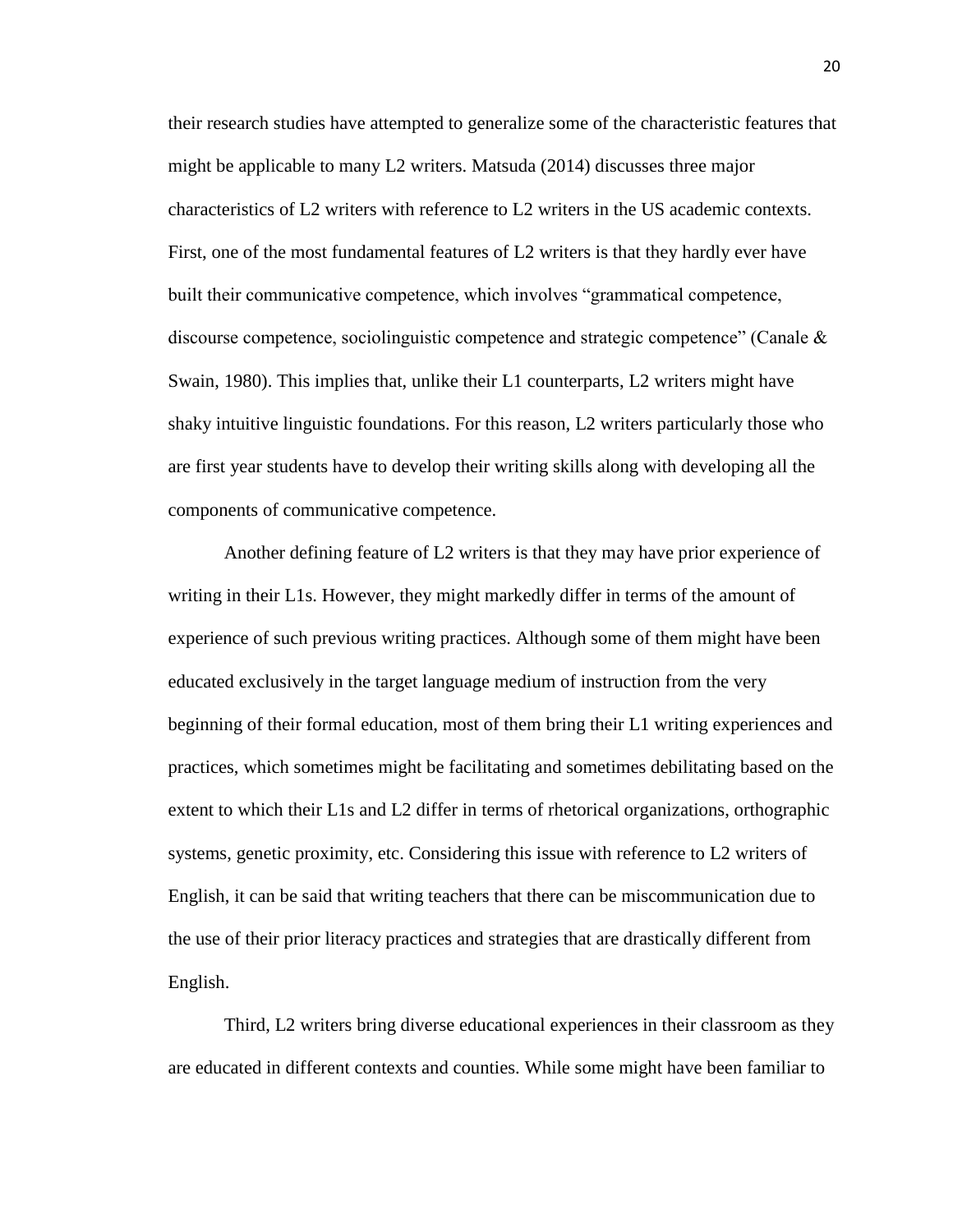the US classroom cultures and behaviors such as assumptions, expectations, and practices, many others might not have any familiarity at all when they enter a US university classroom (Matsuda, 2014). Their unfamiliarity with how classroom interactions, collaborations, and critiquing take place in the US higher education context can pose additional challenges.

 Similarly, Silva (1993) reports some distinctive characteristics of L2 writers in terms of the composing processes they follow while writing essays in English. He maintains that L2 writers are less involved in planning and goal setting, which is why they have to invest a substantial amount of time for generating ideas. Often, the ideas they have generated in the planning stage are not included in their written texts. Another characteristic is that they are more laborious but less fluent and less productive compared to L1 writers. In a sense, it might be quite natural for the L2 writers who are not sufficiently proficient in English, because they might need to have some more times for consulting dictionaries or making mental translations of what they have thought to express in their essays or paragraphs. The other characteristic is that L2 writers are less involved in reviewing their products compared to their L1 colleagues. Even if they are involved in reviewing or rereading of their texts they cannot substantially improve their writing focusing on their higher order concerns such as the organization of ideas, focus on purpose, considerations of audience, etc. All these deficit features are connected to their prior writing practices and language proficiency.

In a similar vein, Hyland (2002) also reviews existing literature on L1 and L2 writing and gives the similar features as presented by Silva (1993). However, two features are different from those of the ones given by Silva. Hyland (2002) asserts that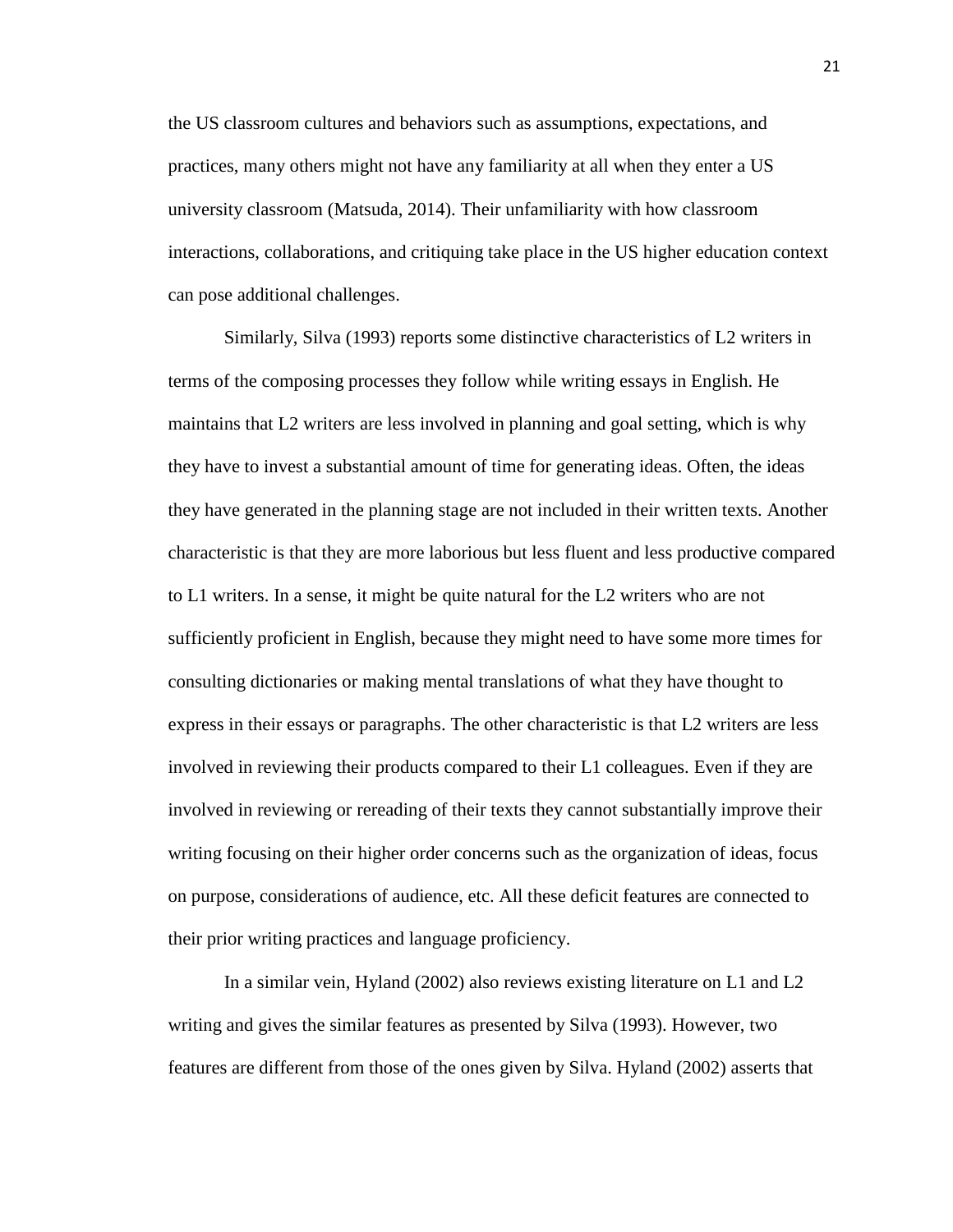"advanced L2 writers are handicapped more by a lack of composing competence than a lack of linguistic competence. The opposite is true for lower proficiency learners" (p. 36). This feature implies that both beginners and advanced L2 writers face challenges while they are composing their essays in their L2s, but due to distinct reasons. Another characteristic that he has mentioned is that "L2 writers are less inhibited by teacherediting and feedback" (Hyland, 2002, p. 36). It might be because they have been overcorrected by their teacher in their previous academic institutions.

#### **Process Approach to Teaching Writing**

The process approach to writing emerged as a reaction against product-focused approaches such as "controlled composition and current-traditional approach" (Silva, 1990, p. 15) during the late 1960s or early 1970s (Matsuda & Silva, 2001). Both these approaches were condemned for their linearity and prescriptivism because the advocates of process approach claim that writing as a "non-linear, exploratory, and generative process whereby writers discover and reformulate their ideas as they attempt to approximate meaning" (Zamel, 1983, p. 165). In contrast, process approach advocates that writing is a recursive process and therefore every good writer is a rewriter. As per the assumptions of this approach to writing, writers undergo a series of recursive steps before they finalize their writing products. In fact, while teaching students through this approach, teachers tend to ask writers "to understand their own composing process and to build their repertoires of strategies for prewriting (gathering, exploring, and organizing raw material), drafting, (structuring the ideas into a piece of linear discourse), and rewriting (revising, editing, and proofreading)" (Shih, 1986, p. 623).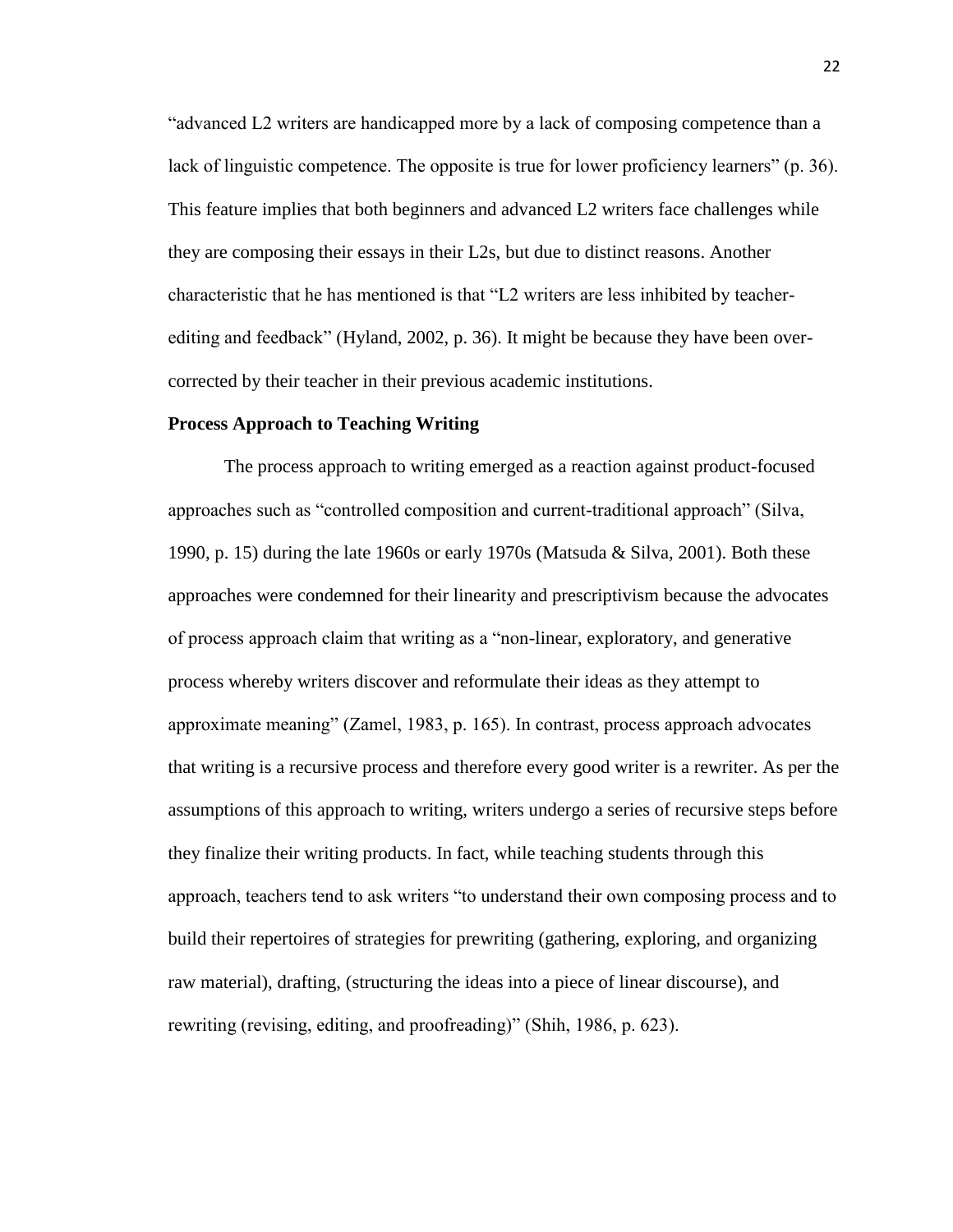**Characteristics.** There are several characteristic features of this approach. some of which are briefly discussed here. First, this approach assumes that writing is not just some of its components parts such as vocabulary and grammar. Rather, it is "a manifestation of complex and interactive cognitive, social, and cultural processes reflecting the literate meaning-making of writers" (Kennedy, 1998, p. 243). Kennedy (1998) further contends that such processes shape the texts, which, in turn, shape the processes as well. This means that the product to be achieved by the end of processes and the processes themselves are in constant interactions.

The second defining characteristic of process approach is that it brought about a "shift from a focus on the product of writing to its process" (Anson, 2014, p. 215). Before this approach became popular, there was a belief that good writers would produce texts which would be accurate in terms of grammar and appropriate in terms of organizations and stylistics. However, it is virtually impossible to produce such texts without going through various stages of process writing . With the emergence of this approach to writing, the processes of writing students have gone through before they are satisfied that certain products are their final products are the major focuses of this approach.

 Third, process approach to teaching writing is a student-centered approach (Anson, 2014; Shih, 1986). They are the active participants and creators of knowledge; whereas their teachers are just facilitators and coaches. It is because this approach assumes that each student writer is required to be actively involved in various stages of writing such as generating ideas, drafting, and even reviewing their friends' texts so that they all trade their feedback with one another in the class. Such exchanges of feedback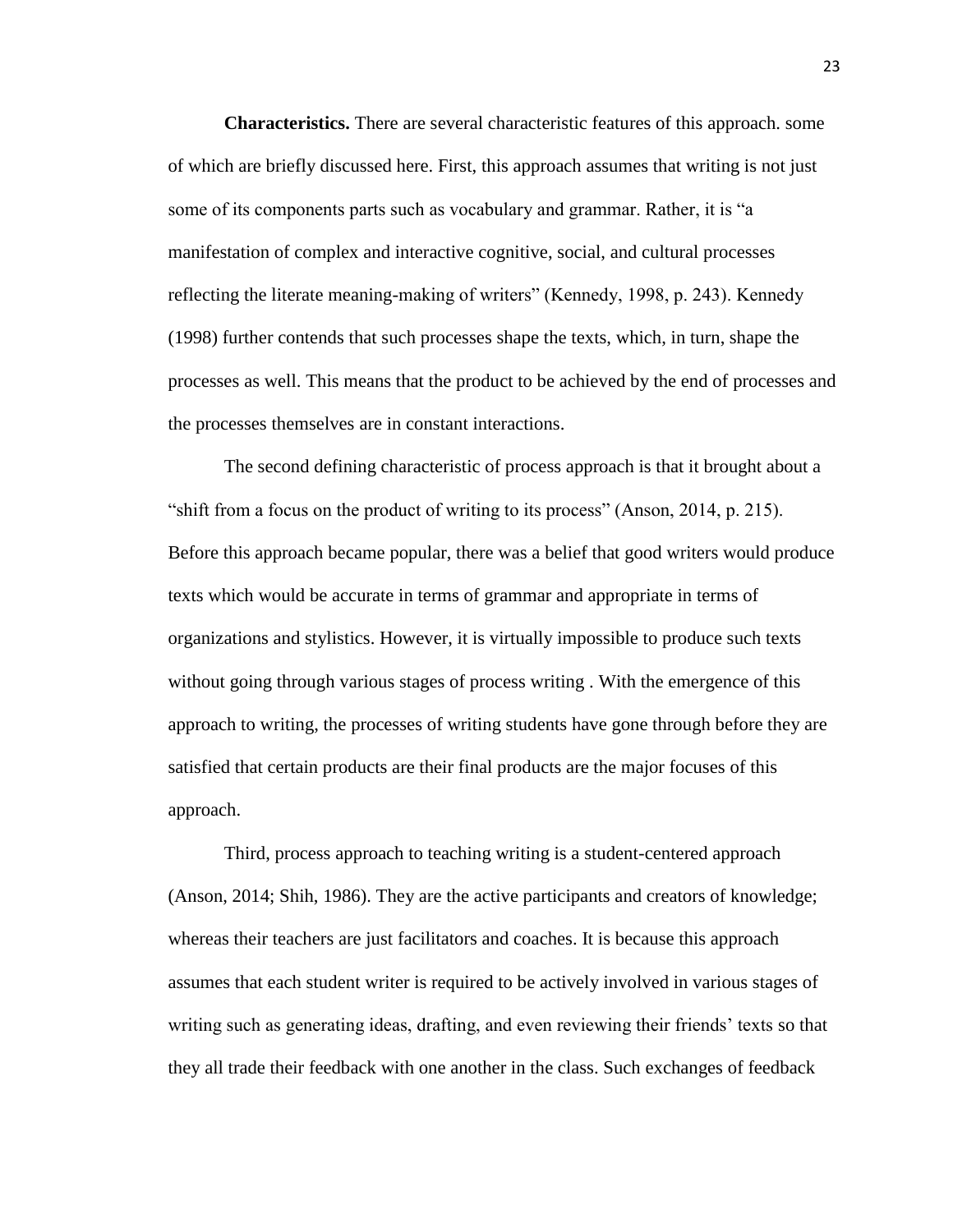are supposed to be useful strategies for making writers reflective and critical of their own texts as well their classmates' texts. Thus, "students' ownership of writing is stressed, as is self-reflection and evaluation" (Graham & Sandmel, 2011, p. 396). While teaching, teachers try their best to create supportive and non-threatening writing environment so that learners can hone their writing skills. Usually, "personalized and individualized writing instruction is provided through mini-lessons, writing conferences, and teachable movement" (Graham & Sandmel, 2011, p. 396).

 Next, according to this approach to writing, "… the thinking processes involved in writing are hierarchical and embedded" (Kennedy, 1998, p. 244). This means that as mentioned at the beginning of this sub-chapter, writing is not a completely linear process that begins with generating ideas and ends with the final draft, but it a recurrent process. Therefore, even if writers are in the drafting phase of writing, they can revisit their plans as per the ideas or insights that they have obtained after planning phases. However, most of the time, they might not be aware of the complexity of thinking process while they are writing.

 Finally, while being taught following this approach, student writers at the early stages are provided with the opportunities to explore their personal experiences. So, they might not have any issues regarding the contents or information they like to express through their writings. However, gradually along with the development of their writing skills they are asked to write on academically oriented topics (Shih, 1986) because the goal of teaching writing is to help students become good writers.

**Stages of teaching writing in process-approach.** As stated in the characteristics of the process approach to writing, writing is a complex recursive process, which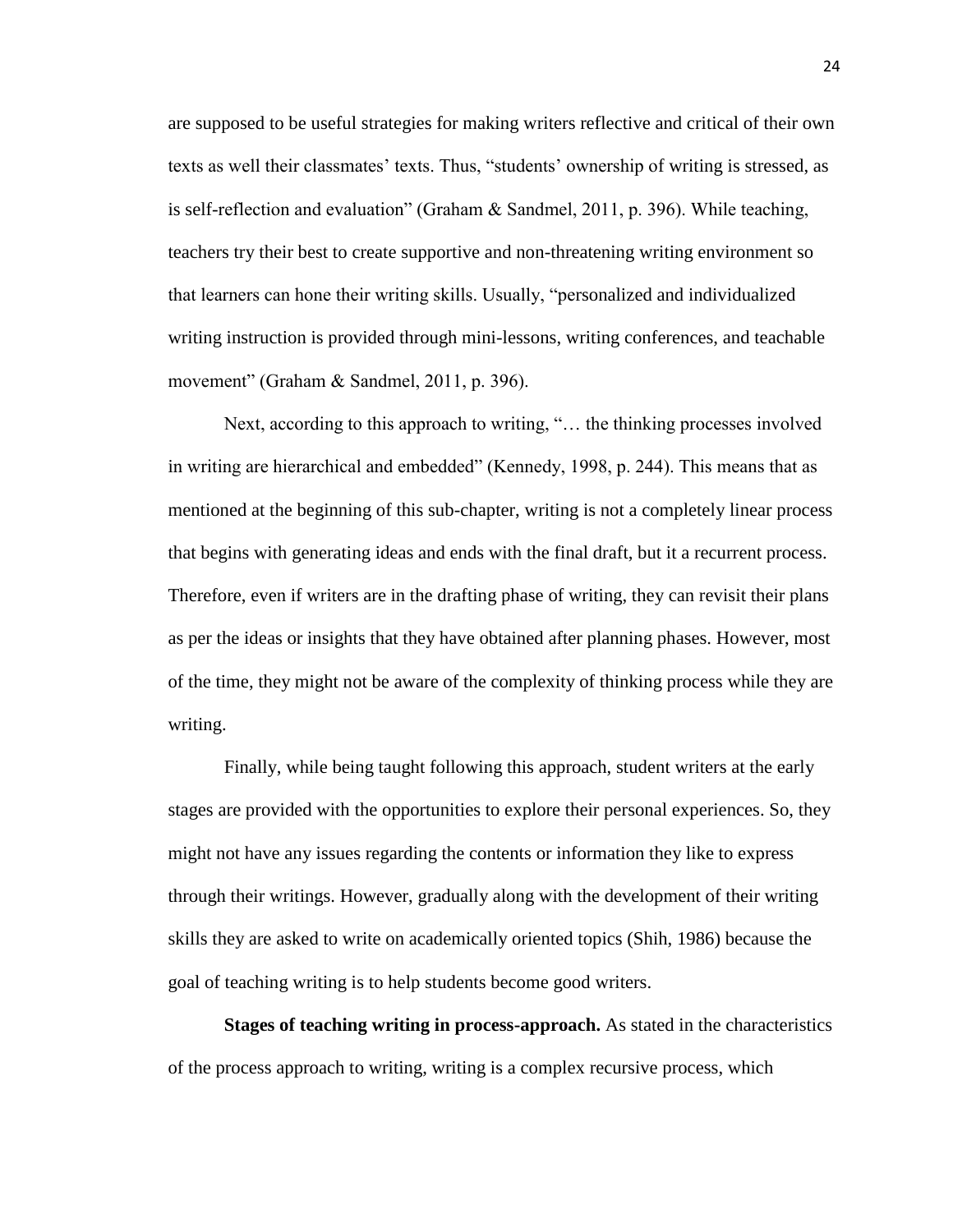involves various stages such as planning, writing, editing and finalizing. Kennedy (1998) maintains that there are three main stages: planning, translating and reviewing. According to him, planning includes generating ideas, goal setting, and organizing. Similarly, translating stage involves changing ideational plans into written language and reviewing mainly include evaluating and revising plans. Similarly, there are four basic stages planning, drafting (writing), revising (redrafting) and editing and three optional stagesresponding (sharing), evaluating and post-writing impose (Seow, 2002). More recently, Johnson (2016) also presents a five-step procedure that academic writers usually undergo while producing academic writings. This procedure includes gathering data, pre-drafting, writing the first draft, revising, editing and sharing or publishing. These phases of writing seem to have been prepared considering advanced writers who are inclined towards writing for publication. However, for teaching writing, the following recursive processes given by White and Arndt (1991) seem to be very significant because it clearly represents various recursive stages of writing processes that undergo while they are writing a text.



Figure 2.1 process writing. (White & Arndt, 1991, p. 17)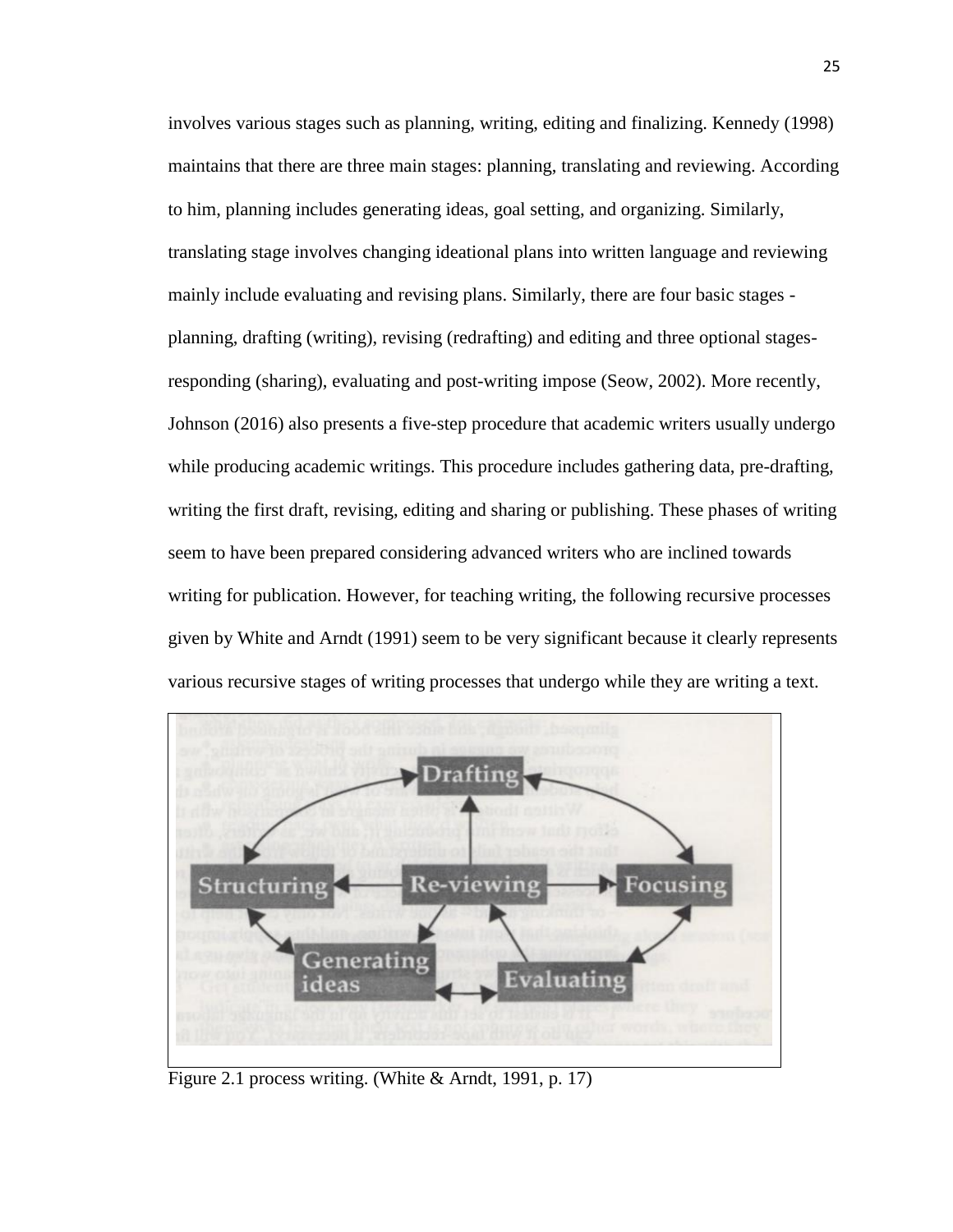The figure 1 shows that there are six major steps or states of teaching writing, which are interrelated to one another. This interrelation indicates that writing is a complex recursive process which includes various skills and sub-skills. While writing, writers can keep on critically moving back and forth through these steps with a view to further improving their writing texts until they are satisfied with what they have produced. Clearly, this model indicates "dynamic and constantly fluctuating interplay of activities involved writing" (White & Arndt, 1991, p. 5). What follows the next has some descriptions of each of these stages.

**Generating ideas.** Usually, generating ideas is regarded as the first stage of writing essays, in which learners are required to gather the required information for the essay. It is normally done either by retrieving information from their long-term memory or by consulting new sources. According to White and Arndt (1991), this stage includes brainstorming, making notes, using visuals and using roleplays/simulations. It is a research conducted to gather data (Johnson, 2016) because academic writers need to collect information, ideas, insights, and data required to write on a topic. Therefore, for him, this process involves reading books, articles, monographs, reports, etc. Thus, it is evident that it is a very important stage in which writers basically decide what to write in their paper or essays.

**Focusing.** Another important task that writers should carry out while they are going through the various process of writing is to make a proper focus so that they can produce good writings. White and Arndt (1991) maintain that writers can focus their texts properly if they consider main ideas, purposes, viewpoints, audience and text type (genre). Once they identify all these points, it makes them easier to make the effective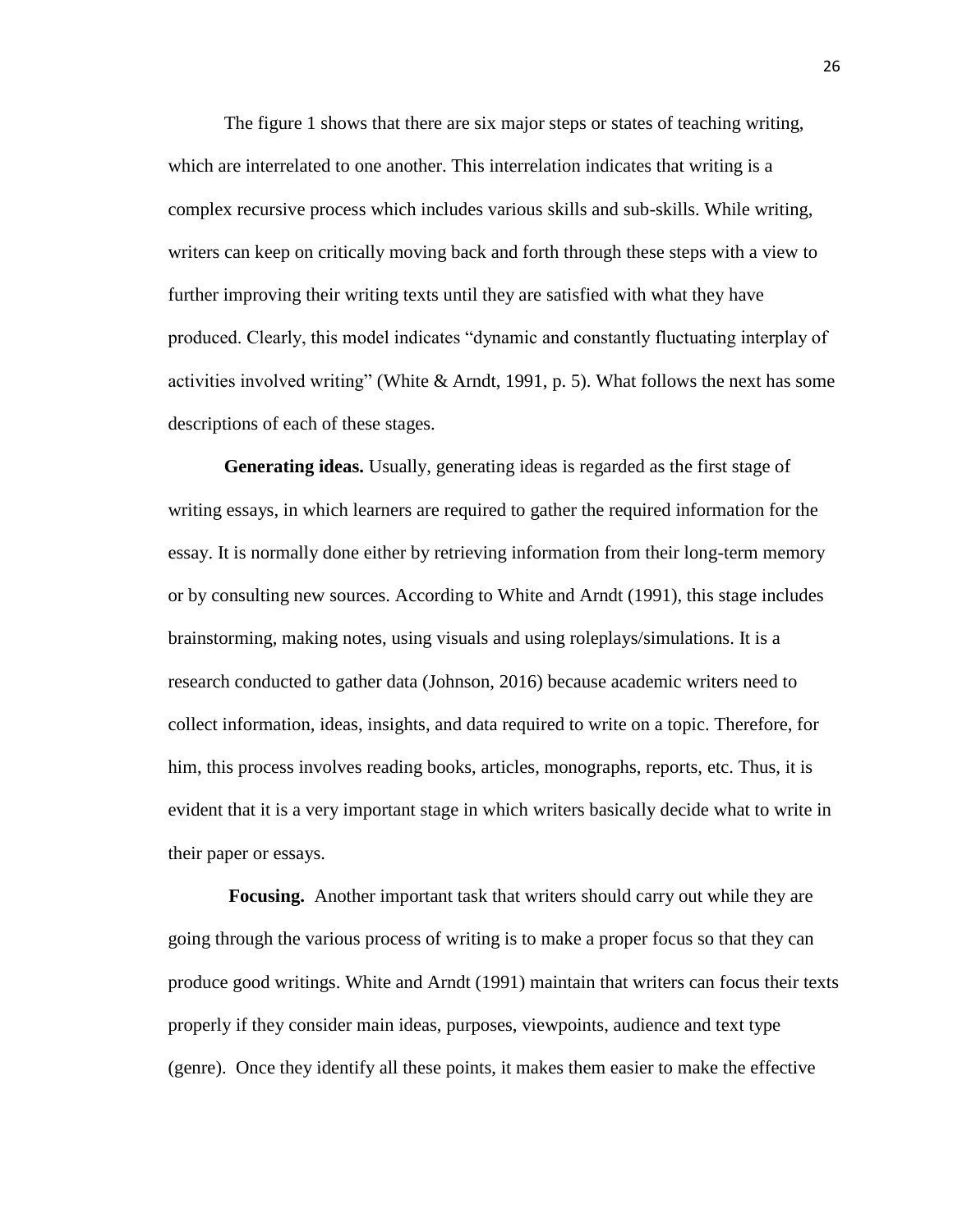focus on certain texts. Certainly, these are the main variables that determine the nature and characteristics of texts.

**Structuring.** It is the stage of writing in which writers "organize an amorphous" mass of ideas, information and associations into coherent, linear text" (White & Arndt, 1991, p. 4). To be precise, the writers organize and sequence the generated ideas or collected information or data for writing papers or essays. In doing so, they consider the purpose for which they are writing, the audience who are likely to read the texts they create and the genre in which they are writing.

**Drafting.** From this phase, actual writing begins as the first three stages discussed in the preceding paragraphs mainly deal with pre-writing activities. While writers are in the drafting stage, they need to think of arresting the attention of readers, sustaining the same appeal through the texts and leading them to reach to a certain conclusion (White  $\&$ Arndt, 1991). Additionally, they should not be preoccupied with grammatical accuracy or neatness (Seow, 2002) so that they can avoid writer's blocks. Generally, it is believed that writers produce multiple drafts before they ready final drafts. During the time, they can revisit other stages such as focusing, structuring, idea generating or even evaluation.

**Evaluating.** After the students have prepared the drafts of their writing, writers can try to evaluate their own making certain checklists or criteria or have them evaluated by their peers or teachers through peer reviews, teachers' feedback and conferencing. With the ideas and insights from their peers, teachers and even their own revisits, they can attempt to polish their writing products to better fit their purpose, audience, and genre.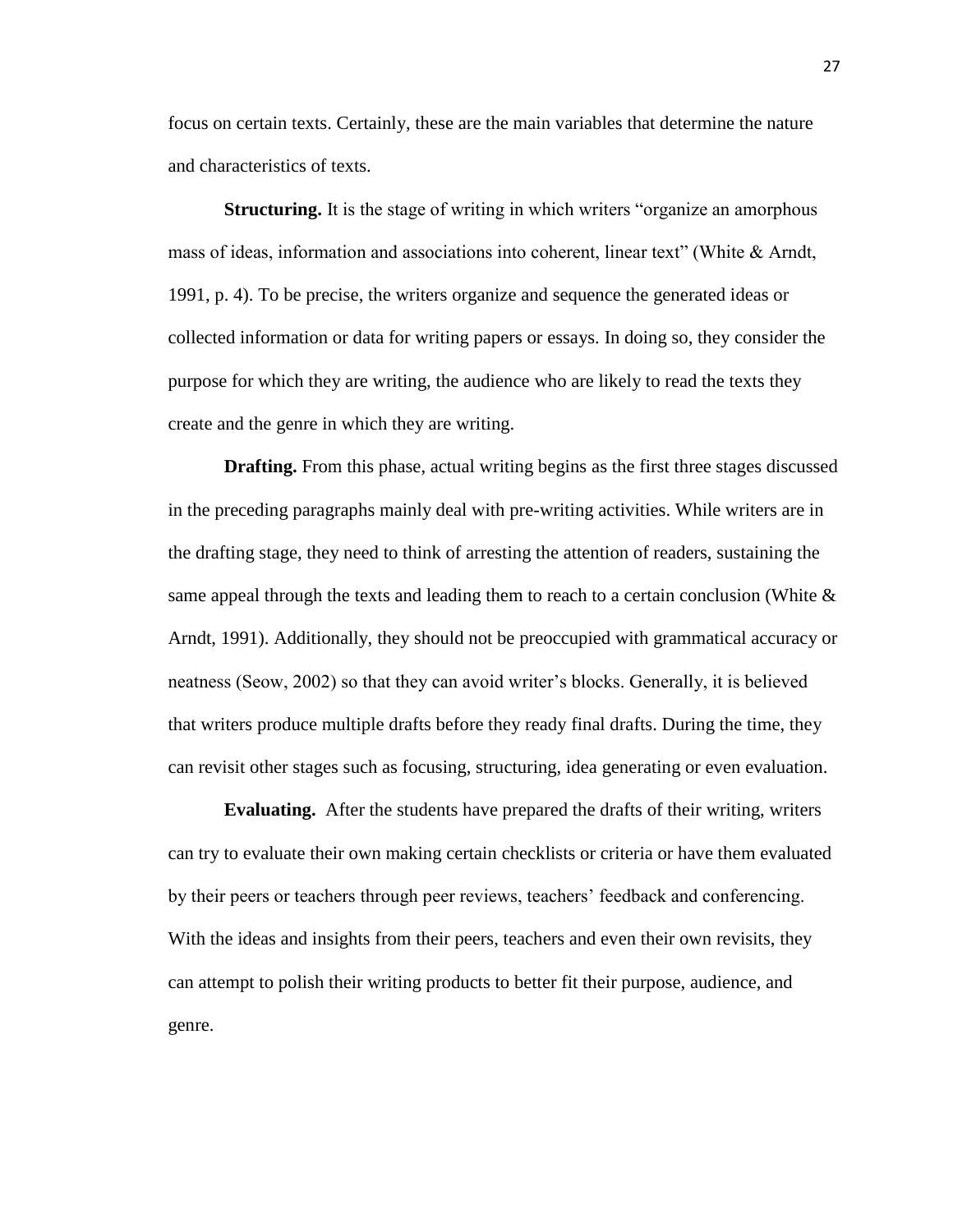**Reviewing.** As indicated in figure 1, it is crystal clear that writers receive information on how they should review their drafts from evaluation. In order to improve their essays, writers should be ready to review the steps in which they have found some mistakes.

The process approach to writing states that writers need to go through these stages of writing individually or collaboratively for developing their writing skills. This approach assumes that writers' abilities to write evolve overtime while they continue going through these steps and strategies in course of learning to write in academic institutions or out of academic institutions. However, the recursive or circular nature of these processes implies that at the certain stage of writing, writers should feel that their drafts are final. These stages of process approach are important for the participants of the study because the instructor who teaches them basic writing courses follow the similar types of stages. Usually, they begin with pre-writing stage such as brainstorming and outlining. After that, they write the first draft and submit. Once students submit their first draft, the instructor reads them and gives written or oral feedback on how they can improve their writing. Additionally, the can also consult to the writing center tutors as well before they submit their final drafts. Thus, this process recursive nature of writing.

## **L1-L2 Writing Relationships**

Generally, it can be assumed that there are interrelationships between L1 and L2 writing skills, given that thoughts, ideas and information are the same in all languages. The only difference is that of a means to encode them into texts. Therefore, it can be argued that if writers are competent in writing skills of their L1s, they are likely to be good writers in their L2s as well. Through this perspective, there seems to be a positive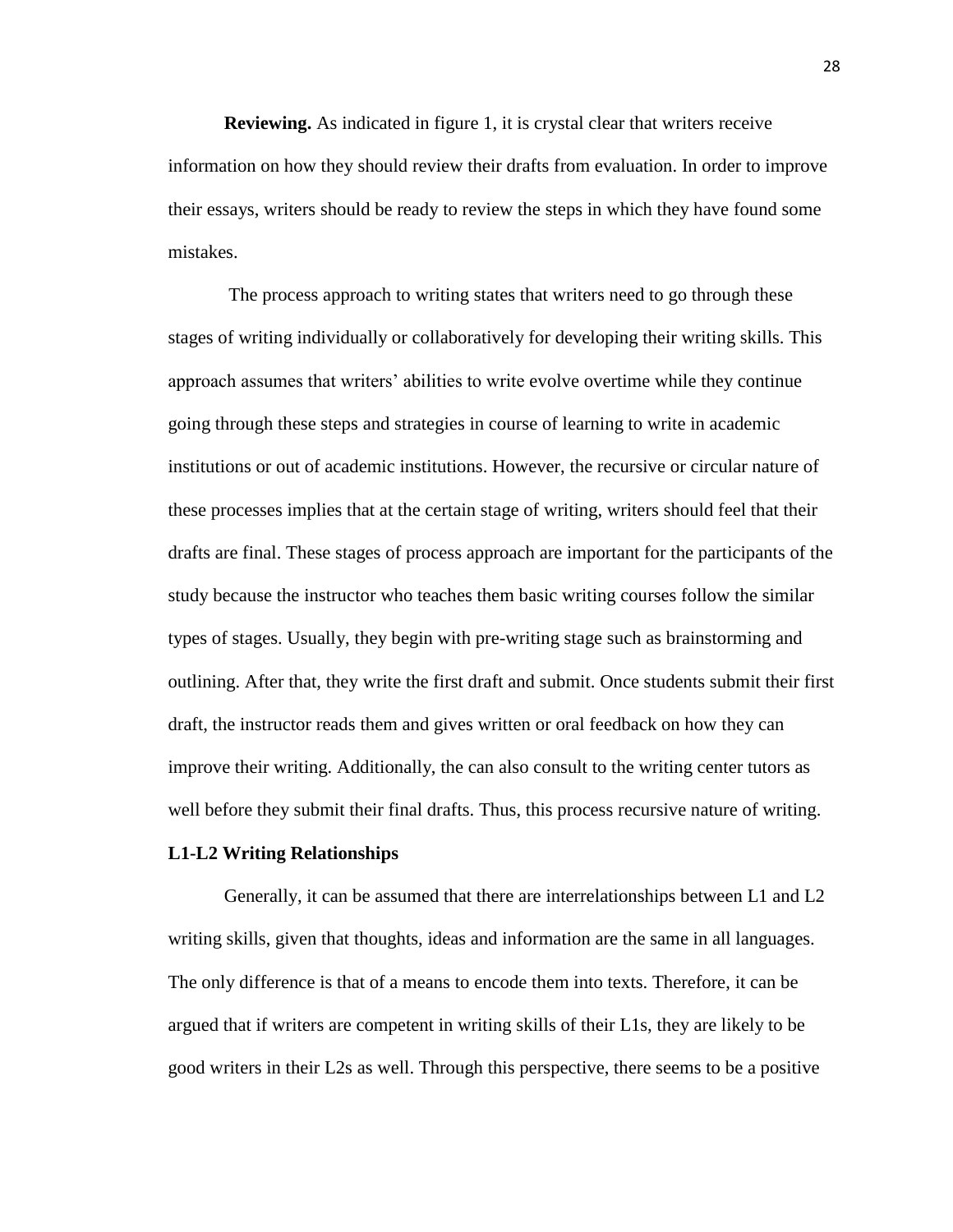correlation between one's writing skills in L1 and L2. Considering this phenomenon, Cummins (1979) purposed a linguistic interdependence hypothesis which posits that the extent to which bilingual children become successful in developing their literacy skills are dependent on their prior L1 literacy skills. That is to say, the stronger they are in their L1 literacy skills, the stronger they are in their L2 literacy skills. However, he warns us that L1 literacy skills are not positively transferred in the L2 writing in certain conditions only. He maintains that learners should have achieved critical/threshold level of L2 proficiency in order for their L1 literacy skills to play facilitative roles in L2 learning. He calls this hypothesis the linguistic threshold hypothesis because of the concept of threshold proficiency. This hypothesis informs my research in two ways. First, it offers me the ideas how proficient leaners should be in order to use L1 in a facilitative way. Second, it provides the theoretical underpinning that the ways language users think are virtually the same in all languages, which is why many writers use their L1s to mediate their ideas with target language expressions.

After his proposition of this hypothesis, several studies were carried out within the framework of these hypotheses. A few of them that deal with L1-L2 writing connections are reviewed here. Carson, Carrell, Silberstein, Kroll, and Kuehn (1990) report that there exists a weak positive correlation between L1 writing proficiency and L2 writing proficiency among the Japanese L2 writers. They also suggest that L2 writing development is a complex phenomenon for already literate adult second language writers. Similarly, Carson and Kuehn's (1992) research also reveals that good L1 writers can become good L2 writers, but there can be L1 attrition along with their development in L2 proficiency. Additionally, it also suggests that it is the writer's writing aptitude that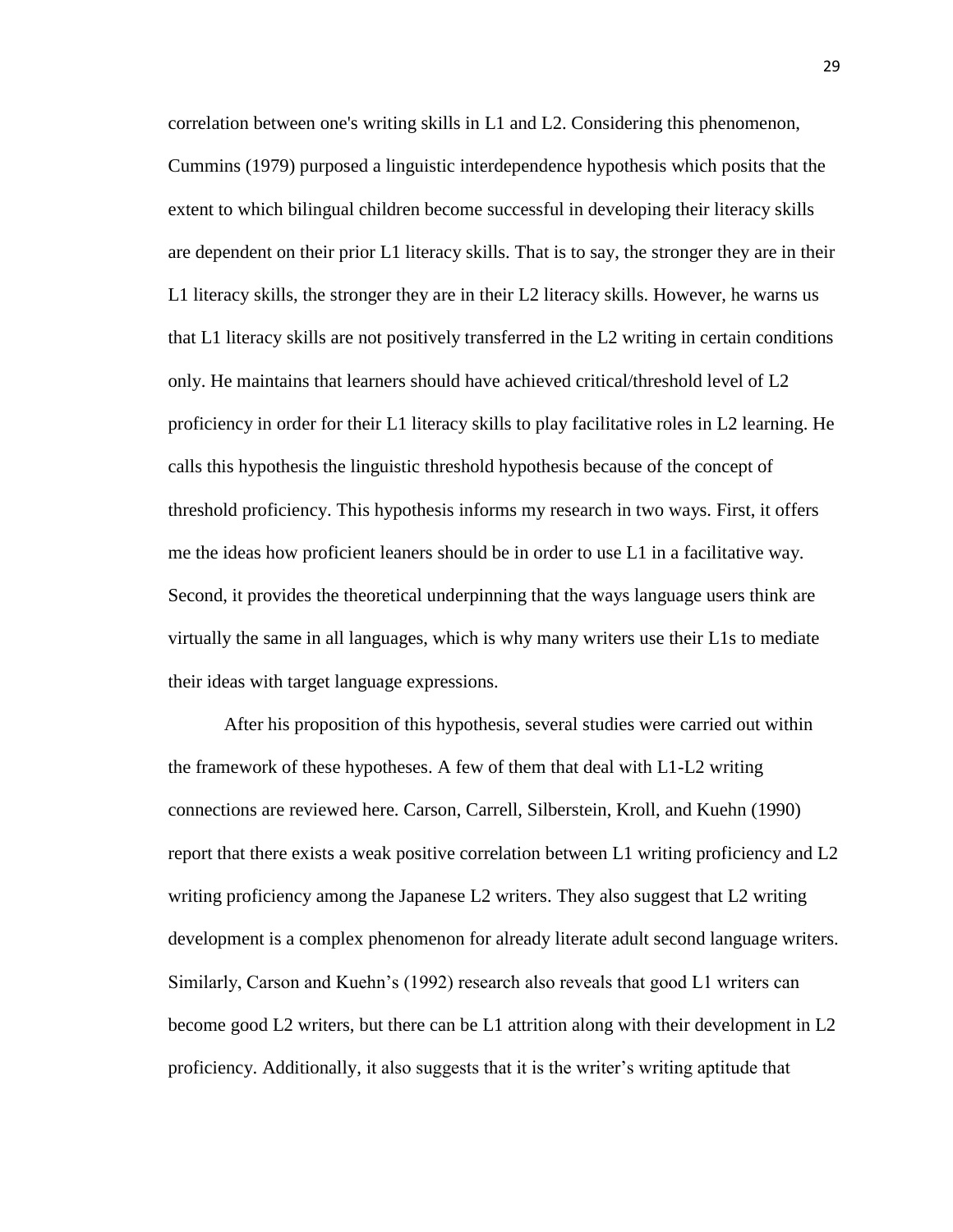significantly affects the development of writing. In the same way, Hirose and Sasaki (1994, 1996) concluding their empirical studies maintaining that L2 writing abilities are correlated with L1 writing abilities. In line with Cummins's (1979) belief that learners should have at least threshold level of language proficiency to properly deploy their L1 knowledge and strategies during L2 writing processes, they found L2 proficiency and L1 writing abilities are two most influential variables that determine the extent to which writers can develop their L2 writing proficiency. Another research by Ma and Wen (1999) also states that the L2 writers' writing ability can be predicted based on their L1 writing ability. They also maintain that L2 writing is indirectly affected by L1 writing ability but directly affected by L2 oral proficiency and L2 vocabulary. Likewise, Wang and Wen's (2002) finding corroborates with the findings of the research studies reported in this paragraph. One of their major findings is that there lies a strong positive correlation between students' writing abilities in their L1 and L2.

Like the research studies discussed in the preceding paragraph, Ito's (2009) findings reiterate the basic tenets of linguistic interdependence hypothesis. He examines the interrelationships between students' L1 and L2 writing skills, and L2 proficiency and concludes that students' L1 writing abilities can be a good predictor of L2 writing abilities. In the same way, Marzban and Zalali (2016) also state that L1 writing abilities and L2 proficiency are the two major variables that significantly determine whether their L1 writing abilities are transferred to L2 writing. It is because, like many other researchers whose studies have been reviewed here, they found that their L1 (Persian) writers with advanced L2 proficiency could successfully transfer their L1 skills and strategies of writing essays while writing essays in L2 (English). On the contrary, their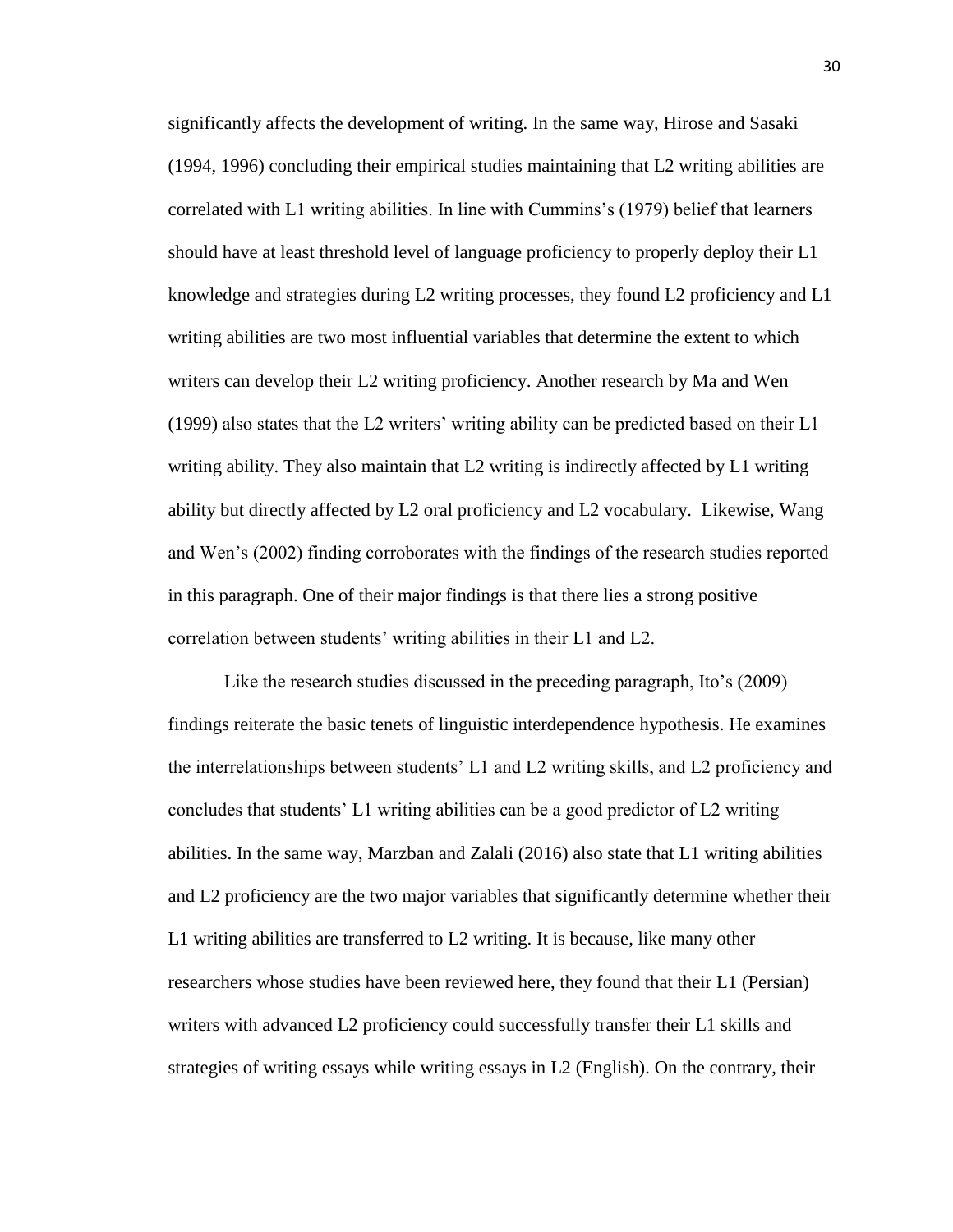participant with low proficiency over the English language faced several challenges while transferring their skills and knowledge of composing essays in their L1 in course of writing essays in English. Sparks, Patton, Ganschow, and Humbach (2009) illustrate the strong connections between L1 literacy skills and L2 proficiency amongst the bilingual children in the US. They summarize their research study presenting the following five major points that further shed lights on the nature of the interrelationships between L1 and L2 writing.

- Students' L1 skills are strongly related to their L2 learning.
- L1 and L2 learning depend upon the same language learning mechanism.
- There appear to be very strong connections between students' L1 and their L2 if both the languages share an orthographic system.
- Those students who have the low level of L1 skill are likely to have the low L2 aptitude, which can directly affect L2 proficiency.
- Both L2 aptitude and subsequent L2 proficiency appear to be strongly related to early L1 skills. (Sparks, Patton, Ganschow, & Humbach, 2009)

Based on the linguistic interdependence and threshold hypotheses, it can be said that L1 writing and L2 writing are interrelated and interdependent. Some of the research reviews under this sub-section report that learners learning to read and write in various socio-cultural contexts can positively transfer their L1 literacy skills while they are learning second languages. Regarding this phenomenon, Vrooman (2000) very eloquently argues that linguistic knowledge and skills that children have developed in their L1s prior their start of L2 acquisition can be extremely instrumental in enhancing L2 literacy skills.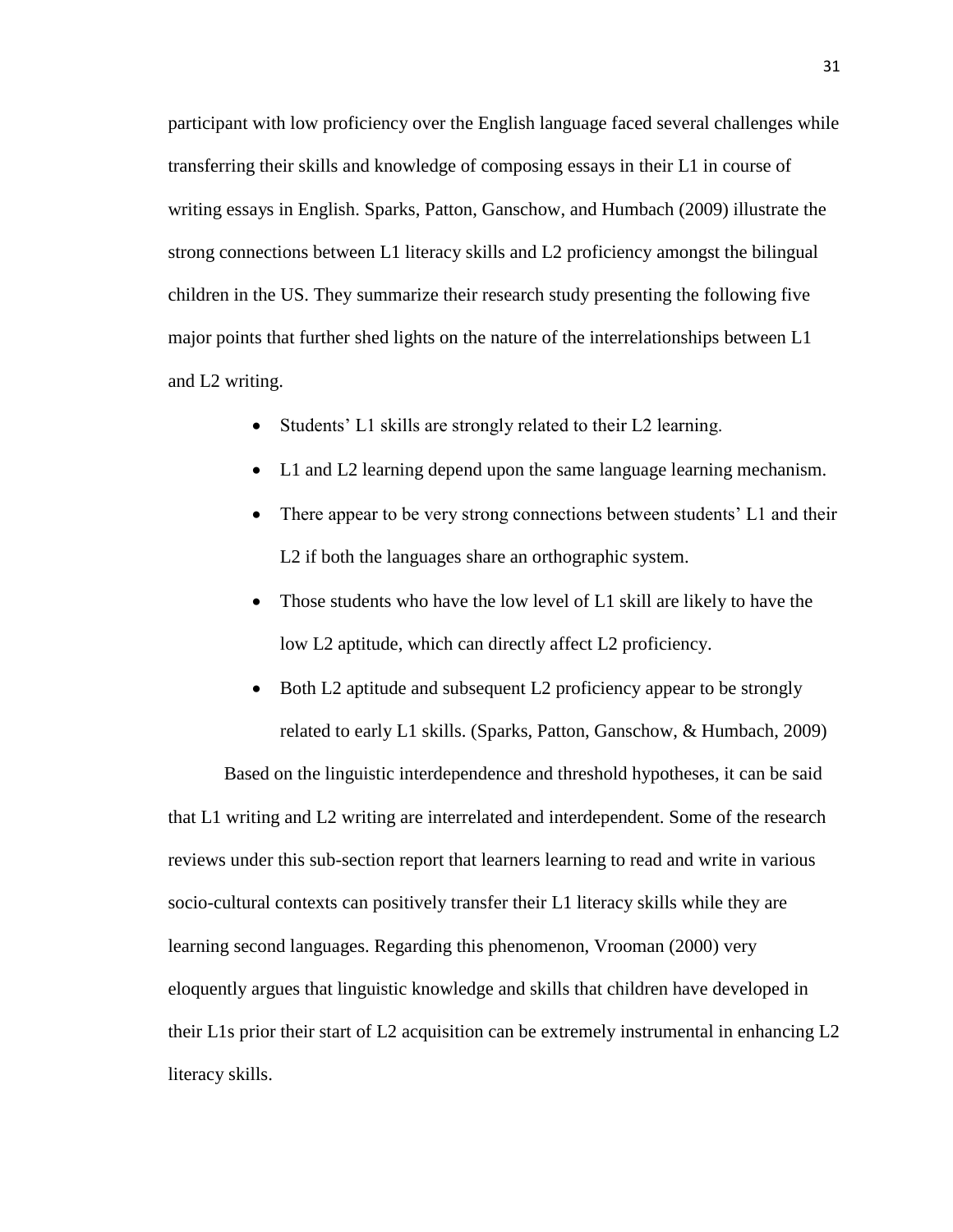L1 and L2 writing are inter-related and interdependent as one can influence another. According to the linguistic interdependence hypothesis, L1 an L2 writing are highly interrelated as it assumes that if L2 writers have strong literacy background in their L1s, they are likely to develop strong literacy skills in their second language as well. This hypothesis is complemented by linguistic threshold hypothesis that maintains that, in order for L2 writers to transfer their prior L1 skills in a facilitating way, they should have developed a certain level of L2 proficiency and they should also be motivated toward developing their L2 literacy skills.

## **L1 Use in L2 Writing**

There are numerous research studies which have revealed the various purposes for which multilingual writers use their native language in various stages of writing essays. Many kinds of research undertaken in diverse contexts have demonstrated that L2 writers employ their L1s for various purposes. The review of those studies indicates that the following are the reasons for which L2 writers use their L1s in the various stages of writing.

**Generating ideas, searching for topics and organizing information.** One of the most recurring purposes for which L2 writers utilize their L1s is to generate the ideas related to the topic on which they need to write essays. It seems to be a quite common phenomenon for which the multilingual writers who have strong literacy practices in their native languages while they were in their home countries. Since they might have experience of generating ideas while writing several kinds of texts in their native languages, naturally, they tend to think in their native languages even if they are writing in their L2s. So, they can easily retrieve the information they have stored in their long-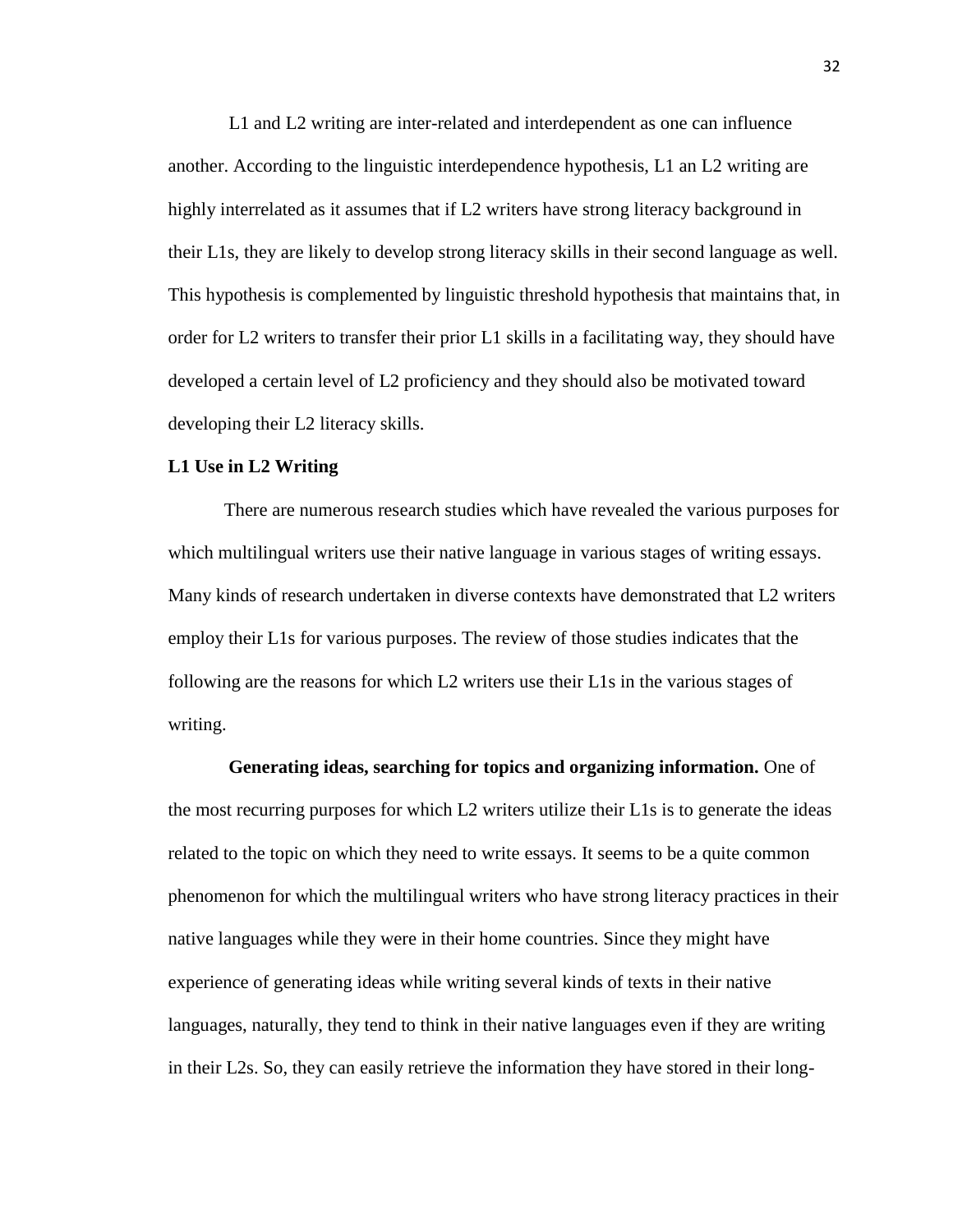term memory. In this regard, Uzawa and Cummings (1989) report that English learners of Japanese use their L1 for generating ideas, searching for topics and organizing information. However, Friedlander (1990) maintains that whether or not L2 writers can generate qualitative ideas depends on the topics given to them. If the given topics are related to the L2 writers' L1 and culture, it will be better if they are engaged in generating ideas using their native language. Conversely, if the given topics are related to L2 or L2 culture, it will be beneficial for L2 writers to use their L2 for generating ideas. Based on Friedlander's finding, Lally (2000) studies on how effective the use of L2 writers' native language is in L2 writing if the given topics are related to neither culture. She concludes her finding with the mention that though there is not a significant difference in the use of vocabulary items, those writers who were engaged in using their L1 while planning their essays could outperform to their counterparts, who were engaged in L2 during the planning stage. This finding shows that multilingual writers use their L1s for generating ideas. Similarly, Qi (1998) suggests that L2 writers switch to their L1s while composing their L2 texts because it is rather easy to retrieve the information with the help of their L1s.

Similarly, Wen and Wang (2002) maintain that many Chinese learners of English utilize their L1 for generating the ideas on the topic in question. In other words, they are most likely to use their native language for collecting the information required for writing an essay. However, they have found that only 13.5% of the students use their L1 for this purpose. Wang (2003) and Van Weijen, Bergh, Rijlaarsdam, and Sanders (2009) also report that second language learners exploit their L1 for generating ideas. Likewise, Kim and Yoon's (2014) study posits that the way proficient and non-proficient learners make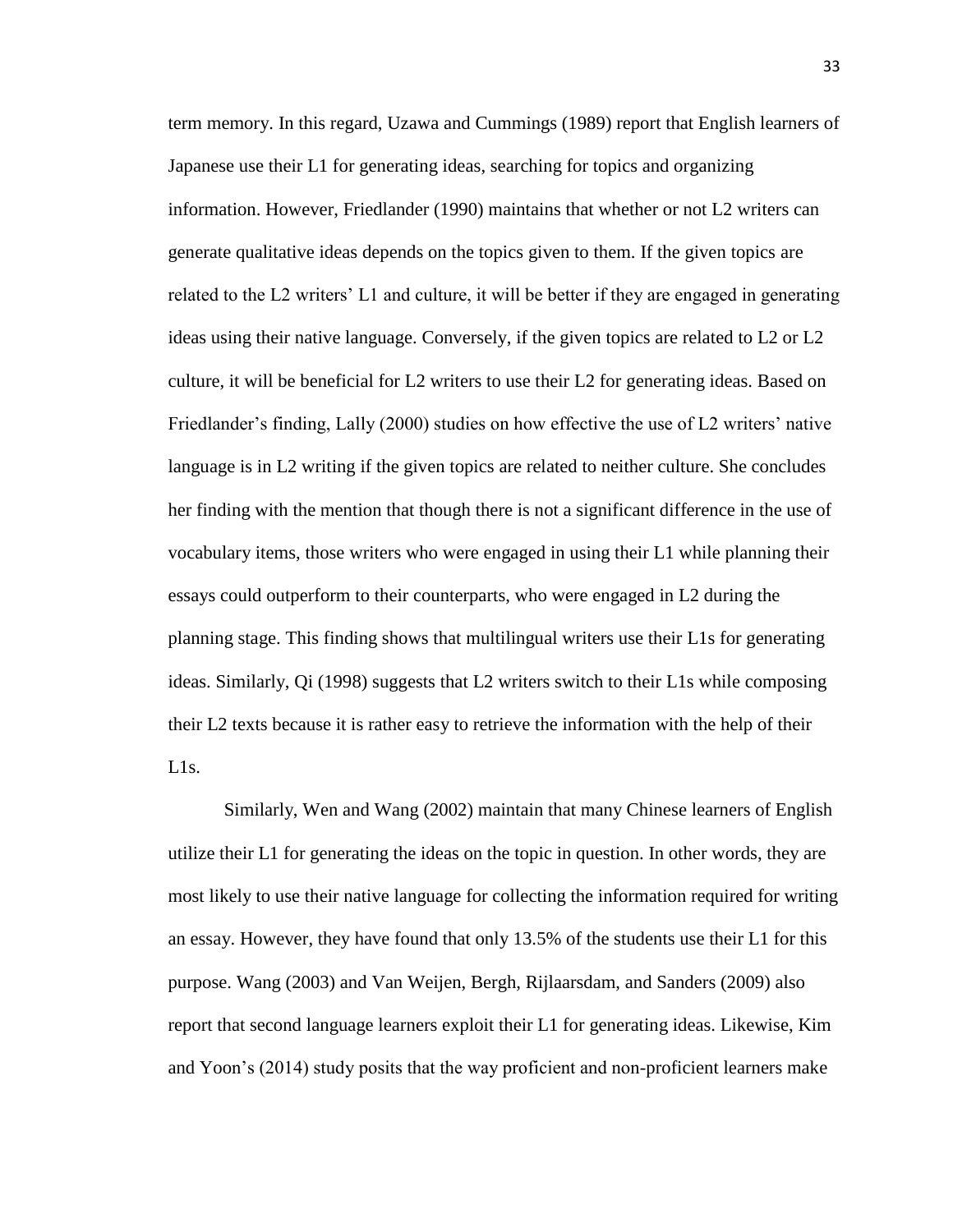use of their L1 differently. They have found that the proficient learners make use of their native language for global purposes such as generating ideas organizing the generated ideas in the texts; whereas the less proficient learners used their L1 for idea generation, direct and back translation, metacomments and lexical searching.

**Reducing cognitive load.** Another reason for which multilingual writers revert to their L1s is to reduce their load on working memory. Regarding this, Qi (1998) reports that second language learners automatically switch to their L1s, their most dominant language, to reduce the overload of their working memories. He found that "whenever the participant intuitively anticipated that the load of the task she faced would exceed the limit of her working memory span, she automatically switched to L1" (p. 428). Similarly, Cohen and Brooks-Carson's (2001) study has found that the second language learners tend to think in their native languages and then translate the thought they have recently conceived into the target language. Although there may not necessarily be concrete evidence of translation, they might be engaged "in mental translation during …the writing tasks" (Cohen & Brooks-Carson, 2001, p. 181). They write: "Translation serves to reduce the load on working memory since instead of going directly from concept to their L2 representation, the L2 writers are first expressing the concept in L1 and then translating into L2" (p. 181). Likewise, Storch and Wigglesworth (2003) conclude their research with the finding that the use of L1 even in the L2 setting could be useful because students tended to revert to their L1s when they had to do the tasks that demanded higher cognitive abilities than their existing abilities. In line with them, Bruen and Kelly (2017) suggest that the use of L1 in L2 classrooms can reduce cognitive overload and anxiety that students can have while they are carrying out the cognitively challenging tasks or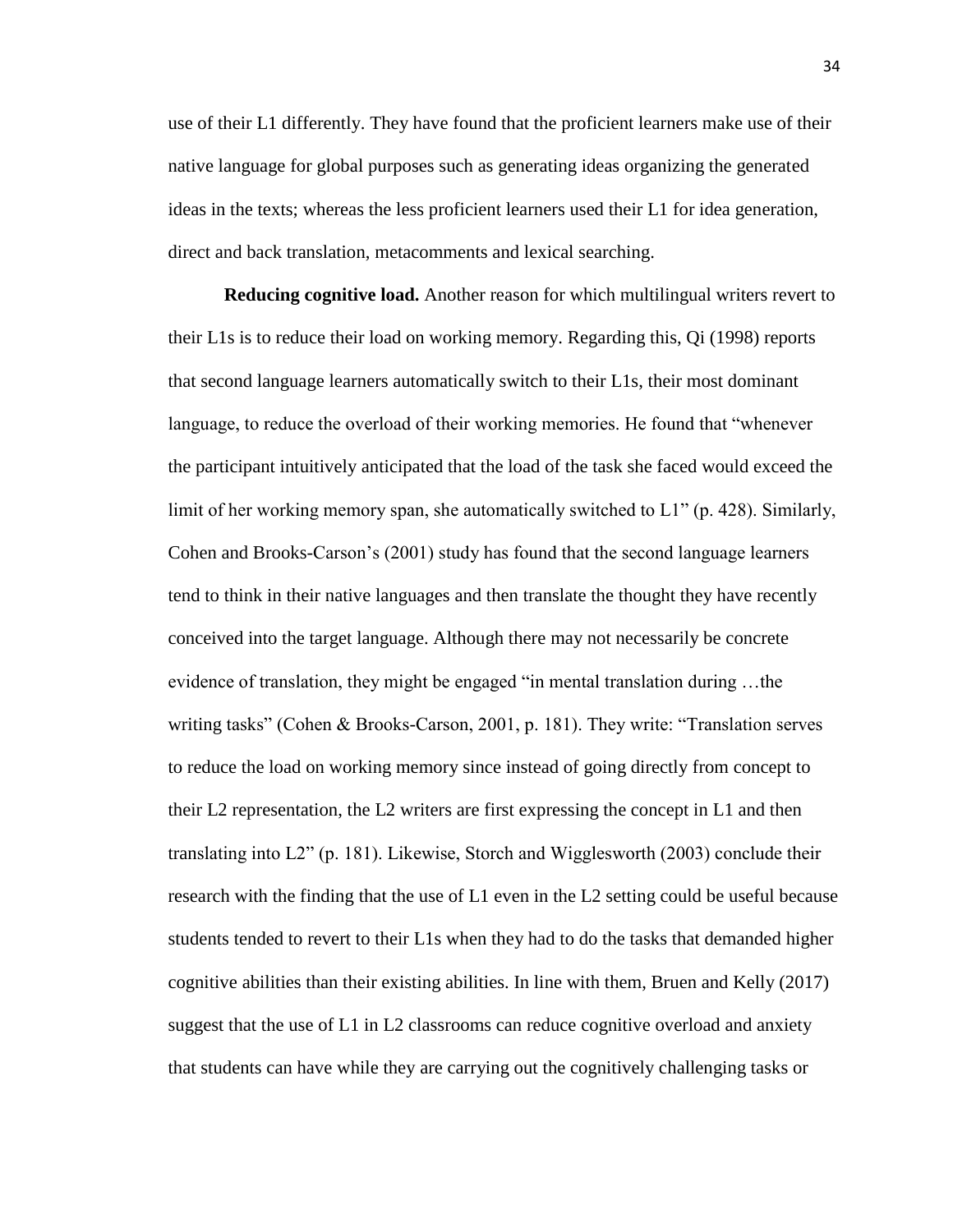assignments. In the similar vein, Knutson (2006) postulates that second languages learners tend to use their L1 to mediate what they have already learned and what they are required to do, thereby reducing their cognitive load of summoning the information required for the completion of certain tasks.

**Assessing their own texts.** Quite a few research studies have also found that second language learners resort to their L1s to assesses their own already written texts. This process is what Manchón, Larios, and Murphy (2000) call backtracking. According to them, it is one of the important composing strategies that involves two processes: rereading and back-translation. The former involves readings of what they have just written while composing their essays time and again so that they might avoid their mistakes, whereas the latter refers to the process of reverting to their native languages to assess whether the message they like to communicate has been communicated in the L2 texts they have composed. The interesting finding of this research is that language proficiency is not necessarily linked to back-translation using L1 because the most proficient English language user had participated in their study was found to be engaged in translating the already written text into their native language. As expected, another finding of the study is that the learners revert to L1 back-translation if they need to work on the topic that requires a heavy cognitive load. While writing the argumentative essay, all three participants of the study used L1 back-translation more times than while writing the narrative essay.

Similarly, Kim and Yoon (2014) have also found that Korean learners of English tend to back-translate while composing essays to make sure that the text they have recently created makes senses in English. They have found that 12.4% students use their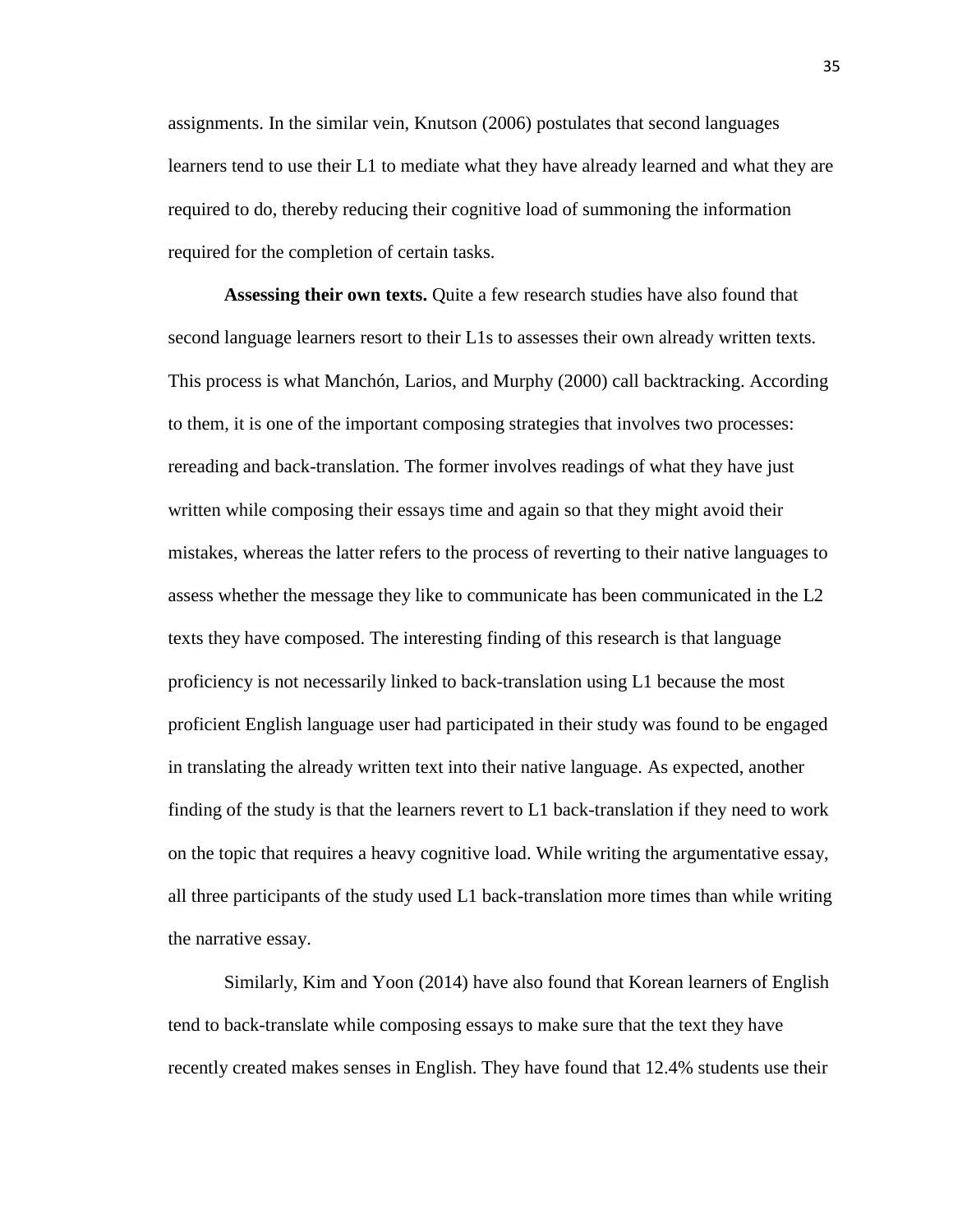language for this purpose. Knutson (2006) is another researcher who also affirms the occurrence of this phenomenon in second language writing. She maintains that second language learners constantly use back-translation as a strategy that affirms them that they are writing well. "When students needed to step back and reassess, whether because they had run out of things to say, or because they had been preoccupied with local textual concerns, they tended to do so in their native language" (Knutson, 2006, p. 98). Additionally, she states that such a process of back-tracking can be useful for both cognitive as well as affective levels. "In terms of cognition, rereading in L1 was an efficient way of retaining the intended message without processing overload. In the affective domain, it also appeared to provide a sense of security or accomplishment" (Knutson, 2006, p. 101).

**Searching lexical items.** Multilingual writers often use their L1s for searching lexical items in the L2 in which they are composing any kinds of text. Many studies conducted in various contexts have reported that the use of L1 for finding the appropriate words in their target language is an extensively used strategy by multilingual writers while they are writing. Kim and Yoon (2014) have found that some students exploit their mother tongue for searching the lexical items in the language they are learning irrespective of their L2 proficiency. The only difference is, of course, a matter of the degree to which they exploit their native language. Comparatively, less proficient learners tend to use their L1 as a tool for finding appropriate lexical items in their L2. For this purpose, the researchers report that the elementary, intermediate and advanced level students have used 11.2 %, 7. 8 % and 10.9% of the total utterances of the thinkaloud protocol respectively. Additionally, they have also found that the way they search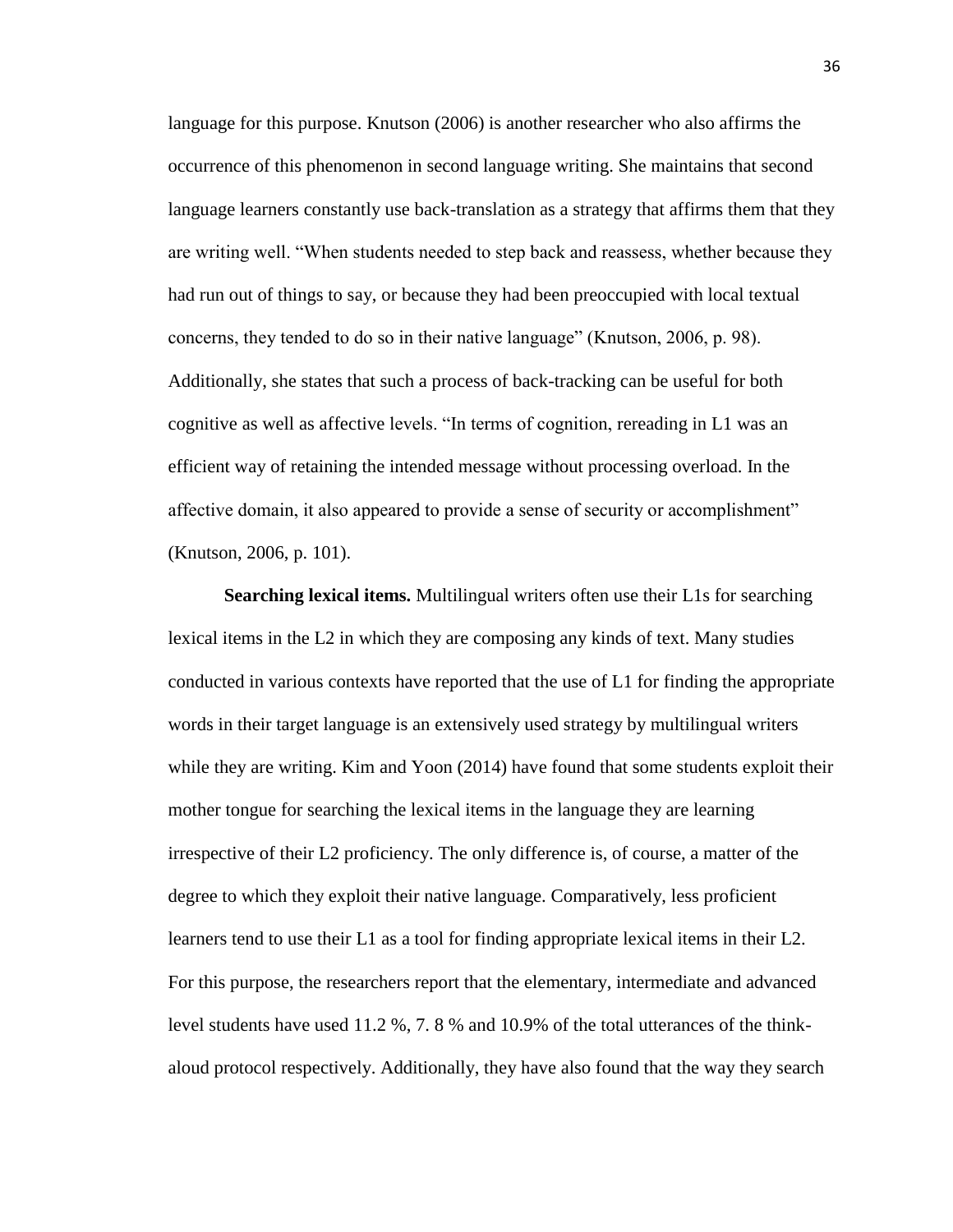lexical items also differ in terms of their purposes. While the elementary level learners search lexical items for compensating the lack of their vocabulary knowledge, which might sometimes have caused difficulties for them to express their thoughts, advanced level learners use the same strategy for selecting appropriate words from amongst multiple words. Another comprehensive research on the lexical searching by L2 writers during text formulation or composing process is de Larios and Murphy (2010). Taking the data from seven highly proficient writers (C3 as per common European Framework) enrolled in a university in Spain, the researchers attempted to answer quite a few questions related to lexical searching. They found that even advanced learners utilize their L1s for searching the lexical items they search for both compensatory and upgrading purposes, let alone elementary level learners. They have reported that while producing 14 texts (two each student), they were engaged in 83 lexical searches, ranging from 4 searches by the least users to 25 searches by the highest users. Of these searches, the searches for the argumentative essay is more than the double (67%) of the searches for the narrative essay, which has just 33%. Since the difference in the use of lexical searches in these two tasks is significantly different, they attribute this difference to the cognitive complexity required for carrying out the argumentative essay. In other words, the more a task is cognitively challenging, the more L2 writers are more likely to use their L1 for lexical searches.

**Making online revision.** Wang (2003) reveals that high proficient learners make use of their L1s while they are composing their texts. During the time, they tend to go back to what they have written and revise their texts in the light of the ideas they generate and information they retrieve. This is how they constantly check their understanding of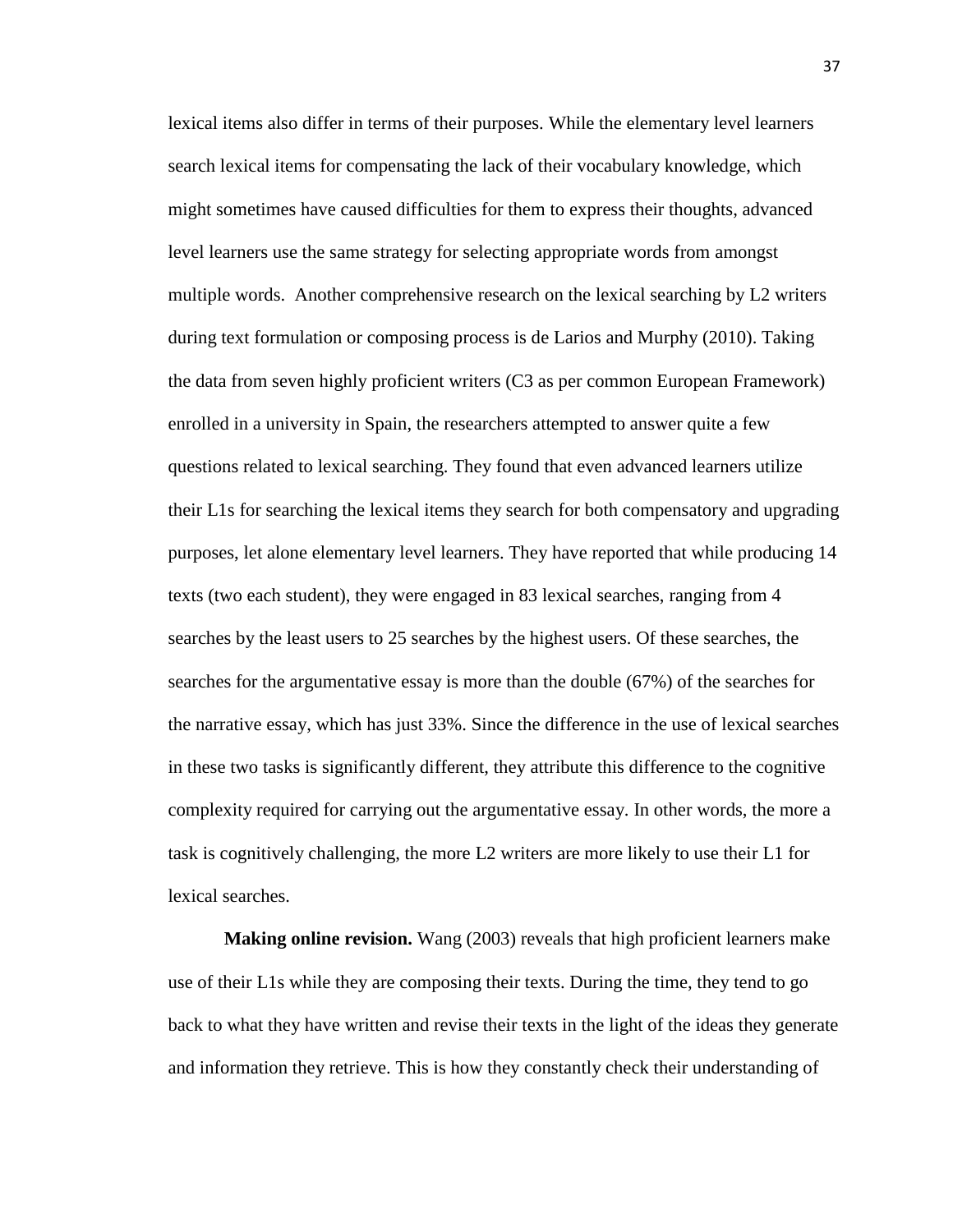what they write and "create a contextual and conceptual network for their next writing goals" (Wang, 2003, p. 367).

In conclusion, much research indicates that L2 writers use their L1s for various purposes while they are writing their essays. The literature reviewed in this section mainly discuss that they use for six major purposes which can be grouped into three types. First, some of the purposes are related to pre-writing such as for generating ideas and searching topics for the essay or paper. The next, during writing stage, they use their L1s for searching vocabulary items, reducing cognitive load and online revision. Finally, they also use their L1s during post writing sage for editing, evaluating their texts and backtracking.

#### **Effects of Using L1 in L2 Writing Process**

Regarding whether multilingual writers get some benefits if they employ their L1s in course of writing in their L2s, there have been several studies, some of which especially undertaken with the sociocultural perspective have found that those who utilize their L1s while writing in their L2s have some advantages. However, some other studies conducted from other perspectives have cautiously maintained that the use of students' L1s while writing in L2s can have beneficial or detrimental effects on L2 writing processes or products depending upon the purposes for which it has been used. What follows the next has some discussions on the research which represent both types of findings.

**Facilitative effects.** Swain and Lapkin (2000) researched on how the use of students' L1(English) in French immersion program could be beneficial. Citing the sociocultural theory of human development, they maintain that L2 learners use their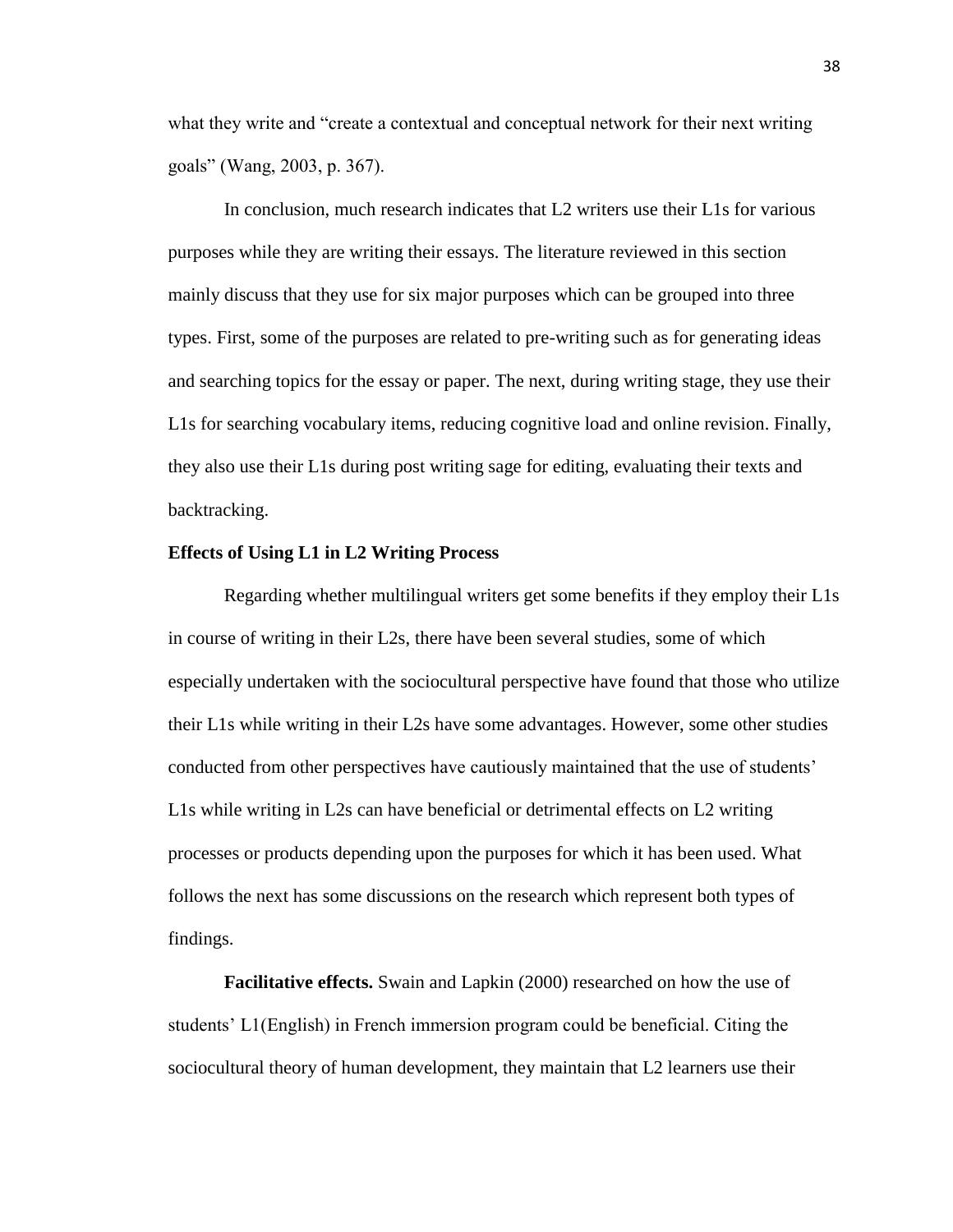native languages as a cognitive tool "to understand and make sense of the requirements and content of the task; to focus attention on language form, vocabulary use, and overall organization; and to establish the tone and nature of their collaboration" (p. 268). They further argue that without the proper use of their L1, what their informants had achieved "may not have been accomplished as effectively, or perhaps it might not have been accomplished at all" (p. 268). Thus, they argue for letting learners use their L1s judiciously. Similarly, Kim and Yoon (2014) speculate that the use of L1 in L2 writing can be facilitative as L2 writes can generate or elaborate ideas and compensate linguistic deficiencies by using their L1s. Another researcher who has studied the possible effects of the use of students' native language while they are writing is Yigzaw (2012). In doing so, he collected the required data through pre-test, post-test and interview. The analysis of the quantitative data obtained from tests shows that the use of L1 during the planning stage of writing can help learners accumulate sufficient content information so that the can write well. What's more, the analysis of the interview data also affirms what has been found in the analysis of quantitative data, because the subjects of the study believed that the use of their L1 in the pre-writing stage would help them compose good essays.

In a similar vein, Storch and Wigglesworth's (2003) study also show that there are benefits of using L1s while writing in L2s because L2 writers get some support in task management and task clarification and understanding new vocabulary items and difficult grammatical concepts. Based on their findings, they concluded their research claiming that the use of L1 even in the target language setting could be useful as students tended to revert to their L1s when they had to do the tasks that demanded higher cognitive abilities than their existing abilities. Likewise, Qi (1998) reports some beneficial effects of using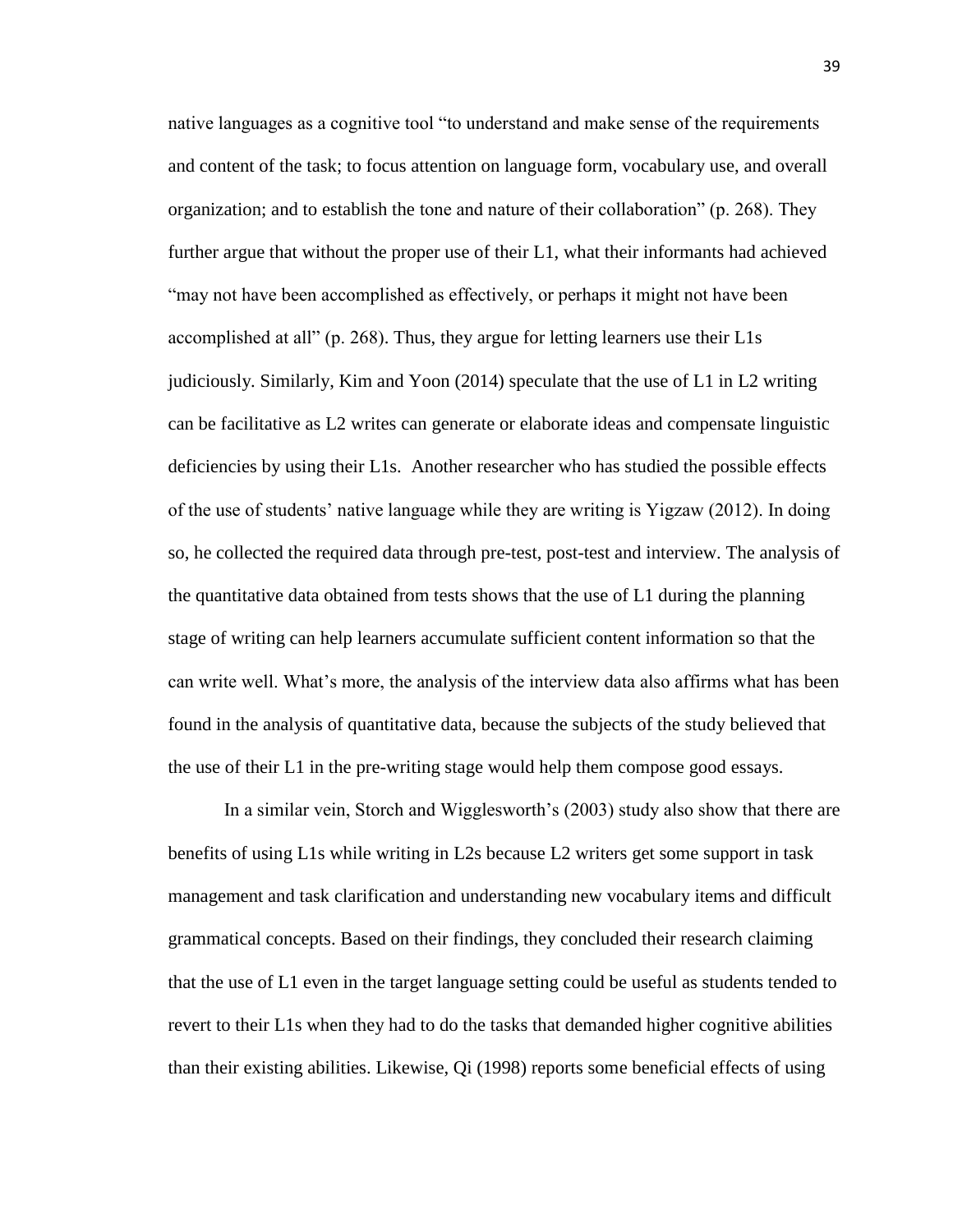L1s during L2 composing processes. Like Storch and Wigglesworth, he claims the cognitive benefits that the L2 writers if they use their L1 in L2 writing. Based on the data of his case study, he asserts that learners can reduce the cognitive overload in their working memories if they switch to their dominant languages because it is rather easy to process the information in L1s. Another advantage that he highlights is that L2 writers can easily encode their ideas in their L1s as they can precisely record their thoughts or feelings in their native languages. Wang (2003) also points out that both high proficiency (HP) and low proficiency (LP) L2 writers get advantages of language switching (L-S) in course of writing in L2. However, the nature of benefits significantly differs between these two types of writers. He maintains that "the HP learners appeared to benefit extensively from switching to their L1 for rhetorical choices and discourse…On the other hand, the LP learners' L-S seemed to provide opportunities for them to generate content and review their texts" (Wang, 2003, p. 368).

**Both facilitative and/debilitating effects.** Unlike the researchers who found that the use of L1 in various stages of writing can be beneficial for L2 writers, some research studies have reported that effect of L1 use in L2 writing depends upon some factors such as whether or not L1 and L2 are cognates, writers' familiarity on topics, etc. Woodall (2002) found that language switching (from L2 to L1) by the writers whose L1 and L2 were cognates had positive effects upon their text quality. However, it was just opposite in the case of those writers whose L1 and L2 were not the cognates. In the same way, Friedlander (1990) reports that if the students use their L1s while they are writing on the topics on which they have obtained information in their L1s, they can write texts of high quality by using their L1s, but they do not get any advantages if they use their L1s while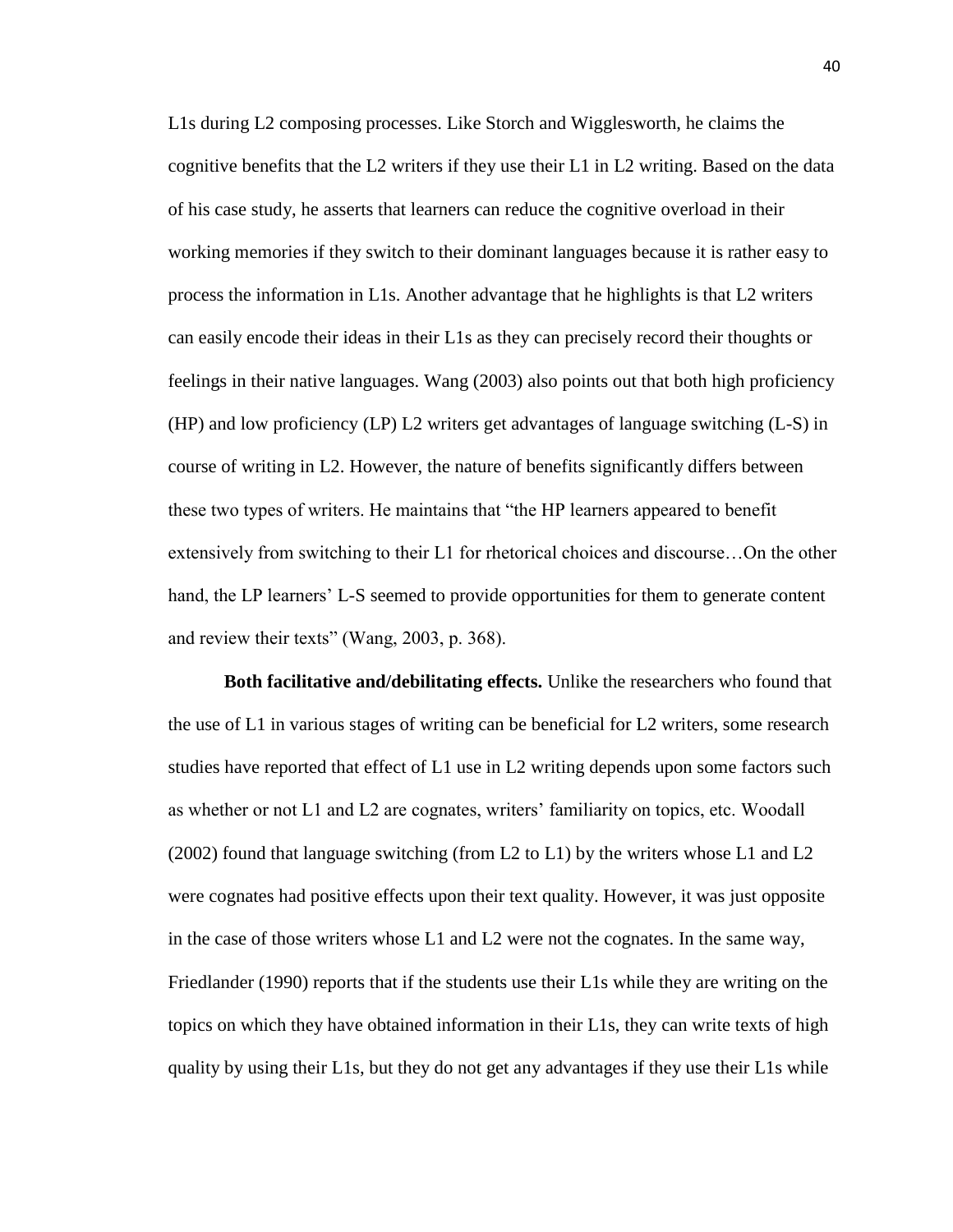writing on the topics they are not familiar. However, Lally (2000) says that the use of writers' L1s can have positive effects even if the topics are culturally neutral or writers do not have any prior familiarity with the topics on which they are writing their essays. He found that those writers who used their L1s during planning stages scored higher in the organization and global impression than those of their counterparts who used their L2s during preplanning stages. However, he reported that there was not any difference between both the groups in terms of vocabulary they had used in their texts.

However, van Weijen, van den Bergh, Rijlaarsdam and Sanders (2009) report that the use of L1 during L2 writing process has negative as well as positive correlations with the L2 text quality depending upon the purposes for which writers use their native languages. For instance, the use of L1 for goal setting, generating ideas and structuring is positively correlated to L2 text quality, whereas the use of L1 for self-instruction and metacomments is negatively correlated to L2 text quality. Similarly, Kobayashi and Rinnert (1992) maintain that, though less proficient L2 writers get some benefits for collecting content information, organization and language use, the more proficient learners produced some awkward forms and faced some transitional problems. Likewise, Chelala (1981), one of the first researchers to study on second language writing process studies considers the use of L1 during prewiring and composing stages as an ineffective behavior because it has a negative effect upon composition coherence.

Cohen and Brooks-Carson (2001) also view the use of L1 in L2 writing gingerly as it can have both beneficial and harmful effects upon the text quality writers produce. Based on their findings, they claim that the students who directly write in their L2 would focus on their L2 expressions all the time and get ample opportunities to learn the L2.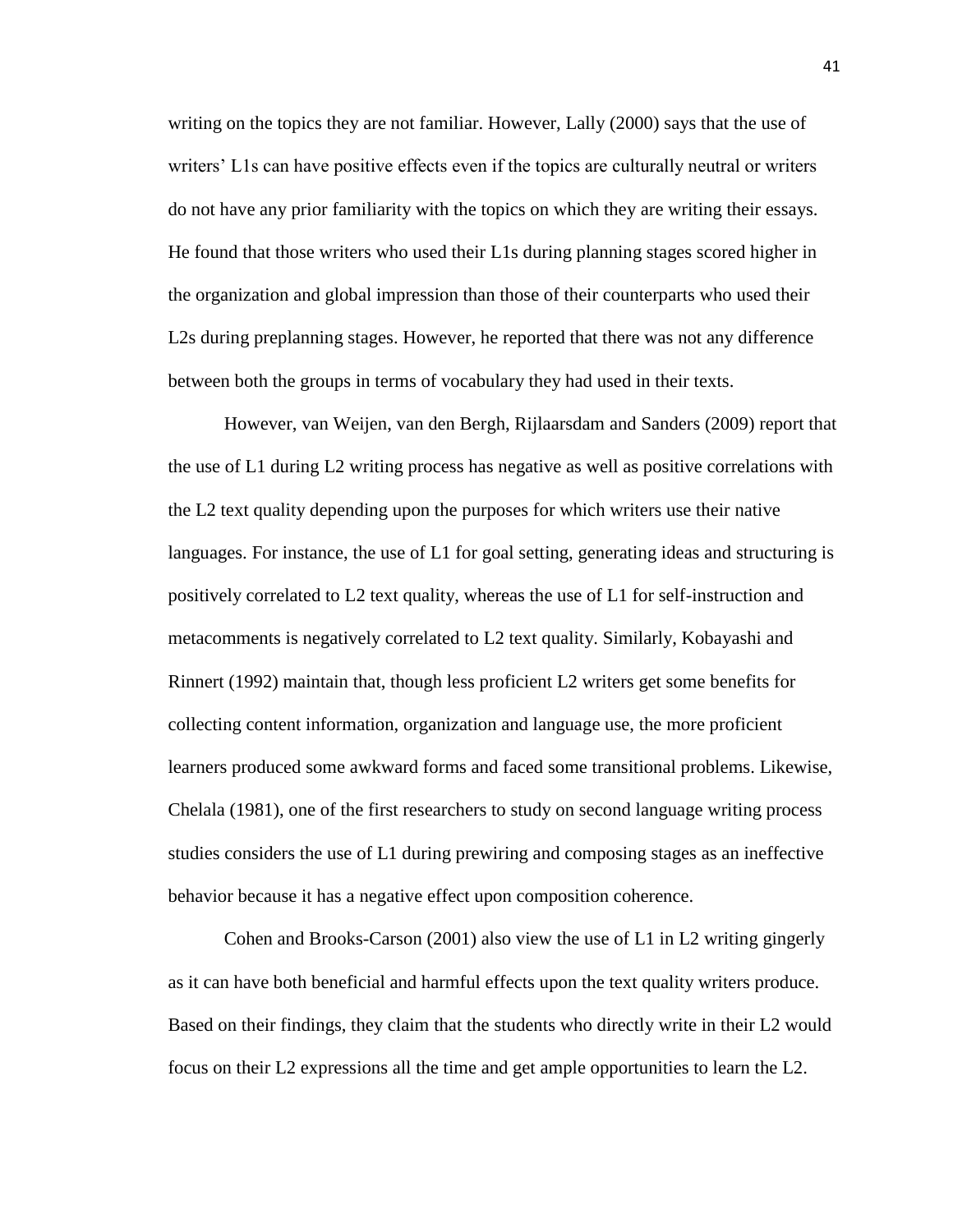Nevertheless, they also do not deny the belief that the use of L1 for idea generation, searching vocabulary and organizing the ideas might have been useful qualitatively as well as quantitatively. Arguing from the contrastive rhetoric perspective, Ye (2013) claims that Chinese writers of English often fail to organize their ideas in their texts as the way the native speakers of English structure their ideas in the texts because of the negative influence of their native language. Due to the influence of their L1, they often prefer the indirect way of expressing their ideas even if they are writing in English. They seldom make the subject clear at the beginning but reaffirm the viewpoints in many ways.

To sum up, the use of L2 writers' L1 during various stages of writing can have both beneficial as well as harmful effects upon both processes and products. Some research studies report that the use of  $L1$  in  $L2$  writing can be beneficial (Kim & Yoon, 2014; Qi, 1998; Storch and Wiggleworth, 2003; Swain & Lapkin, 20000; Wang, 2003), whereas some research argue that the use of L1 in L2 writing can be sometimes beneficial and sometimes harmful depending upon many other variables such as purpose, context, proximity between students' native language and their L2s ( Cohen & Brooks-Carson, 2001; Kobayashi & Rinnert, 1992; Lally, 2000; van Weijen, van den Bergh, Rijlaarsdam & Sanders, 2009, Woodall, 2002; Ye, 2013).

#### **Prior Knowledge and its Use in L2 Writing**

Educational psychologists believe that students construct their new knowledge based on their prior knowledge (Hailikari, Katajavuori & Linindblom-Ylanne, 2008). The implication of this belief is that the students with higher prior knowledge are likely to better perform in cognitive tasks than those of their counterparts who have low prior knowledge . As such, it is essential for teachers to take students' prior knowledge into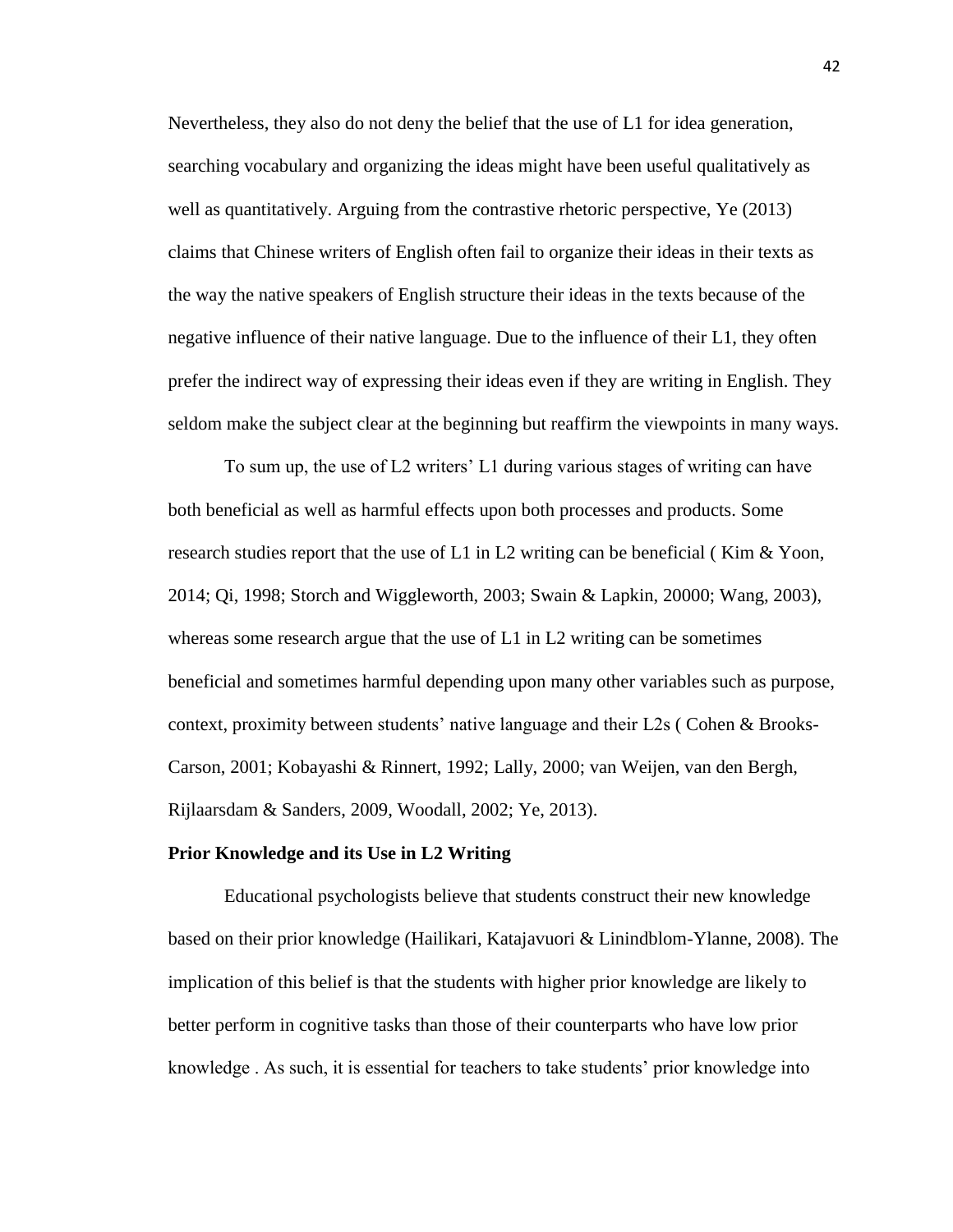their account so that the input given them fits their level. As a result, students can learn easily and efficiently. Regarding this, Krashen (1982) suggests that the input teachers give to their students should be slightly beyond their present level of knowledge. Lest the input can be either beyond the students' comprehension capacity or too easy. In both the conditions, desired learning outcomes cannot be achieved. This means that students' prior knowledge plays a crucial role in students' academic achievement.

Like all other kinds of knowledge, prior knowledge can be either declarative or procedural relating to the memory systems involved for the storage and retrieval of the stored information (Gass & Selinker, 2009; Mitchell & Myles, 2013). Regarding the differences, Gass and Selinker (2009) mention that declarative knowledge is "concerned with knowledge about something and declarative memory underlies learning and storage of facts" (p. 242). For them, the procedural knowledge "relates to the motor and cognitive skills that involve sequencing information" (Gass & Selinker, 2009, p. 242). The former is explicit, whereas the latter is implicit. The phrases such as "the knowledge- about" and "knowledge-how" are often used to refer to declarative and procedural memory respectively. To associate to language acquisition, while the acquisition of words or meanings is supposed to be associated with declarative knowledge, using of language such as forming sentences or interpreting sentences is believed to be connected to procedural knowledge.

Given that multilingual writers have very strong literacy skills in their native languages as Hedgcock and Ferris (2014) mention they are likely to use their prior experience of writing as well as their native languages (L1s) while they are producing the texts in their target langue in ESL contexts. It is because it is quite natural for them to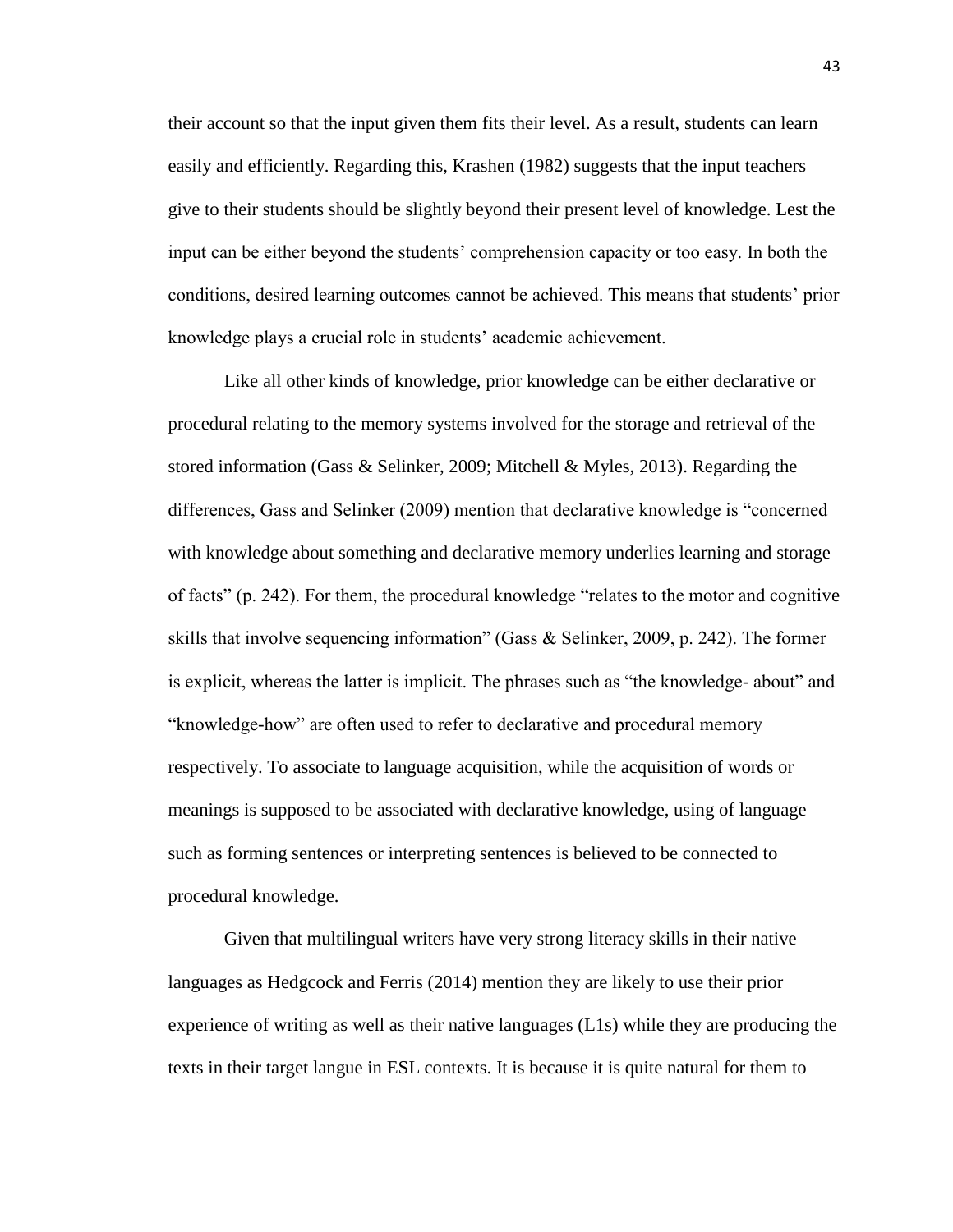deploy their prior knowledge while they encounter writing tasks in the university contexts of the US (Yancey, Robertson, & Taczak, 2012). However, such a transfer may not necessarily have facilitative roles all the times as discussed in the preceding sub-section, because it mainly depends upon the similarities or differences between the prior knowledge and the new tasks they need to perform. Therefore, Matsuda (2014) rightly remarks that some of the genre-specific features that differ language to language might detract them from communicating through written forms. Nevertheless, he also agrees with the usefulness of the use of L1 literacy strategies (p. 269) for being able to communicate effectively through written forms of second or foreign language. While considering what writers need to develop to be successful writers, Beaufort (2007) says that they should possess process knowledge, rhetorical knowledge, genre knowledge, discourse community knowledge and content knowledge. Therefore, if multilingual writers might have already developed these domains of writing in their native language, the extent to which they become successful in writing in ESL contexts might depend upon the extent to which they can employ their prior knowledge developed in these domains of writing in the target language and unfamiliar writing contexts. Certainly, if they are conceptually clear on these four domains, the words and structures of the second or foreign language cannot be the barriers for them over a prolonged period.

In conclusion, it is quite common for L2 writers to use what they have already learned either in their L1s or L2s while they are creating texts in their second languages. In fact, all learners build their new knowledge based on their prior knowledge. Therefore, it can be believed that if they have sufficient related prior knowledge as given by Beaufort (2007), writers are likely to encounter few challenges while writing in their L2s.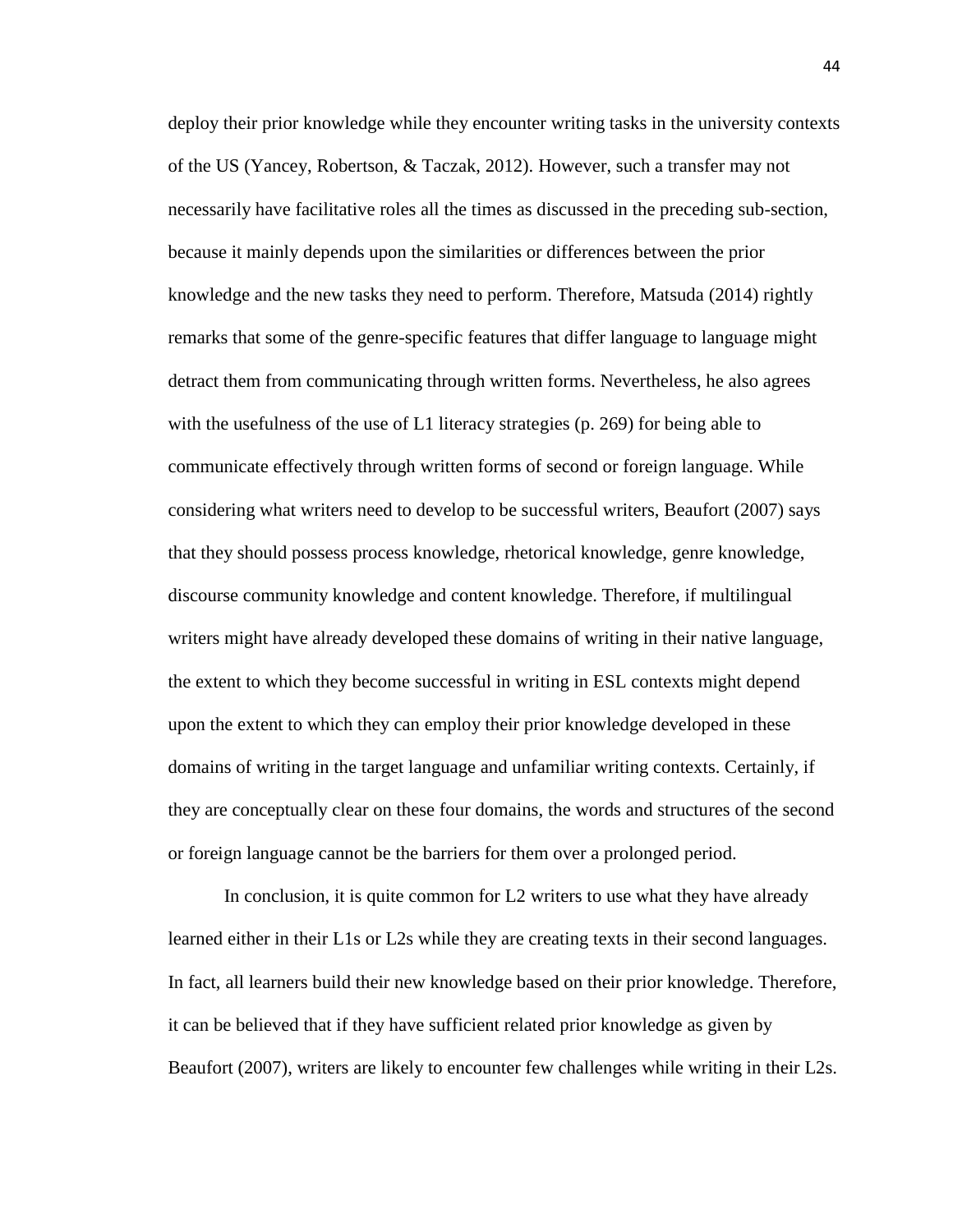# **Chapter Conclusion**

As the title of this chapter suggests, both theoretical, as well as empirical studies related to the topic in question, were reviewed. With a view to getting insights into the development of second language writing, some of the literature related to the history of the second language has been reviewed here. This review shows that the studies on second language writing emerged along with the increment of the number of international students in the higher education institutions in the US. From the 1990s, the studies in this area have focused on various aspects of L2 writing such as the use of L1 in L2 writing, writers' identities and rhetorical differences. Similarly, the comparison and contrast of L1 writing and L2 writing has been made to better understand the nature of similarities and differences between these two type of writing. Based on certain criteria set forth for the analysis of L1 and L2 writing, research studies have found the common premises though they are basically different in many respects. In the same way, the review of the literature related to the characteristics of L2 writers indicates that there are several common characteristics of L2 writers even if there can be several individual and contextual differences.

The discussion on the process approach to writing given by White and Arndt (1991) presents the various stages of writing that writers follow while they are writing. Next, to understand the common premises of the nature of L1 and L2 writing, some research studies undertaken particularly in the light of Cummins's (1979) linguistic interdependence and threshold hypotheses have been reviewed. This review is particularly relevant for this study in a sense that the L2 writers can make of their L1s effectively and efficiently if and only if they have a minimum level of L2 proficiency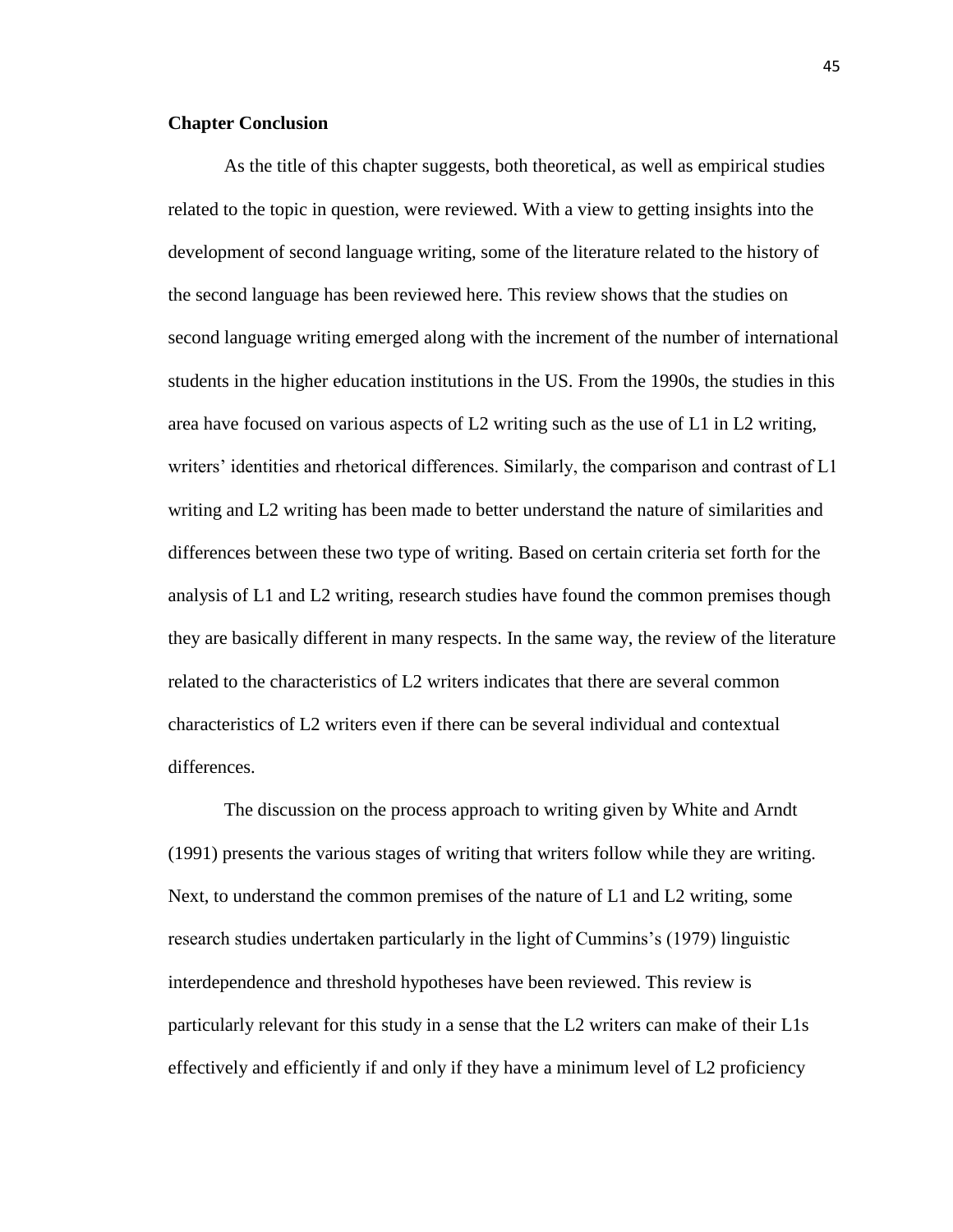required for writing. The review related to the use of L1 in L2 writing is the crux of the literature review as per the research question of this study. Several empirical studies on the use of L1 in L2 writing have been reviewed. From the review of the literature, it is evident that L2 writers make of their L1s mainly for generating ideas, reducing cognitive load and finding appropriate words in the target language. It thoroughly reviews the literature form various contexts and counties that deals with the use of L1 in L2 writing. The reviewed literature comprises of the studies carried out either in foreign language context in which all learners have the common L1 or in immersion programs.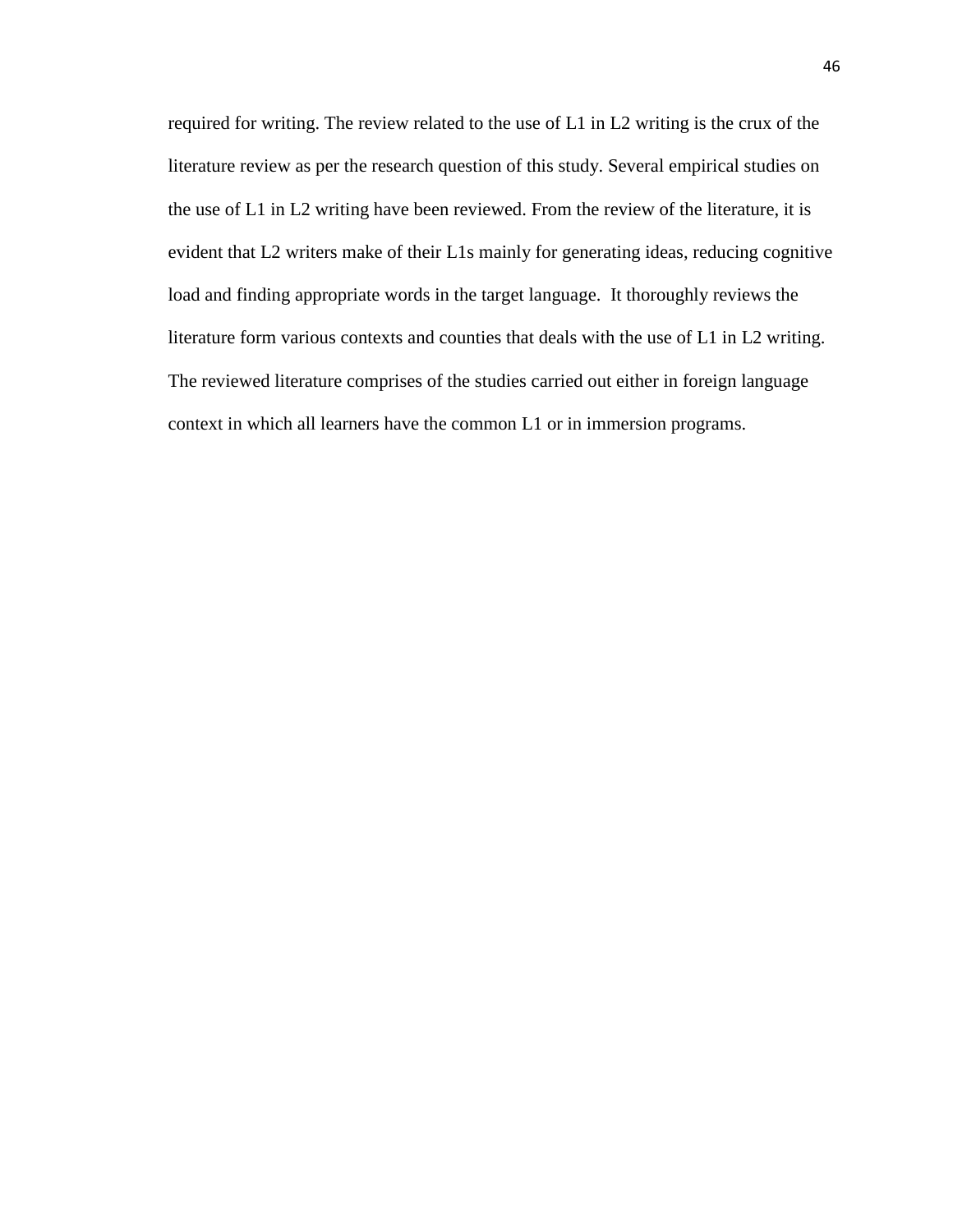#### **Chapter III**

# **Methodology**

 This chapter deals with a set of procedures that were followed in order to find out the answers of the three specific questions: 1) In what ways do undergraduate students use their L1s in an L2 Basic Writing course in the US university context? 2) what are their perceptions regarding the effects of their use of L1s in L2 writing? 3) How do they utilize their prior experience of writing academic essays while they are writing the similar types of texts in L2? In order to find out the answers of these research questions, the required data were collected from the undergraduate students enrolled in a Basic Writing course of a university in the Mid-western part of the US. The details of the methodology are discussed in different sub-headings.

## **Research Design**

Qualitative case study research design was used in order to achieve the objectives of the study. It is "an approach to research that facilitates exploration of a phenomenon within its contexts using a variety of data sources" (Baxter & Jack, 2008, p. 544). This kind of research design is used, "if the purpose of the study is primarily to describe a problem, phenomenon, situation or event" (Kumar, 2011, p. 13). While carrying out a research within this framework, variables are measured using nominal or ordinal scales and "analysis is done to establish the variation in the situation, phenomenon or problem without quantifying it"  $(p.13)$ . This design is appropriate for this study as the study focused on "the study of why and how questions" (Baxter & Jack, 2008, p.545).

## **Research Setting**

The study was conducted during the fall semester of 2017 collecting the required data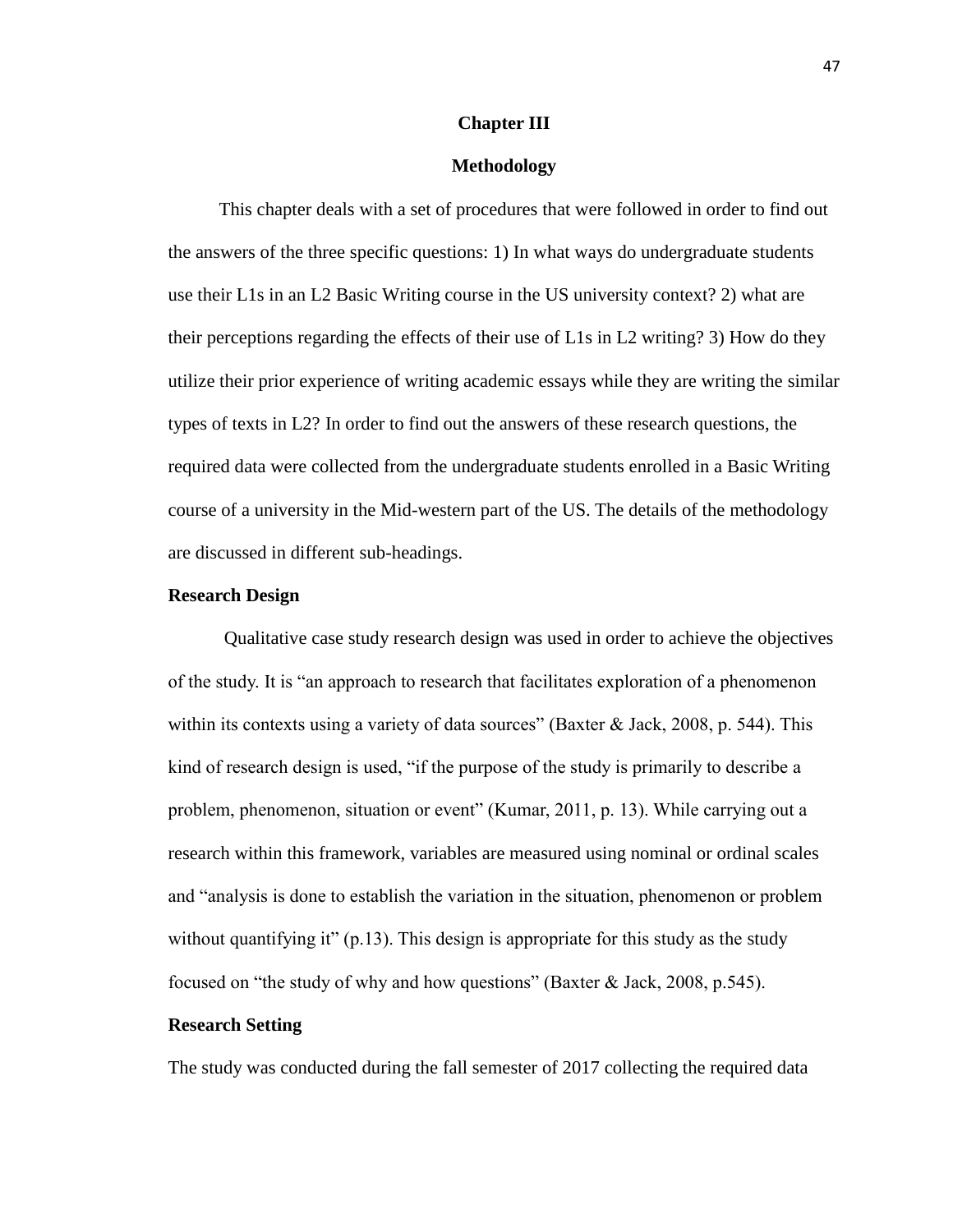from the students enrolled in one of the groups of the basic writing course for Multilingual Writers" offered in a state university located in a Mid-Western region of the US. It is the course which is offered to those students who score less than 78 in Accuplacer test or 110 in minimum ESL reading score and 5 in the minimum Writeplacer score (State University, n.d., English 101 Placement Testing, n. p.). They are also not required to take this course if they have scored 18 in ACT English sub-score or 480 in new SAT or 440 in old SAT or 88 in TOEFL ibt or 6.5 overall band score in IELTS. If they do not meet these criteria, they are required to take this course in order to be eligible to take ENG 101-Compostion. Usually, the students learn to write genre-based essays in the basic writing course , develop their reading skills for enhancing academic writing skills and organize their essays as per the audience, purpose, and genre. Learning to write narratives, summaries, cause and effect essay, comparison and contrast essay and problem and solution essay, etc. are some typical tasks that the students enrolled in this course have to complete in order to be successful. At minimum, they have to score 73% to get through this course. Since it is a course offered for multilingual writers, it is quite common to expect students from many different language backgrounds. There were eighteen student participants in this study, who spoke eight different languages natively. Geographically, they were from Asia, Africa, and Europe. These two pieces of information clearly signify the fact that the class was linguistically, culturally and geographically diverse.

Throughout the semester, there were 32 classes. Each class was of 105 minutes.There were two classes in a week. While learning, the students would follow the principle of the process approach, collaborative pedagogy, and learner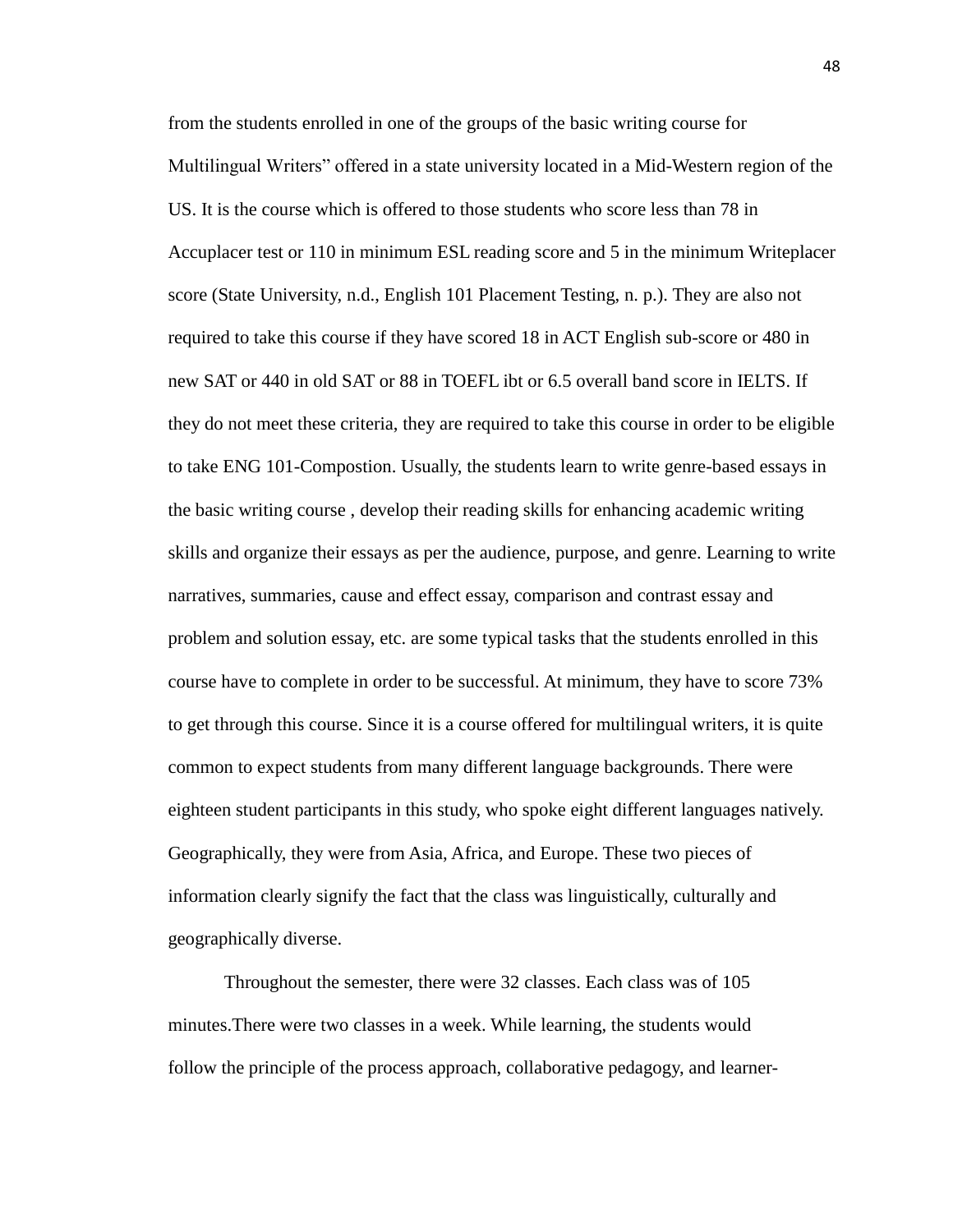centeredness. Thus, a typical class would involve the group works, pair works, individual work, etc. They would read sample essays, observe the demonstration of their instructor's modeling on how to write essays or any other texts, choose the topic of their own interests, search information related to their topics, prepare outlines of their essays, write first drafts and have their drafts peer-reviewed. Additionally, their instructor read all those drafts and give written feedback for the further improvement. Optionally, they could also have writing center tutors read their essay drafts and obtain feedback for improving their essays. Based on the feedback from their peers, instructor and even writing center tutors, they tended to improve their first drafts and submitted them as final drafts.

## **Participants**

All eighteen participants of the enrolled in the Basic Writing Course entitled Introduction to Composition for Multilingual Writers in the 2017 fall semester of a state university of the Mid-Western part of the US are the participants of the study. They are from diverse backgrounds in terms of nationality, language, and education. The participants were from nine countries representing Asia, Africa, and Europe. They speak eight different languages as their native languages. When it comes to the time investment of the students, their average years of learning English is 10.77 years. Five participants have experience of attending to English medium schools from the beginning of their formal education, whereas the rest of the participants have their education in their home countries through their native languages. Six of them, have experience of attending intensive English language programs at various US universities. The following table presents the participants with their pseudonyms and their background information.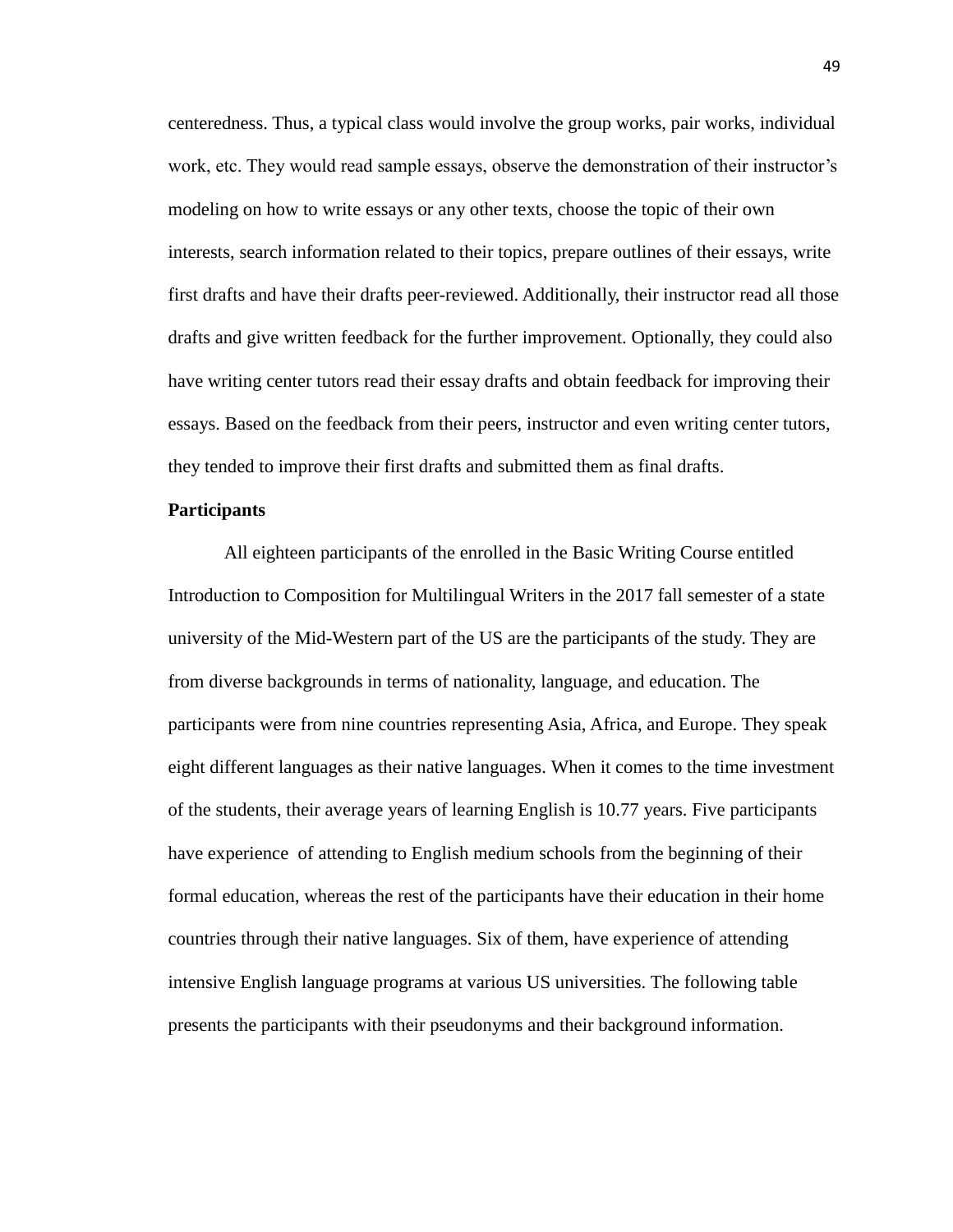| Name         | NL       | Country            | Age     | <b>ELL</b> | Schooling | Major          | <b>LSESC</b> |
|--------------|----------|--------------------|---------|------------|-----------|----------------|--------------|
|              |          |                    | (Years) | (Years)    |           |                | (Months)     |
| Abdullah     | Arabic   | Saudi Arabia       | 21      | 13         | Arabic    | <b>IT</b>      | 10           |
| Ali          | Arabic   | Kuwait             | 19      | 9          | Arabic    | El. Engg.      | 9            |
| Amir         | Arabic   | Kuwait             | 19      | 9          | Arabic    | Co.Engg.       | 9            |
| Carine       | French   | <b>Ivory Coast</b> | 20      | 9          | French    | Maths.         | 33           |
| Emmanuel     | Frech    | Ethiopia           | 20      | 10         | Amharic   | English        | $\mathbf{1}$ |
| Hiroaki      | Japanese | Japan              | 21      | 10         | Japanese  | <b>Sports</b>  | $\mathbf{1}$ |
| <b>Issac</b> | French   | <b>Ivory Coast</b> | 22      | 12         | English   | Co.Engg.       | 8            |
| Joo Won      | Korean   | South Korea        | 23      | 12         | Korean    | Ex. Sc.        | $\mathbf{1}$ |
| Kaan         | Turkish  | Turkey             | 20      | 6          | English   | Me.Engg.       | 72           |
| Khalil       | Arabic   | Kuwait             | 20      | 14         | Arabic    | Ci. Engg.      | 24           |
| Liya         | Amharic  | Ethiopia           | 19      | 10         | Amharic   | Geography      | $\mathbf{1}$ |
| Maimuna      | Aku      | Gambia             | 23      | 14         | English   | <b>Nursing</b> | $\mathbf{1}$ |
| <b>Nessa</b> | French   | <b>Ivory Coast</b> | 20      | 14         | English   | Economics      | 9            |
| Omar         | Arabic   | Kuwait             | 18      | 8          | Arabic    | Ci. Engg.      | 60           |
| Rabin        | Newari   | Nepal              | 21      | 10         | English   | IT             | 12           |
| Saleem       | Arabic   | Kuwait             | 19      | 12         | Arabic    | Marketing      | 9            |
| Seo Hyun     | Korean   | South Korea        | $22\,$  | 10         | Korean    | Chemistry      | $\mathbf{1}$ |
| Soo Jun      | Korean   | South Korea        | 22      | 12         | English   | Aviation       | 14           |

Table 3.1 Participants' Background Information

*Languages 8, Countries 9, Average age 20.16 years, ELL 10.77 years, Majors 15, LESC* 

*9.78 months*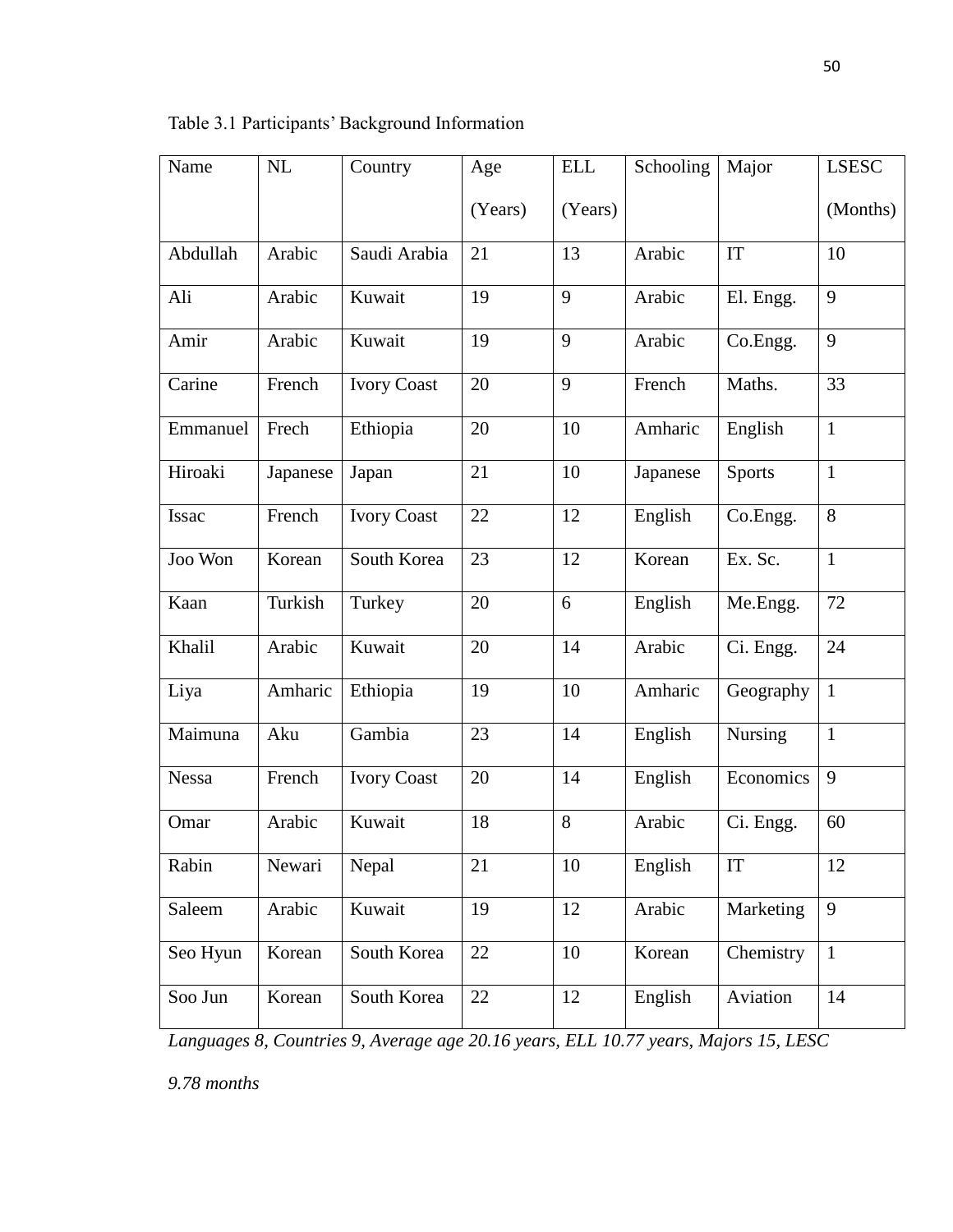Table 3.1 shows the diversity of the participants in terms of their background information such as nationalities, prior educational background, average stay in the English speaking counties and their investment of time for learning English.

# **Tools for Data Collection**

An open-ended questionnaire was the main tool for data collection. It is a list of questions whose answers are not given, which is why the participants of a study are required to write down the answers to those questions in their own words (Kumar, 2011). Such questions "allow the respondent[s] greater freedom of expression and open up the possibility for more qualitative style data to be generated" (Henn, Weinstein, &Foard, 2006, p. 163). There were five questions in the list (see appendix II). In fact, these were the guiding questions given to the students for writing their reflective journal that they were required to write after they submitted their final draft of their essay. Based on the responses elicited by open-ended questionnaire, some further follow-up questions (see appendix IV) were also asked of them. So, these further probing type of follow-up questions were the supplementary tools to open-ended questionnaire. These follow-up questions were specific to individual participants. For brining some variations in assignments, the participants were required to record their responses in MP3 format and submit them as their responses.

## **Data Collection Procedure**

Data collection started after the participants submitted their final draft of each essay. As soon as they had submitted their final drafts of a type of essay, each of them was asked to write one reflective journal based on the five guiding questions. The participants were required to write the answers of these five questions for their complete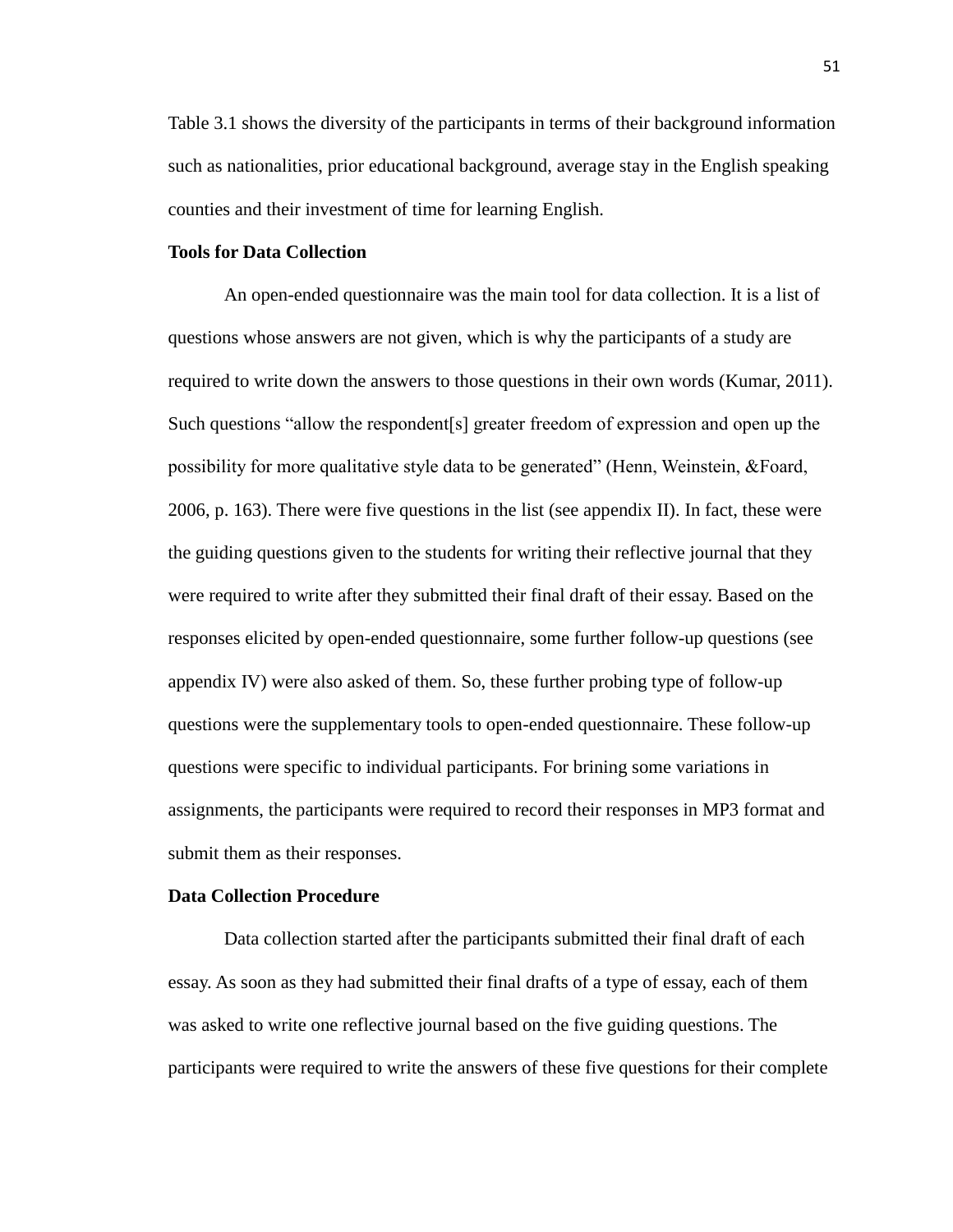answer. However, they could also go beyond those questions if they wanted to include some other aspects that were not covered by those questions. They all submitted their tasks within the due date. Once the participants submitted their journals, teachers read and asked one or two questions either for the clarifications of their answers or for the additional information. The participants recorded their answers of such questions and uploaded in D2L within the due date.

Three different type of essay - cause and effect, comparison and contrast, and problem and solutions - were the main genre-based essays that the students enrolled in the Basic Writing course entitled Introduction to Composition for Multilingual Writers had to write during the fall semester of 2017. Each essay was taught using process approach to teaching writing following the steps such as generating ideas, structuring, drafting, focusing, reviewing and evaluation given by White and Arndt (1991). After the students submitted their final draft of each essay type to D2L, they were asked to write a reflective journal, particularly focusing on how they used their L1s and prior experience of writing the same or similar type of essays in their native languages. For their convenience, they were given some open-ended guiding questions. After they had submitted their reflective journal, their responses were read by the researcher/instructor and then they were required to respond to the further clarification questions. Each student had different further clarification questions as they depended on their responses. While responding to these further clarification questions, they were asked to record their voices in audio format (mp3 recording) and then submit to D2L as an assignment. In this way, the same process was followed for all essays. Since they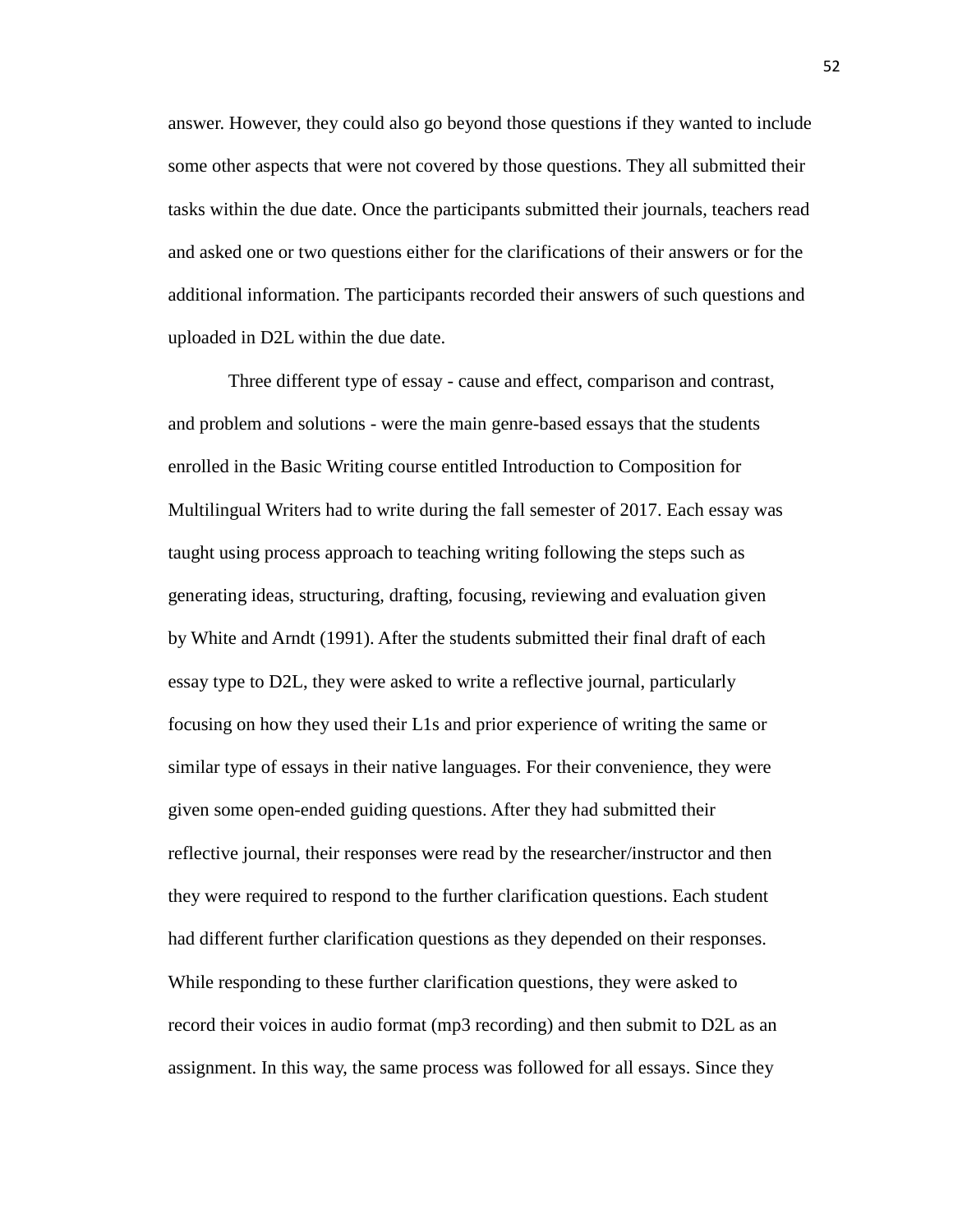were asked to write three genre-based academic essays, each of them submitted three reflective journals and 3 audio responses. Thus, there were 54 reflective journals and the same number of audio responses as the data of the study. The following table shows the date on which data were collected.

| Essay Type                     | <b>Reflection Journal Due Date</b> | Audio Response Due Date |
|--------------------------------|------------------------------------|-------------------------|
| Cause and Effect               | $10 - 11 - 2017$                   | $10 - 17 - 2017$        |
| <b>Comparison and Contrast</b> | $11 - 07 - 2017$                   | $11 - 14 - 2017$        |
| Problem and Solution           | $11 - 28 - 217$                    | $12 - 05 - 2017$        |

Table 3.2The Sequence and Due Dates for Assignments

#### **Data Analysis**

After the students had submitted reflective journals, they were carefully read, and their coding categories determined based on the emerging themes. In case of the audio data, the responses were listened and transcribed orthographically. While transcribing, each response was listened at three times for achieving higher degree of accuracy in transcriptions. At first, those audio responses were listened for being acquainted with the contents the respondents were talking about. In the second attempt, the audio would be played for about 15 to 20 seconds and then paused. After pausing the audio, what was listened would be transcribed on a paper. After that audio would be listened again form the beginning and check whether or not the transcription is exact. Therefore, there would be back and forth movements in two or three times. When it was accurate, then the audio record would be played or 15 to 20 seconds again and the same process would be repeated. Once all the audio-response of a participant was completely transcribed, the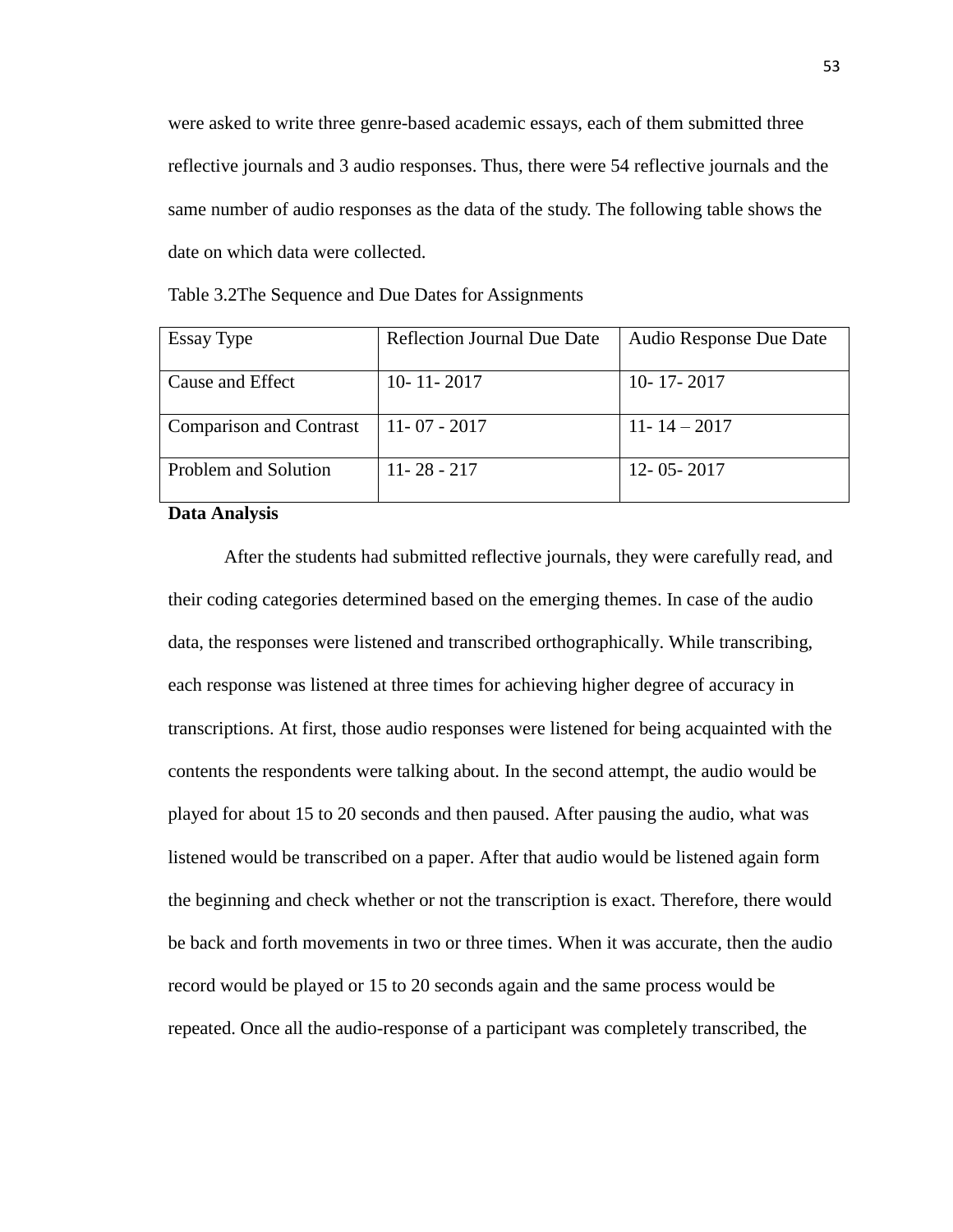audio response would be heard once again from the beginning to the end checking if the transcript was accurate. This is how all the audio responses were transcribed.

 After the transcription of audio data, both the data sets were read carefully read again and coded using MAXQDA 2018 based on the emergent themes following the principles and procedures of thematic analysis approach. Here, themes simply refer to units of analysis derived based on the patterns of ideas or information given by the participants. For Rubin and Rubin (2009), these are "summary statements, casual explanations or conclusions" (p. 194). Broadly, the themes were generated considering the purposes of using L1 in L2 writing, effects of using L1 in L2 writing and prior experience of writing. Regarding the writers' belief about the effects of the use of their L1s while writing in L2, their opinions were categorized into facilitating and debilitating effects. Likewise, prior experiences were grouped as per the genres of the essays. Finally, the use of prior experiences was grouped in accordance with the stages to be followed in process approach to teaching writing.

## **Limitations of Research**

Each study has its own limitations as all the aspects or variables of a research cannot be taken into consideration while carrying out a research. So, the study was also limited to four factors. First, the number of its participants is delimited to the students enrolled in one of the sections of the English for Academic Purpose (EAP) 136 course during the fall 2017semester, which was offered to those students who are not sufficiently proficient enough to take the English 101 Composition course. Second, it is also limited to the data collected from the open-ended questionnaire and audio responses of the questions asked for the further clarification of the answers to the open-ended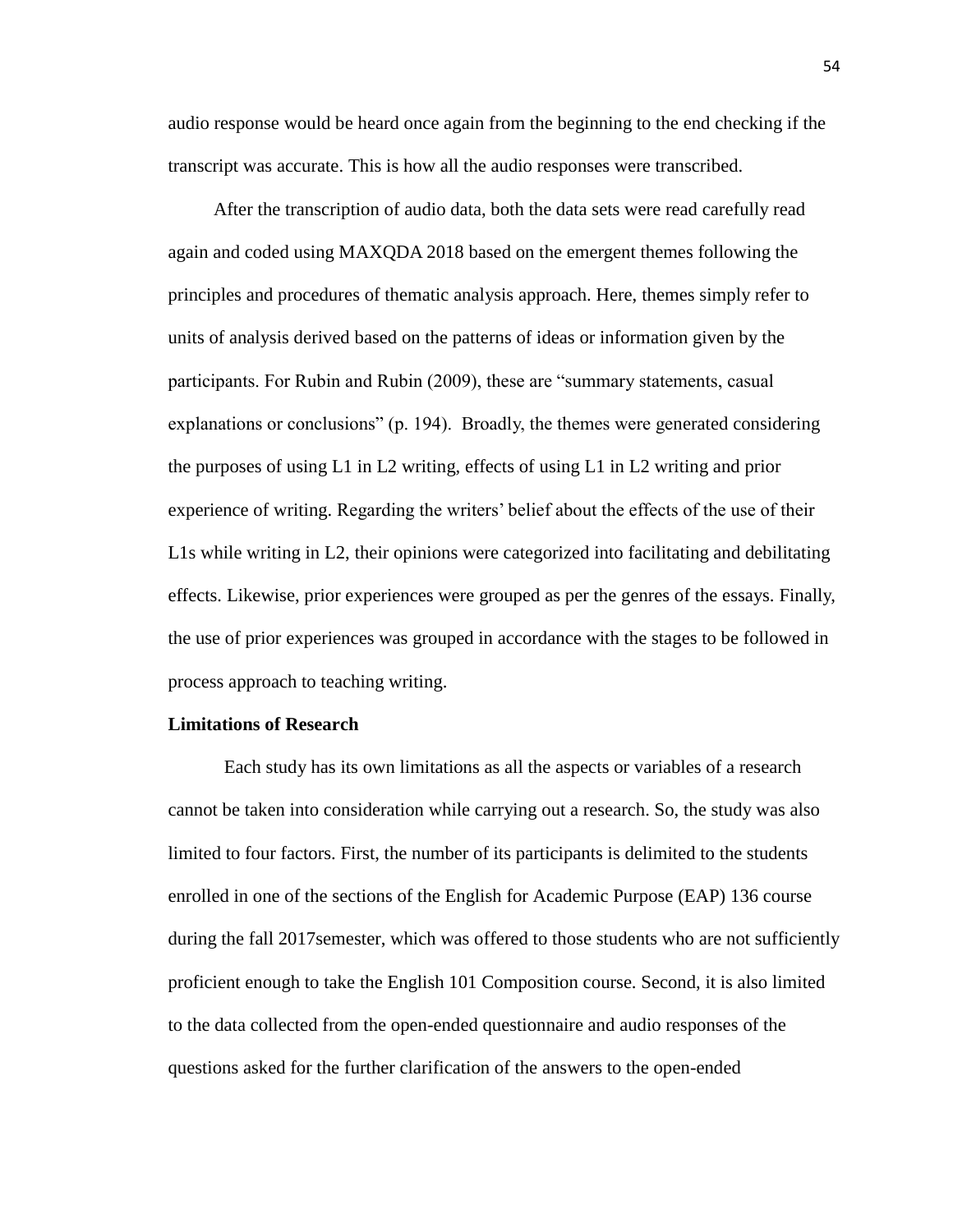questionnaire given by the participants. The researcher believes that the in-depth interview with those participants who responded that they would use their L1s in L2 writing process could have enriched the data. Third, the data for the study were collected form the participants of a single semester. Fourth, the data were collected from the writing contents only, not participants content courses.

## **Chapter Summary**

This chapter dealt with the research methodology, which comprised a set of procedures that were followed for carrying out this research. Regarding the research design, qualitative case study design was followed as the main purpose of the study was to find out why and how multilingual writers make use of their L1s and prior experiences of writing essays while writing genre-based academic essays. The required data for the study were collected from the students who were enrolled in a basic writing course at a state university in the Mid-western part of the US during the 2017 fall semester. For the collection of the required data, open-ended questionnaire and further follow up questions were the major tools for the data collection. However, the biographic information was collected using the background questionnaire administered on the first day of the course. While collecting the data, after the students have submitted their essay, each of them was asked to write a reflective journal based on the five guiding questions (see appendix I) given to them. After they submitted the reflection journal, the responses were read and then one or two further follow up questions were asked to each participant. For responding these questions, they audio-recorded their responses and submitted to D2L. The data collected in this way were analyzed using recursive content analysis and then results and discussions were organized as per the themes found within each research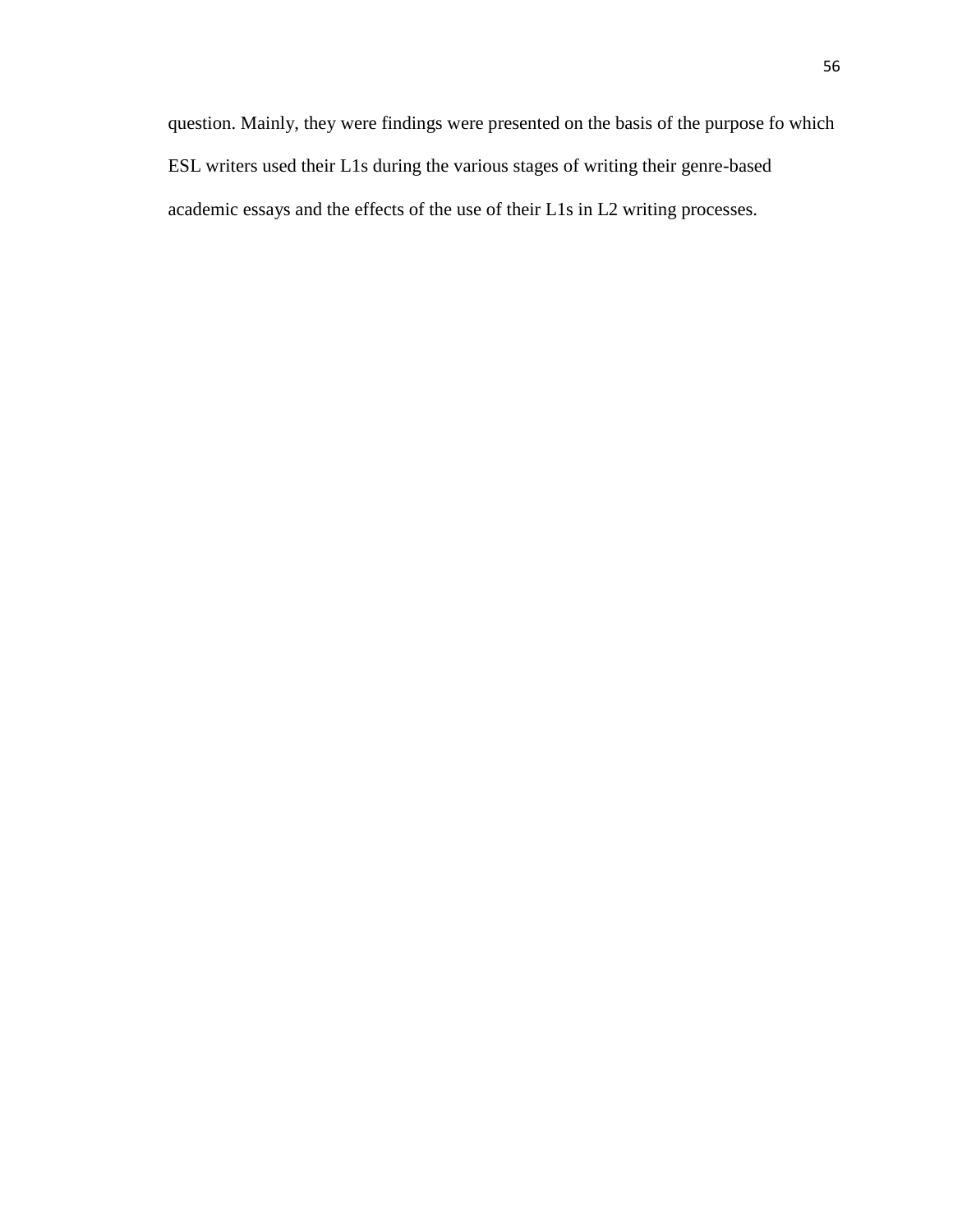#### **Chapter IV**

## **Findings and Discussions**

The main purpose of the study is to explore the purposes for which multilingual writers make use of their L1s while they are writing genre-based academic essays in an ESL composition classes. Additionally, it also aims to find out the students' beliefs towards the use of L1 in L2 writing. To achieve these objectives, the data were collected from the students enrolled in a basic writing course entitled Introduction to Composition for Multilingual Writers offered at one of the state universities in the Mid-western part of the US during fall 2017 semester. The data collected using reflective written journal and audio journal were analyzed and the results were sorted out and presented as per the research questions. The research questions were: 1) In what ways do undergraduate students use their L1s in an L2 Basic Writing course in the US university context? 2) what are their perceptions regarding the effects of their use of L1s in L2 writing? 3) How do they utilize their prior experience of writing academic essays while they are writing the similar types of texts in L2? Regarding the purposes for which multilingual writers use their L1s in various stages of writing essays, it was evident that the multilingual writers used their native languages for generating ideas, planning their essays, finding the appropriate target language vocabulary, back-translating the L2 text into their native language, reducing the cognitive load, making a note of the ideas that emerge in course of writing and summarizing what they have read for writing and mediating the texts they have read for collecting information for writing and composing essays. Similarly, when it comes to the case of the extent to which second language writers benefitted due to their L1 use while writing in their L2, the responses are ambivalent as some of them believe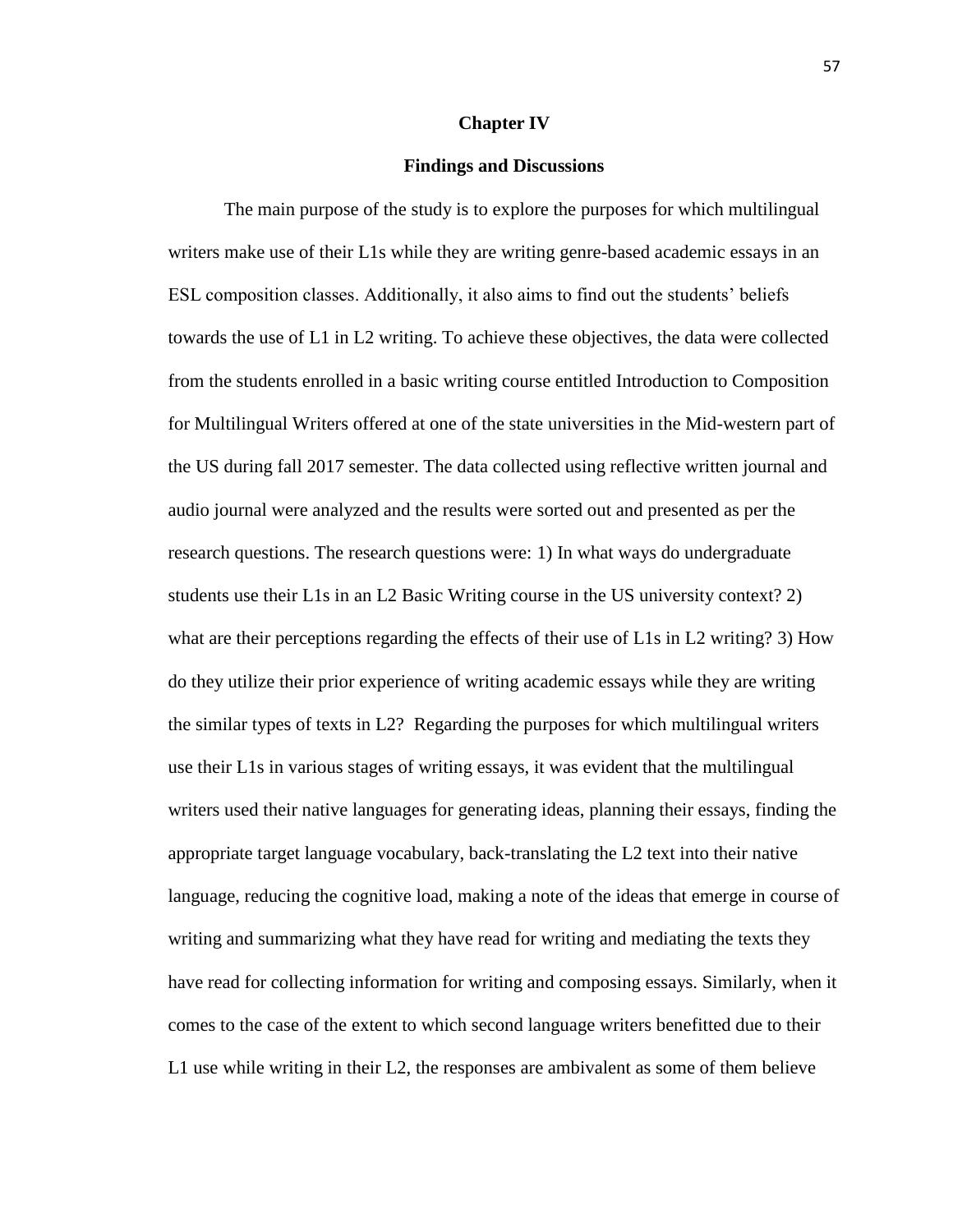that they have been benefitted, but others think that they have some disadvantages because they have to undergo a long process of thinking in one language and then translating what they have thought into L2.

# **The Ways Undergraduate Students Use their L1s in an L2 Basic Writing Course in the US University Context**

The first research question is related to the purpose for which L2 writers employ their L1s while they are writing genre-based academic essays in English. Based on the analysis of the data collected using both open-ended questions and audio responses, only eleven participants out of eighteen reported that they had used their L1s while they were writing essays. Seven of them said that they were not in the habit of using their L1s since they were educated in English medium schools right from the kindergarten of their school. Some of them did not like use their L1s for the sake of improving their English. For instance, Amir wrote, "I didn't use my first language because I want to focus on English and to think in English. Also, when I use my first language, I take a long time to write" (Written journal, 10-10-2017). Similarly, Nessa also does not like to use her L1 while writing in English. She responded, "I did my best to avoid using my first language in my essay of" cause and effect", because this method is not helpful to me to improve my English vocabulary" (Written journal, 10-10-2017). Those who used their L1s during their writing processes reported the following reasons for using their L1s.

**L1 for generating ideas.** One of the most common purposes for which multilingual writers use their L1s in course of writing academic essays in the ESL or EFL contexts is for generating ideas in the pre-writing stage of the essay. L2 writers mainly use L1s in order to generate the ideas related to the topic in which they are writing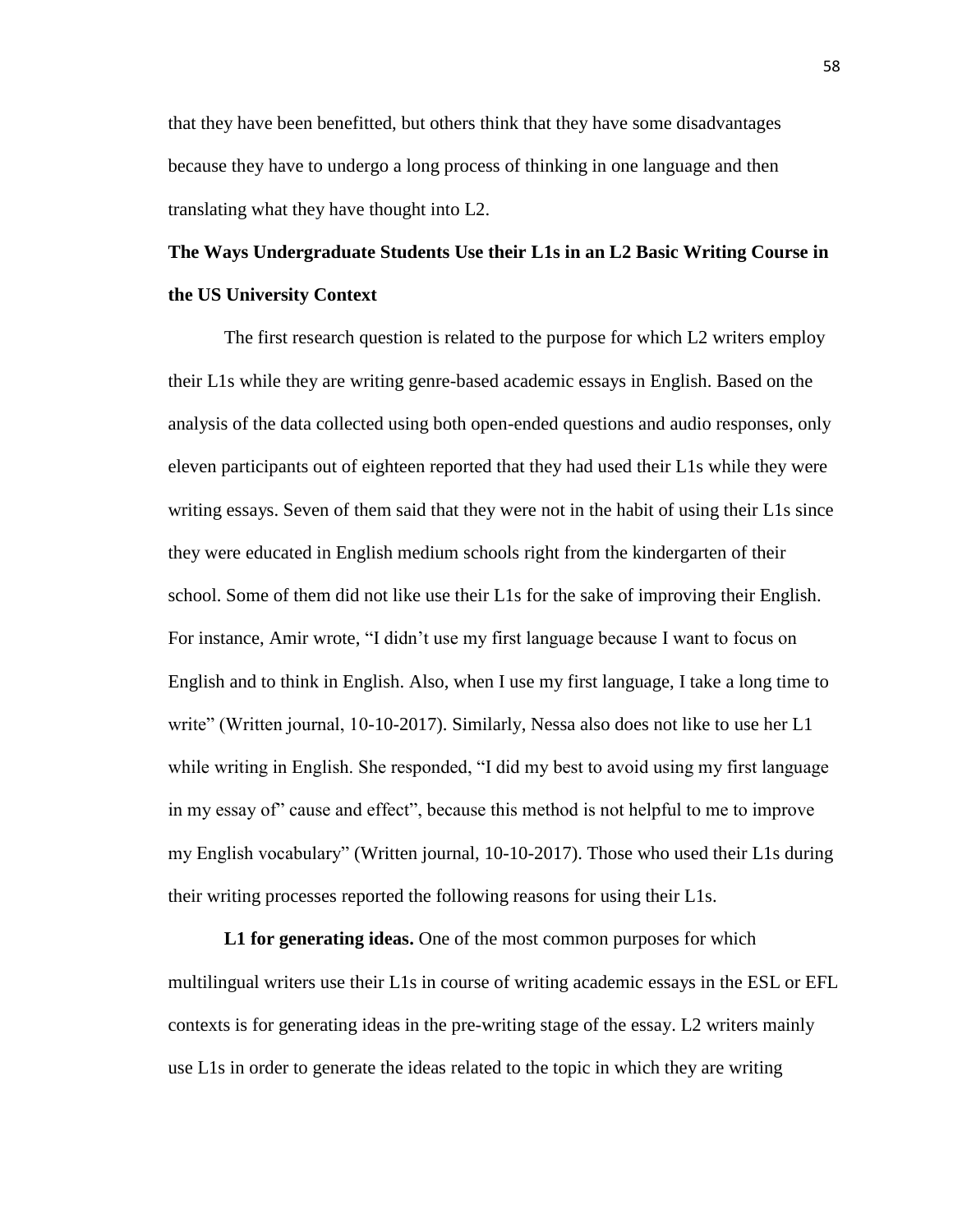(Cummings, 1989; Friedlander, 1990; Lally, 2000; Wen & Wang, 2002; Wong, 2003; van Weijen, Bergh, Rijlaarsdam & Sanders, 2009; Kim & Yoon, 2014). In doing so, they first think about the topic in their L1s and try to accumulate as much information as possible on the topic in question. Having collected information that they are seeking, they translate the information into English. Regarding this, Ali said,

As Arabic is my first language more ideas come to my mind while doing the work which I am given to do. So, I use Arabic to list all the ideas that comes to my mind in a piece of paper. (Reflective written journal, 10-10-2017).

He was not the only person in the class, who went through the process of translation while writing. Like him, Joo Won from Korea recalled his process of generating ideas while writing essays in English, "While I was writing a comparative and contrastive essay, I thought in many times in my first language and translated the thoughts into English" (Written journal, 11-07-2017). Similarly, Abdullah also maintained that he thinks in his native language Arabic and then translates his thoughts into English. The following is the excerpt of what he said.

I use my first language writing my outline and brainstorming because it's much easier and faster for me to write an essay. I think in my mind with my first language then i start translating the ideas and thought to perfect build up sentences to connect them together to make the perfect essay. (Written journal, 11-07-2017)

Like, Ali, Joo Won, and Abdullah, Rabin from Nepal who speaks Newari, his ethnic language and Nepali, the national language of Nepal also maintained that he thinks in his L1 in order to generate ideas on the topic of an essay. In his audio journal, he said,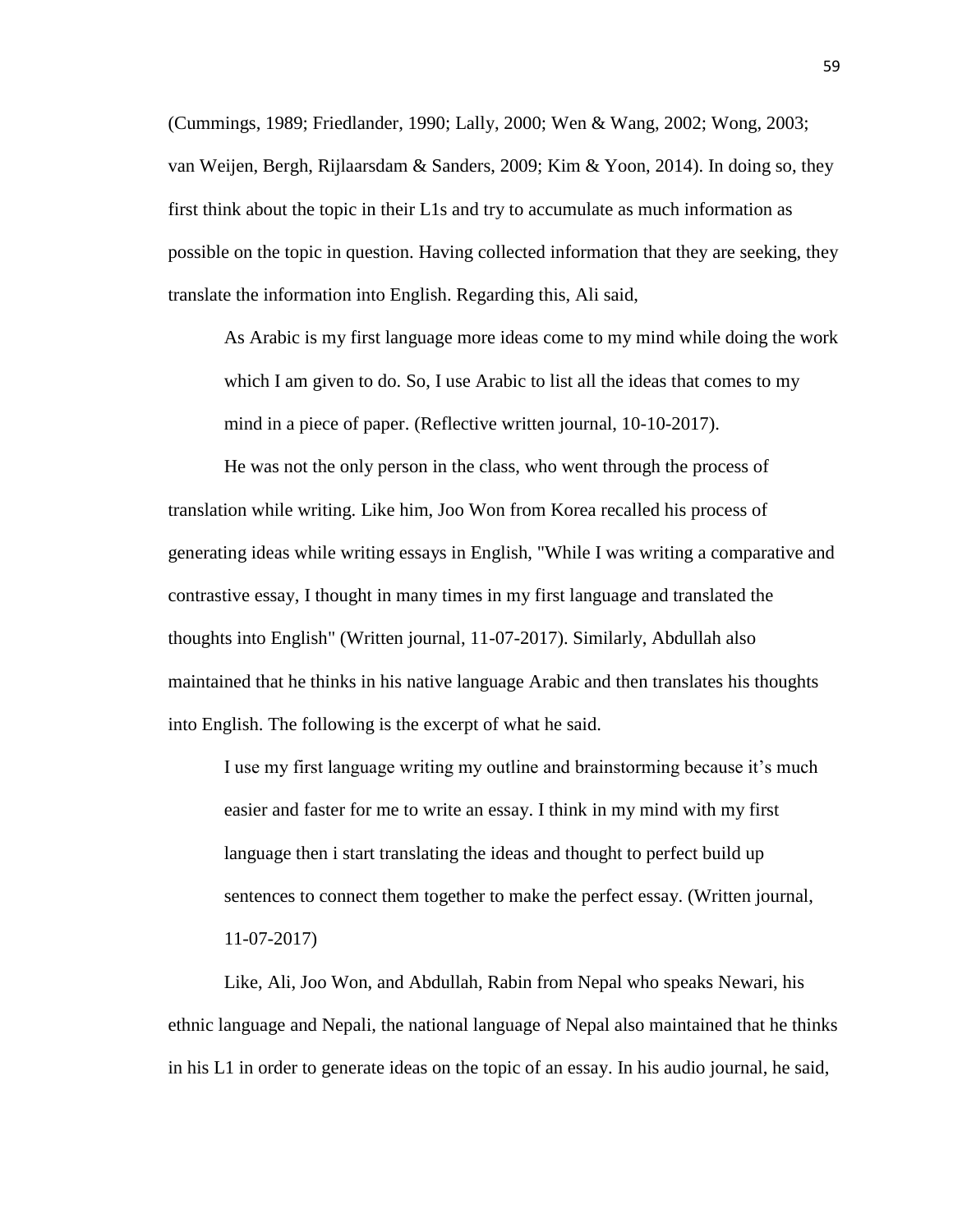"I mostly use my native language. What I actually did in the problem and solution essay was to think points in my language and actually converted it into English". One of the interesting piece of information reported by the participants regarding the idea generation is that sometimes even if the writers might not like to think in his or her L1, thinking in L1 might sub-consciously take place as in the case of Nessa, who is using English from her Kindergarten school in her home country- Ivory Coast, and is very strongly motivated toward improving her English language proficiency for her academic prospects. For this reason, she intends to deliberately avoid using French, her L1, as much as possible. However, she cannot help thinking in French, her native language, which is crystal clear in the following excerpt of her answer to an open-ended question guiding question given for writing journal. Regarding this issue, she said,

I stop using my first language while writing an essay because it makes me waste time, and sometimes it is difficult for me to clearly translate my ideas in English. Therefore, I do my best to think directly in English even if few ideas of my brainstorming came in my first language. (Written journal, 11-07-2017)

Nessa's reporting makes us aware that the use of L1, to some extent, can be subconscious, which is why multilingual writers might automatically think in their L1s even if they might attempt to avoid using them. Such a trend is evident in Seo Jun's reflections as well. He asserted, "I didn't use my first language at the writing process. But I thought about my essay in Korean" (Written journal, 11-07-2017). All these writers' experiences clarify that the use of their L1s for gathering information or generating ideas. Regarding the use of L1s in L2 writing, Ferris and Hedgecock (2014) maintain that multilingual writers can have strong literacy background in their native language. Therefore, it is not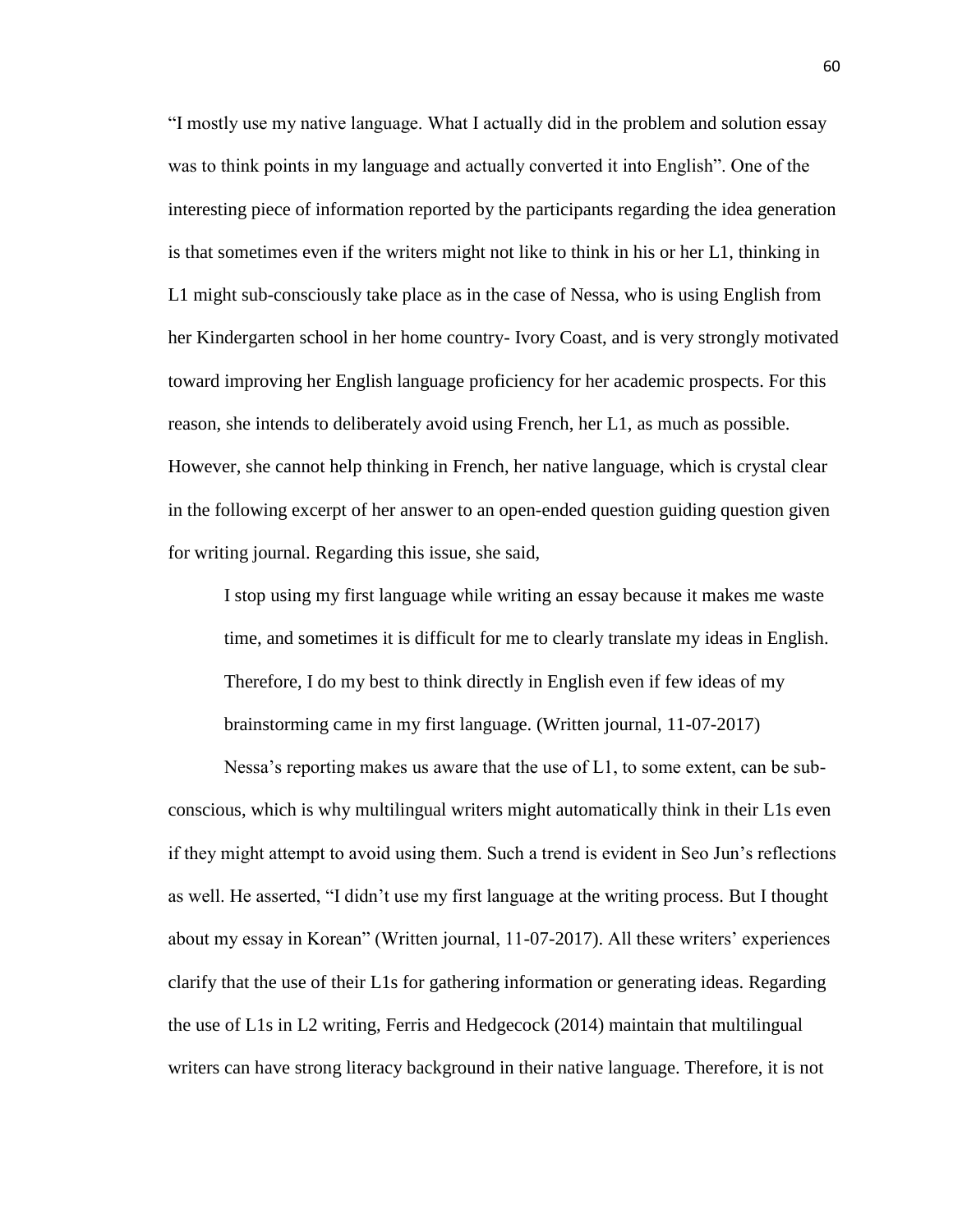uncommon for them to use their L1s for retrieving information from their long-term memory while collecting ideas or information required for the essay. The experiences shared by multilingual writers clearly indicate that multilingual writers often use their native languages for accumulating the ideas or information required for writing.

**L1 for planning their essays.** When L2 writers come across the topic on which they need to write their essays, they tend to start to plan their essays focusing on what they should write and how they should organize their ideas in essays. It is quite evident in Ali's statement. He maintained that he had used his native language (Arabic) in order to organize his thoughts while writing a comparison and contrast essay. Like Ali, Hiroaki, who speaks Japanese as his native language, also reported that he had used his native language while writing the comparison and contrast essay for outlining his essay as he found essay to think in his native language. Regarding the use of his L1 for planning the essay, he wrote the following:

I used a lot of idea and some stages of the writing process like brainstorming and outlining in my native language. At first brainstorm all my idea as far as I can think and after that, I did some research on Internet websites and finally outlined my all writing contents. By using my outline, I wrote my "comparison and contrast" essay. I had difficulty at first as we do not give directly focus on our topic but goes side by side which is totally different in here as we have to write in a straight way about the topic without going round and round the topic. (11-07- 2017)

Like these writers, Seo Hyun, who speaks Korean as her native language, also says, "When I wrote body paragraph, I used my first language. When I organized sub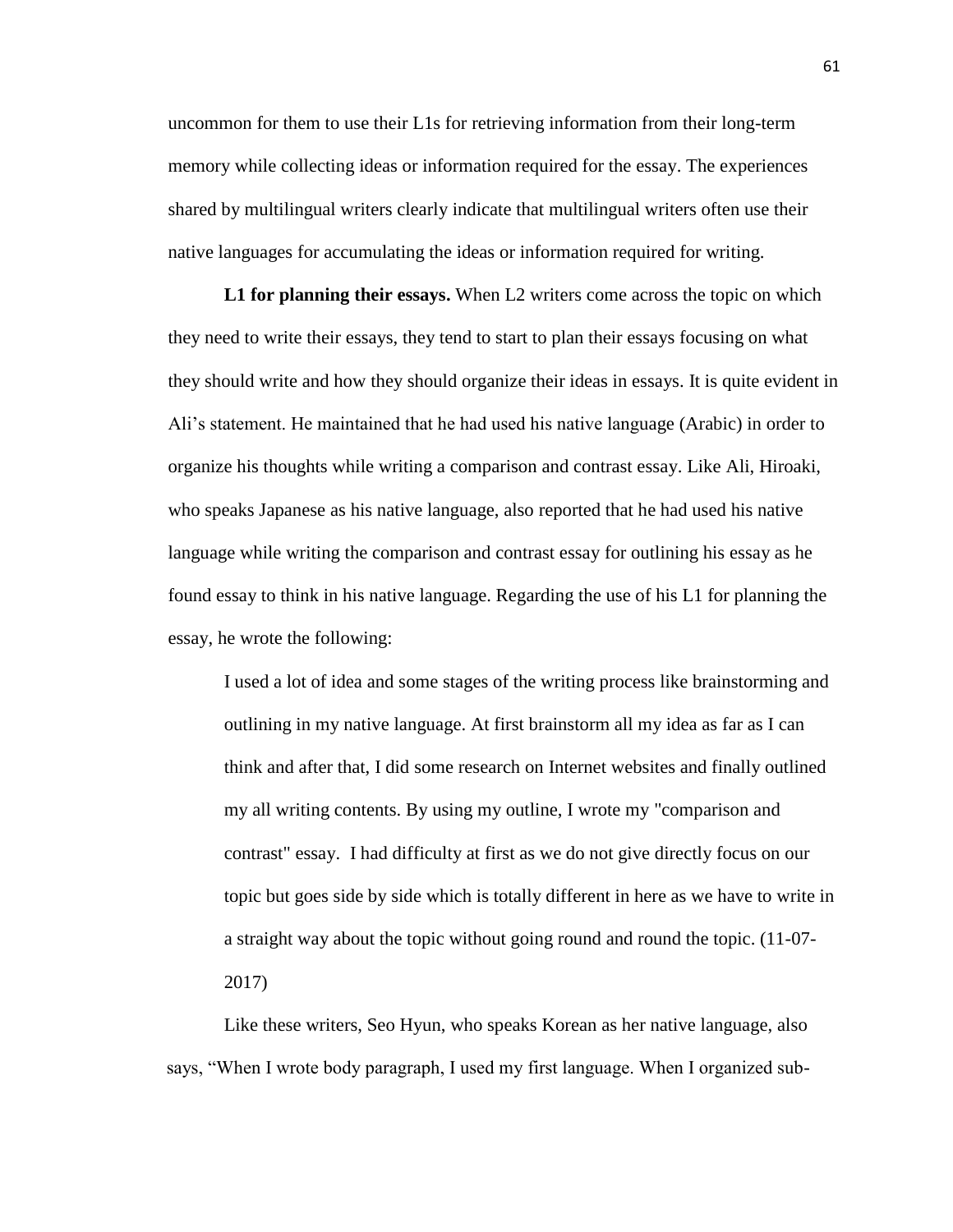subject of presentation". Similarly, Rabin uses his L1 for planning the overall structure of the essay. He says, "I use my mother tongue to structure and outline for writing body paragraphs and conclusion" (10-10-2018). He means to say that he uses his L1 in order to structure his essays as he does while writing in his Nepali. The reason he gives is that, despite few different things such as hook, thesis and topic sentences, all other things such as how the introduction, body parts, and conclusion are written are virtually the same in English and Nepali. Furthermore, he presumes that ideas to be expressed are the same, but the only difference is of words and structure in different languages.

**L1 for finding the appropriate target language vocabulary.** Another most common purpose for which multilingual writers use their L1s is for searching lexical items. Many researchers such as Wang (2003), Woodall (2003), Kim and Yoon (2014), etc. highlight that second language writers keep on solving their linguistic problems such as lack of target language vocabulary items with the help of their native languages. While writing in English, multilingual writers use their L1 for compensating the lack of vocabulary in English. In order to do so, they firstly think words in their native language and then attempt to translate those words in English using bilingual dictionaries. For instance, as a learner of English, I used to try to find out equivalent words in English from the Nepali language using Nepali to English dictionaries. It is one of the most common practices of bilingual or multilingual writers while they are writing in the target language. Regarding this purpose, Isaac reports, "I usually think words in French and then translate them into English like the word overcrowded I used in the previous questions which mean 'encombrer' in French" (Written journal, 10-10-2017). In the similar vein, another writer, Emmanuel, whose native language is also French,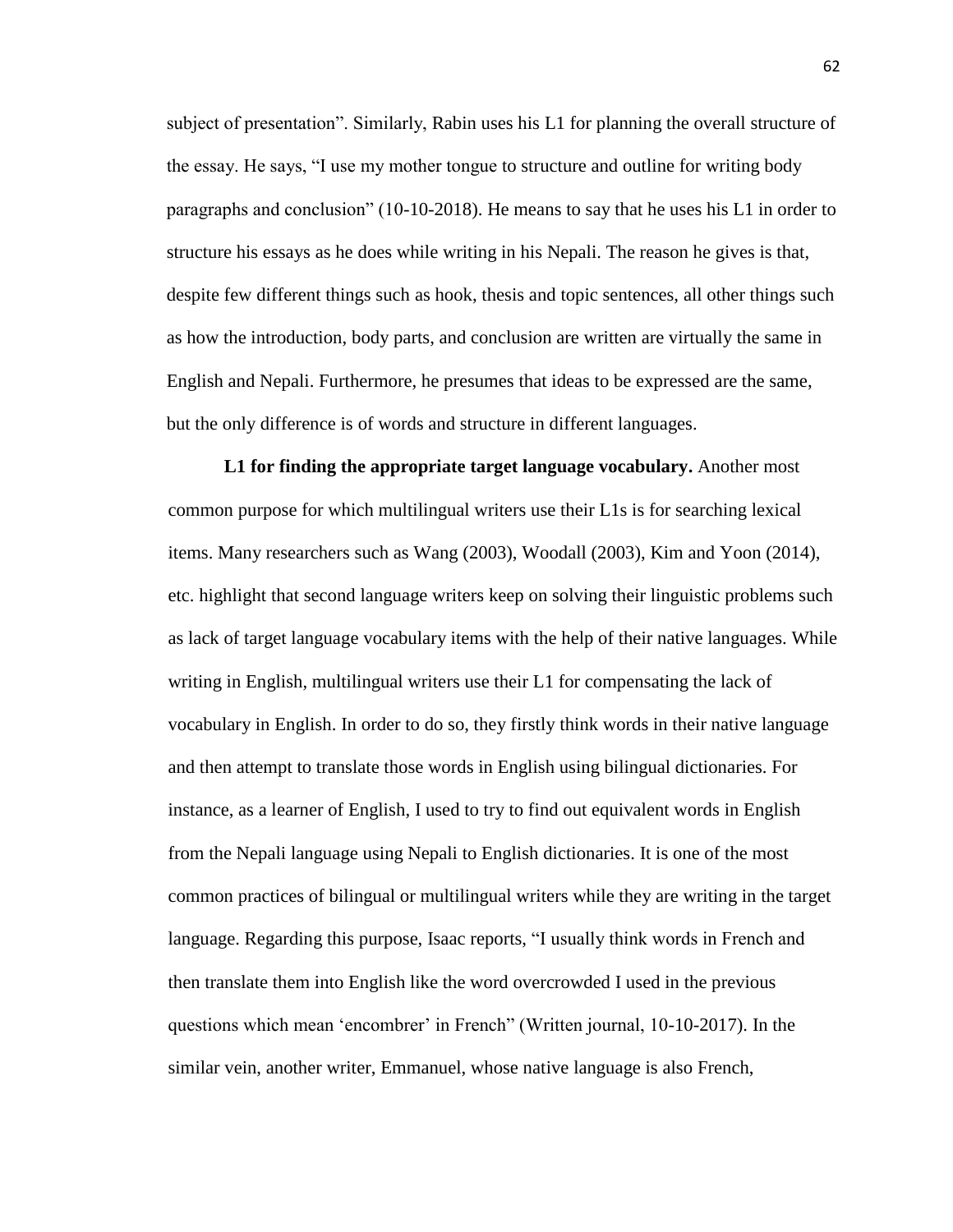maintained, "I used my first language by listing my ideas/words first, then I tried to find some synonyms for it" (Written journal, 11-07-2017). Here, by "synonym" he means to say the equivalent word in the target language. One of the worth noticing finding regarding this purpose is that even those who claim that they do not use their L1s while they are writing in their L2 were found to have used their L1s for this purpose. Amir, who insists that he does not use his native language while writing in English, also confirms that he uses his native language for finding equivalent words in English. He declared, "I use my language just to get a new vocabulary. I use a dictionary to translate Arabic words into English words" (Written journal, 11-28-2017). Like Amir, Omar also does not use his L1 (Arabic) because he believes that he is proficient enough to think in English. Yet when it comes to the case of finding L2 words, he too writes, "I just use it to get more vocabulary for my writing. By using a dictionary, I translate Arabic words to English words". From these quotations, it is evident that multilingual writers extensively make use of their L1s for finding the target language words. Therefore, this finding implies that the use of bilingual dictionaries amongst multilingual writers is a common phenomenon.

**L1 for back-translating the L2 text into their native language**. Backtranslating, as its name implies, is a strategy of checking whether or not the sentences translated from their native language to the target language makes sense. With this regard, Wolfersberger (2003) mains that low proficient learners often translate L2 sentences into their native languages in order to verify that their L2 sentences make senses. He writes:

After writing words or sentences in English, sometimes these subjects wanted to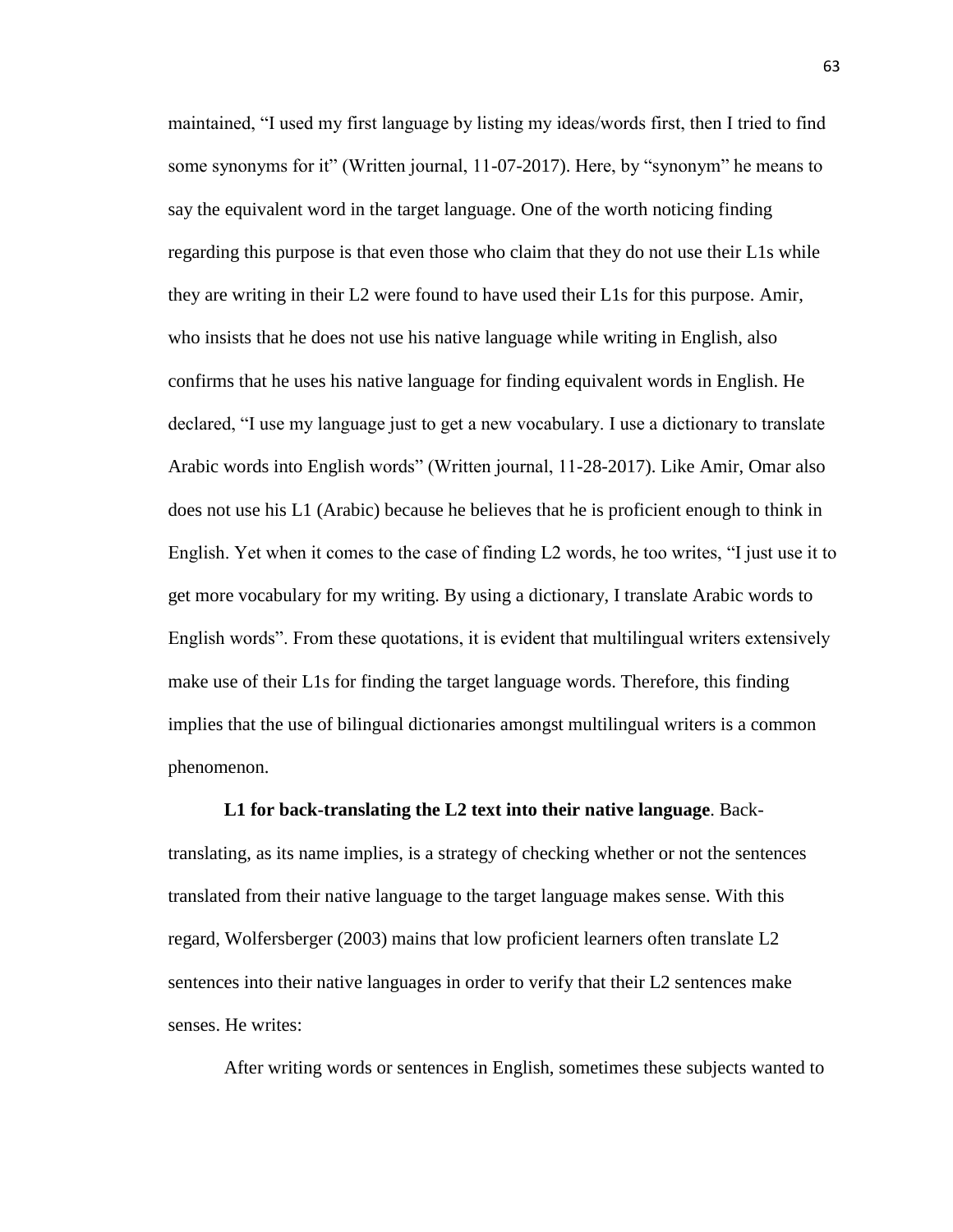verify that the English they used conveyed the ideas they intended. They would do this by using an English to Japanese dictionary or asking the researcher for the Japanese equivalent. (Wolfersberger 2003, "Strategies for Dealing with L2 Language Issues", para. 4)

The multilingual writers who participated in the study were also found to have used their L1s for this purpose. With regard this type of use, Rabin recollected how he had used his L1 while writing his cause and effect essay, "I write sentences in English and then try to check if that makes sense translating into my language" (11-28-2017). Sometimes, some of the basic writers reported that they would use google translate as a tool for translating from English to their native languages and back to English.

**L1 for reducing cognitive load or for convenience**. The second or foreign language learners who are not sufficiently proficient enough in the L2 in which they need to write often tend to use their L1s to overcome the cognitively challenging tasks. In order to so, they usually write their texts in their native languages and then translate into their L2s later on. Additionally, they often use their L1s to prepare notes of what they have read. remember while writing a text. In this regard, Joo Won mentions, "When I did brainstorming Since English is not my first language, I think it is easy for me to write first in Korean". Likewise, his colleague Rabin also uses his L1 for slightly different purposes. In fact, he uses his L1 in order to mediate between his comprehension and reading texts. He writes:

To be able to write well, I should have enough information. Also, our instructor told us to cite some authentic sources such as research articles or books. While I am reading, I write my understanding on either left or right-hand side of the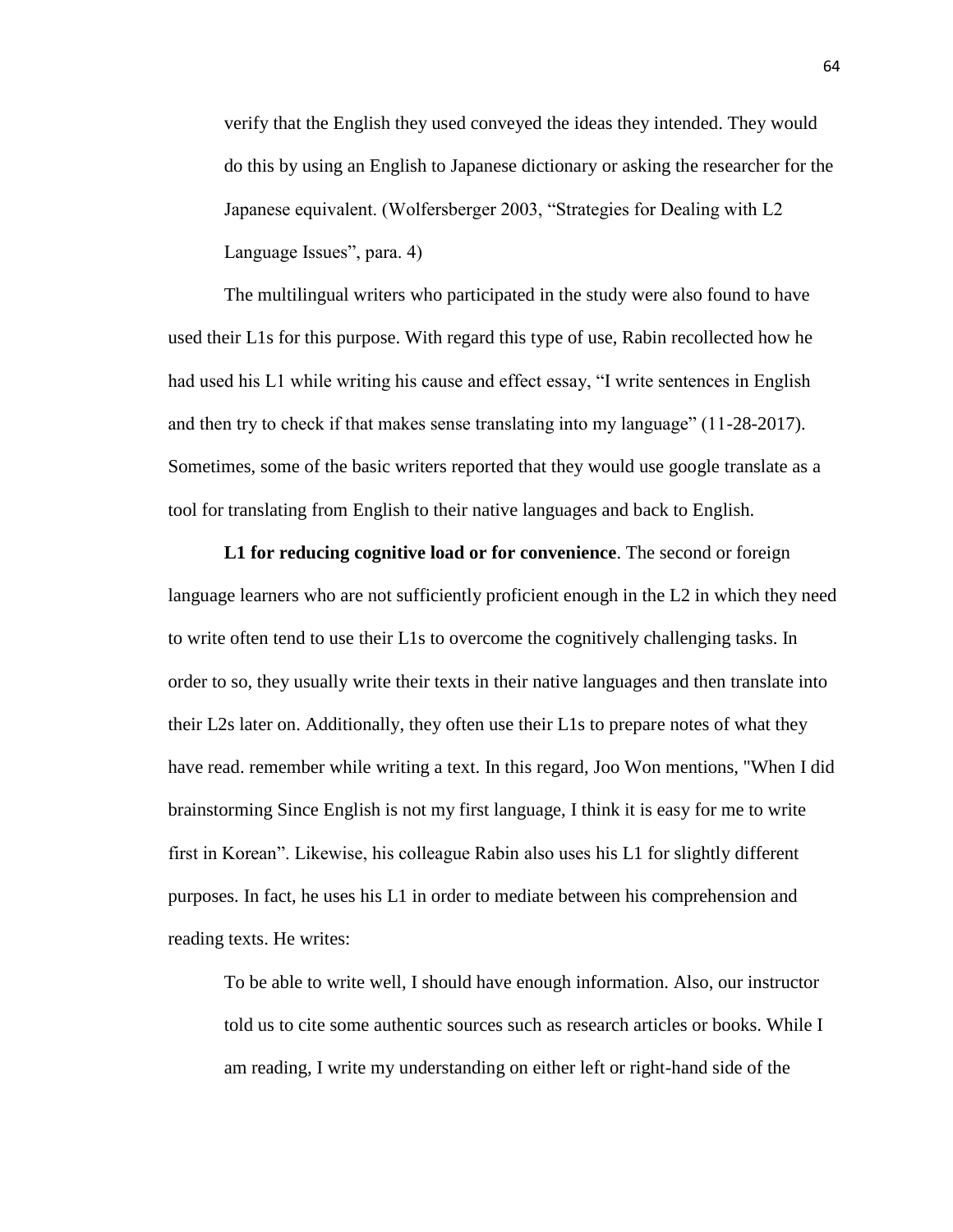passage. That makes me feel easy to remember all I have read. When I start to write I see the notes taken in my native language. (Written Journal, 11-07-2017)

These quotations by the multilingual writers clearly indicate the multilingual writers who are not highly competent in the target langue can use their native language as a "psychological tool" (Cook, 2001) to lessen their cognitive load. Here, Rabin seems to have used his native language to mediate between what he had read in English in order to gather information for writing essays and his writing process.

 **L1 for searching information.** As multilingual writers have options to choose regarding the reading materials either in their native language or in the target language, sometimes, particularly when they try to find reading materials related to the topic on which they are writing their essays they tend to read books or articles available in their native languages so that they can better understand texts and accumulate the required information within a short period of time. Seo Hyun is one of the writers who reported that she had read articles available in the Korean language while writing cause and effect essay. In her audio response, she said,

Well, I used my native language while writing my cause and effect essay. I read an article in Korean language…I found that article related to my essay… I used the Journal of Korean. The topic was difficult. To me, it is easy for me to search journal and articles. (Audio journal, 10-17-2017)

Like Seo Hyun, Rabin also said that he had used the sources of information found in his native language. Regarding this kind of use of his L1, he reported that "First of all, I researched proper information in Nepali from websites and journals and then I paraphrased all to reflect my own idea" (Audio journal, 12-05-2017). These responses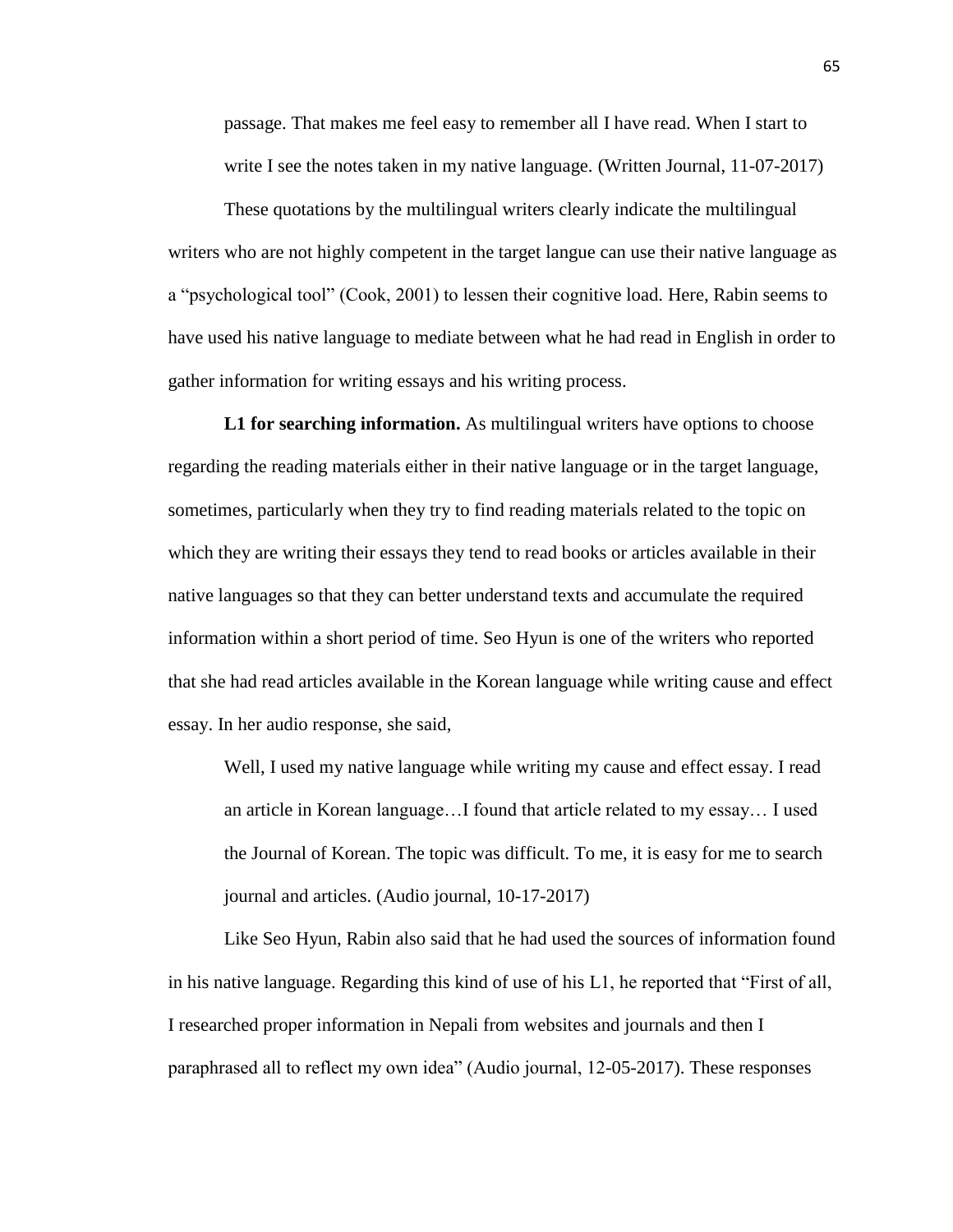indicate how multilingual writers make use of their L1s for searching information. When writers choose the topics, which are not quite familiar their own experiences, they might need to read books and articles related to their topics to gather information required for writing academic essays. Additionally, they are often required to cite certain sources in order to validate their ideas or critique on others' ideas while writing academic essays. So, for being able to fully comprehend the information related to her topic, they tend to seek relevant texts in their L1s.

**L1 for searching topics.** As L2 writers often think in their L1s while they are writing essays in their L2s, they use their native languages for selecting the topics. Issac, who speaks French as his native language, asserted that he used his L1 for finding the topic as he could find many topics in his native language. In his audio response, he rightly said, "Well, as I've already said I was already familiar with all types of essay we are studying. For example, I was looking topics. I know a lot of topics in French. It's hard in English" (Audio journal, 11-14-2017). In line with him, Kaan, whose native language is Turkish and who is a high school graduate from the US school, affirmed that he had used his native language for finding the topics. However, he said that he did not use his native language for other purposes. In his written journal he maintained, "With the use of my native language, it was much more easier to come up with a specific topic that would be a perfect fit for this cause and effect essay" (Written journal, 10-10-2017). These two writers' writing experiences indicate that L2 writers sometimes might use their L1s for the sake of choosing the right topics for their essays. This purpose is, of course, connected with the information available to them as the writers generally tend to choose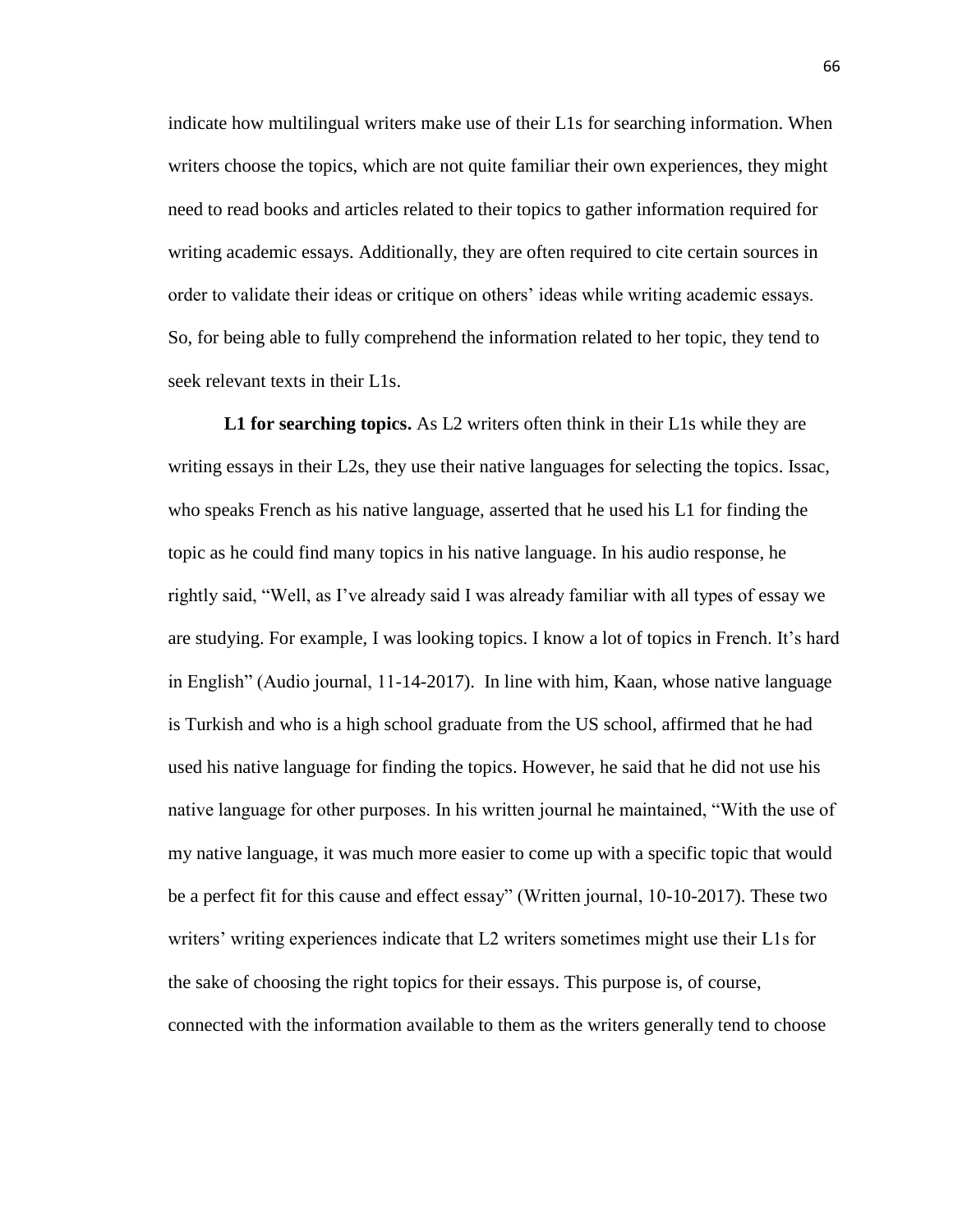the topic for which they do not spend a substantial amount of time for gathering information by reading some sources such as books, articles, web pages, etc.

# **Multilingual Writers' Perceptions Regarding the Effects of their Use of L1s in L2 Writing**

The second research question is related to the L2 writers' perceived possible effects of using L1s in L2 writing in ESL setting. Regarding the possible effects of the use of L1, while writing in the target language, writers' opinions contradict. The L2 writers who participated in the study critically report the use of their L1s while writing genre-based essays have both facilitative as well as obstructive roles. What follows the next has the discussions of positive as well as negative effects of using L1 in the L2 writing process as perceived by the multilingual writers.

 **Beneficial effects.** Multilingual writers reported that they had ten benefits of using their L1s in course of writing essays in their target languages. They include organizing ideas, convenience, thinking spontaneously, preparing effective outline and brainstorming, saving time, familiarizing on the essay topics, using precise and complex words, improving text quality, accumulating detailed information, and thinking clearly. All of them can be grouped into cognitive, meta-cognitive, linguistic, and informational benefits. The following sub-headings discuss these three benefits.

*Cognitive benefits.* One of the main benefits of suing L1 in L2 writing, a reported by the participants, is that they can have cognitive benefits. Research studies such as Swain and Lapkin (2000), Qi (1998), Cohen and Brooks-Carson (2001) and Storch and Wigglesworth (2003) maintain that the use of L1 while writing in L2 can reduce the cognitive load of the learners. In line with the findings of these studies, participants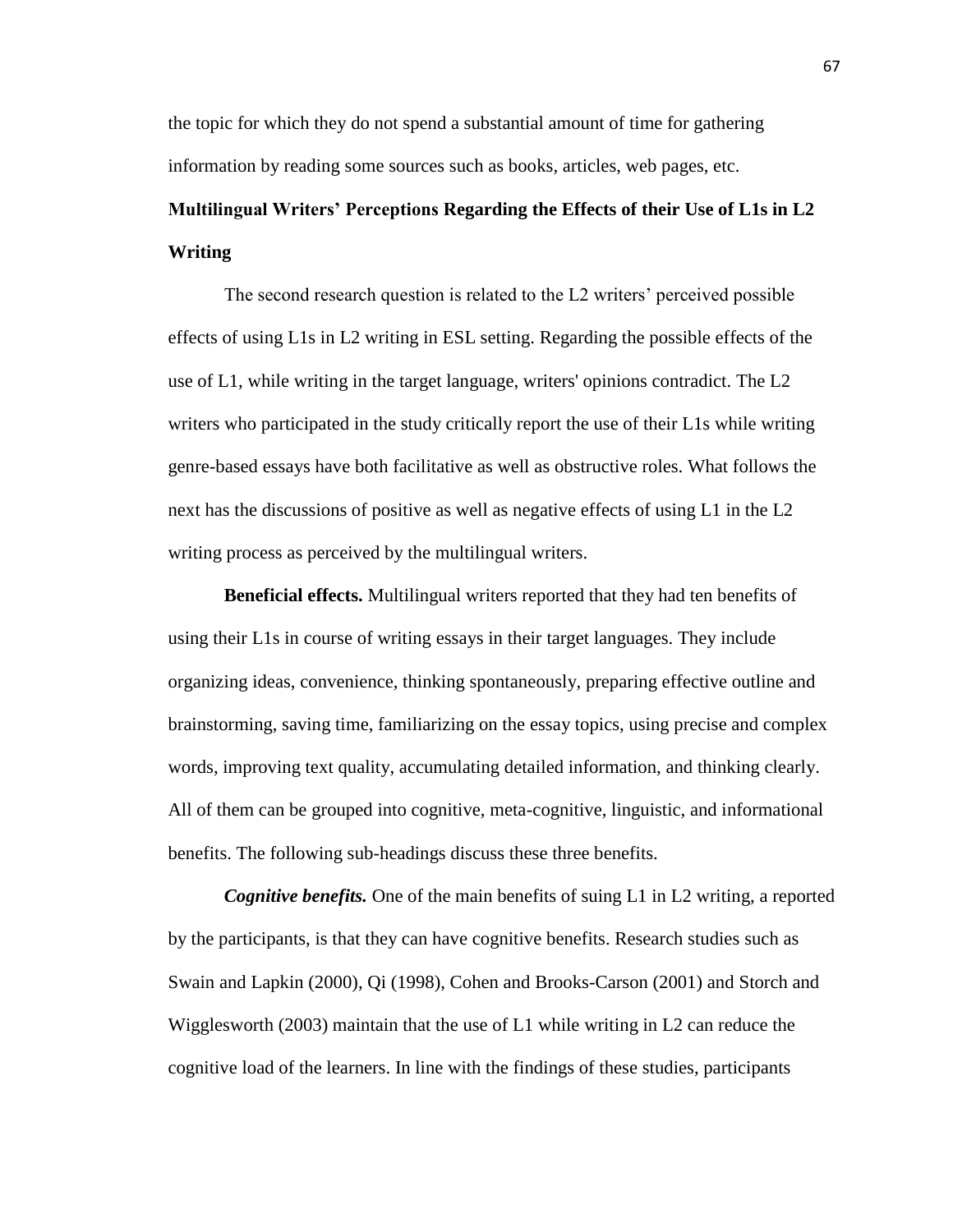reported that they had some kinds of cognitive benefit. Reflecting her own experience of using her L1 while writing cause and effect essay, Liya said, "It makes me think and express very clearly" (Written journal, 10-10-2017). Here, Robin's experience is also exactly the same as to Liya's experience. He noted, "Mainly, the use of my prior language made me able to think clearly" (Written journal, 10-07-2017). Similarly, Ali reported that the use of L1 in L2 writing made him "think naturally and smoothly" (Written journal, 11-28-2017). In the same way Issac also reported that he could use the same concept that he had already formed in his L1. Considering the cognitive benefit, wrote, "There are many advantages of "deja vue" meaning already seen, no more waste of time when drafting my outline or when looking for ideas, I already understand the concept, so it is easy to work on it" (Written Journal, 11-07-2017). Like these participants, Abdullah, Joo Won and Seo Jun also reported that they could think about the topic smoothly and spontaneously after they had sued their L1s. Thus, this finding further substantiates the findings by Swain and Lapkin (2000), Qi (1998), Cohen and Brooks-Carson (2001) and Storch and Wigglesworth (2003).

*Metacognitive benefits***.** Multilingual writers can have metacognitive benefits if they use their L1s strategically, because they can plan and organize their essays very well with the help of their L1s. Regarding this benefit, Rabin noted,

My first language helped me in organizing the ideas together in my essay. First of all, I use dot think topic in the first language and convert it. By this way, I could be able to outline the essay very completely and comfortably. Outlining of the essay is really easy with the first language because I used to think on it. (Written journal, 12-28-2017)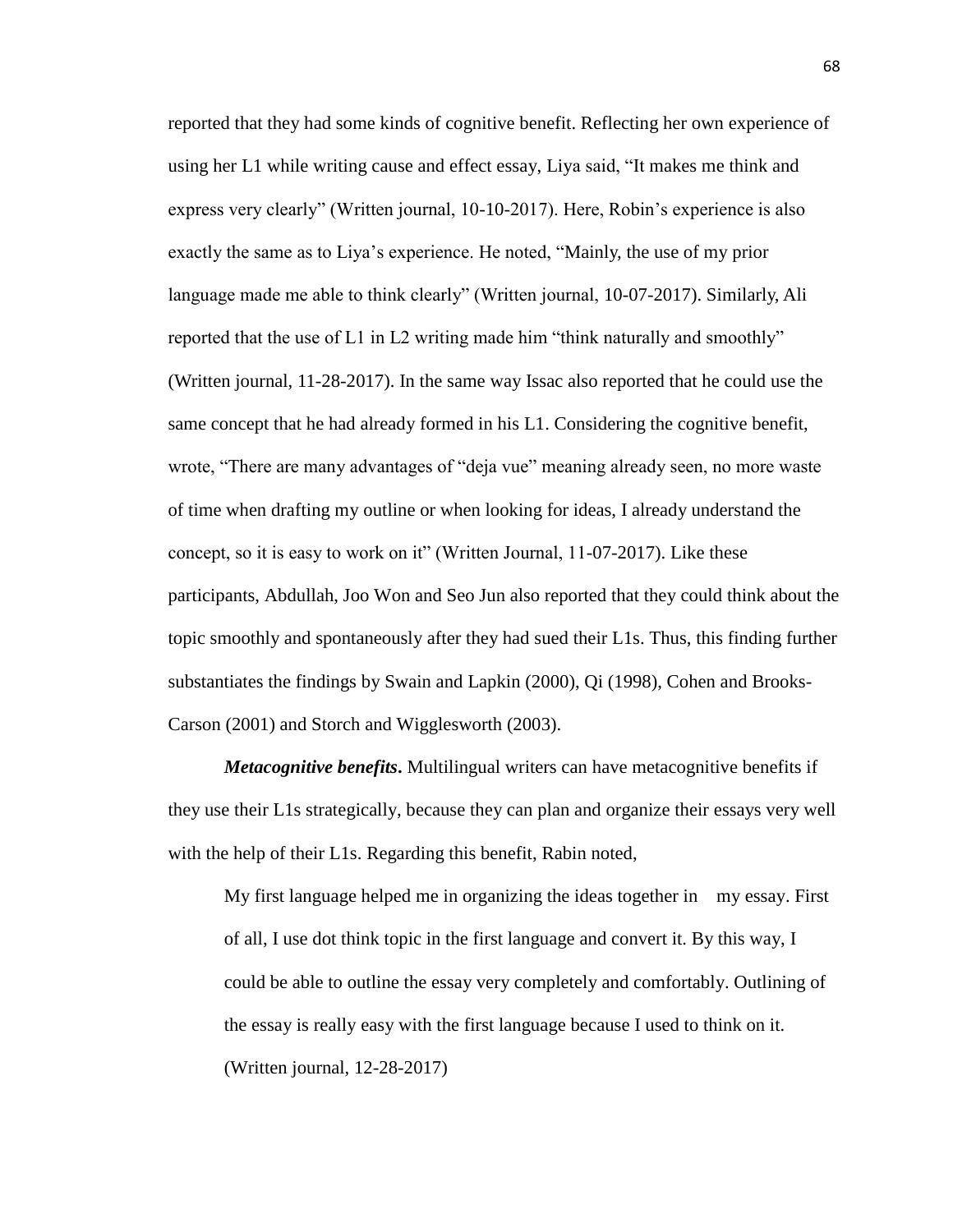Seo Hyun's statement is also the same to Robin's statement. He reflected, "In my case, I used my native language for outlining. When I outlining, I used my native language" (Written Journal, 11-07-2017). In the same way, Ali also stated that the use of his native language enabled him to prepare effective outlines of the essays (Written Journal, 12-05-1217).

*Linguistic benefits.* This benefit is related to the acquisition of L2 vocabulary items with the help of L1s. A number of studies such as Kim and Yoon (2014) and Larios and Murphy (2010) observes that L2 learners make use of their L1s for finding the words in the target language. In line with their findings, the participants of the study stated that they used their L1s for finding suitable vocabulary in English. With regard to this kind of use, Ali says, "The advantage of the first language is that it helps me with the vocabularies. So that I can translate words from Arabic to English, and that helps me to use hard and exact words" (Written journal, 11-28-2017). Similarly, Amir, who does not like to use his native language so that he could learn English quickly, also accepted the use of using L1 for finding appropriate words in English. He revealed, "The advantage of using my first language is that help me with the vocabularies. So that I translate words from Arabic to English, and that helps me to use hard words in my essay" (Written journal, 11-07-2017). This finding of the study also further illustrates the sue of L1 for finding L2 vocabulary items.

*Informational benefits.* The participants of this study reported that they had used their L1s for finding more information related to the topics on which they were writing their essays. Joo Won, Emmanuel and Rabin reported that they used their L1s for accumulating as much information on the topic as possible. In fact, they would try to find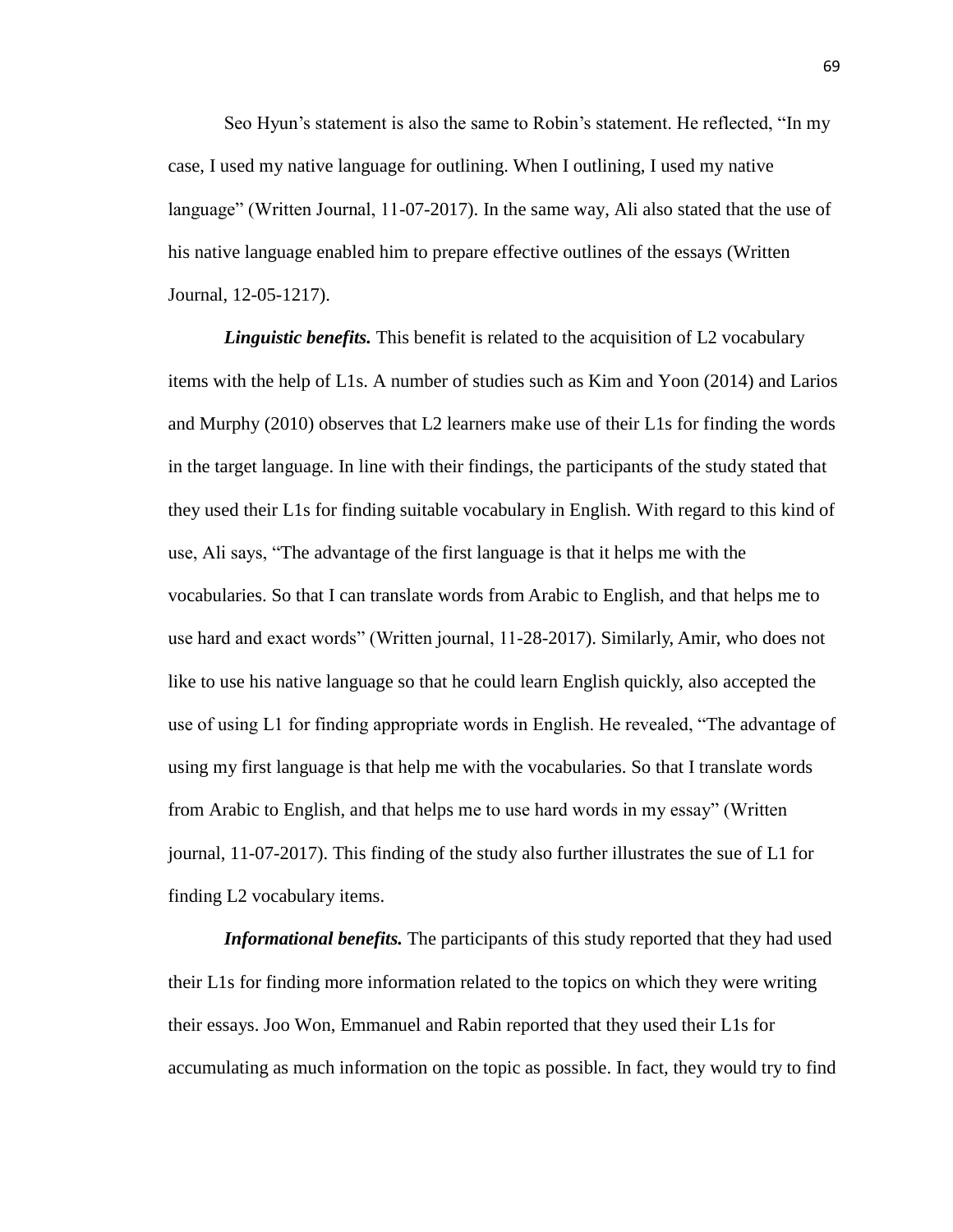the content information related to their topics in their native languages and then use the same information in their essays, translating from their native language to English. Reflecting the writing their writing processes, Joo Won said, "…when I write essays, I try to think subjects and details in Korean" (Audio journal, 11-14-2017). His classmate named Emmanuel had also the same kind of experience. He reported that he had used his L1 for constructing ideas while he was writing cause and effect essay (Audio journal, 10- 17- 2017). Similarly, Rabin also stated, "It was really easier for me to brainstorm the entire essay in my first language because I used to get enough detail and ideas by thinking the essay with first language" (Written journal, 11-28-2017).

From the findings given above, it is clear that multilingual writers can have beneficial effects if they use their L1s strategically in their L2 writing processes. If we look at these facilitative roles that L1 can play in course of writing essays in L2, it can be said that mostly leaners get cognitive, meta-cognitive benefits, linguistic and informational benefits. From findings given above it is evident that multilingual writers use their L1s as a cognitive tool to develop their writing proficiency by generating the required information, planning on how they should writer their essays, organizing the ideas gathered for writing an essay and reviewing their writing products.

**Debilitating effects.** Even though most of the writers believe that there are some facilitating effects, some of the participants believe that the use of their L1s in course of writing essays in their target language can have some negative effects. They claim that they have to spend substantial amount of time in translation form their native language to English. Some of them even fear of making mistakes if they translate their ideas and information from their mother tongues. The participants reported that they had five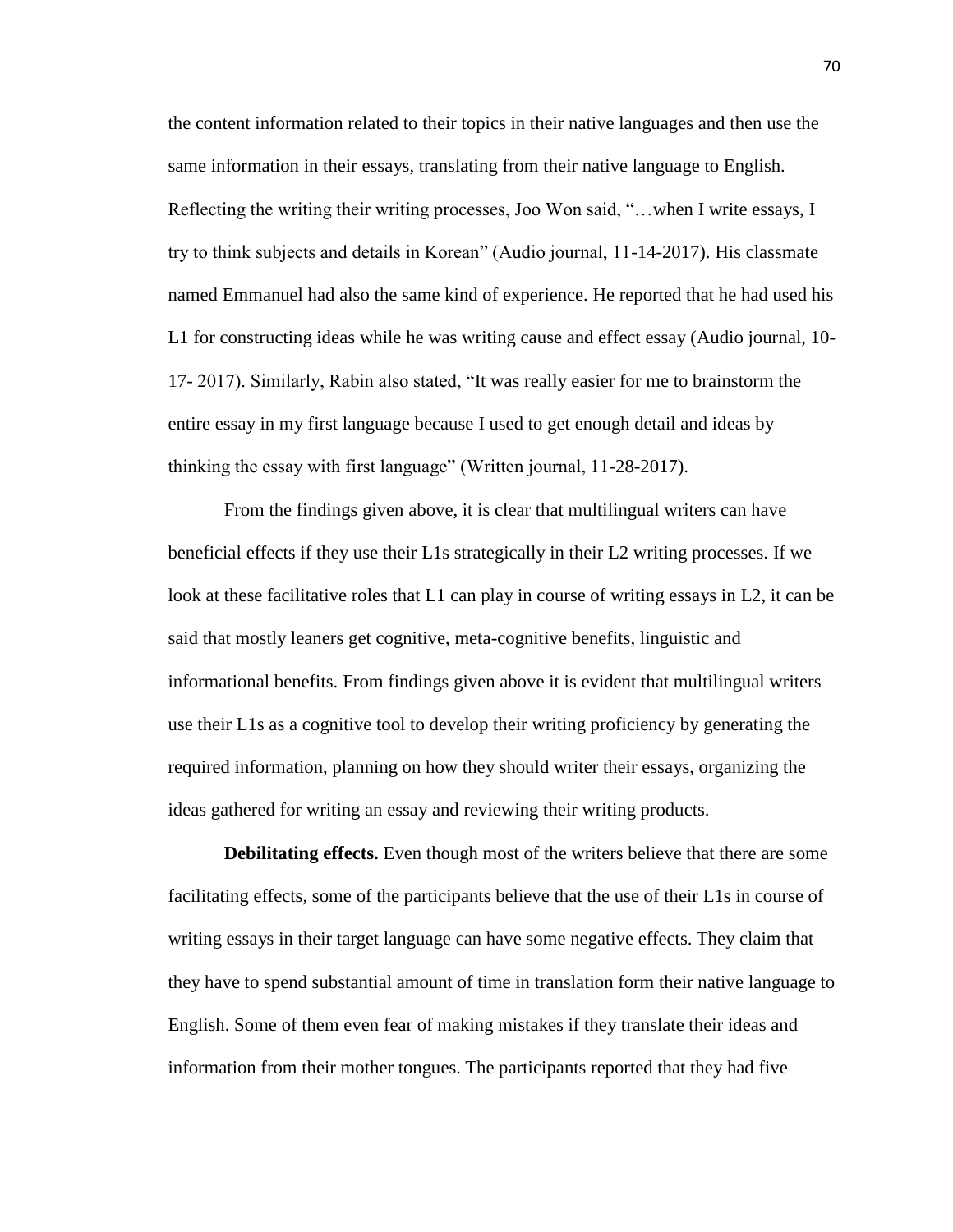disadvantages of using their L1s in L2 writing processes. These include making grammar mistakes, creating Englishes, time consuming facing, difficulties in translation and delaying English learning. What follows the next present the finding relating to the possible debilitating effects that the writers can have if they use their L1s while they are writing in their L2.

*Fear of making mistakes.* The participant reported that they have a fear of making grammar mistakes if they use their L1s in L2 writing processes. Reflecting his belief, Omar said, "The disadvantage of using my first language is the grammar mistakes that might occur. Because using my first language is opposite than English in writing and the position subject" (Writing journal, 10-10-2017). Similarly, Kaan, who avoided using his native language, noted, "...if the first language is used...there can be confusing in grammar and the smoothness of the essay. What I mean by that is it could make sense in their first language but not in English" (Written journal, 11-07-2017). Unlike these two participants, Seo Hyun, who said that she had frequently used her L1 during L2 writing, also noticed some disadvantages of using her L1 because of the syntactic differences of her L1 and L2. She wrote, "...I sometimes confused structures of sentences. For example, I woke up early in the morning. And In the morning, I woke up early" (Audio journal, 11- 14-2017). In the similar vein, her classmate named Seo Jun, who also share his L1 with her, reported the same kind of drawbacks of using his L1 in L1 writing. He commented, "It makes me be able to think smoothly and naturally. However, structures or sentences are made like Korean sentence structure" (Written journal, 10-10-2017). Like the other participants whose perceptions were reported here, contrasting the systems of his native language and L2 Ali remarked,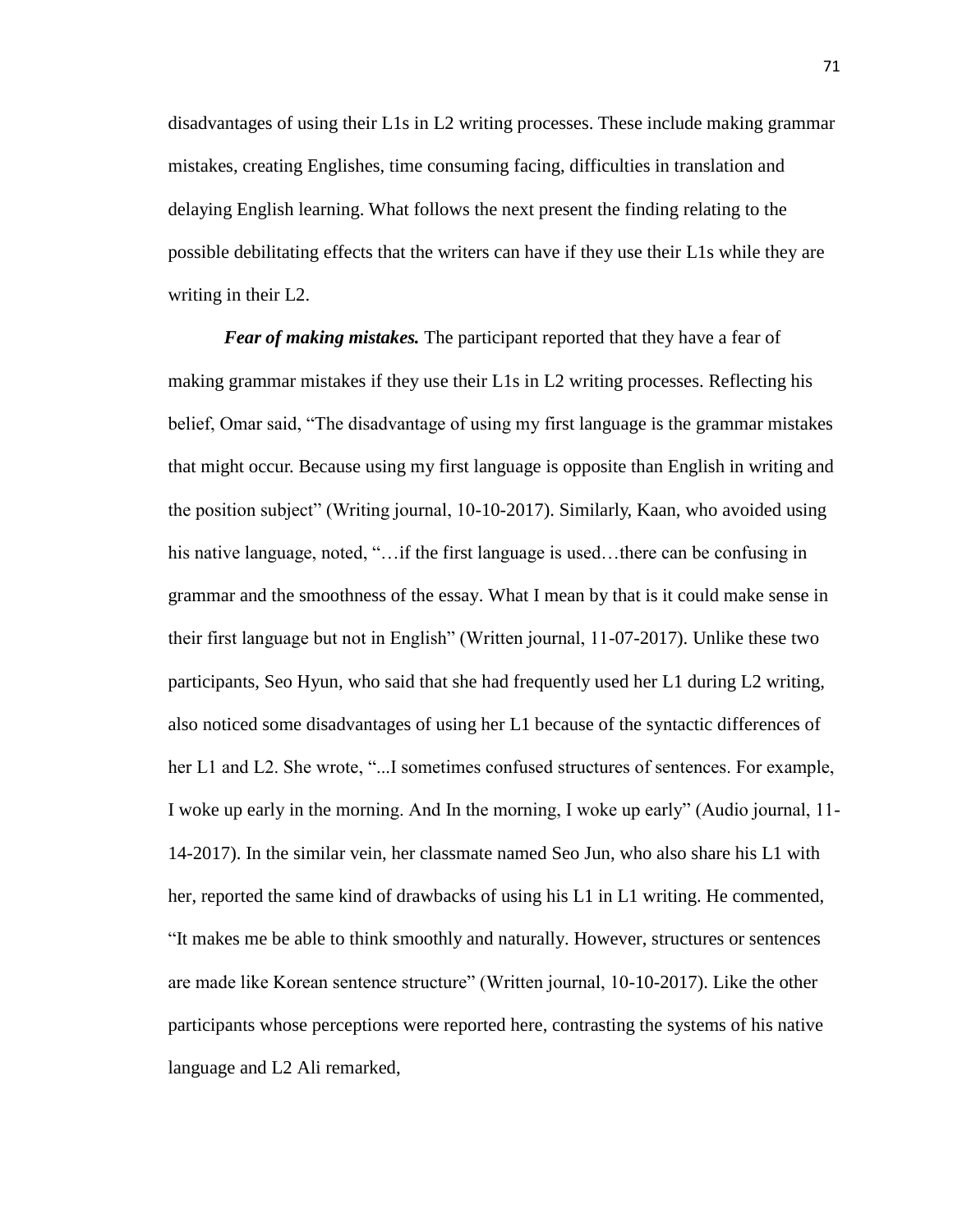In Arabic, it is known that instead of placing periods throughout we would use commas and place a period at the end. This is known to be a run-on sentence when it is done in English. Another disadvantage is that Arabic uses a lot of phrases and descriptive language that would not work on translated to English. (Written journal, 11-28-27).

These reports by the participants clearly indicate that they had a sense of making mistakes if they used their L1s in L2 writing.

*Time-consuming process.* The participants maintained that they had to spend for using their L1s during L2 writing. Some of their ideas are presented here. Recalling his own experience of writing, Khalil mentioned, "I tried to use my knowledge of writing from my first language, but it took me a long time to change it to English so I will count this as a disadvantage" (Written journal, 11-07-2017). Like him, Carine complained that she had to spend a lot of time for translating her ideas from French to English (Written journal, 10-10, 2017). Likewise, Abdullah's experience of using his native language in L2 is by no means different from those of his classmates, whose experiences have been reported here. He said,

I tried to use my knowledge of writing from my first language, but it took me a long time to paraphrase it to English so I will count this as a disadvantage because it will be easier for me if I did the same thing in English (Written journal, 11-07- 2017).

Among all those who said that they had disadvantages of using their L1s in L2 writing processes, Nessa had bitter experience of spending a lot of time for writing translating from her native language to English. She stated, "I do not see any advantages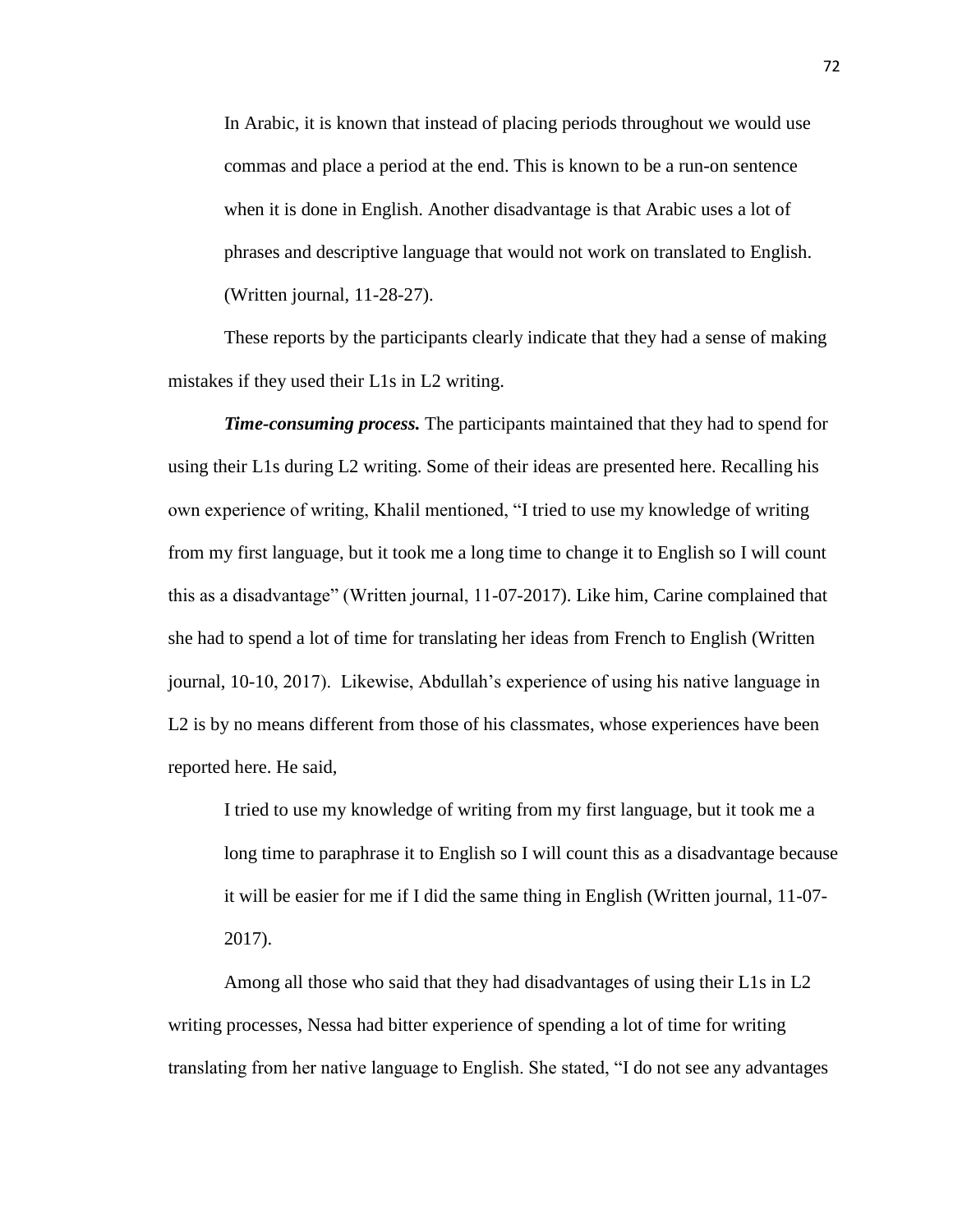by using my first language, because this way makes me write two essays instead of one. This is how I see the things now" (Nessa, 11-28-2017). All these reports evidence that the use of L1can have harmful effects if writers cannot use their L1s strategically.

*Difficulties in translation and delaying learning English.* The participants of the study also reported that the use of L1 in L2 writing process could be very successful, because all thought in L1s could not be translated into L2. Regarding the untranslatability Emmanuel remarked, "Hard to translate back to English. Many words cannot represent the right meaning for the word" (Audio journal, 11-14-2017). When it comes to the delaying the learning process, Nessa said, "I do not see any great advantages, contrary this manner could make people late, and then increase their English learning phase" (Written journal, 11-07-2017). In the similar vein, Khalil reported, "I did my best to avoid using my first language in my essay of" cause and effect", because this method is not helpful to me to improve my English vocabulary" (Written journal, 10-10-2017). These quotations from the participants indicate that the use of L1 can delay the process of L2 acquisition.

The foregoing three consecutive paragraphs possible drawbacks that the L2 writers can have if they use their second language while writing essays in English. It seems that learners have the fear of making errors because of syntactic as well as rhetorical differences that exist between their native language and English. From the possible disadvantages that L2 writers have perceived, it can be said that they do not seem to use their L1s for strategic purposes; rather for common process of translating the ideas or whole texts from their native language to English.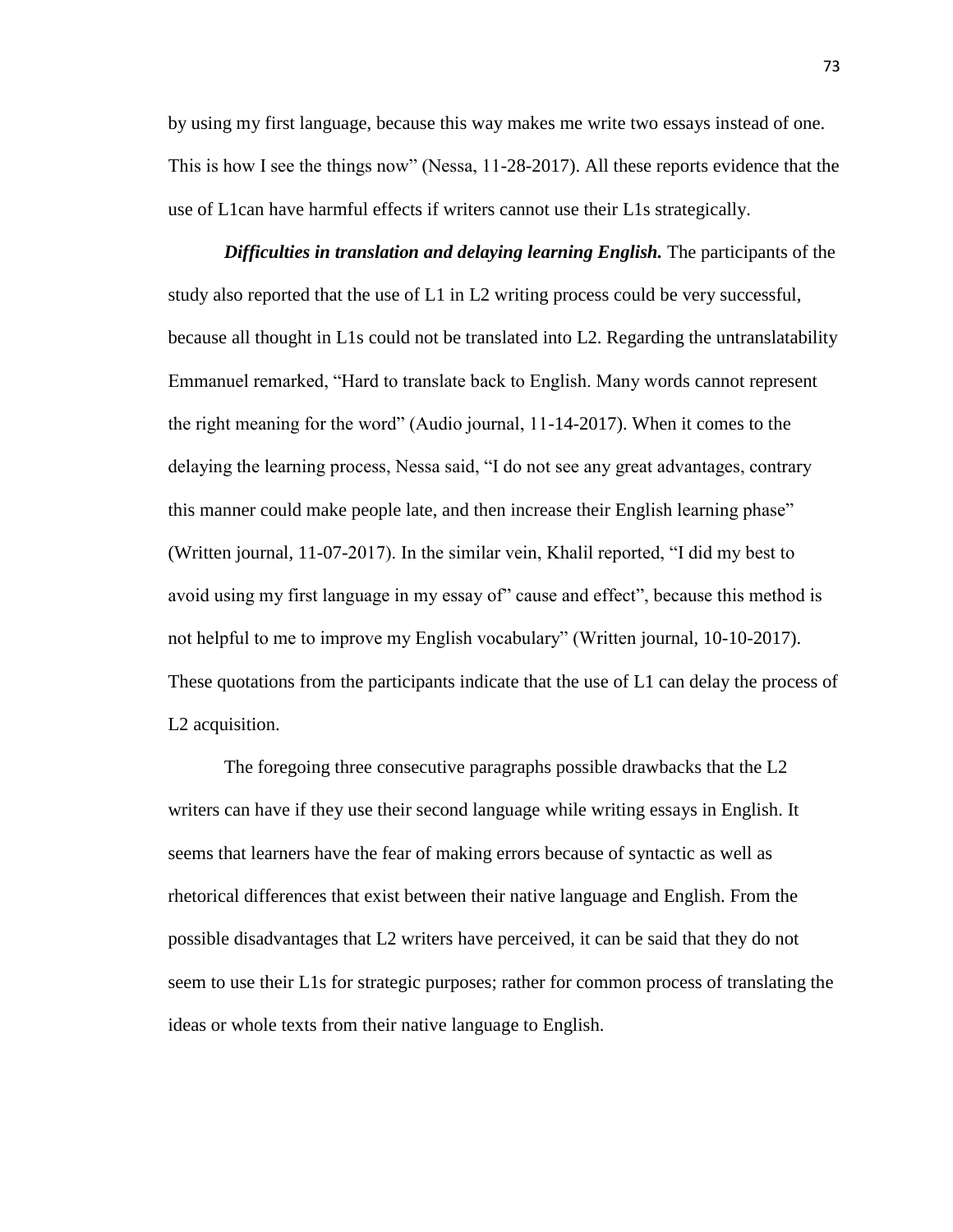## **Use of Prior Experience of Writing in L2 Writing**

prior experience of writing essays in their L1 languages, and if they had that kind of experience how they deployed their experience of writing in L2 writing in ESL setting. Regarding the use of prior knowledge, Hailikari, T., Katajavuori, N., & Lindblom-Ylanne, S. (2008) and Yancey, K. B., Robertson, L., & Taczak, K. (2014) maintain student's build on their new knolwdge based on their prior knowledge. Yancey, K. B., Robertson, L., & Taczak, K. (2014) maintain that, while writing in the first-year composition classes build their new knowledge drawing on their prior knowledge, but the prior knowledge may not necessarily be facilitative all cases. For this reason, they need to remix their prior knowledge with the new knowledge. They argue that the students' prior knowledge might match the requirement of new task, which makes them do task easily. In some cases, it might not fit well. So, they need to reconstruct their prior knowledge to meet the requirement of the tasks. Sometimes, it is also possible that their prior knowledge can be at odds. In such a situation, they need to completely learn in a new way. Therefore, the first part of this sub-heading deals with what kinds of prior L1 writing experience they brought in their L2 writing classes and the second part discusses how they had used their prior L1 genre knowledge in writing genre-based essays in ESL setting.

**Prior experience of writing genre-based essays***.* It is generally expected that the students who are enrolled at a university bring their prior experience of writing various kinds of texts such as essays, letters, and narratives form their schools. In this study, the students were asked to write whether or not they had written genre-based essays. As expected, all the students were found to have had the experience of writing genre-based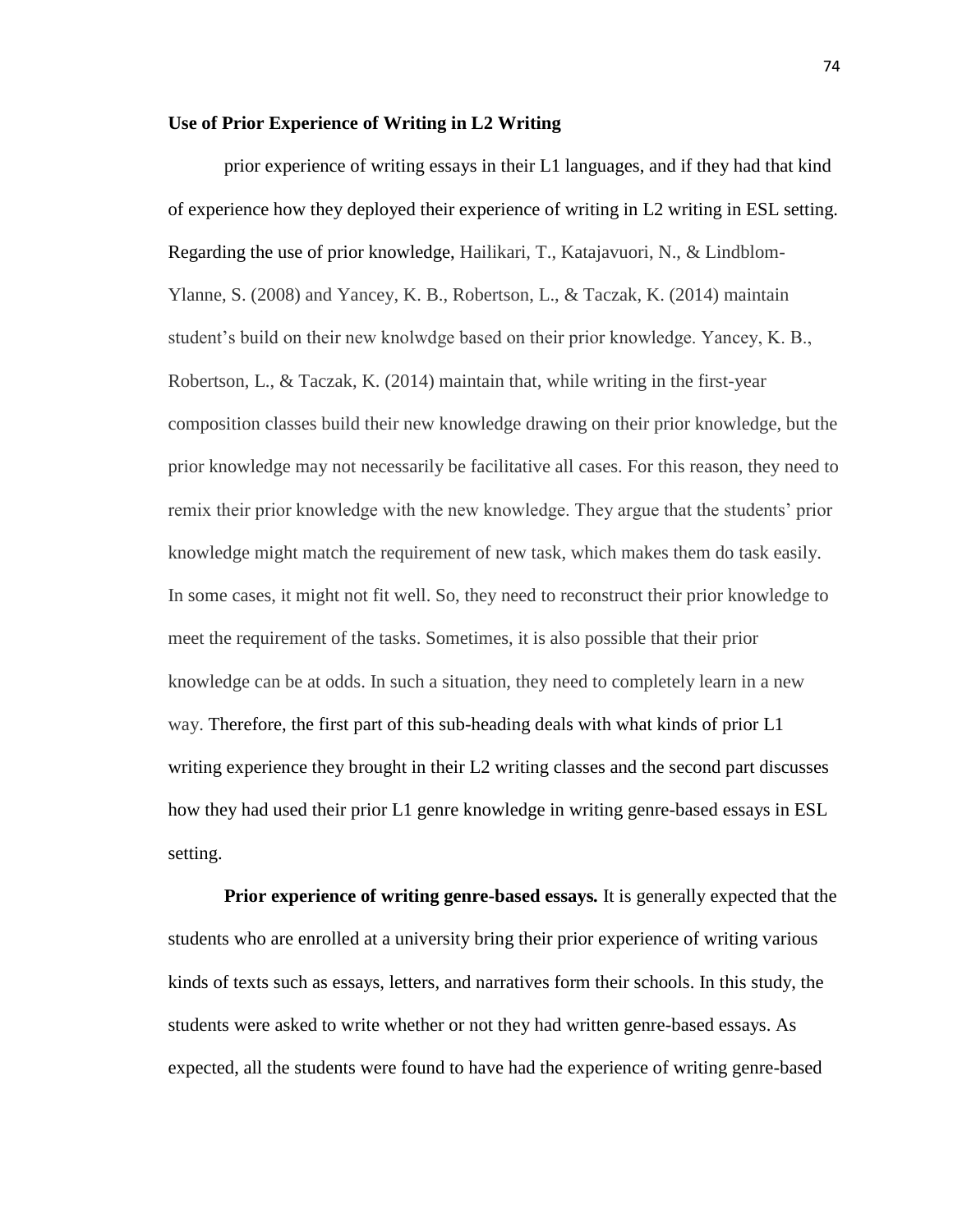essays such as "cause and effect", "comparison and contrast" and "problem and solution" either in English only or both English and their native languages. The results are presented below.

*Prior experience of writing cause and effect essays.* Regarding their prior experience of writing cause and effect essay, nine out of eighteen had the experience of writing this type of essays in their native languages. Recalling her experience of writing this type of essay, Carine wrote, "I think my first experience of cause and effect written essays was from high school, in a French class. We learned the methodology and the different steps" (Written journal, 10-10-2017). Like her, some other participants also reported that they had started to write this type of essay in their native languages from as early as grade four. With this regard, Robin wrote, "Firstly, in 4<sup>th</sup> grade I learned to write some simple essays in my mother tongue. There were describing types of essays, but also cause and effect paragraphs such as what happens when there is the destruction of forests" (Written journal, 10-10-2017). Another participant of the study- Emmanuel reveals that he started to learn this genre of an essay from the very beginning of his school days. He wrote,

My first "cause and effect" writing was not an essay it was simply text and I was  $2<sup>nd</sup>$  grade at that time we just mention an effect and bring the cause. it was my Amharic class which is my first language. (Written journal 10-10-2017)

Other participants such as Nessa, Seo Jun, Seo Hyun, Horaki, Ali, and Liya also maintained that they had learned to write cause and effect essay in their native languages while they were in middle and high schools. However, seven participants reported that they have never written in essays in their native languages as they were not required to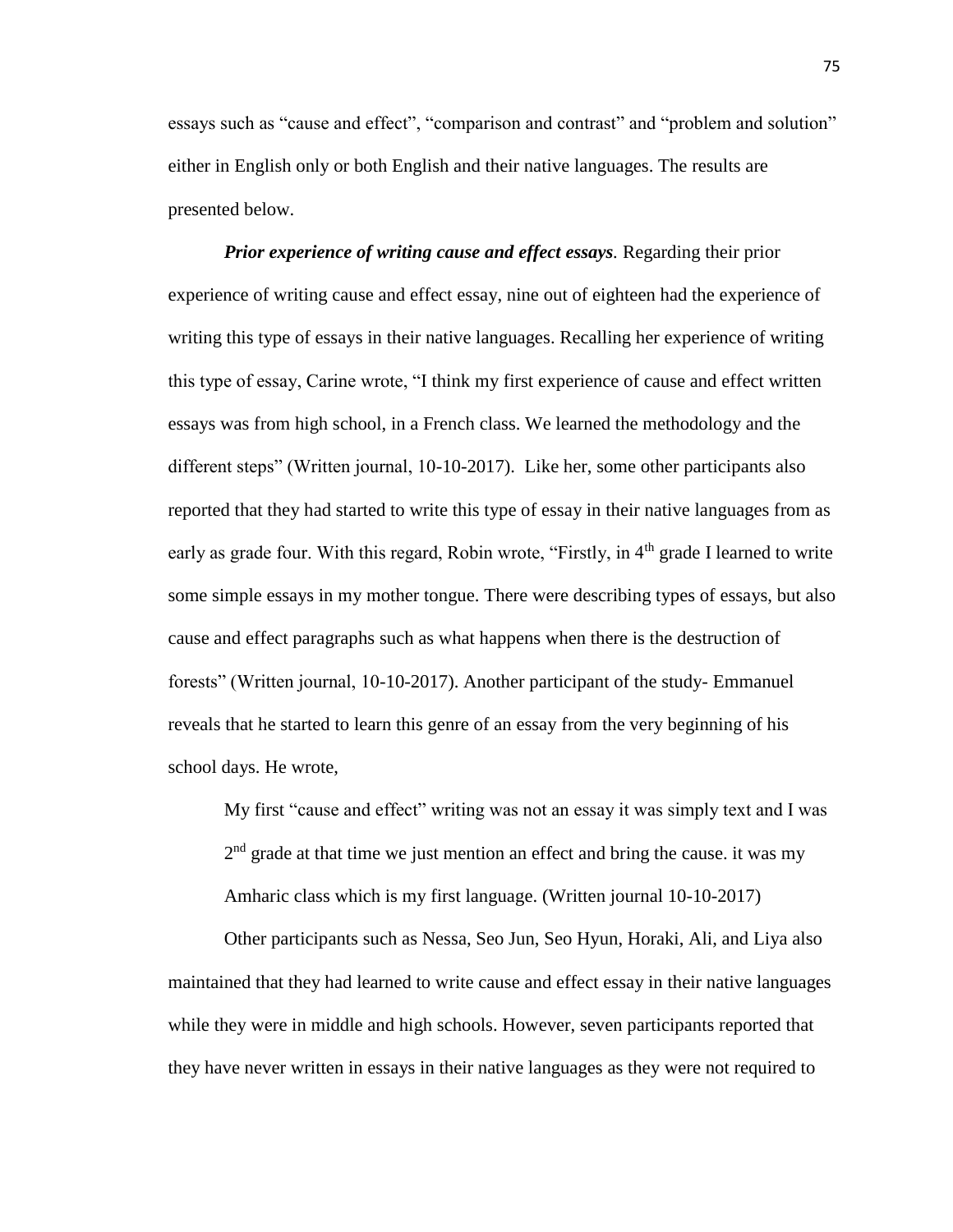write in their schools because of the English medium of instruction in their schools. Reflecting his learning processes, Kaan said,

I did not learn to write cause and effect essays first in Turkish. When I came to United States of America for high school, my English teacher, Mrs. Blue, gave my class cause and effect essay every other two weeks to get good at it (either for homework, quiz or just for fun). (Written journal, 10-10-2017)

Like Kaan, Maimuna's experience of learning to write cause and effect essay is by no means different though she learned to write essays in her home country. She reported that she had not had opportunities to write in her native language-Aku as she attended English medium of instruction right from the beginning of her schooling. Regarding her experience of writing, she said the following:

The official language of my home country is English, so the medium of learning for me has always been in English language. I first learnt to write cause and effect essay in high school and it was in my English language class. English language is a subject that every student in my country is obligated to take. It was in that subject that I first learnt about "cause and effect" essay. (Written journal, 11-07- 2017)

Some of them also reported that they learned to write genre-based essays in their intensive language programs and while preparing TOEFL and SAT exams.

*Prior experience of writing comparison and contrast essays.* The prior experience of writing a comparison and contrast essay is much the same as in the case of cause and effect essay type. The participants reported that they had learned to write this type of essay in their schools and intensive language programs. Those who learned to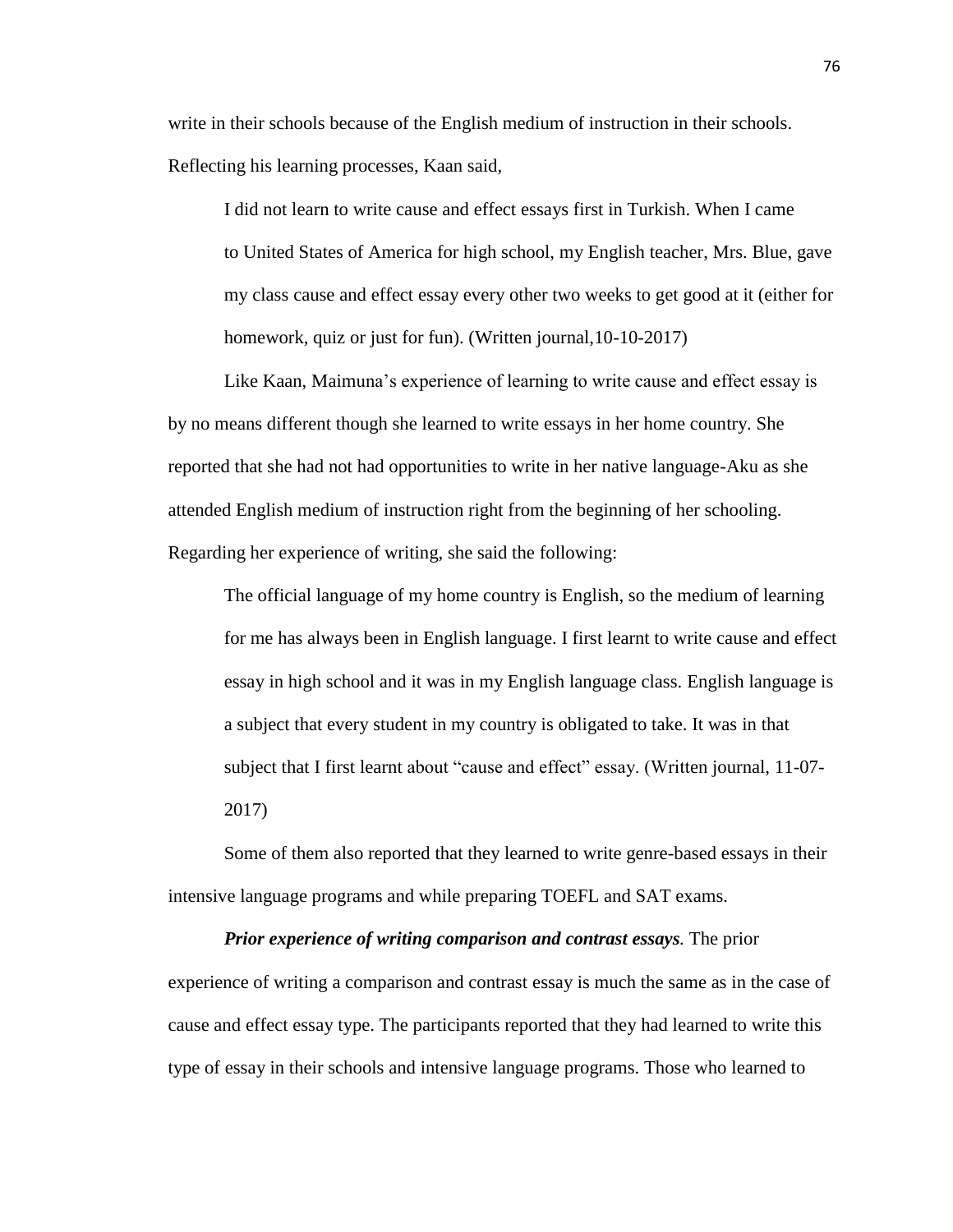write this genre of the essay in schools had opportunities to write in their native languages. Some of them who went to English medium schools had experiences of writing in English only. Similarly, those participants who came to the US for language learning purpose for being proficient enough to pursue their studies in the US universities also had the experience of writing this kind of essay in English. Some of the representative responses by the participants are as follows:

Among those who leaned this genre in schools are Issac and Seo Hyun, Ali, Amir, Joo Won, Robin, Emmanuel, and Horaki. These participants said that they had learned to write this type of essay in their native languages. Recalling the experience of writing comparison and contrast essay, Issac wrote, "When I first heard about comparison and contrast essay that was in my French class. In my third or fourth year in high school, our instructor introduced another type of writing to us "the comparison and contrast essay" (Written journal, 11-07-2017). In the same way, Seo Hyun said,

I learned to write "comparison and contrast" essays in my first language when I was a university student. When I was a freshman, I took "speaking and writing" course. In this course, I could learn several essays. One chapter of essays was comparison and contrast essay. (Written journal, 10-10-2017)

Like them, there are other participants who have learned to write this type of essay in English either in school or in intensive language programs. Maimuna, Seo Jun, Kaan, Omar, and Abdulla are participants who practiced this genre of essay while they were in schools. Recollecting the writing practices that she had, Maimuna maintained,

I have never written comparison and contrast essay in my first language, but in terms of other subjects or courses, I think I started learning how to compare and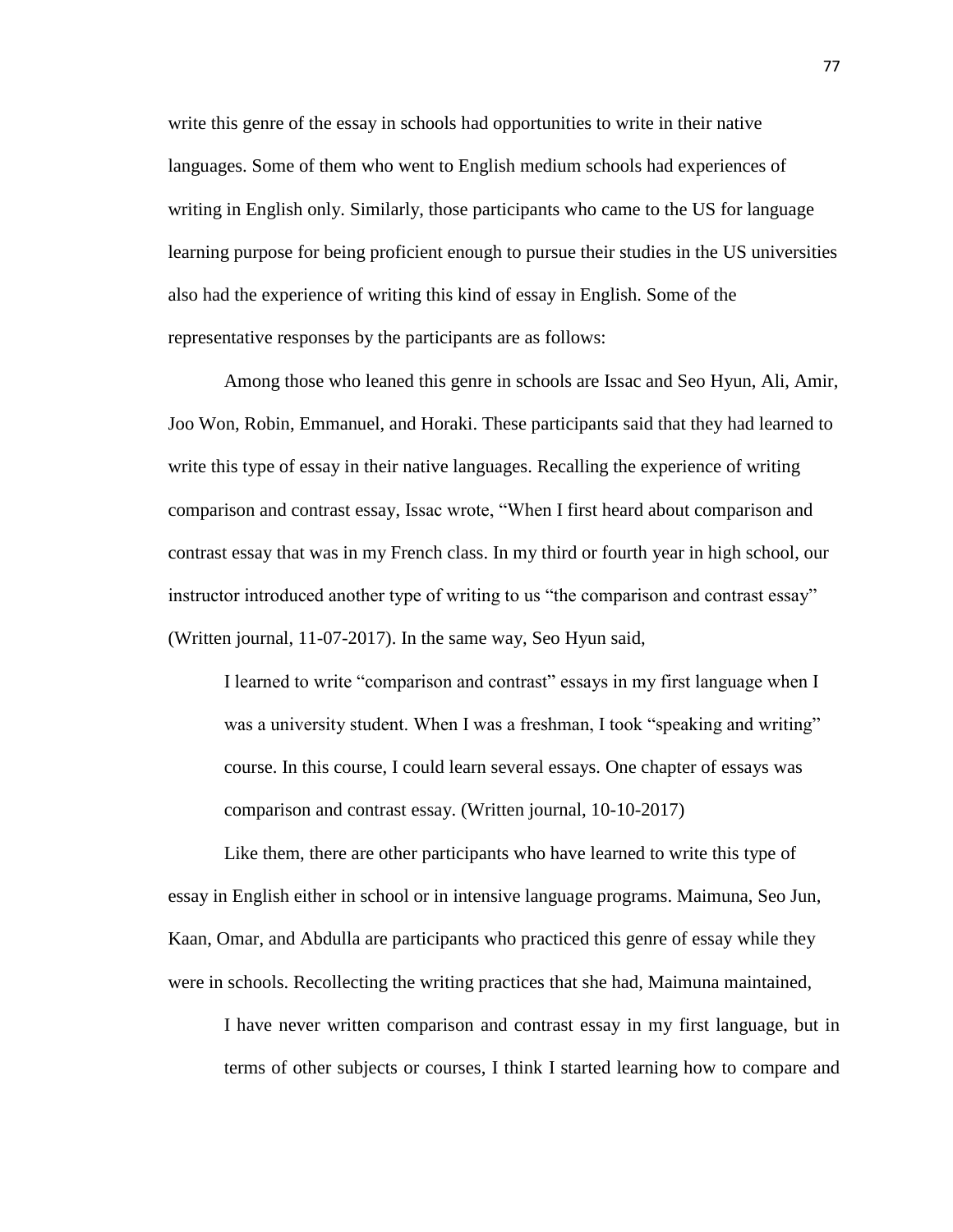contrast things in a text in junior school when I started studying science courses in depth and also literature course where I got to write papers on different characters in a novel. (Written journal, 11-07-2017)

Similarly, one of the participants named Omar said that he had learned this genre of the essay only after he came here for the intensive language program. He wrote, "I learned to write "comparison and contrast" essay last year when I was studying in ESL program at University of Southern California international academy". Likewise, another participant, Nessa, reported that she had learned the essay in a writing course of a University preparatory program of her previous American University at Ivory Coast.

From these statements of these participants, it is evident that they have experience of writing the essays of this genre in their native languages. The rest of the participants who learned to write comparison and contrast essay in their schools have roughly the same narratives.

*Prior experience of writing problem and solution essays.* Compared to the other two types of essays, only fifteen participants reported that they had had the experience of learning to write this kind of essay in their previous schools and colleges. Three participants said that they had never written this kind of essay before. Like in the case of two types of essays, those participants who had experience of writing this kind of essay reported that they had learned in their native languages and English. Those participants who attended English medium schools right from kindergarten had experience of writing in English only. Regarding the experience of writing this genre of essay, Ali said, "I learned to write problem and solution essay when I was in middle school. In my Arabic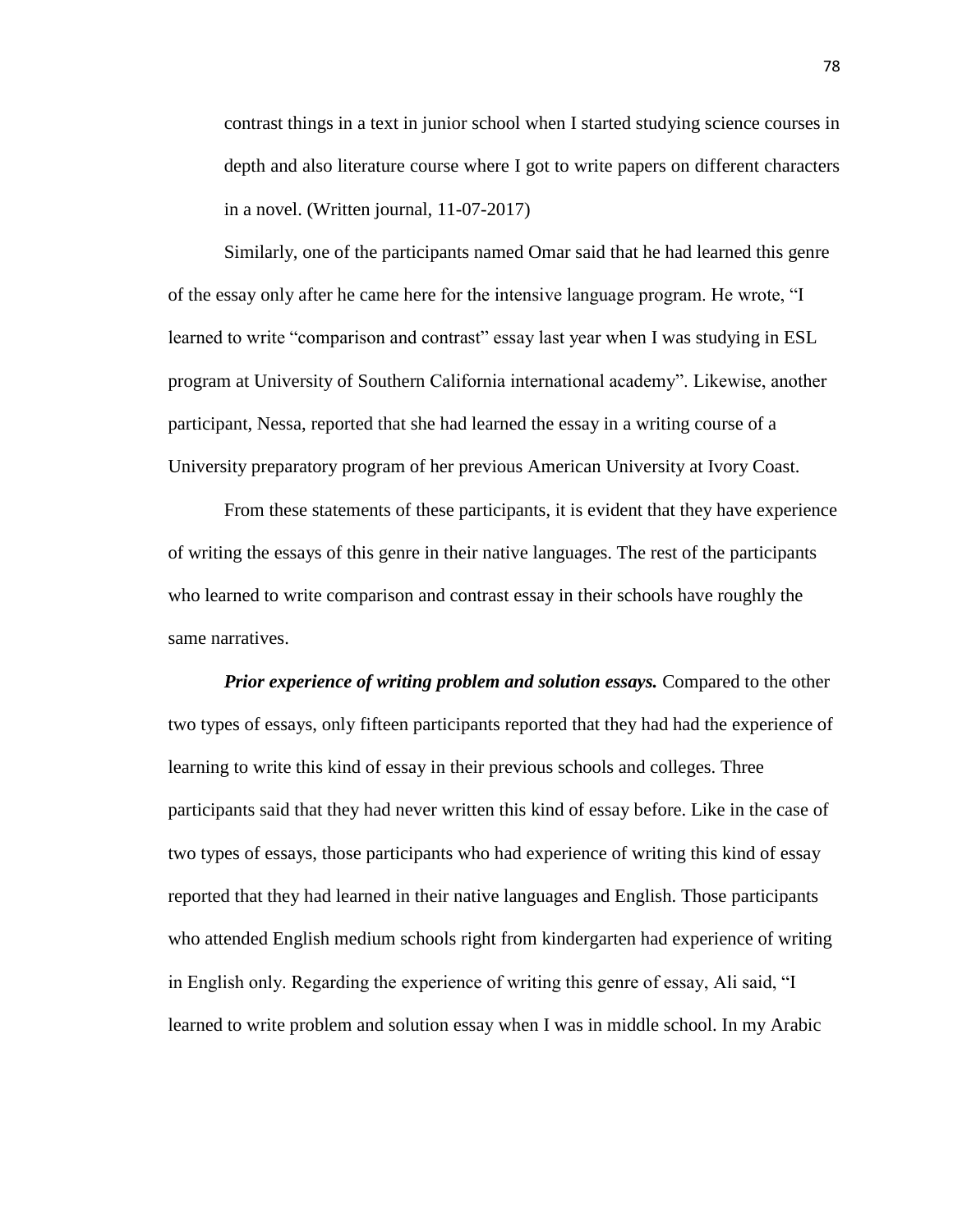course, also problem and solution essay was a popular kind of essay that we as a student would write about". Likewise, Kaan wrote,

I have first learned how to write problem and solution essay in high school in English, but since I was young I have always been trying to solve any kind of solutions that appeared in my life. Cannot say that I learned how to write the proper essay from that, but it helped me when I first started writing problem solution essays. (11-28-2017)

These statements by Ali and Kaan show that the participants had the experience of writing problem and solution essays as well.

**Use of prior genre knowledge in L2 writing.** The results presented in the previous sub-heading show that multilingual writers bring experiences of writing diverse types of essays in their EAP writing classes. Therefore, it is assumed that they usually utilize their prior learning experiences while writing the same or similar types of essays. In fact, they are supposed to build on what they have already learned. The following paragraphs present the finding of this study on this issue.

The analysis of the data from the written journals and audio journals, the participants were found to have used their prior genre knowledge in two main ways. First, they attempted to use the knowledge of how to structure their essays and organize their ideas or information. While doing so, those participants who tried to use their L1 genre knowledge noticed that the ways in which the essays are structured in English and their L1s can differ. In this regard, Amir said that he had used the same style of structuring his essays as he had learned in his schools. In his audio response, he said,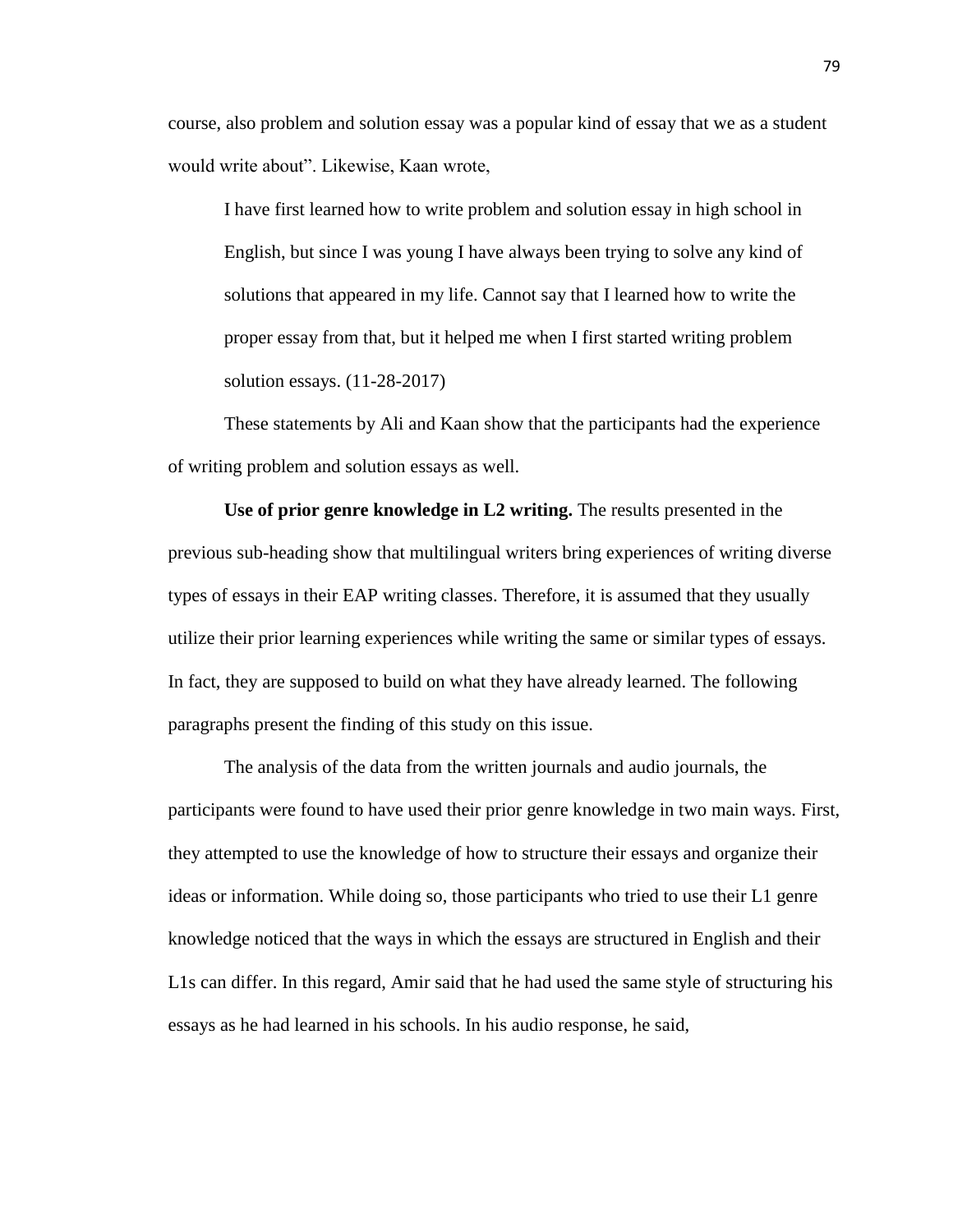I used point by point style. I remember that when I was in high school, the second year in high school. I my Arabic teacher, our teacher taught us how to write an essay. And in this essay, we used this point by point style. I used the same style in EAP 136. (Audio journal 12-05-2017)

However, some of the persons who tried to follow the rhetorical organization of their mother tongues, they noticed that there exist differences. Regarding this issue, Hiroaki identified the rhetorical differences between English and Japanese. He said, "In English, all ideas in the first paragraph but the Japanese people including me put the main ideas in the last of a paragraph". Similarly, though "introduction", "body" and "conclusion" are the common components of the essay, which are taught in whatever language they plan to write their essays. However, the concepts such as hook, thesis statement and topic sentences are new to many of them.

Another use of their prior genre knowledge is in the use of information or ideas they have already accumulated while writing their essays. Given that the students can write well if they choose the topic of their own interests, they selected the topics on their own. Therefore, some of them reported that they had just tried to translate the ideas and information from previously written essays in their L1s. In this regard, Robin says,

I have used my prior experience of writing essays. Normally, I have usually used prior language while drafting, outlining …While I was writing problem and solution essay, in my first draft I normally used my prior experience. What I actually did was to recall my experience of writing in health, population and environment education course of my high school and get the ideas about the topic… (Written journal, 11-07-2017)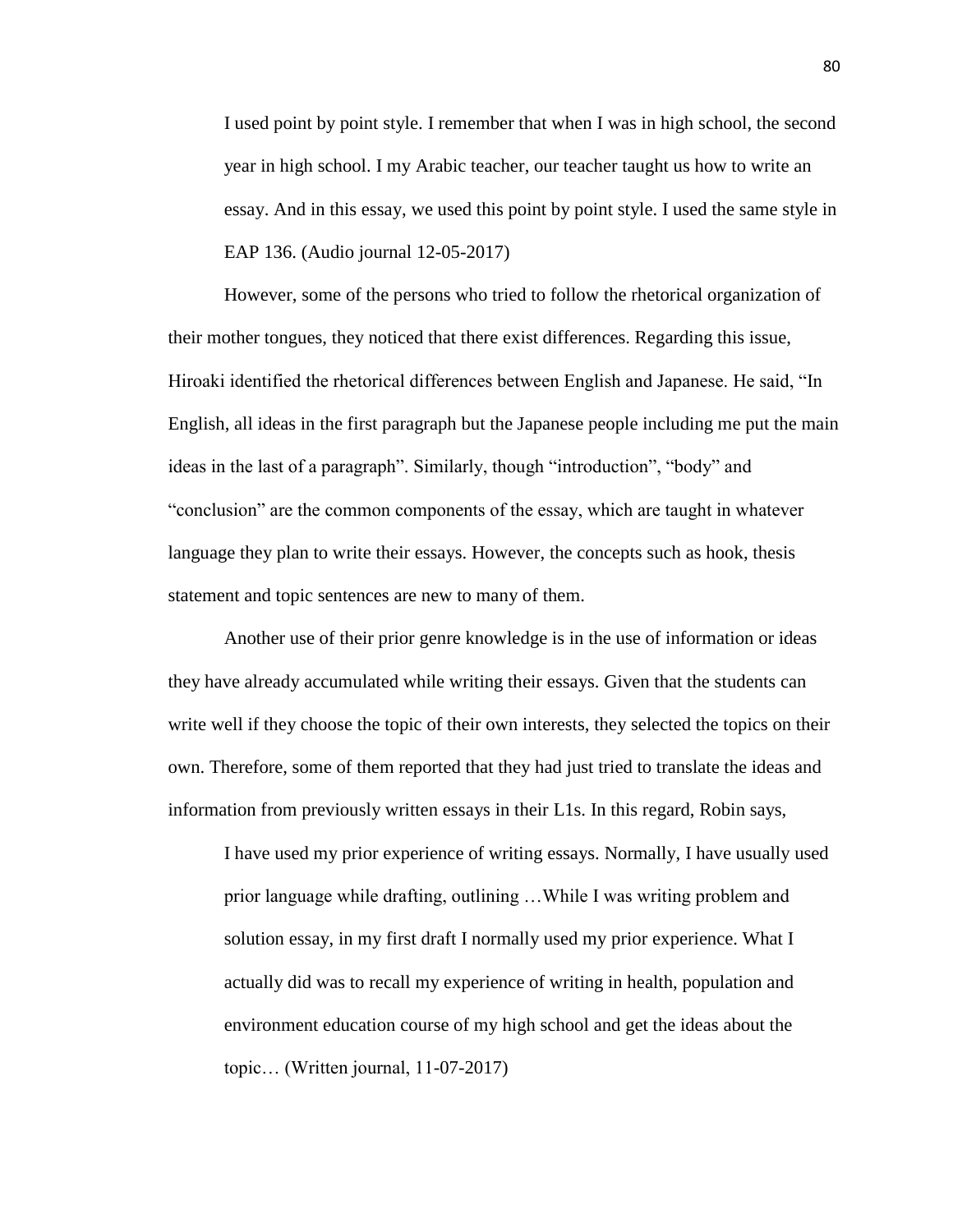Those writers whose words have prior experience of writing have been cited here indicate that multilingual writers can have general knowledge on how they should organize their esays or writings in their native languages, which may or may not necessarily be the same in the L2 they have been writing.

### **Discussions**

This makes discussesbased on the finding of the research in detail in the light of the available literature related to the topic in question. Like in the case of findings, the discusses is organized in terms of three major points: the use of L1 in L2 writing processes, participants beliefs toward the use of their L1s while writing in L2 and the use of prior genre knowledge in L2 writing. Each of these themes is discussed below.

**L1 Use in L2 Writing.** The findings of the study confirm that writing in a second language is "a bilingual event" (Wang  $&$  Wen, 2002 p. 239) as the multilingual writers have at least two languages at their disposal while they are writing. Therefore, it is not quite uncommon for them to employ their L1s while they are writing essays in their second languages. Multilingual writers make use of their L1s in course of their writing processes for several reasons (see Cummings, 1989; Friedlander, 1990; Lally, 2000; Wen & Wang, 2002; Wong, 2003; van Weijen, Bergh, Rijlaarsdam & Sanders, 2009; Kim & Yoon, 2014). Villamil and De Guerrero (1996) found that "the L1was an essential tool for making meaning of the text, retrieving language from memory, exploring and expanding content, guiding their actions through the task and maintaining dialog" (p. 60). Thus, it is obvious that the use of their L1s by multilingual writers is an obvious phenomenon. The findings of the present study showed that the participants used their first languages from pre-writing, writing and post-writing stages for various purposes.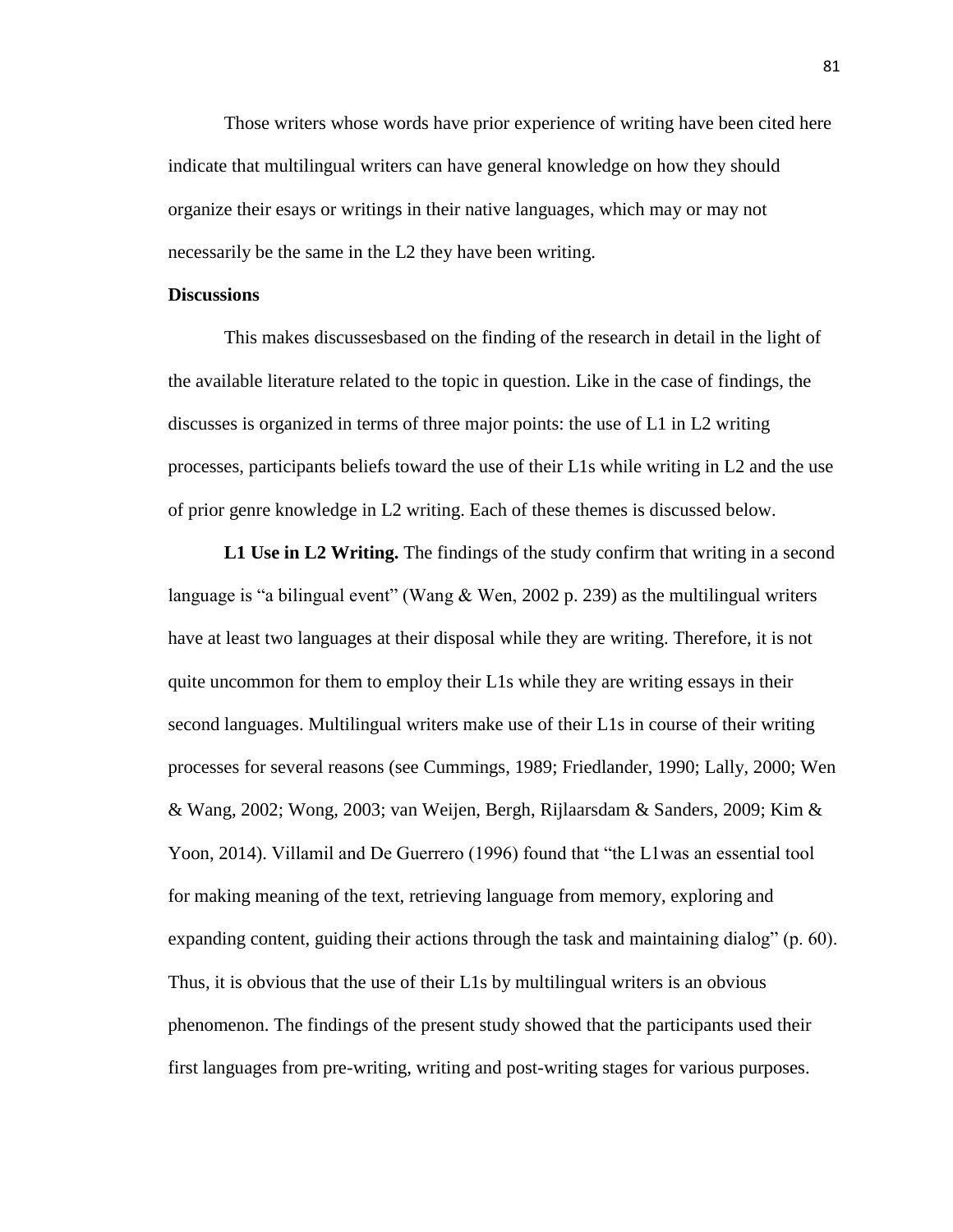One of the main findings of the study is that multilingual writers use their L1s for generating the ideas related to the topics on which they are writing their essays. Recalling his own experience of writing essays, Ali, an Arabic native speaker, says, "Many ideas comes to his mind in Arabic whenever I think. So, I list all my ideas that come to my mind in my native language" (10-10-2018). This finding corroborates the findings by Cumming (1989), Qi (1998), van Weijen, Bergh, Rijlaarsdam & Sanders (2009) and Kim and Yoon (2014). While writing their essays, multilingual writers feel comfortable to think in their native language because of two major reasons. First, when they think in their native language, they do not need to worry about words and structures to manifest their ideas as the lexicons and structures to represent the ideas are readily available. Second, they usually have prior knowledge of writing the same or similar kinds of essays in their native languages. Even if they have not written the essays of a particular genre, they might have developed the sub-knowledge required for writing a particular genre. For instance, even if they have not written cause and effect essays in their native languages, they might have written several answers relating to cause and effect in their science, social studies or health population and environmental education courses. This experience might cause them to switch to their native languages while they are thinking. One of the interesting findings is that even if a participant likes to stop thinking in her native language, she unknowingly thinks in her native language. This kind of feeling is reflected in Nessa's statement. She remarks,

I stop using my first language while writing an essay because it makes me waste time, and sometimes it is difficult for me to clearly translate my ideas in English.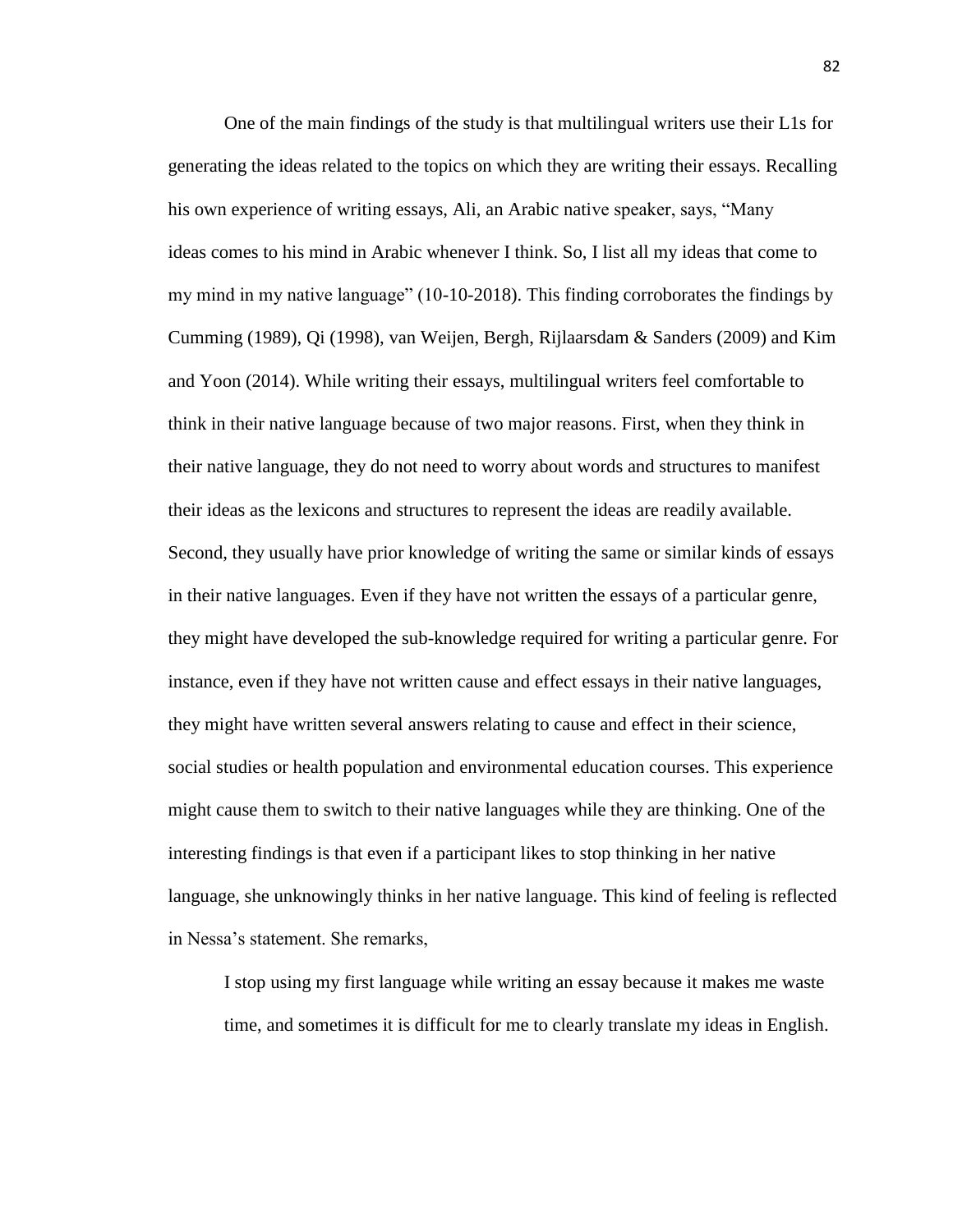Therefore, I do my best to think directly in English even if few ideas of my brainstorming came in my first language. (Written journal,10-10-2017)

Some of the learners do not like to use their native languages in the ESL contexts such as the US as they are in the country where English is spoken natively. Pandey (2017) reports that Even though she likes to avoid using her L1 while writing in English, it is difficult for her to do so. For L2 learners, it is difficult to think through their L2s if they are sequential bilinguals (Lantolf  $\&$  Thorne, 2006). Therefore, they use their L1s to mediate their thoughts even if they are using their L2s. Here, Nessa's statement signifies that second language learners consciously or sub-consciously make use of their L1s while they are using their second languages.

Another reason for which multilingual writers use their L1s while writing in English is to plan and organize ideas in their essays. Regarding this, Woodall (2002) reports that L2 writers make use of their L1s for organizing and structuring the information to be conveyed in their texts. Similarly, Karim and Nassaji (2013) maintain that "L2 writers…make use of their native language when planning and organizing their essay by talking to themselves in their L1 or by getting engaged in various forms of L1 private speech" (p. 122). Usually, the multilingual writers who are not sufficiently proficient enough in English tend to plan their essays in their native languages and then they often attempt to translate the texts from their native language into English. Sometimes, they make their mistakes as they attempt to view the target language text through the perspective of their native languages in both organization patterns and meanings. For instance, unlike in English, their native languages might not have the rhetorical system in which they should write thesis statement clearly stating the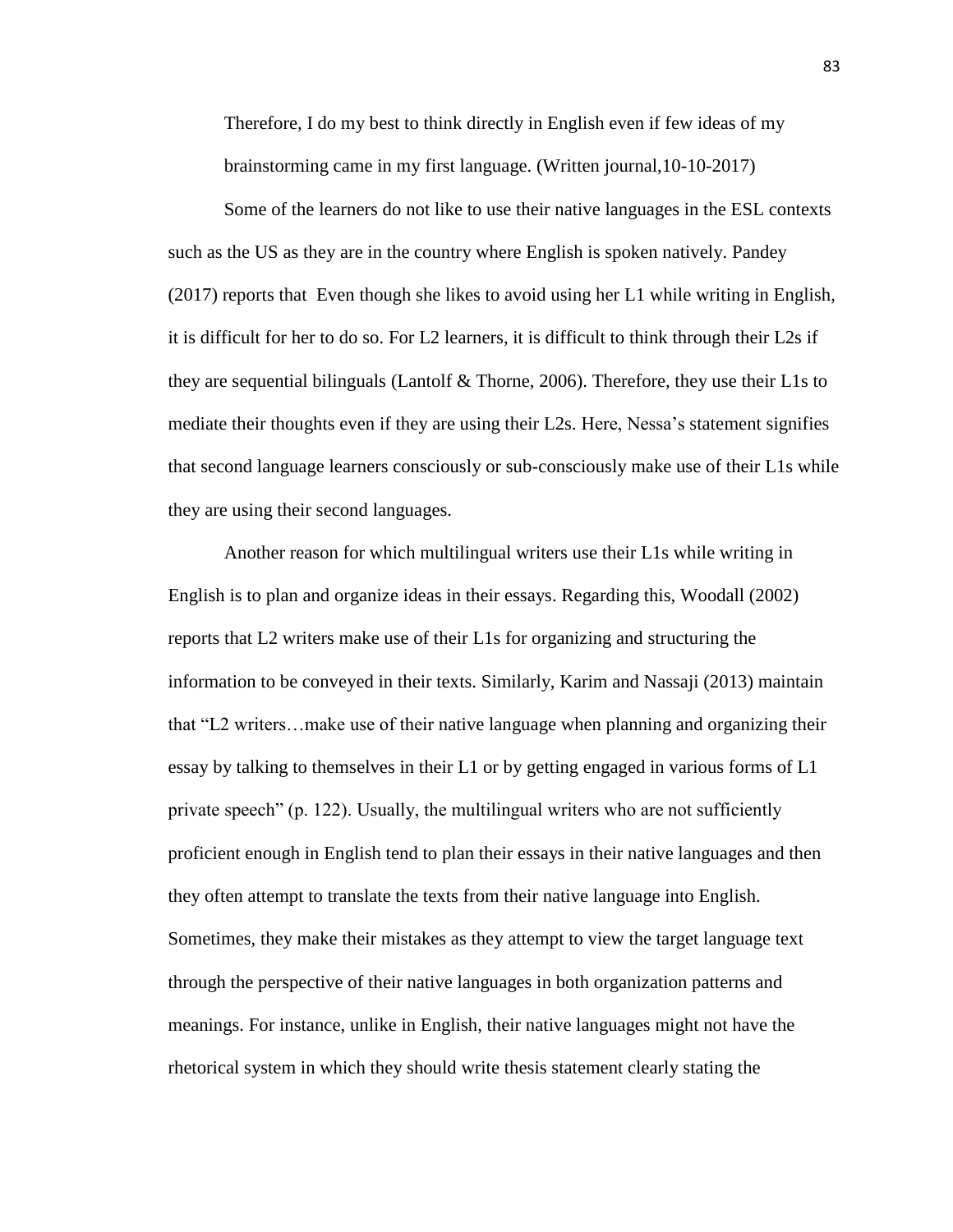controlling ideas based on which the subsequent paragraphs are developed. For this reason, they often have difficulties in familiarization themselves with the rhetorical patterns of the English language. Perhaps, Joo Won was indicating this issue while he said,

In the beginning, I was trying to apply the same process as in my first language for organizing ideas, but I really noticed that it was not the same. So, with time I really changed the way I write an essay according to the English principle of writing. (Audio journal 10-17-2017)

Here, Joo Won's statement clearly indicates that L2 writers are likely to organize their thoughts or ideas in the target language in the same way as they do in their native languages, which is why they might have issues with the organization of ideas. However, it is good that Joo Won's has realized that his native language and English do not allow the organization of ideas in the same way. In the same way, Hiroaki says that he uses his native language for generating ideas and organizing them. Like Joo Won, Hiroaki has also noticed some differences between the organizing of ideas in his native language and English. Regarding this issue, he says,

…I had difficulty at first as we do not give directly focus on our topic but goes side by side which is totally different in here as we have to write in a straight way about the topic without going round and round the topic. (Written journal ,11-07- 18)

Hiroaki's words indicate that, in English, the essays are organized using a deductive framework- hook, thesis with controlling ideas, topic sentences based on the proposed controlling ideas in the thesis statement. However, native language is one of the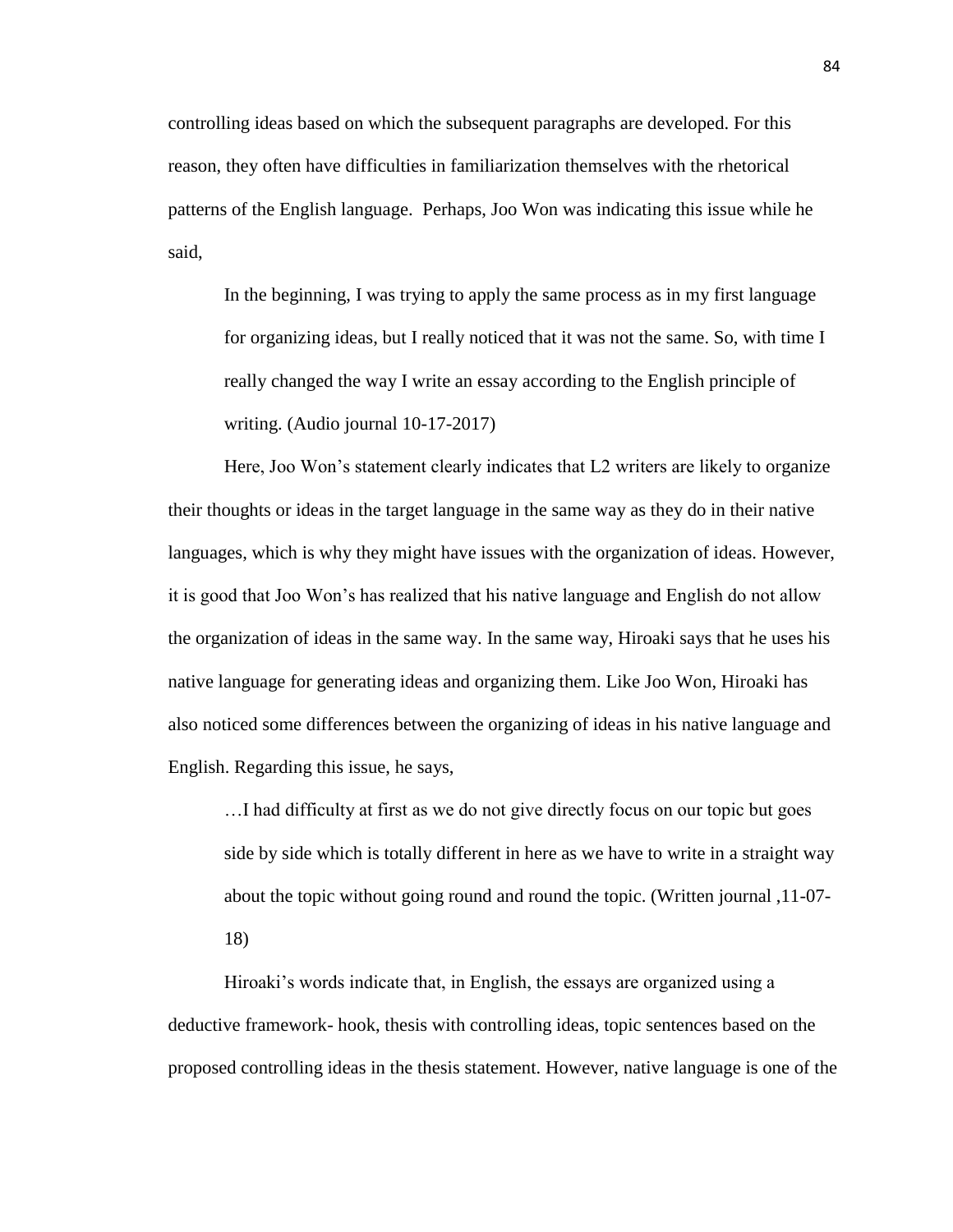factors that might have influential roles in the acquisition of the rhetorical organization of words. The writers' experience of writing genres and the contexts in which they have leared to write also play significant roles in the acquisition of ideas on how ideas are structured in the target language. The use of SCOBA, a type of teaching material in the concept -based instruction, for helping writers on how various kinds of information are organized in a particular genre-based essay or text can help them better understand how various genres are structured in English. It is because SCOBAs can function as "second order mediation" (Lantolf & Poehner, 2014, p. 58) in the acquisition of concepts.

Another finding of this research is that multilingual writers often use their native languages in order to find out appropriate target language words to express their ideas or thoughts in a particular paragraph. Regarding this finding, Issac maintained, "I usually think words in French and then translate them into English like the word overcrowded I used in the previous questions which mean "encombrer" in French". In the same way, another writer-Emmanuel, whose native language is also French, maintains, "I used my first language by listing my ideas/words first, then I tried to find some synonyms for it." These two quotations illustrate that L2 writers utilize their L1s for finding suitable words for expressing their thoughts. This finding is completely in line with previous studies such as Roca de Larios and Murphy (2010), Kim and Yoon (2014), etc. These studies affirm that L2 writers, irrespective of their language proficiency, continue using their L1s for searching lexical items. As they utilize their L1s as cognitive tools, they try to find appropriate words using their native language. Most of the times, they feel that they can express their ideas precisely in their native language. Additionally, the words needed for them to express certain kinds of meanings are spontaneously available in their native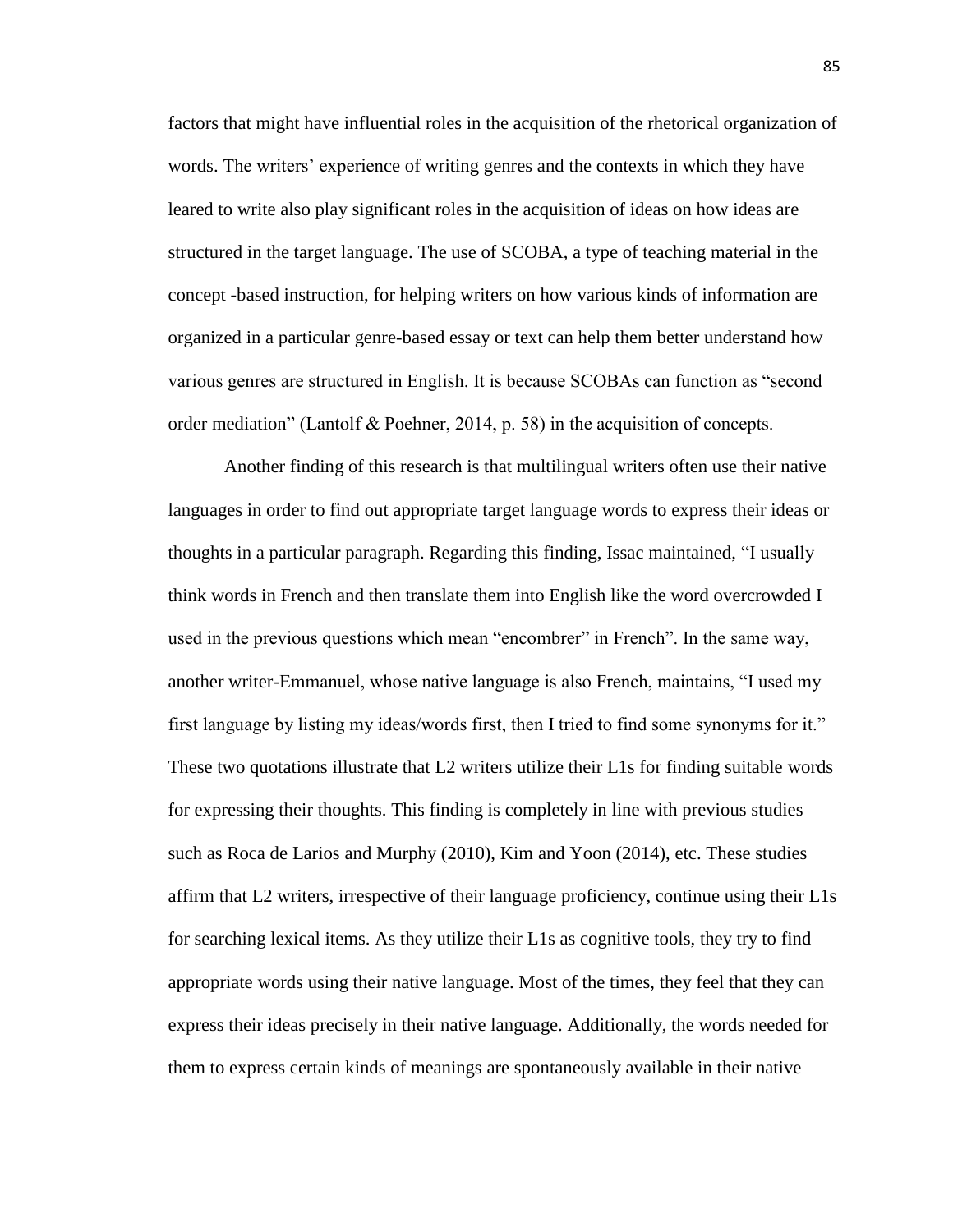languages. Because of these reasons, they think in their native languages and then try to find the exact words that might express their thoughts. In order to do so, they often use bilingual dictionaries and google translate. Also, they ask their colleagues whose native language is the same to theirs, which is why there are several instances of code-mixing or language switching (Woodall, 2002; Wang & Wen, 2002; Eun- Young, 2010) in multilingual classrooms.

The fourth finding of this research is that multilingual writers sometimes translate the text they create in English back to their native language with a view to checking whether or not the text they have created makes senses. In other words, it is the process through which they evaluate their L2 texts using their L1s. Quite a few research studies such as Manchón, Larios, and Murphy (2000), Knutson (2006), Kim and Yoon (2014) have reported that L2 writers often translate their target language texts in order to confirm whether the texts created by them makes senses, assuming that if those texts make sense in their native language, they are acceptable in their target languages as well. Like in the case of finding appropriate words to express their thoughts, L2 writers use bilingual dictionaries, google translate, and ask their colleagues with whom they share their native language. Going through this process, they build their confidence in writing and consolidate their ideas on how they should write genre-based essays in English.

The other main finding of this research is that multilingual writers use their L1s in order to reduce their cognitive load. When they use their L1s, they might feel comfortable to express their ideas or to collect the information that is necessary for writing essays. With regard to the reduction of cognitive load, Robin said,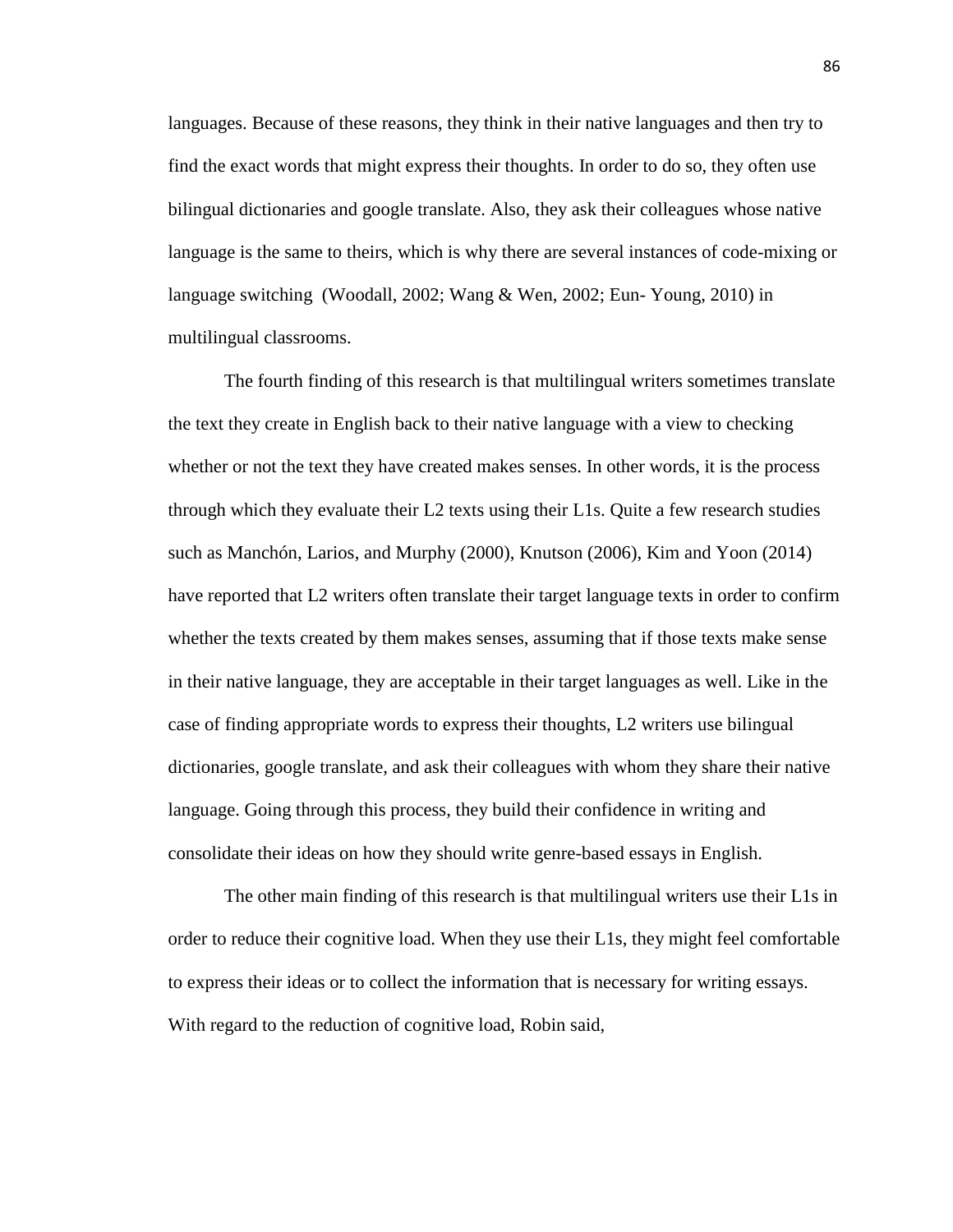While I am reading, I write my understanding on either left or right-hand side of the passage. That makes me feel easy to remember all I have read. When I start to write I see the notes taken in my native language. (Written journal, 11-28-2018)

Bruen and Kelly (2017) maintain that the effective use of L1 in L2 instruction can be useful "to reduce cognitive load or learner anxiety" (p. 378). As discussed in the finding section, they use their L1 because if they think in their native language, it is easier and faster for them to write an essay. In addition, they do not need to worry about retrieving information from their memories. Neither do they feel that their words cannot express what they have thought to express in a particular text. Due to this advantage, even the highly proficient learners continue using their L1s as Wang (2003) found that, unlike many other research findings, proficient writers kept on using their languages not for the lower-order concerns, but for the development of higher-order concerns. In this sense, they were using their mother tongues to for convenience.

**Effects of L1 use in L2 writing.** The discussion above shows that it is quite natural for multilingual writers to make use of their L1s while performing certain tasks. Therefore, such a use certainly exerts upon the process as well as products of writing. Based on the data from questionnaire and audio responses, it can be said that participants believe that they can have both facilitative and debilitating effects. Now let us discuss each of them here.

*Facilitating effects.* Many research studies such as Woodall (2003), Kim and Yoon (2014), Van Weijen, den Bergh, Rijlaarsdam, and Sanders (2009), Wang (2003), Yigzaw (2012) and Eun- Young, (2010) report that the use of L1 in L2 writing can be beneficial those who have lower proficiency over the target language though they have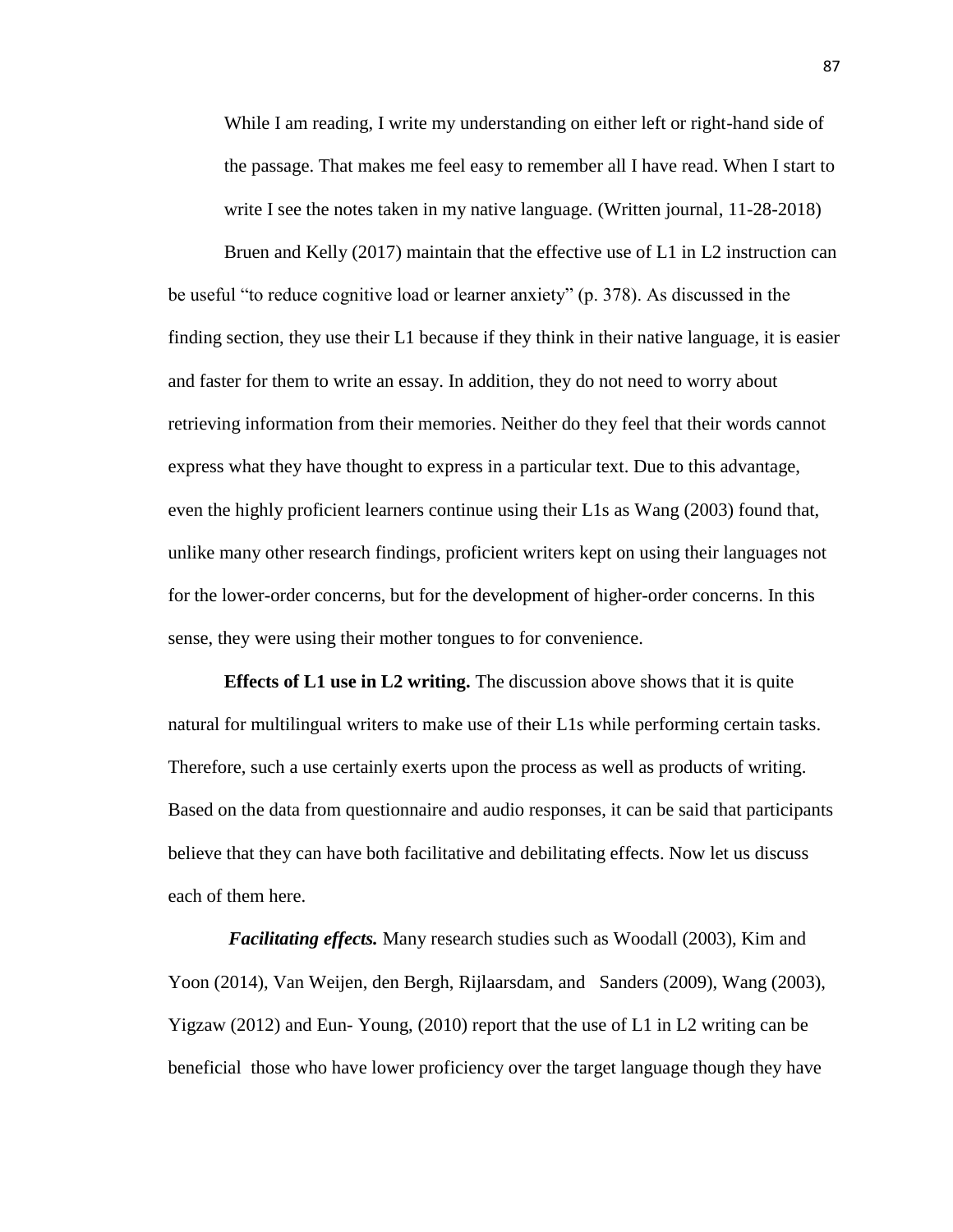also argued that the strategic use of L1 in L2 writing can be very useful even for the advanced learners. As these studies mention, the participants of the study have reported that they get ten types of benefits if they use their L1 in various stages of L2 writing. However, all of them can be grouped into three types: planning, text generation, and cognitive benefits. Each of them is discussed below:

The results show that multilingual writers can have four different type of benefits such as cognitive, metacognitive, linguistic and informational benefits by using their L1s in course of writing in L2. The participants affirmed that they can think smoothly and spontaneously. Often, maintained that use of their L1s they could think easily and retrieve the information form their long-term memory. These are related to cognitive benefits. Often, they get metacognitive benefits as well. For instance, they use their L1s for planning, outlining and organizing their ideas or information for writing essays. Similarly, multilingual writers find suitable words to represent their ideas. So, with the help of their L1s they get the benefits of finding precise words in the target language. For this purpose, they can use bilingual dictionaries, google translate. Sometimes, they also get informational benefits as they can easily and quickly gather information by reading literature available in their native languages. With these benefits, it can be said that multilingual writers who have learned to acquire their L2s after they have become communicatively competent in their native languages generally tend to utilize their native language the dominant means of expression.

*Debilitating effects.* The studies particularly done through the perspective of contrastive rhetoric perspectives, have found that the use of L1 in L2 writing has some debilitating effects. Woodall (2002) maintains that the use of L1 can have negative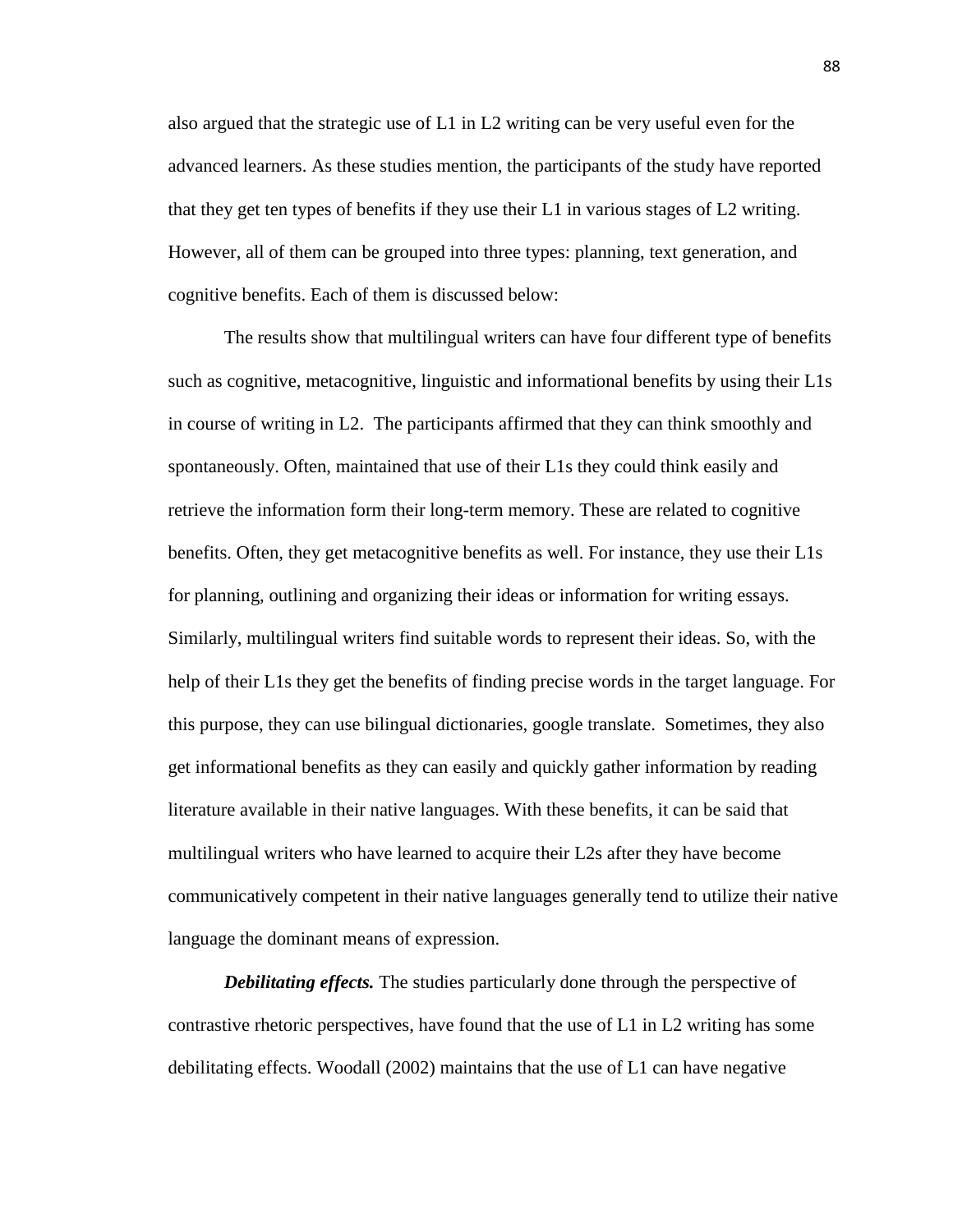effects if the writer's L1 and L2 are non-cognate languages. However, van Weijen, Van Vergh, Rijlaarsandsdam and Sanders (2009) maintain that whether or not multilingual writers get beneficial effects depends upon the purpose for which they their L1s. They report that the use of L1 for self-instruction and meta comments are negative effects upon the text quality they produce. The participants of the study have also reported the use of L1 can have negative effects, particularly through contrastive rhetoric perspective. They maintain that they can write awkward sentences if they use their mother tongues. For instance, sometimes, their L2 sentences are like their L1 sentences. Another most discussed disadvantage is that they the use of L1 can be time consuming.

When it comes to the effect of the use of writer's L1 in L2 writing, what kinds of benefits writers get depend upon how they use languages. If they use their native language strategically as an additional cognitive tool it can have positive effects upon their texts, but if they tend to intend to translate all their ideas directly they might have negative effects. One of the fundamental requirement as proposed by linguistic interdependence hypothesis proposed by Cummins (1979) is that learners should have minimum level proficiency level of L2 in order to use their L1s strategically.

#### **Chapter conclusion**

This chapter presents that analysis and interpretation of the data collected for the study. The analis of the data show that multilingual writers make use of their L1s for various reasons such as generating ideas, reducing cognitive load, finding information related to their topics, finding target language vocabulary items and backtranslating. One of the interesting findings of the study is that multilingual writers' use of L1 automatically comes to play roles even if they do not desire to use it. It is because while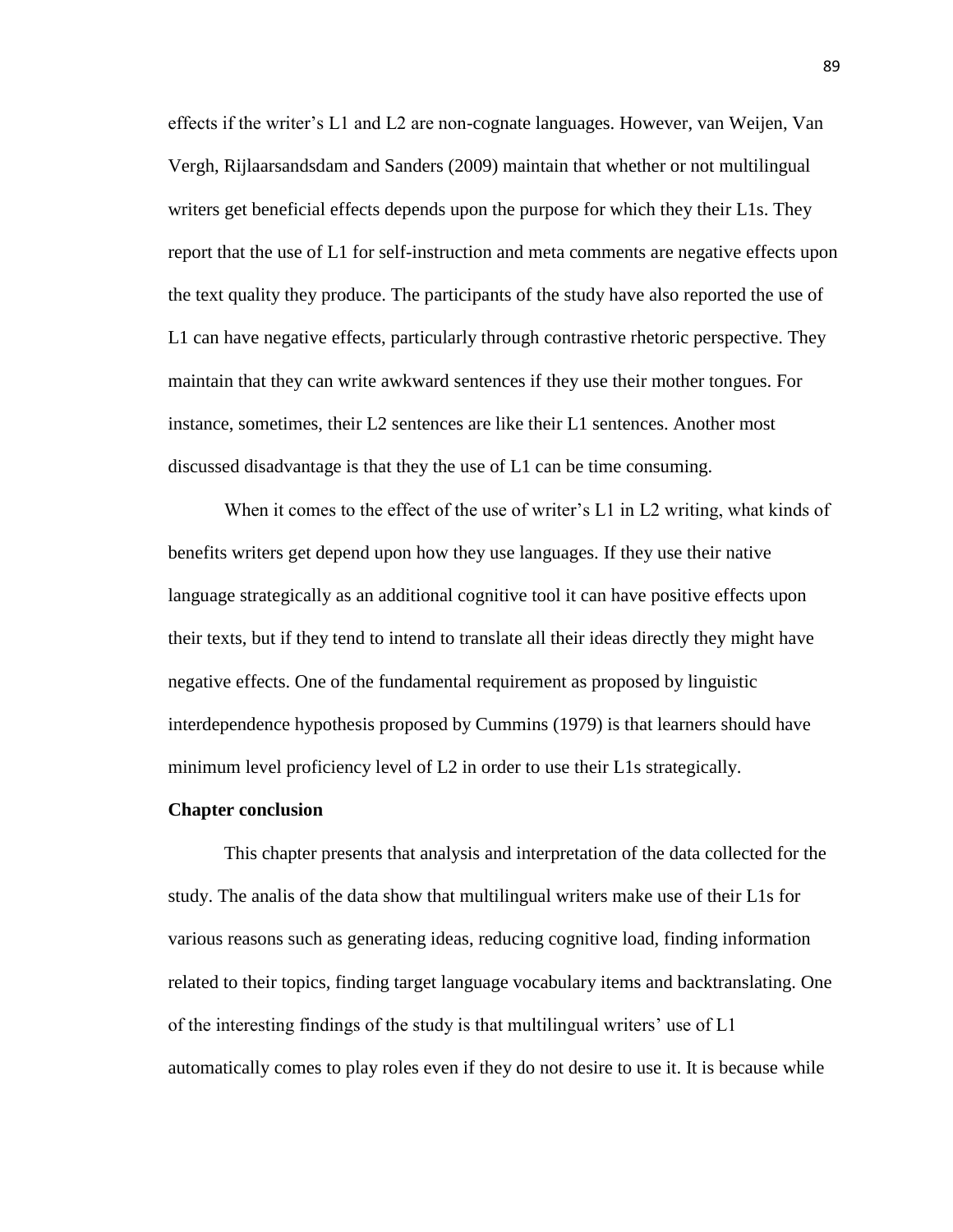learening a word or concept in a foreign language, "a connection between the words and its object is not direct, as it is in one's native language; rather it is mediated by the meanings already established in the native language" (Vygotksy, 1986 as cited in Lantolf & Poehner, 2014, p. 68). Regarding the use of L1 in various stages of writing, it is eveident that multilingual writers use their L1 for all stages of writing. However, compared to other stages, they mainly use their L1s in pre-writing stages. When it comes ot their beliefs regarding to the use of their L1s in L2 wrting, they believe that there can be both facilitating such as reducing congnitive load, finding appropriate words and collecting much information required for writing essays, and debilitating effects such as making mistakes or varieties of English and spending much amount of time.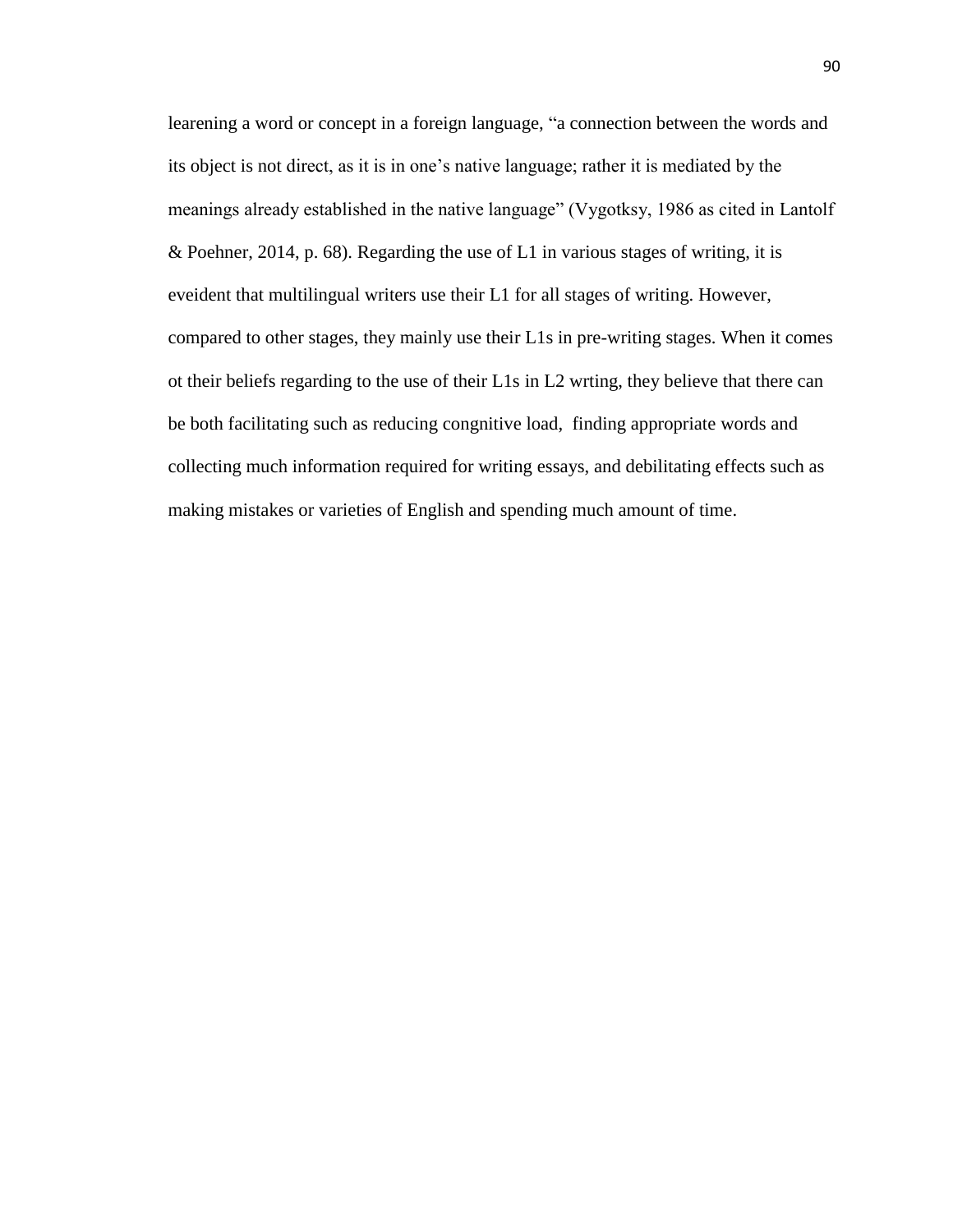### **Chapter V**

# **Pedagogical Implications, Suggestions for Further Research, and Conclusions Introduction**

As the title suggests, this chapter includes pedagogical implications drawn based on the findings of the study, suggestions for the further studies and some concluding remarks. The present study attempted to explore why and how multilingual writers studying at the undergraduate level of a university in the U. S. make use of their L1s in course of writing academic essays, collecting the data from the students enrolled in a Basic Writing course at a state university in the Mid-western part of the US. Additionally, it also aimed to find out the effects of such a use based on the beliefs and perceptions regarding the use of L1s in various stages of writing processes such as prewriting, while writing and post writing stages. As stated in chapter three, there were eighteen participants from nine different countries who would speak eight different languages. The analysis of the data gathered using open-ended questionnaire and further follow up questions shows that they use their L1s for generating ideas on the topic, planning essays, finding appropriate vocabulary items, online editing and reducing cognitive load. Regarding whether they experienced benefits, the writers' opinions contradict. Some of them believe that the use of their L1s while writing essays in L2 can have some beneficial effects such as clear thoughts on the topic in question, accumulation of enough information required for writing essays, use of appropriate words in the essay, and organization of ideas. Additionally, they also believe that the quality of the texts they produce can also be improved if they use their native languages strategically. Nevertheless, some of the participants also had beliefs and perceptions that the use of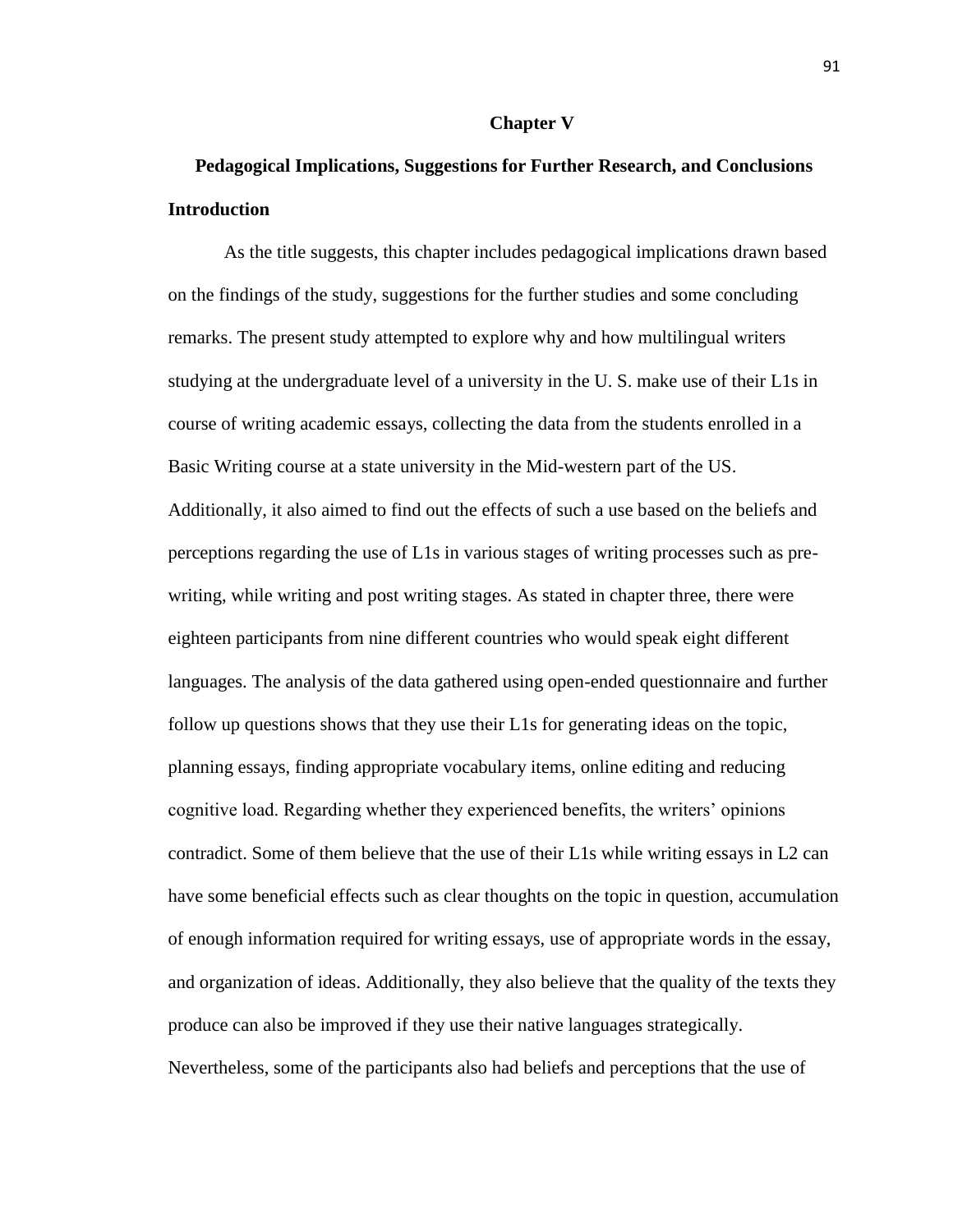their L1s in L2 writing may not have facilitative effects because of time, fear of making mistakes and time-consuming process as they need to think in their L1 and then translate the thoughts into L2. What follow are some pedagogical implications of the study, suggestions for the further studies and conclusions.

#### **Pedagogical Implications**

 The findings of the study reveal that multilingual writers consciously and subconsciously make use of their L1s during various stages of writing. For instance, Seo Jun deliberately made uses of her L1 reading texts available in her native language for seeking the information required for her essay, but Nessa does not like to use her native language, yet she accepted that thinking automatically took place in her native language while she was writing in L2. This information affirms that L2 composing process is a bilingual event. Therefore, it would be worth knowing for teachers on how their students can best utilize their L1s so that their L1s can be a useful resource for acquiring writing competency in L2. Based on the results of the study, the following pedagogical implications can be drawn.

 One of the most important implications is that instructors of L2 basic writing courses should provide space for students to use their L1s and prior L1 writing knowledge in the writing stages of planning, outlining, drafting and editing. During the planning phase, the participants of this study reported that they had used their L1s for generating ideas, searching relevant information and outlining their essays. Considering these ways of using L1s while planning, instructors can group or pair their multilingual students who share their L1s so that they can generate and gather sufficient information required for writing essays on the topics on which they are writing. Such a work can be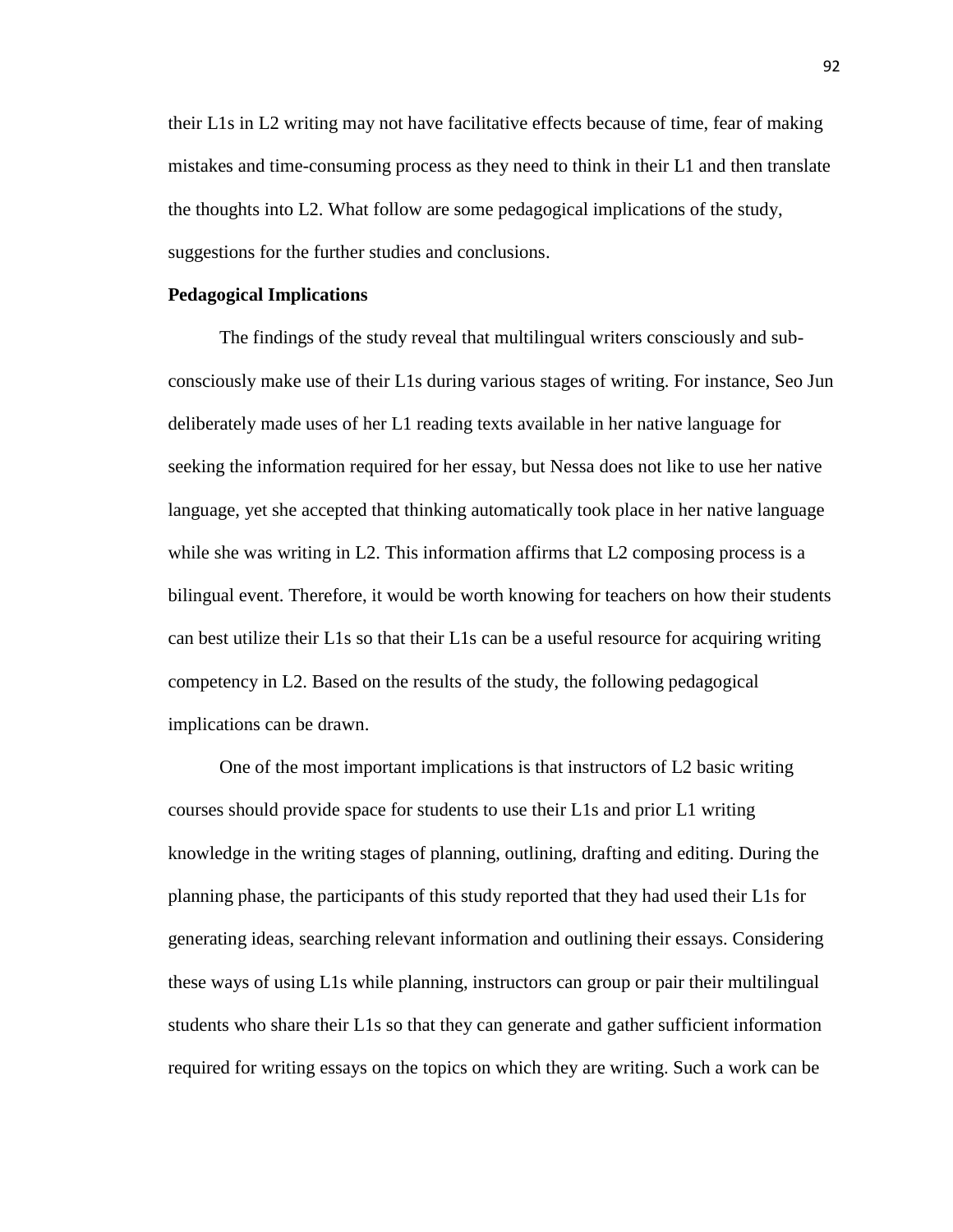particularly useful in those classes where students are free to choose the topic of their own interests. Similarly, during the drafting stage, multilingual writers are likely to shuttle between their L1s and L2s for finding appropriate words to express their thoughts. The participants of the study reported that they used their L1s for finding precise words for expressing their thoughts. Therefore, the instructors can advise multilingual writers to use bilingual dictionaries and online tools such as Google Translate and check their words with their peers who speak the same language natively. This study found that this way of using language is perhaps the most widely used purpose of L1 in L2 writing, because the participants who denied the use of their L1s for some reasons also reported that they had used their L1s for finding the appropriate vocabulary items in the target language. While writers are engaged in the discussions using their native language, writing teacher should be tolerant to such activities. However, it does not imply at all that they should always be talking in their native languages, but for carrying out specific tasks and purposes. In the same way, they can ask the students to make notes of what they have read in their native language texts or target language texts in their L1s so that they can have comparatively lesser cognitive load while they are writing. It is because one of the findings of the study was that multilingual writers had used their L1s for reducing their cognitive loads.

 Other implication of the study is that multilingual writers should be assigned some reflective writing assignments such as journal writing in which writers are required to reflect critically on their writing processes.Castellanos (2008) reports that students develop a reflective tone towards the topic on which they write their essays. Ho (2003) also states that the use of journal can not only help students develop their language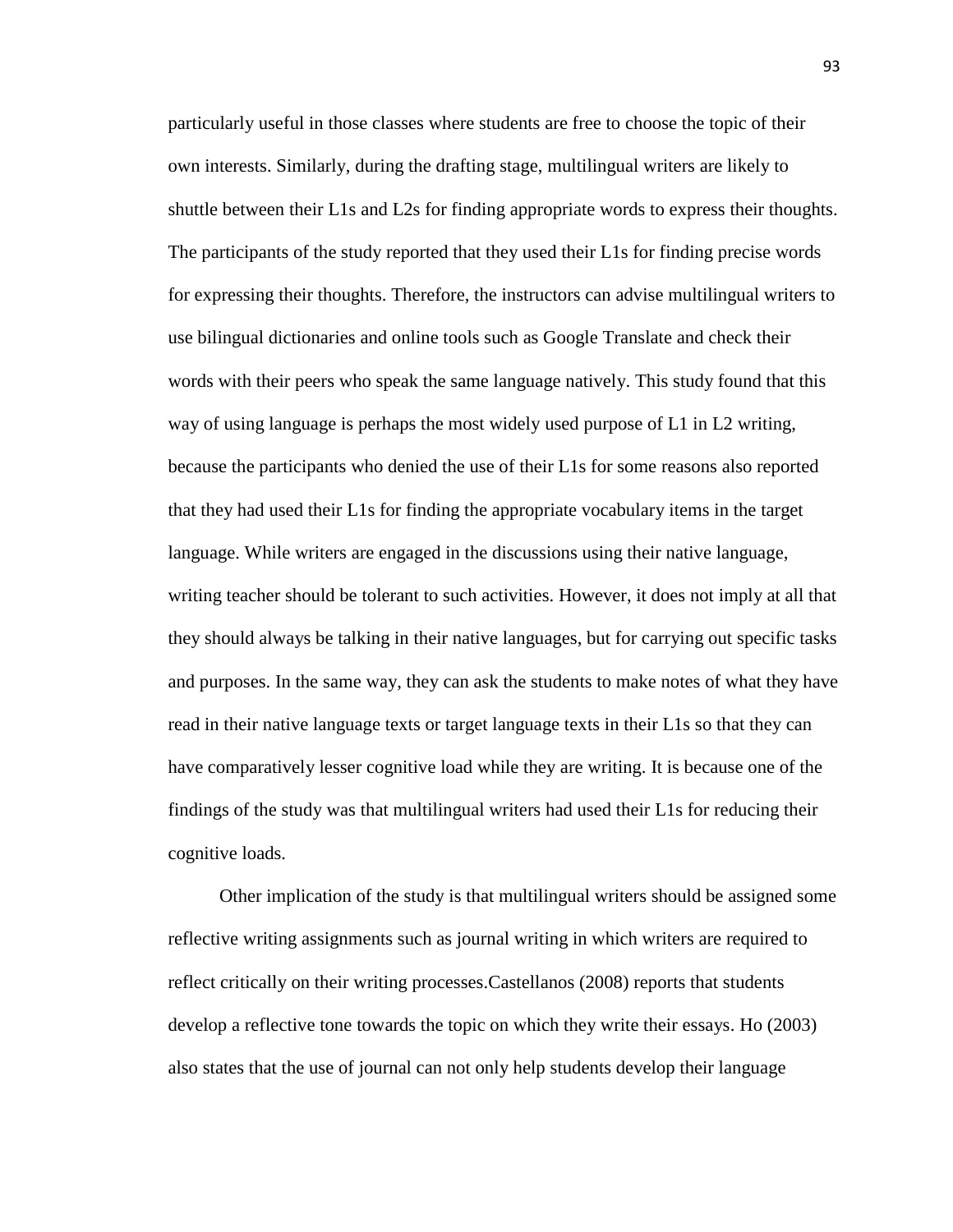proficiency and confidence, but also reflective practices on how they carry out certain tasks.Such tasks can provide them with ample opportunities to write about their writing and thereby increase their awareness of how and why they use their L1s for various stages of L2 writing. Additionally, they also become aware of the possible benefits and disadvantages they can have by using their L1s while they are writing their academic essays. Such awareness can make them find some suitable ways of deploying their knowledge and experience of writing in L1s for writing academic texts in their target language. Another benefit of such assignment is that the students do not need to worry about the contents of a writing because they just need to critically narrate what they did in course of writing certain genre-based academic essays. So they build confidence (Mahn, 2008).

 One of the findings of the study is that not all multilingual writers are readily willing to use their L1s during L2 writing processes as they are from different academic, cultural and geographical backgrounds. Therefore, writing teachers should neither force nor discourage them to use their L1s, but they should keep the option open as per the convenience of the students . If multilingual writers have the practices of using their L1s as one of their cognitive tools to mediate their thoughts and L2 writing, they should be allowed to do so; rather than recommending the use of the target language exclusively. Conversely, they should not be told to use their native languages either. What's more, they often have different attitudes and motivations toward the use their L1s in ESL setting. Therefore, the truism that multilingual writers use their native languages in various stages of writing should generally be abandoned and the treatment should be made as per individual cases. However, Cummins (2008) is of the opinion that teachers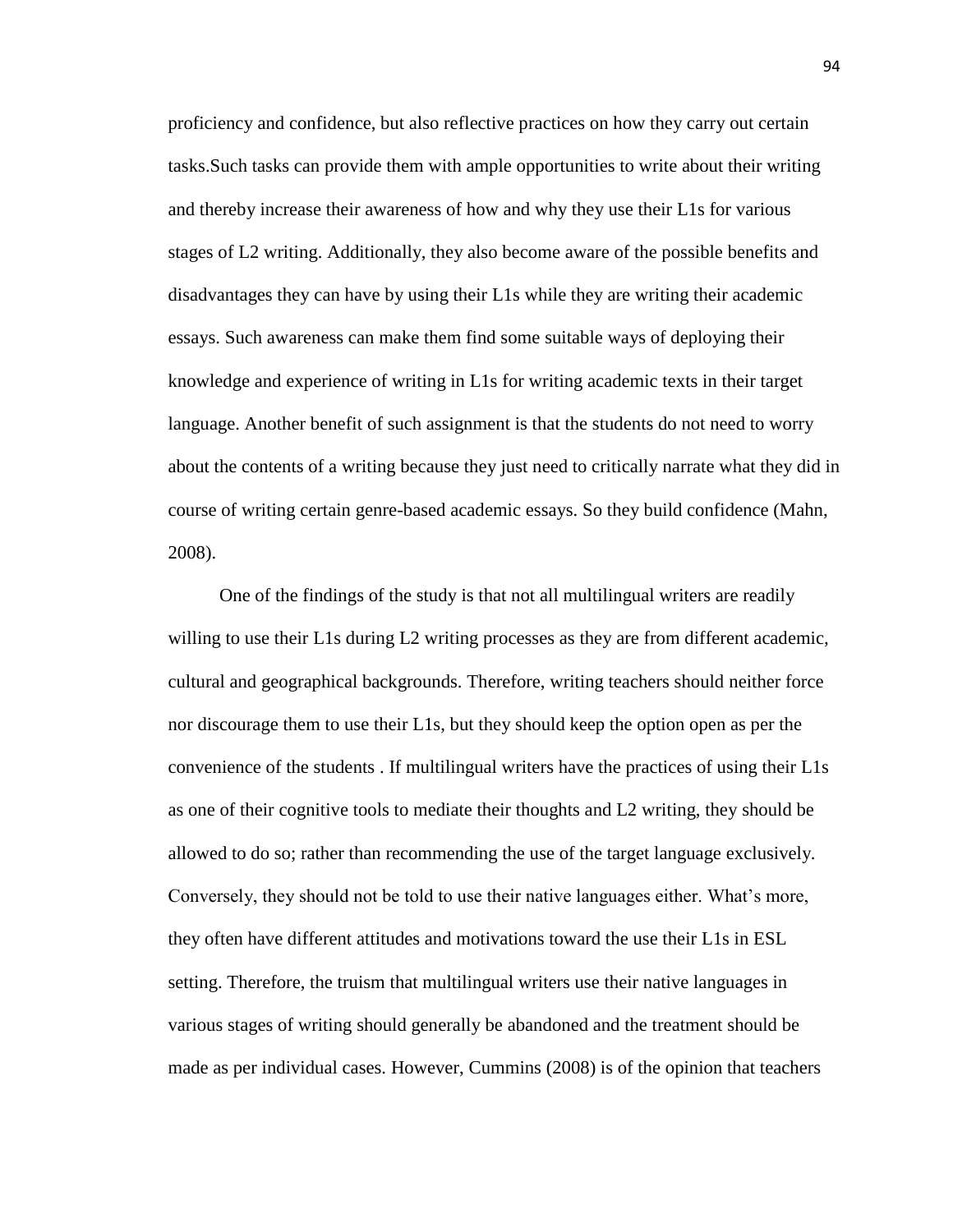should " provide opportunities for students to develop ideas in tehir stonger language and then work collaboratively towards expessions of thes ideas in their less proficient languages" (p. 73). In some cases, there can be writers who might not have experience of writing in their L1s. With this regard, CCCC (2014) statement clearly articulates that "[m]any second language writers are highly literate in their first languages, while others have never learned to write in their mother tongues. Some are even native speakers of languages without a written form" (CCCC Statement on Second Language Writing  $\&$ Writers, "Part One", para. 2).

 Several studies such as Qi (1998), Woodall (2002), Wang and Wen (2002) and Kim and Yoon (2014) reported that those writers who have low proficiency over their L2 are more likely to switch to their L1s in course of various stages of writing compositions. Cumming (1989) calls such writers as unskilled writers, who often tend to use their L1s for searching vocabulary, checking grammar and generating ideas; rather than organizing and evaluating their ideas. In other words, these are the leaners who mostly struggle while they are writing essays in their L2s. Therefore, writing teachers should encourage such writers to continue their writing so that they will not lose their confidence. Consequently, they can sustain their motivation levels toward the acquisition of their writing skills and abilities in their L2s.

 Another important pedagogical implication is that the multilingual writers can be asked to think through their native language while they are in the pre-writing stage such as reviewing reading materials for gathering information on the topic in which they write their essays, generating the ideas and organizing the ideas. This indirectly suggests that multilingual writers should be made aware of the fact that their L1s are dominant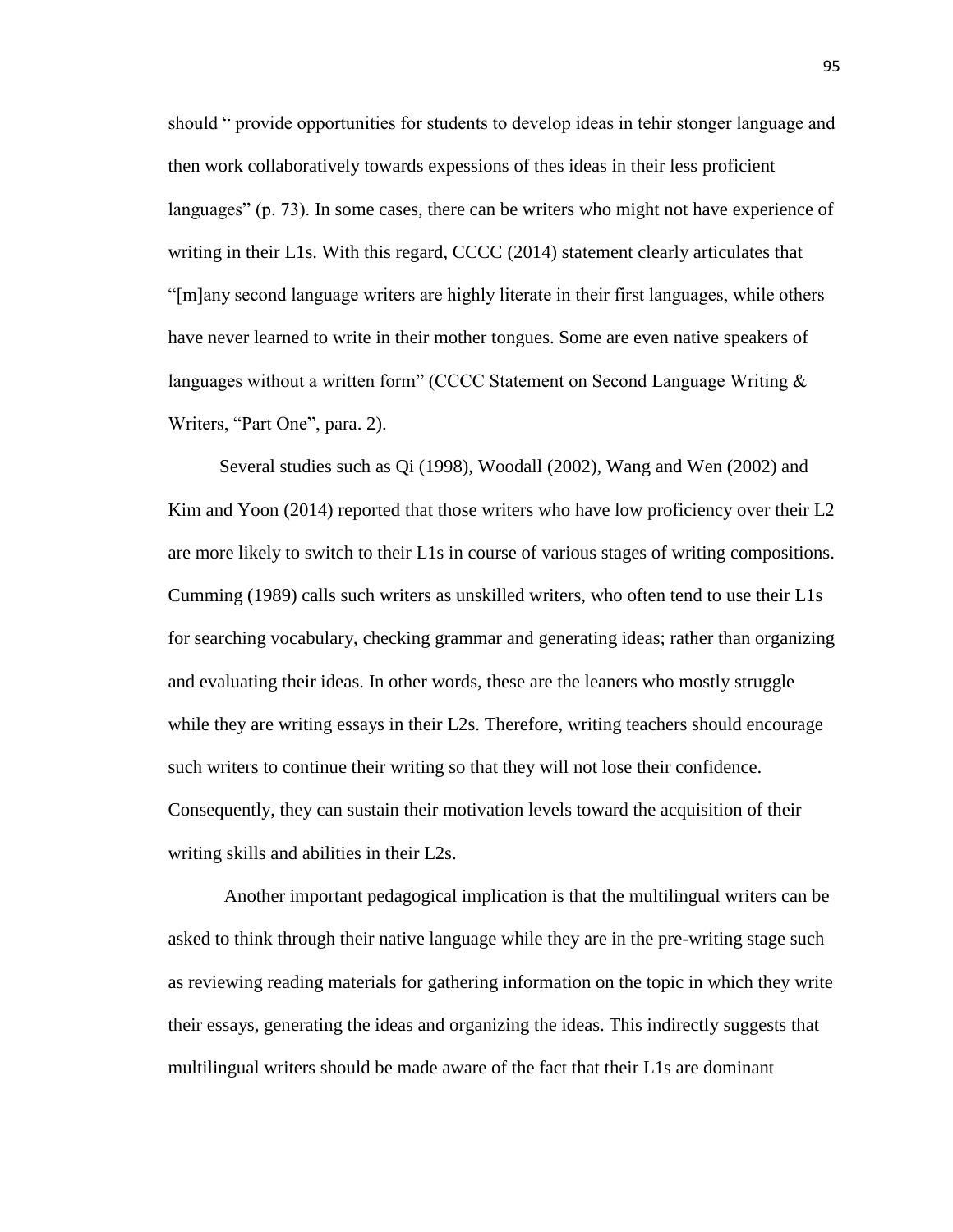cognitive tools with the help of which they can reduce their psychological loads while performing cognitively challenging tasks. Finally, multilingual writers had better be informed that they avoid a sense of fear of committing errors while they use their L1s. It is because errors are not the sins, but the indicators of how much they still need to learn. The other facet of this implication is that the writing instructors should focus on messages or meanings their students want to communicate; rather than focusing on grammatical accuracy. In fact, the writing instructors should give what Mahn and John-Steiner (2008, p. 46) calls "the gift of confidence" to ESL writers by building on their students' experiences.

#### **Suggestions for Further Research**

 Even though the researcher attempted to explore the use of L1 in L2 writing as effectively as possible, still there existed quite a few limitations as stated in the methodology section of this thesis. Therefore, the suggestions for further research studies have been made taking those limitations into researcher's considerations. First, if the same type of study is to be carried out in ESL setting, I suggest that the collections of the data using multiple tools can better unveil how L2 writers make use of their prior L1 knowledge as well as writing experiences while they are writing genre-based essays. While studying only a set of open-ended questionnaire and follow up questions were used as the tools for data collections as the tools had to be confined to the type of assignments to be given to the writers. In-depth interview with those writers who would maintain that they had used their L1s might provide detailed information related to the phenomenon under investigation. However, it was not done with the assumption that multilingual writers might feel indirect pressure because the researcher himself was the instructor for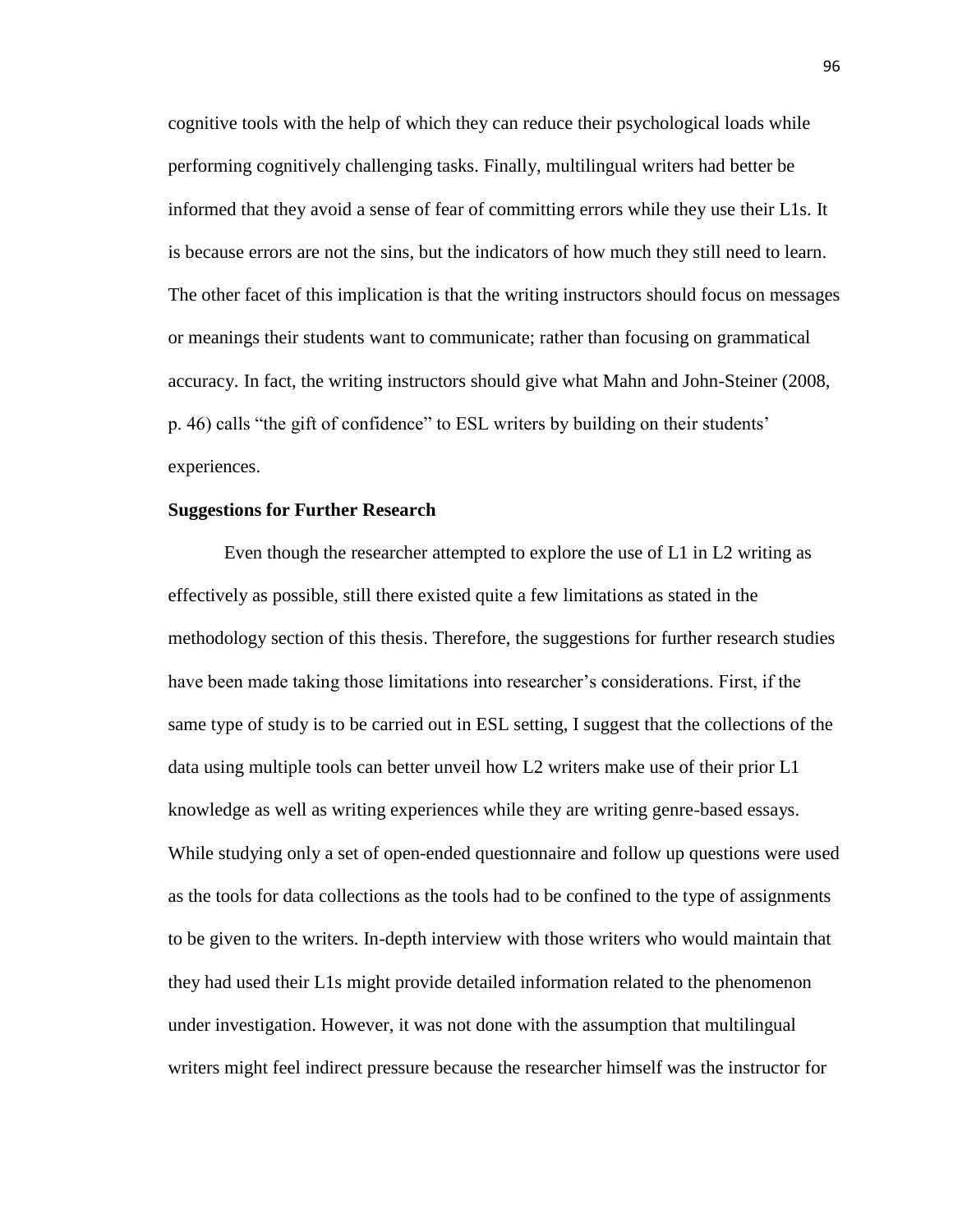the participants. Next, the inclusion of the analysis of the texts produced by those writers who claimed that they had beneficial effects after they used their L1s can possibly unfold many unknown aspects of L1 use in L2 writing. Finally, categorization of L2 writers in terms of their English language proficiency such as their writing scores in the Accuplacer test before the study was conducted can be very instrumental in the determination of what types of learners are actually inclined to the use of their L1s in L2 writing. Although the participants in the study were broadly labeled as basic writers, there were writers who had various English language proficiency because they were from various contexts in which the study of the English language is not the same. For instance, there were participants who were high school graduates from the US, from the countries where English was their official language and from the countries where English as a foreign language. Nevertheless, the question such as whether high proficiency learners or low proficiency learners switched to their native languages could not be answered.

 The next suggestion for the further research is related to the use of different research design than that of the ones used in this study. If an experimental research is carried out considering L1 as an independent variable and their writing products as a dependent variable might reveal exactly whether participants have positive effects upon the texts they create. Similarly, the study of this phenomenon taking data from multiple groups of the same or similar types within the same institutions or inter institutions can also be very useful to determine why and how multilingual writers make utilize their native languages during various stages of writing. In the same way, there can be different results in the product-based approach to teaching writing, for instance, if students are asked to write certain essays within a specified time and then asked to report why and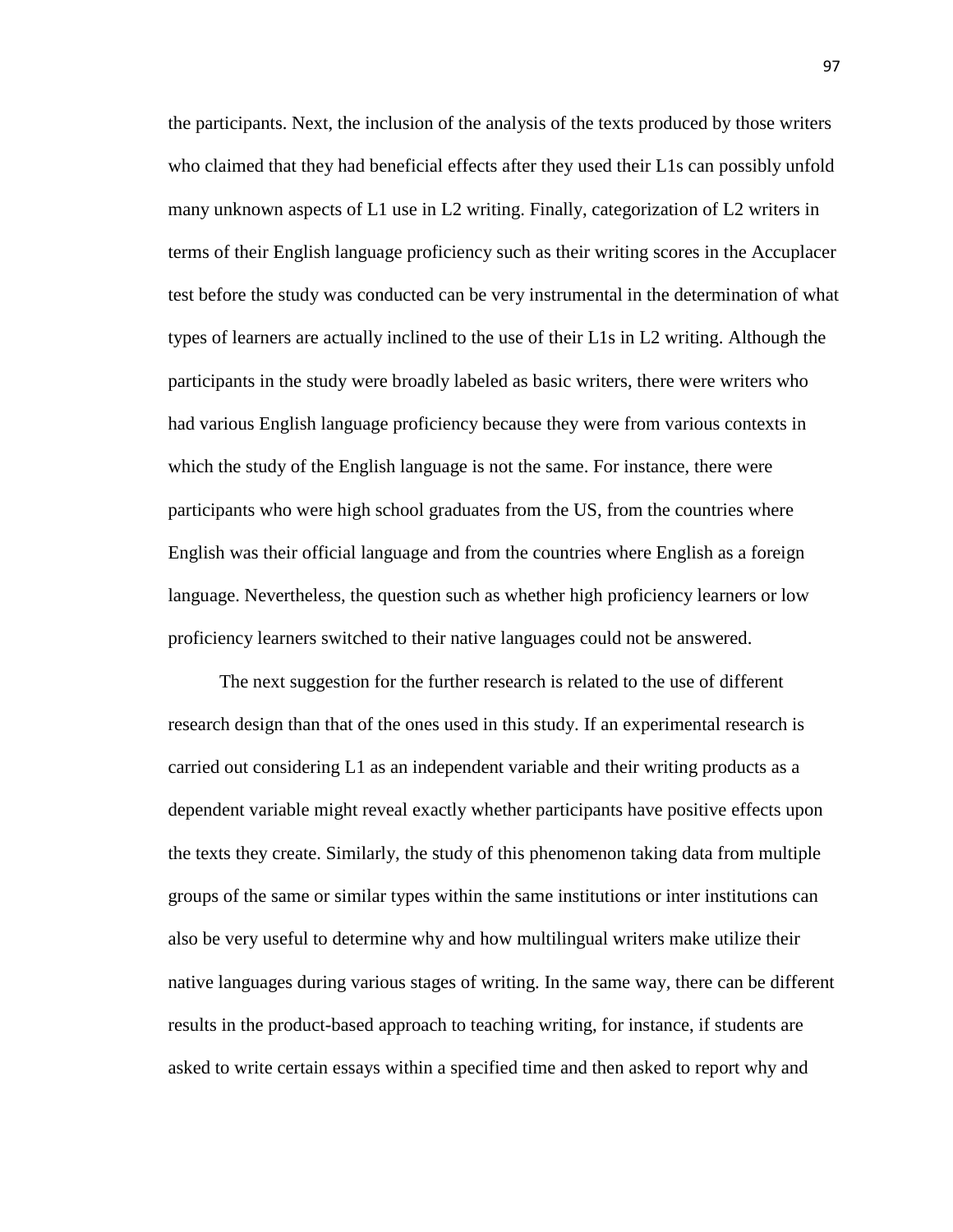how they used their L1s while writing in L2 might unfold the same reality through different perspectives.

Finally, carrying out a research taking the essays of various genres such as argumentative, comparison and contrast, narrative can be useful to determine whether the task difficulty determine whether or not students use their native language. As many studies such as Kim and Yoon (2014) and Woodall (2002) carried out in EFL contexts report that the use of L1 depends on the difficulty level of the tasks given to them. As per those studies, the more the tasks are difficult, the more L2 writers deploy their L1 knowledge while they are writing in L2.

## **Conclusions**

 This study attempted to explore how and why multilingual writers utilize their L1s while they are composing their academic essays for EAP 136 course, an introductory course offered to the students who are not sufficiently proficiently enough to take composition 101 course. Additionally, I also endeavored to figure out those writers' perceptions regarding the effects of the use of their L1s during the various stages of the process approach to teaching compositions. The findings of the study drawn based on the data collected using open-ended questionnaire and audio responses of few further follow up questions show that some of the writers use their L1s extensively; whereas others use them strategically. However, some of them deny the use of their L1s for their strong instrumental motivation toward learning English for improving their English. Those participants who reported that they would use their L1s were found to have been using their L1s for idea generations, structuring their essays, reducing cognitive load, searching target language words and searching for the content information required for writing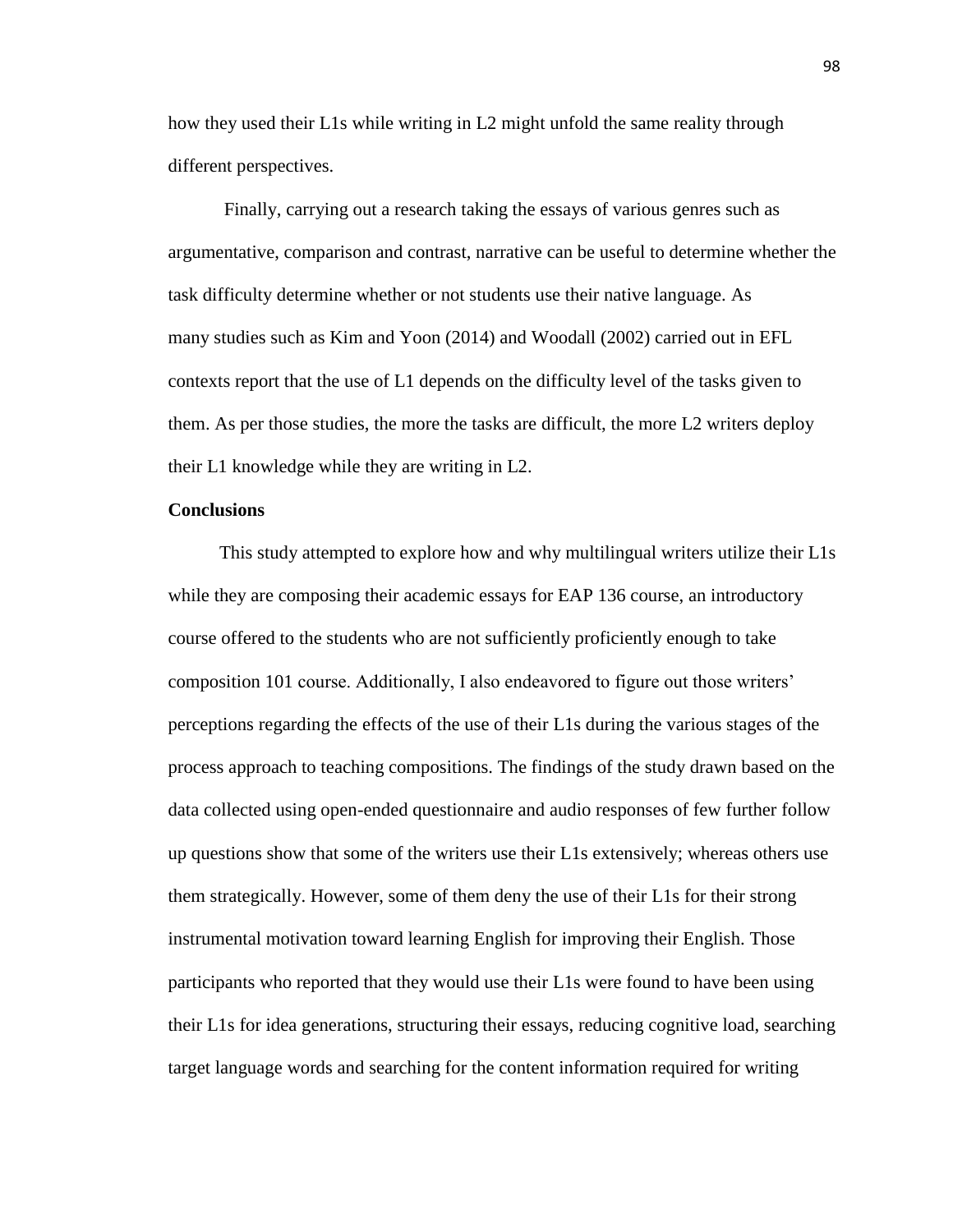essays. Another important finding of the study is that some writers opine that they have benefits such as they can make comprehensive plans, organize their ideas well in their essays, etc., but some of them do not see any advantages arguing that the use of L1 can cause grammar mistakes, investment of more time and delays in the acquisition of English.

 One of the interesting things is that even those who deny the use of their L1s in composing processes believe that the use of their L1s for finding vocabulary items can be beneficial. These are the participants who have their prior education in the US or in those contexts where English is either their official language or language of instructions in schools. Additionally, this group of participants also include those writers who have studied in the intensive English language program for at least one semester in one of the universities in the US. However, the majority of the multilingual writers who participated in the study were found to have used their L1s for various purposes.

 For many multilingual writers composing essays in English is a bilingual event, because they are likely to use their L1s consciously or subconsciously while writing academic essays as they tend to view their L2 through the perspectives of their L1s. This fact can be deduced from Nessa's remarks regarding the use of her L1 (French) while composing essays in English. She says that she stops using her first language while writing an essay because it makes her waste of time, and sometimes it is difficult for her to clearly translate her ideas into English. Therefore, she often attempts to think directly in English even if few ideas come to her mind in her native language.

 Finally, based on one of the findings of the study it can be said that the multilingual writers who are enrolled in the undergraduate levels at US universities bring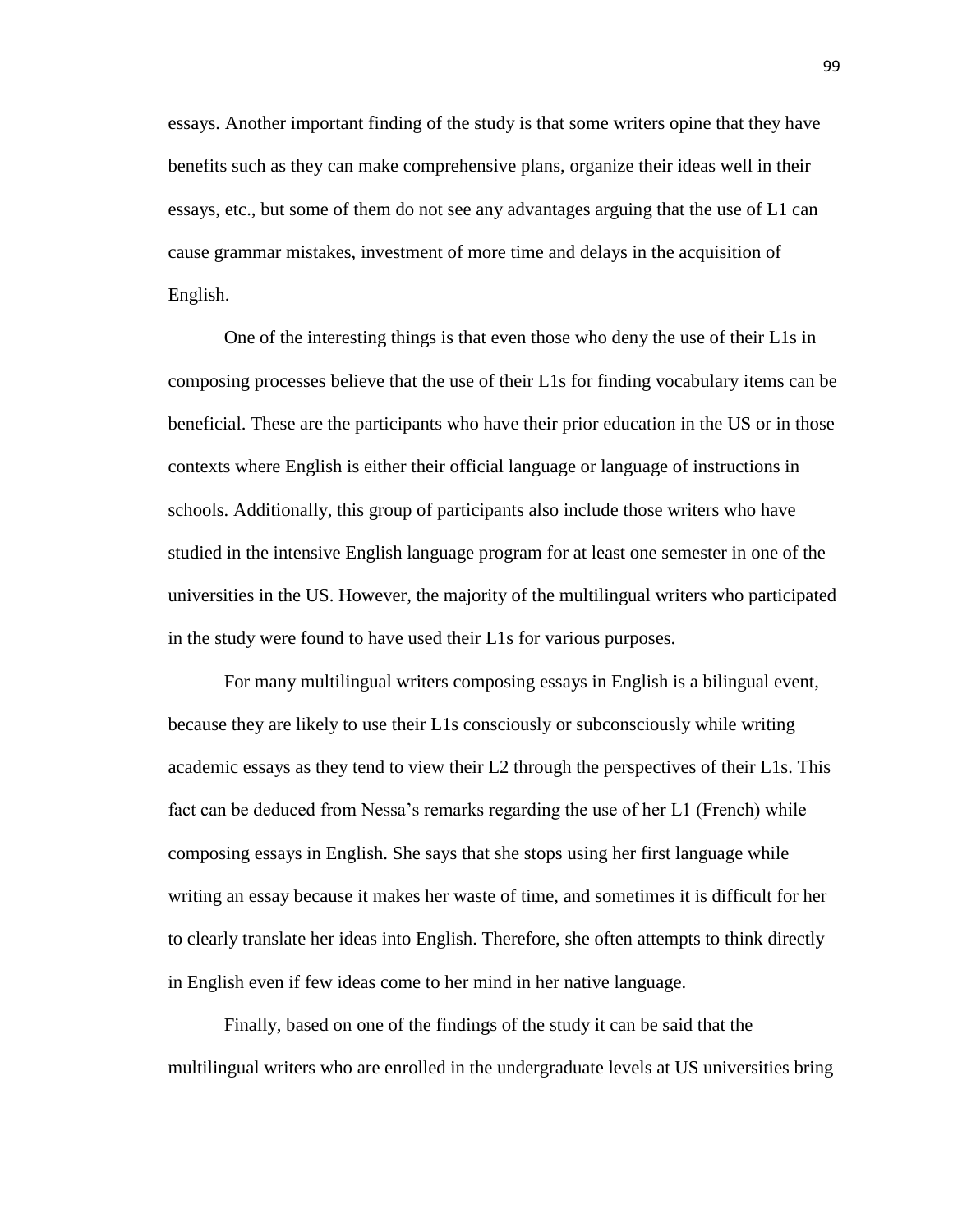their experience of writing in various contexts in different languages. Certainly, along with their experiences of their writing, they do bring their writing traditions that differ language to language. Therefore, multilingual classrooms in the US university contexts are the pluralistic sites in which we can observe linguistic, cultural and ideological differences. Such differences as Canagarajah (2011) claims should be taken as resources rather than deficits. Therefore, different linguistic practices in which students are knowingly and unknowingly involved while constructing their academic discourses should be taken as cognitive means to achieve academic ends.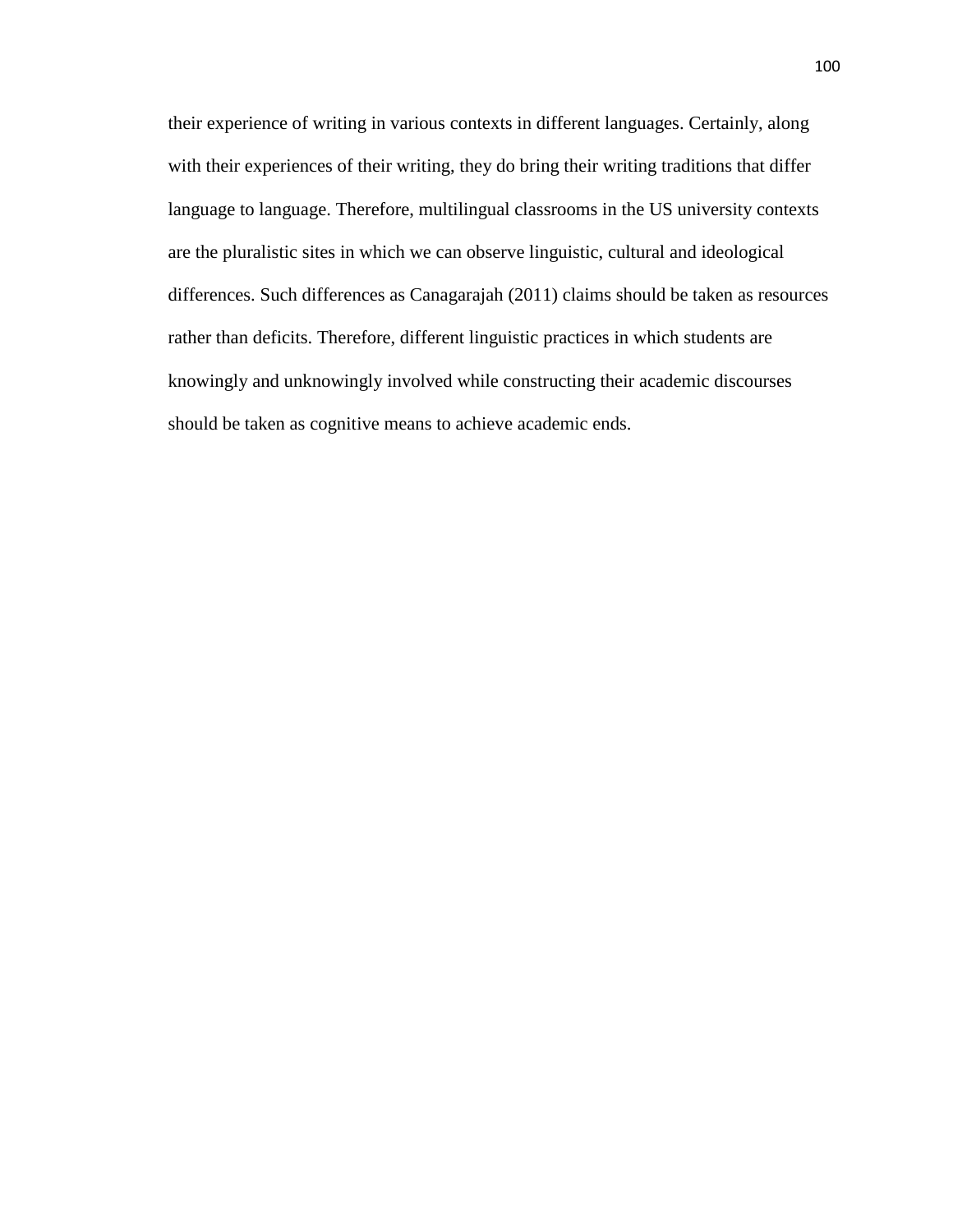### **References**

- Anson, C. M. (2014). Process pedagogy and its legacy. In G. Tate, A. R. Taggart, K. Schick, & H. B. Hessler (Eds.), *A guide to composition pedagogies* (pp. 212-230). New York, NY: Oxford University Press.
- Baxter, P., & Jack, S. (2008). Qualitative case study methodology: Study design and implementation for novice researchers. *The Qualitative Report*, *13*(4), 544-559.
- Beaufort, A. (2007). *College writing and beyond: A new framework for university writing instruction*. Logan, UT: Utah State University Press.
- Brinton, D. N. (2014). Tools and techniques of effective second/foreign language teaching. In Marianne Celce-Murcia, Donna M. Brinton, & Marguerite Ann Show (Eds.), *Teaching English as a second or foreign language* (pp. 340-361). Boston, MA: National Geographic Learning.
- Breuch, L.M. K. (2002). Post-process "pedagogy": A philosophical exercise. *Jac, 22*(1), 119-150.
- Bruen, J., & Kelly, N. (2017). Using a shared L1 to reduce cognitive overload and anxiety levels in the L2 classroom. *The Language Learning Journal, 45*(3), 368- 14.
- Canale, M., & Swain, M. (1980). Theoretical bases of communicative approaches to second language teaching and testing. *Applied Linguistics,1*, 1-47.
- Carson, J. E., Carrell, P. L., Silberstein, S., Kroll, B., & Kuehn, P. A. (1990). Readingwriting relationships in first and second language. *TESOL Quarterly, 24*, 245-266.
- Carson, J. E., & Kuehn, P. A. (1992). Evidence of transfer and loss in developing second language writers. *Language Learning, 42*(2), 157-182.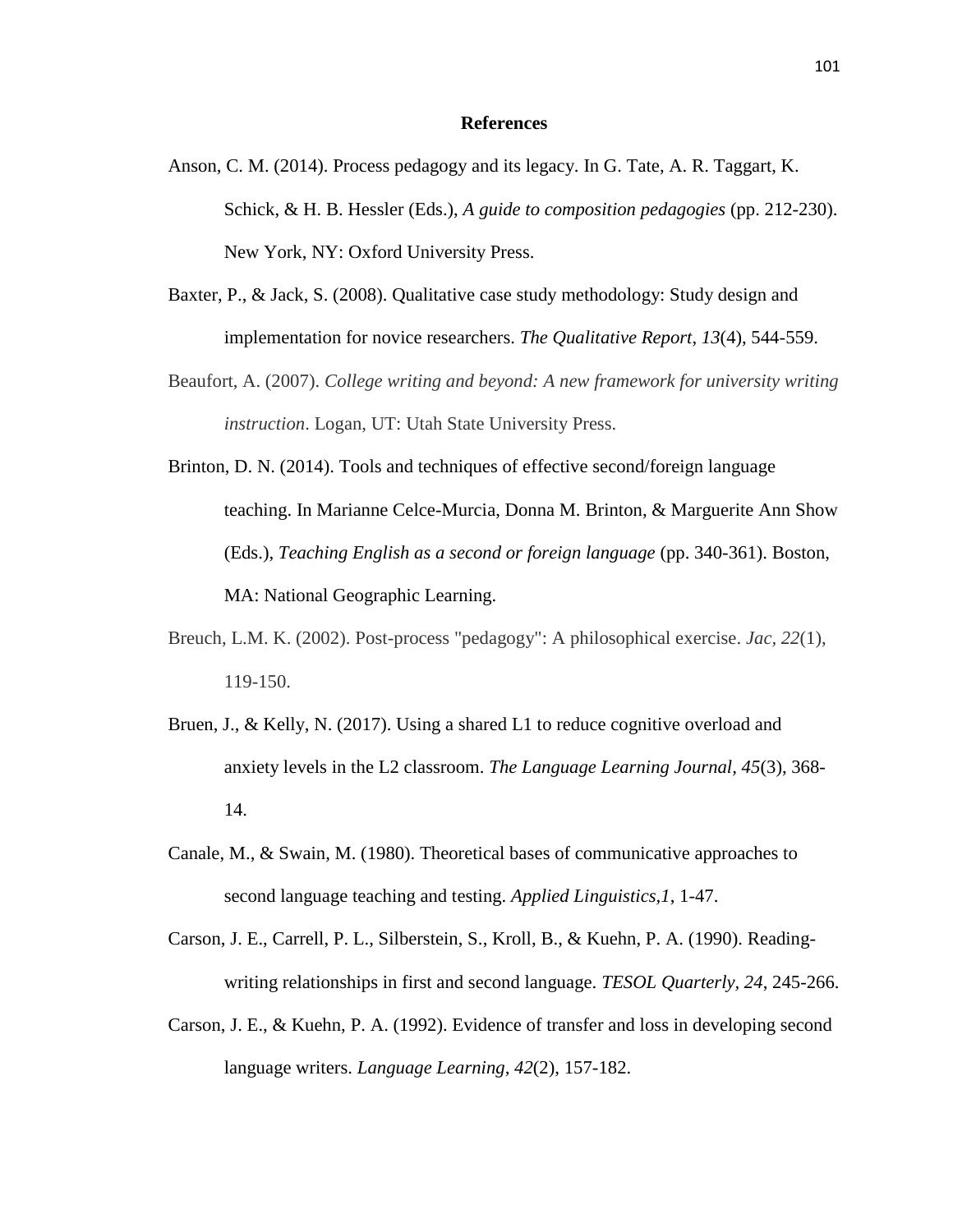- Castellanos, J. (2008). Journal writing and its benefits in an upper intermediate EFL class. *Profile Issues in Teachers` Professional Development,* (9), 111-128.
- CCCC Statement on Second Language Writing and Writers. (2014). College Composition and Communication. Retrieved form <http://cccc.ncte.org/cccc/resources/positions/secondlangwriting>
- Cohen, A. D., & Brooks-Carson, A. (2001). Research on direct vs. translated writing processes: Implications for assessment. *Modern Language Journal, 85*(2), 169– 188.
- Cook, V. (2001). Using the first language in the classroom. *Canadian Modern Language Review, 57*(3), 27-31.
- Cumming, A. (1989). Writing expertise and second-language proficiency. *Language learning, 39*(1), 81-141.
- Cummins, J. (1979). Linguistic interdependence and educational development of bilingual children. *Review of Educational Research, 49*, 222–251.
- Cummins, J., & Hornberger, N. H. (2008). *Encyclopedia of language and education (2 nd ed.). Bilingual Education, 5,* 65–75.
- De Larios, J. R., Marín, J., & Murphy, L. (2001). A temporal analysis of formulation processes in L1 and L2 writing. *Language Learning, 51*(3), 497-538.
- Edelsky, C. (1982). Writing in a bilingual program: The relation of L1 and L2 texts. *TESOL Quarterly, 16*, 211-228.
- Emig, J. A. (1971). *The composing processes of twelfth graders*. Urbana, Il: National Council of Teachers of English.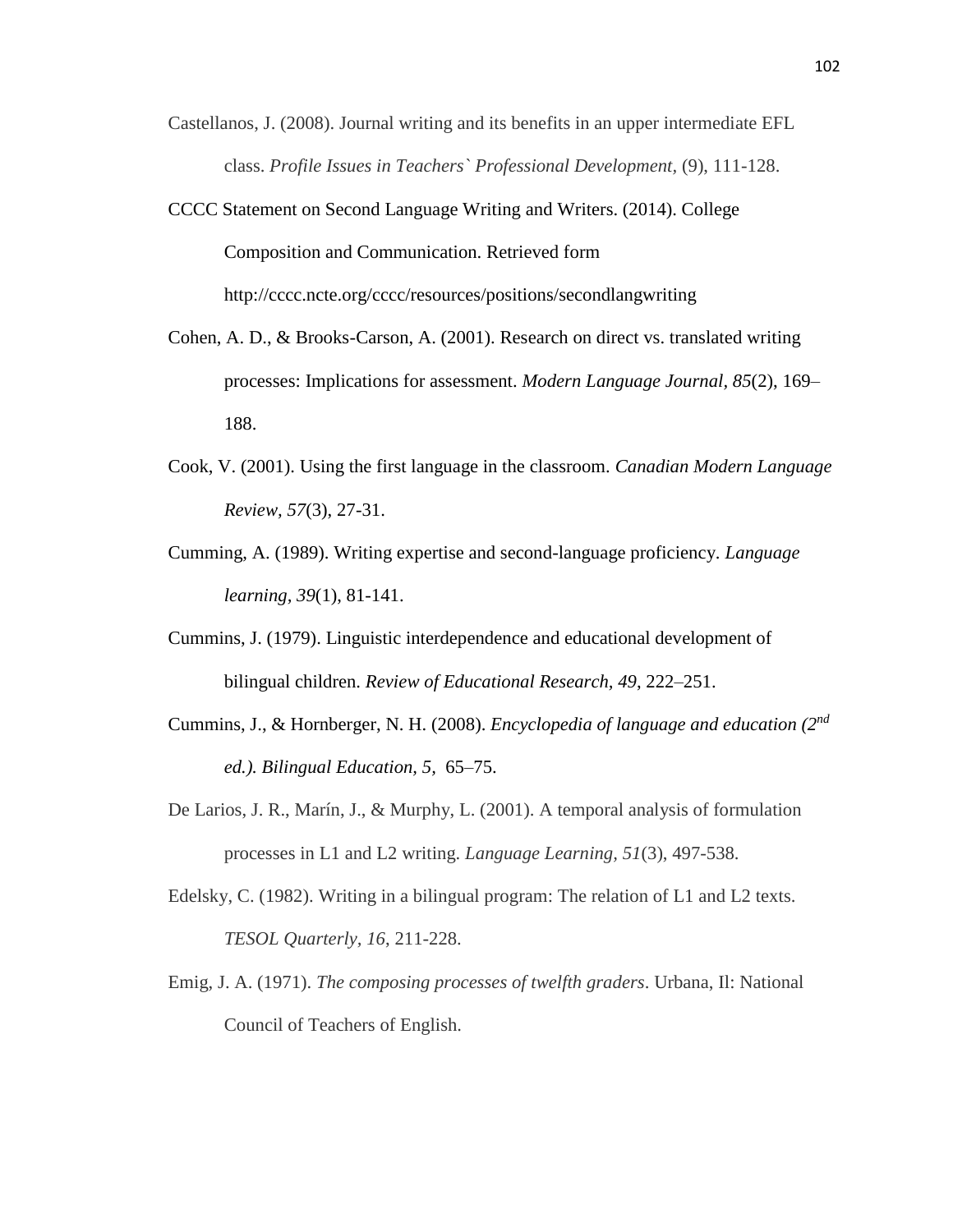- Eun- Young, K. (2010). Using translation exercises in the communicative EFL writing classroom. *ELT Journal, 65(2),* pp.154-160.
- Ferris, D. R. (2009). *Teaching college writing to diverse student populations*. Michigan, MI: The University of Michigan Press
- Ferris, D. R., & Hedgecock, J. S. (2014). *Teaching L2 composition: purpose, process, and practice* (3rd ed.). New York, NY: Routledge.
- Friedlander, A. (1990). Composing in English: Effects of first language on writing in English as a second language. In B. Kroll, B. (Ed.), *Second language writing: Research insights for the classroom*. New York: Cambridge University Press.
- Fujieda, Y. (2006). A brief historical sketch of second language writing studies: A retrospective. *Kyoai Bakuen Maebashi Kokusai Daigaku Ronsyuun, 6*, 59-72.
- Gass, S. M., & Selinker, L. (2008). *Second language acquisition: An introductory course* (3rd ed.). Hoboken: Taylor & Francis.
- Graham, S., & Sandmel, K. (2011). The process writing approach: A meta-analysis. *The Journal of Educational Research, 104*(6), 396-407.
- Hailikari, T., Katajavuori, N., & Lindblom-Ylanne, S. (2008). The Relevance of Prior Knowledge in Learning and Instructional Design. *American Journal of Pharmaceutical Education*, *72*(5), 113.
- Hinkel, E. (2002). *Second language writers' text: Linguistic and rhetorical features*. Mahwah, NJ: Lawrence Erlbaum Associates.
- Hirose, K. (2003). Comparing L1 and L2 organizational patterns in the argumentative writing of Japanese EFL students. *Journal of second language writing, 12,* 181- 209.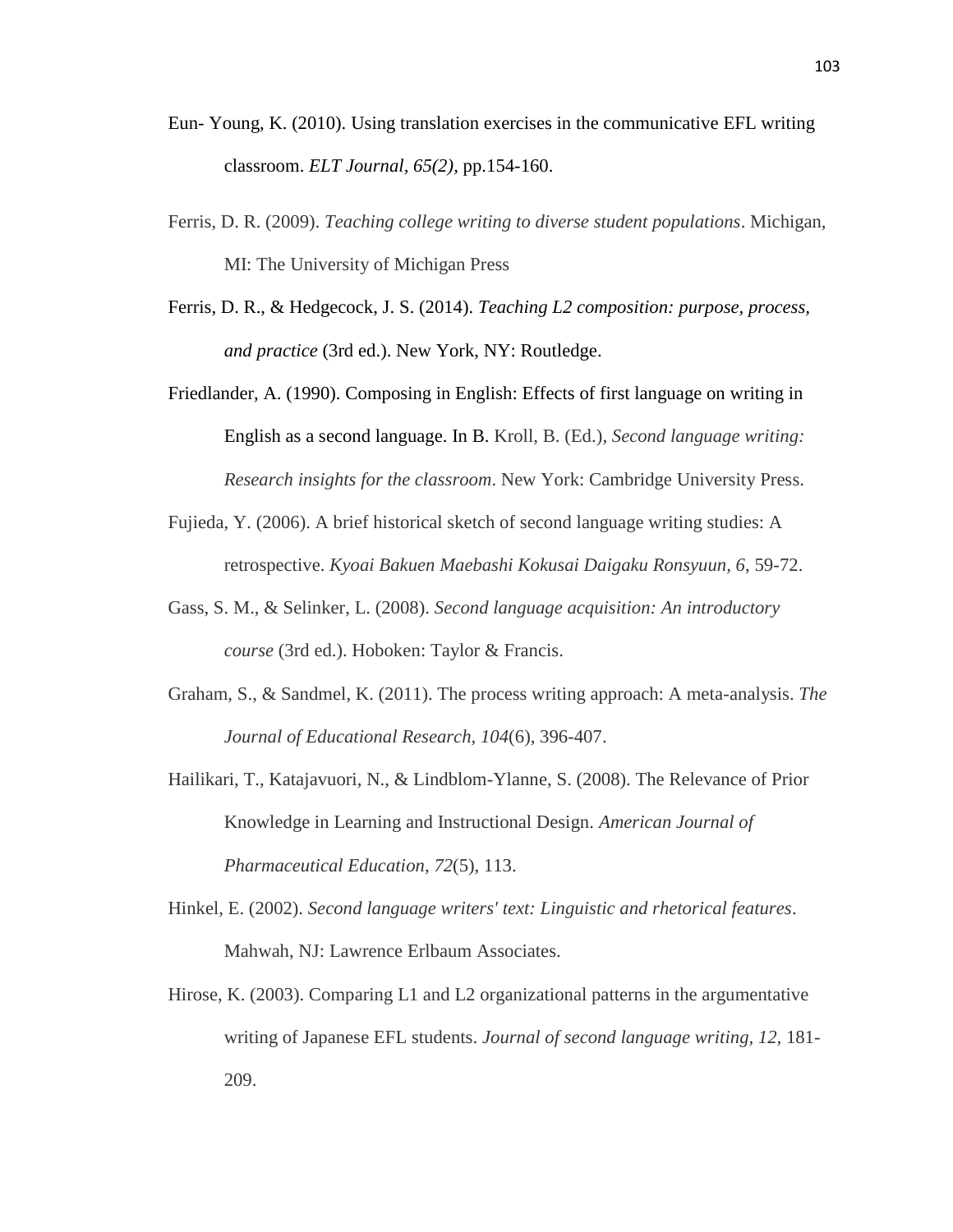- Ho, Y. K. (2003). Audiotaped dialogue journals: An alternative form of speaking. *ELT Journal, 57*(3), 269-277.
- Hyland, K. (2002). Authority and invisibility: Authorial identity in academic writing. *Journal of Pragmatics: An Interdisciplinary Journal of Language Studies, 34*(8), 1091-1112.
- Hyland, K. (2003). *Second language writing*. New York: Cambridge University Press.
- Hyland, K. (2007). *Genre and second language writing*. Ann Arbor, MI: University of Michigan Press.
- Irvin, L. L. (2010). What is academic writing? In C. Lowe, & P. Zamliansky (Eds.), *Writing spaces 1: Readings on writing, volume 1*. West Lafayette, IN: Parlor Press.
- Ito, F. (2009). Threshold to transfer writing skills from L1 to L2. Retrieved March 1, 2018 from

[http://www.eric.ed.gov.](http://www.eric.ed.gov/)

- Johnson, A. P. (2016). *Academic writing: Process and product*. Lanham, Maryland: Rowman & Littlefield.
- Kachru, B. B. (1994). Englishization and contact linguistics. *World Englishes,13*(2), 135- 154.
- Kamimura, T. (2001). Japanese students' L1-L2 writing connections: Written texts, writing competence, composing processes, and writing attitudes. *The Bulletin of the Kanto-Koshin-Etsu English Language Education Society, 15*, 165-183.
- Kaplan, R. B. (1966). Cultural thought patterns in intercultural education. *Language Learning, 16*, 1-10.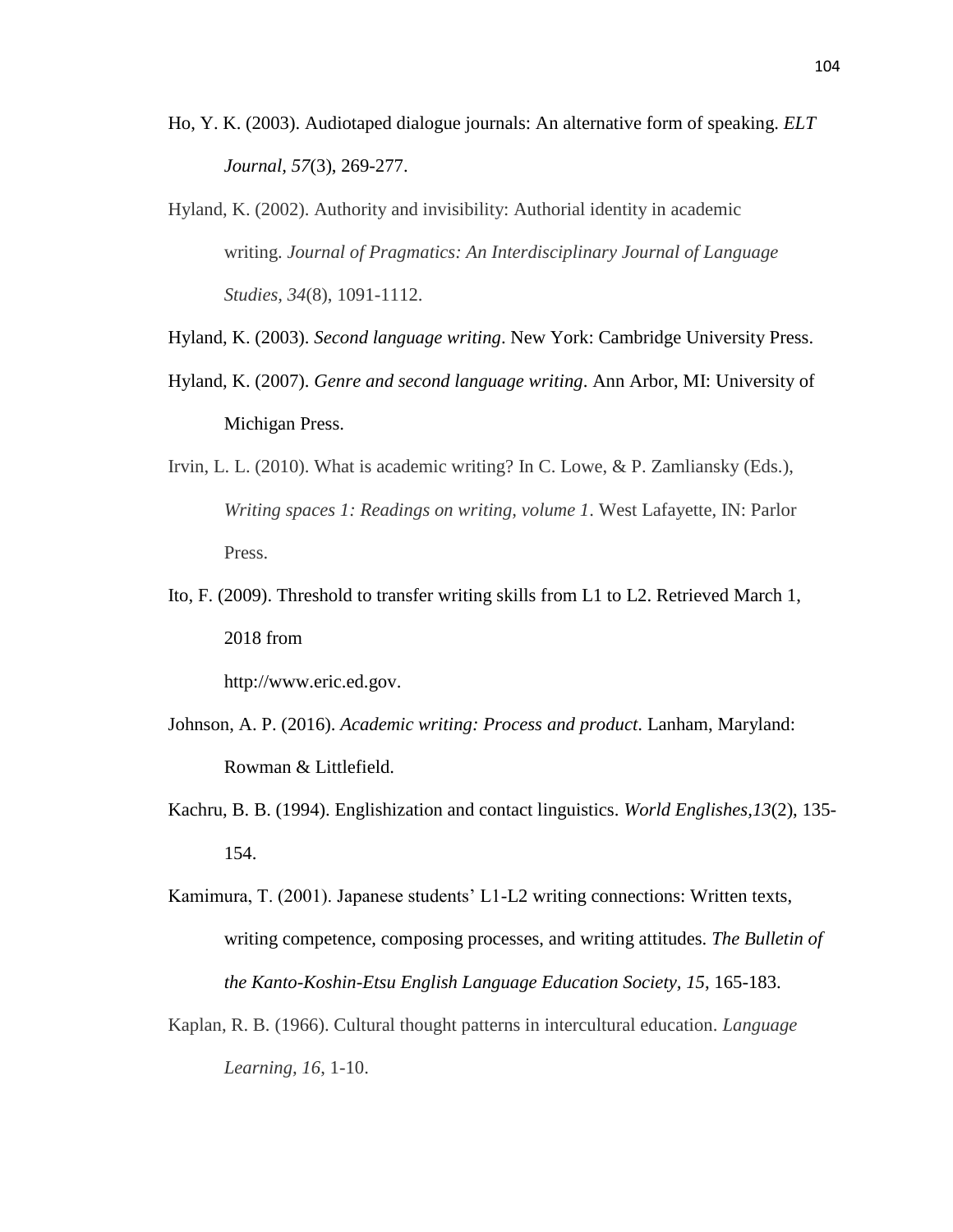- Kennedy, M. L. (1998). *Theorizing composition: A critical sourcebook of theory and scholarship in contemporary composition studies*. Charlotte, NC: Information Age Publication
- Kim, Y., & Yoon, Y. (2014). The use of L1 as a writing strategy in L2 writing tasks. *Journal of Language Studies, 14*(3), 33-50.
- Knutson, E. M. (2006). Thinking in English, writing in French. *The French Review, 80*   $(1), 88-109.$
- Kobayashi, H., & Rinnert, C. (1992). Effects of first language on second language writing: Translation vs. direct composition. *Language Learning, 42,* 183–215
- Kobayashi, H., & Rinnert, C. (2008). Task response and text construction across L1 and L2 writing. *Journal of Second Language Writing, 17*(1), 7-29.
- Krashen, S. D. (1982). *Principles and practice in second language acquisition*. Oxford: Pergamon.
- Kroll, B. (1990). *Second language writing: Research insights for the classroom*. New York: Cambridge University Press.
- Lally, C. G. (2000). First language influences in second language composition: The effect of Pre‐Writing. *Foreign Language Annals, 33*(4), 428-432.
- Lantolf, J. P., & Poehner, M. E. (2014). *Seocio-cultural theory and the pedagogical imperative in L2 education: Vygotskian praxis and research/practice divide*. New York, NY: Routledge.
- Larsen- Freeman, D., & Anderson, M. (2011). *Techniques and principles in language teaching* (3rd ed.). New York, NY: Oxford University Press.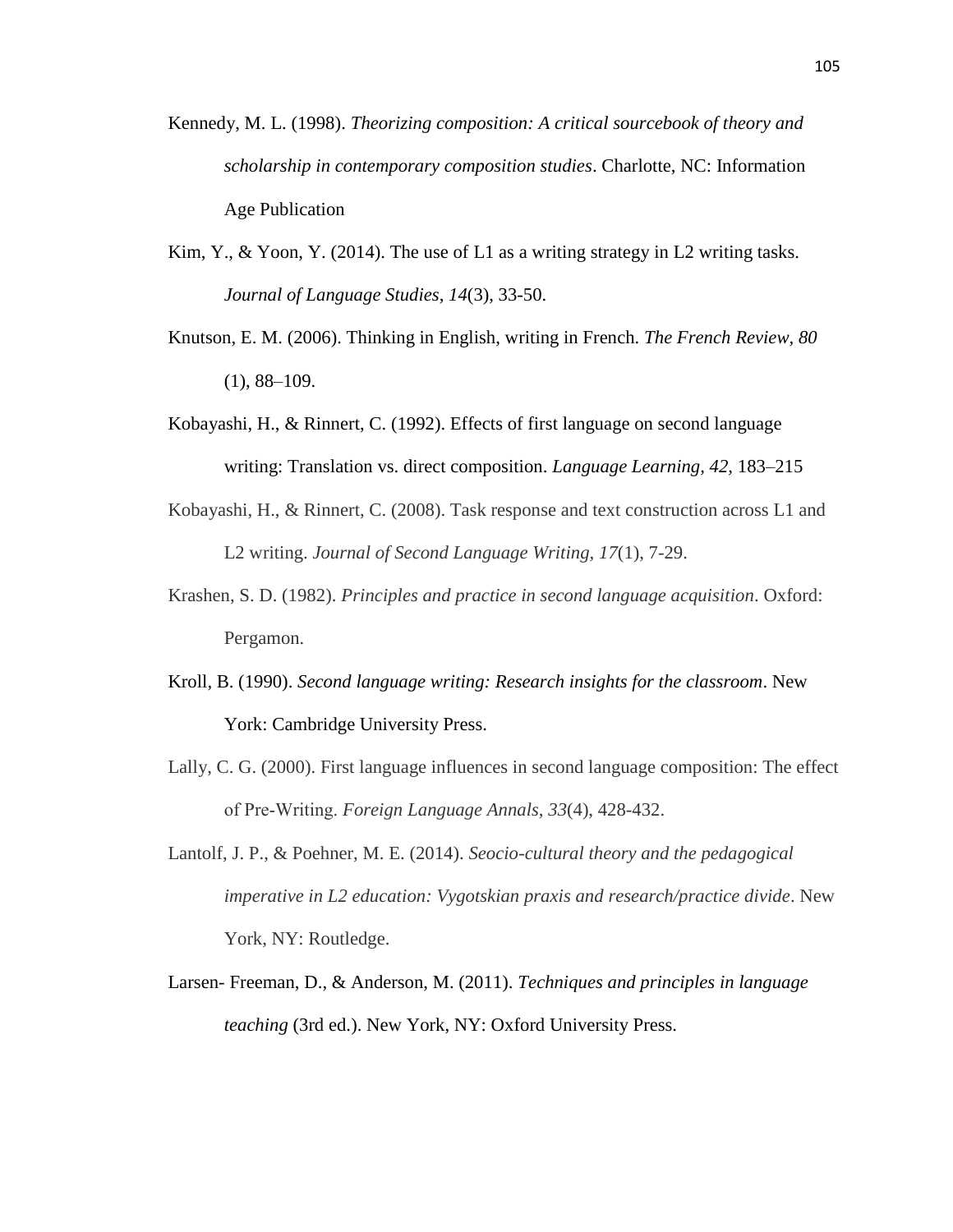- Ma, G., & Wen, Q. (1999). The relationship of L2 learners' linguistic variables to L2 writing ability. *Journal of Foreign Langauge Teaching and Research, 4*, 34-39.
- Mahn, M. (2008). A dialogic approach to teaching L2 writing. *Sociocultural Theory and the Teaching of Second Languages,* 115-138.
- Manchón, R. M., Roca de Larios, J., & Murphy, L. (2000). An approximation to the study of backtracking in L2 writing. *Learning and Instruction, 10*, 13–35.
- Marzban, A, & Jalali, F. E. (2016). The interrelationship among L1 writing skills, L2 writing skills, and L2 proficiency of Iranian EFL learners at different proficiency levels. *Theory and Practice in Language Studies, 6*(7), 1364-1371.
- Matsuda, P. K. (2011). Second language writing in the twentieth century: A situated historical perspective. In P. K. Matsuda, M. Cox, J. Jordan, & C. Ortmeier-Hooper (Eds.), *Second language writing in the composition classroom: A critical sourcebook* (pp. 20-36). Urbana, IL: National Council of Teachers of English.
- Matsuda, P. K., & Hamill, M. J. (2014). Second language writing pedagogy. In G. Tate, A. R. Taggart, K. Schick, & H. B. Hessler (Eds.), *A guide to composition pedagogies* (pp. 266-282). New York, NY: Oxford University Press.
- Minnesota State University. (2018). Placement testing. Retrieved form <https://www.mnsu.edu/success/placement/>
- Minnesota State University. (2018). Population statistics. Retrieved form <http://www.mnsu.edu/international/statistics.html>
- Mitchell, R., Myles, F., & Marsden, E. (2013). *Second language learning theories* (3rd ed.). New York, NY: Routledge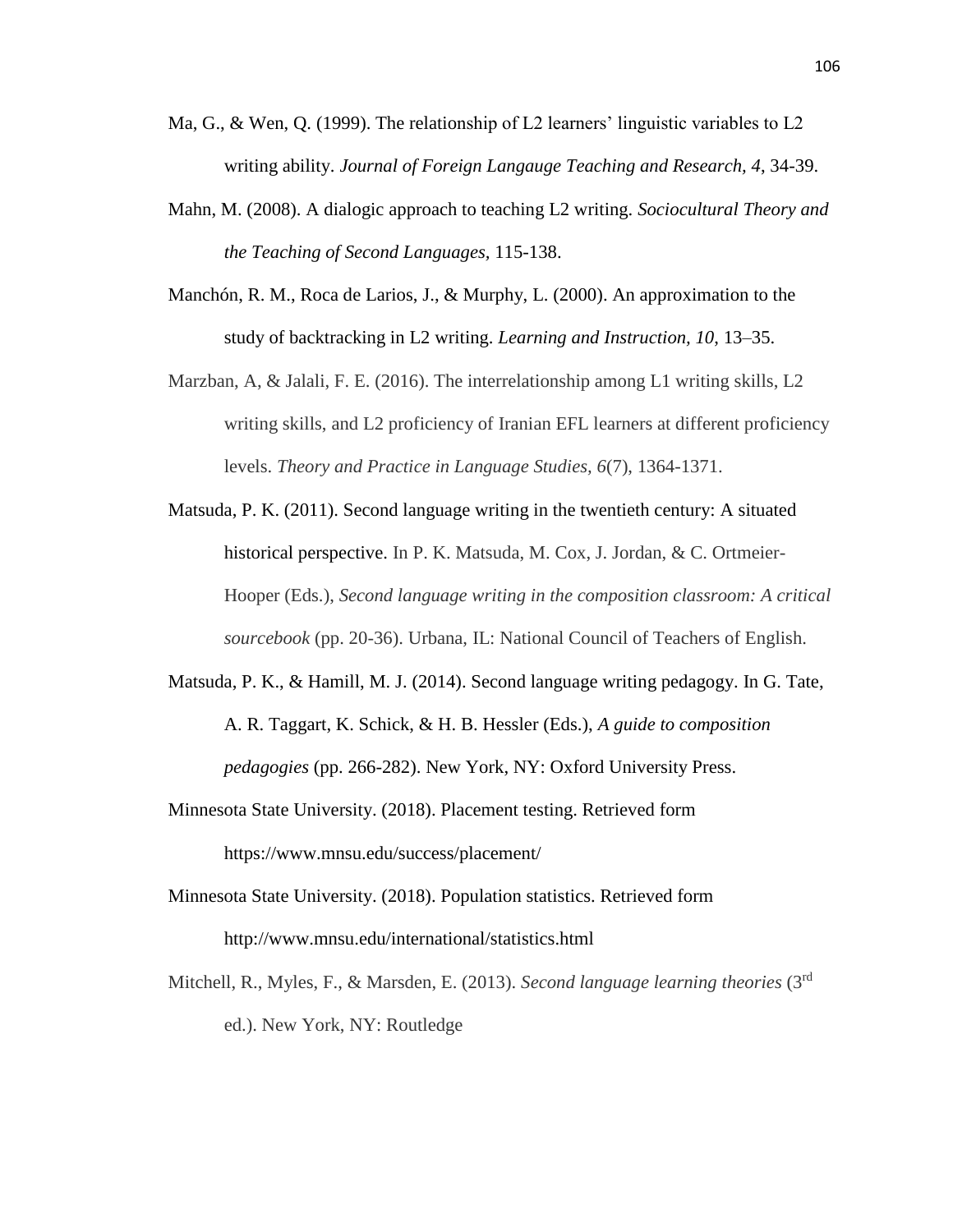- Murphy, L., & Roca de Larios, J. (2010). Searching for words: One strategic use of the mother tongue by advanced Spanish EFL writers. *Journal of Second Language Writing, 19*, 61-80.
- Ortmeier-Hooper, C. (2013). *The ELL writer: Moving beyond basics in the secondary classroom*. New York: Teachers College Press, Teachers College, Columbia University.
- Qi, D. S. (1998). An inquiry into language-switching in second language composing processes. *The Canadian Modern Language Review, 54*(3), 413–435.
- Reid, J. (2011). "Eye" learners and "ear" learners: Identifying the language need of international student and US resident writers. In P. K. Matsuda, M. Cox, J. Jordan, & C. Ortmeier-Hooper (Eds.), *Second language writing in the composition classroom: A critical sourcebook* (pp. 82-94). Urbana, IL: National Council of Teachers of English.
- Reiff, M. J., & Bawarshi, A. (2011). Tracing discursive resources: How students use prior genre knowledge to negotiate new writing contexts in first-year composition. *Written Communication, 28*(3), 312-337.
- Richards, J. C., & Rodgers, T. S. (2001). *Approaches and methods in language teaching: A descriptive analysis* (2nd ed.). New York: NY: Cambridge University Press.
- Rubin, H. J, & Rubin, I. S. (2009). *Qualitative interviewing. The art of hearing data*. Thousand Oaks, CA: Sage.
- Richards, J. C., & Schmidt, R. (2010). *A Longman dictionary of language teaching and applied linguistics.* (4<sup>th</sup> ed.). New York, NY: Pearson.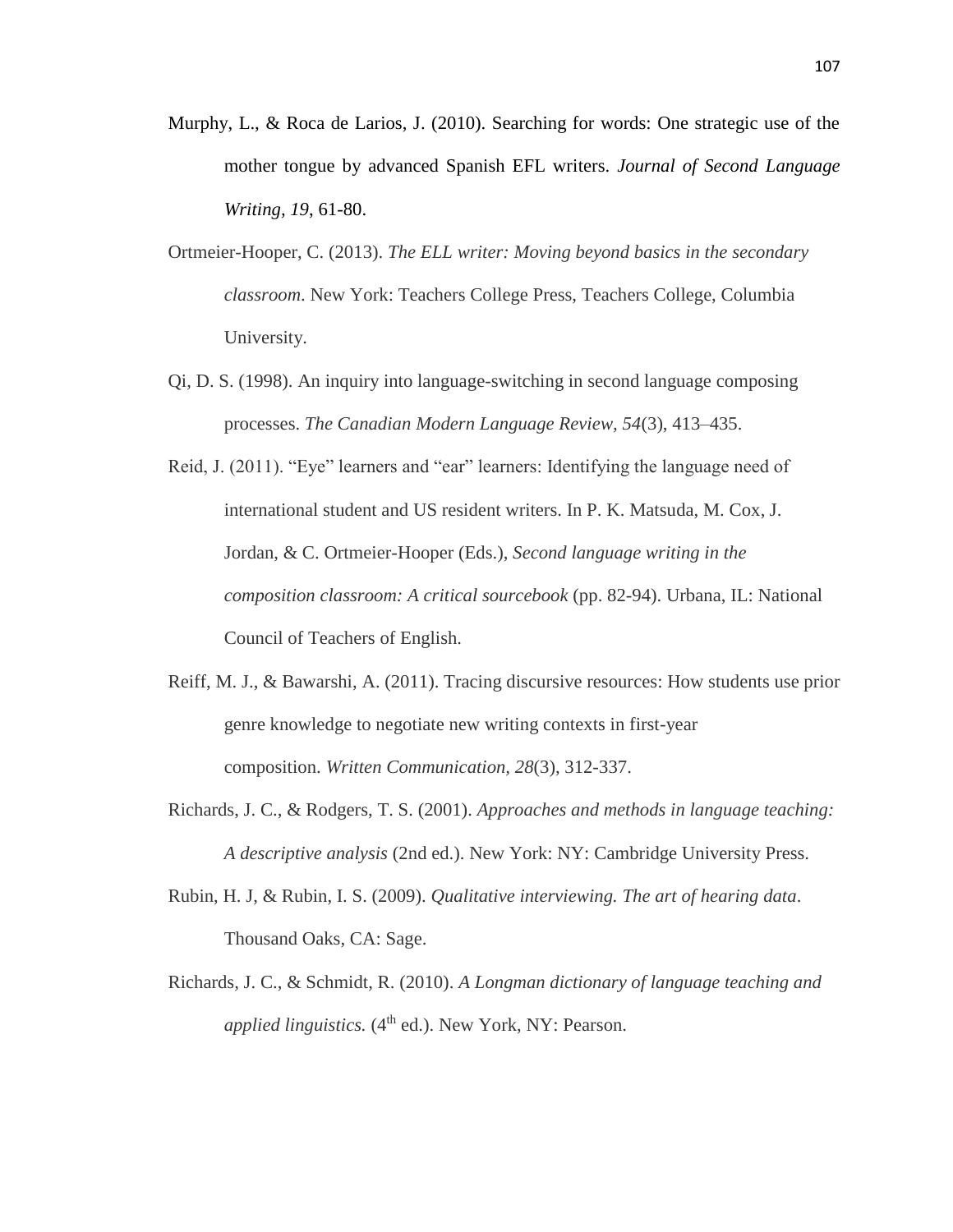- Seow, A. (2002). The writing process and process writing. In J. C. Richards & W. A. Renandya (Eds.). *Methodology in language teaching: An anthology of current practice* (pp.315-320). Cambridge: Cambridge University Press
- Shih, M. (1986). Content-based approaches to teaching academic writing. *TESOL Quarterly, 20*(4), 617-648.
- Silva, T. (1990). Second language composition instruction: Developments, issues, and directions in ESL. In B. Kroll (Ed.), *Second language writing: Research insights for the classroom.* New York, NY: Cambridge University Press.
- Silva, T. (1993). Toward an understanding of the distinct nature of L2 writing: The ESL research and its implications. *TESOL Quarterly, 27*(4), 657-677.
- Silva, T. J., & Matsuda, P. K. (2001). *Landmark essays on ESL writing*. Mahwah, N.J: Hermagoras Press.
- Sparks, R., Patton, J., Ganschow, L., & Humbach, N. (2009). Long-term crosslinguistic transfer of skills from L1 to L2. *Language Learning: A Journal of Research in Language Studies, 59*(1), 203-243.
- Storch, N., & Wigglesworth, G. (2003). Is there a role for use of the L1 in L2 setting? *TESOL Quarterly, 37* (4), 760-770.
- Susser, B. (1994). Process approaches in ESL/EFL writing instruction. *Journal of Second Language Writing, 3*(1), 31-47.
- Swain, M., & Lapkin, S. (2000). Task-based second language learning: The uses of the first language. *Language Teaching Research, 4*(3), 251-274.
- Tardy, C. (2009). *Building genre knowledge*. West Lafayette, IN: Parlor Press.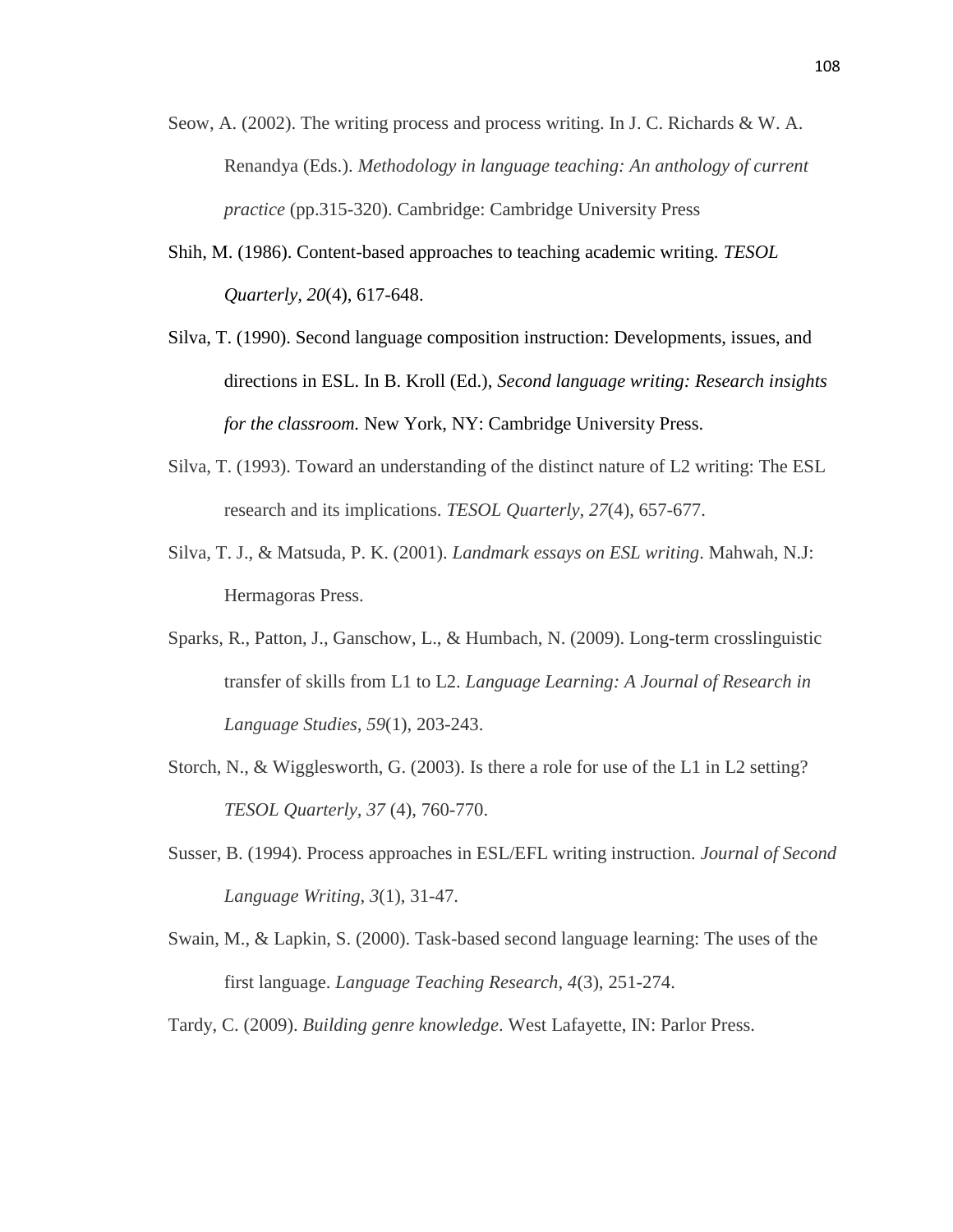- Uzawa, K. (1996). Second language learners' process of L1 writing, L2 writing, and translation from L1 into L2. *Journal of second language writing,5*(31), 271-294.
- Uzawa, K, & Cummings, A. (1989). Writing strategies in Japanese as a foreign language: Lowering of keeping up the standards. *Canadian Modern Language Review, 46*, 178-194.
- van Weijen, D., van den Bergh, H., Rijlaarsdam, G., & Sanders, T. (2009). L1 use during L2 writing: An empirical study of a complex phenomenon. *Journal of Second Language Writing, 18*(4), 235-250.
- Villamil, O., & de Guerrero, M. (1996). Peer revision in the L2 classroom: Sociocognitive activities, mediating strategies, and aspects of social behavior. *Journal of Second Language Writing, 5*, 51-75.
- Vrooman, Michael D. ((2000). The Linguistic Interdependence Hypothesis and the language development of Yucatec Maya -Spanish bilingual children. *Doctoral Dissertations Available from Proquest*. AAI9988850.

<https://scholarworks.umass.edu/dissertations/AAI9988850>

- Vygotsky, L. S. (1978). *Mind in society: The development of higher psychological processes.* Cambridge, MA: Harvard University Press.
- Wang, L. (2003). Switching to first language among writers with differing secondlanguage proficiency. *Journal of Second Language Writing, 12*(4), 347-375.
- Wang, W., & Wen, Q. (2002). L1 use in the L2 composing process: An exploratory study of 16 Chinese EFL writers. *Journal of Second Language Writing, 11*, 225-246.

White, R., & Ardndt, V. (1991). *Process writing*. Harlow: Longman

Wolfersberger, M. (2003). L1 to L2 writing process and strategy transfer: A look at lower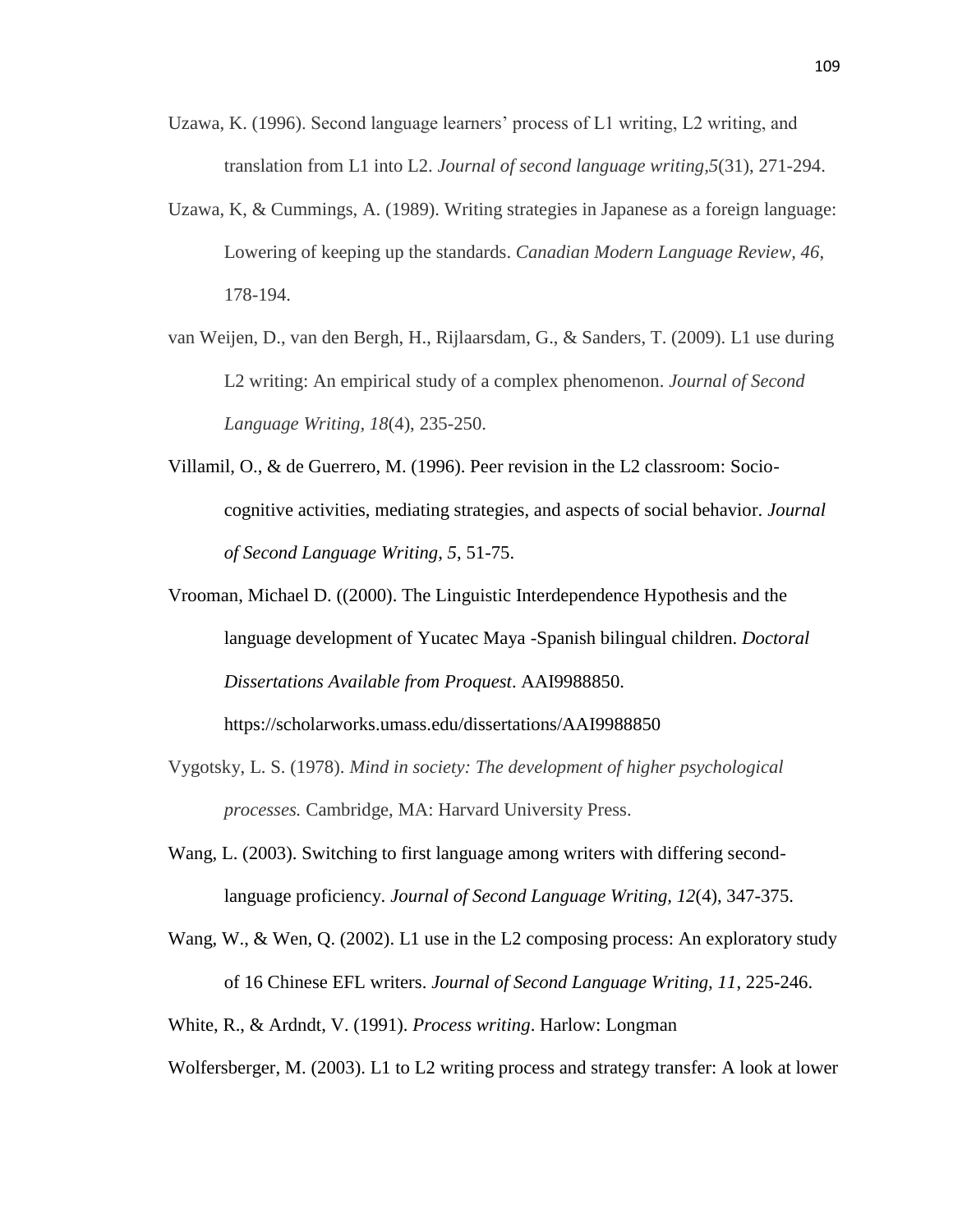proficiency writers. *TESL EJ,7*(2). Retrieved from http://tesl-ej.org/ej26/a6.html

- Woodall, B. R. (2002). Language-switching: Using the first language while writing in a second. *Journal of Second Language Writing, 11*, 7-28.
- Yancey, K. B., Robertson, L., & Taczak, K. (2014). *Writing across contexts: Transfer, composition, and sites of writing*. Logan: Utah State University Press.
- Ye, R. (2013). Discussion on interference from L1 culture to L2 writing  $\&$ . handling suggestions. *International Conference on Education Technology and Management Science (ICETMS),* 36-38.
- Yoshii, M. (2006). L1 and L2 glosses: Their effects on incidental vocabulary learning. *Language Learning & Technology: A Refereed Journal for Second and Foreign Language Educators, 10*(3), 85-101.
- Yigzaw, A. (2012). Impact of L1 in L2 writing classes. *Ethiopian Journal of Education and Sciences, 8* (1), 11-27.
- Zamel, V. (1983). The composing processes of advanced ESL students: Six case studies. *TESOL Quarterly, 17*(2), 165-187.
- Zare-Ee, A., & Farvardin, M. T. (2009). Comparison of university level EFL learners' linguistic and rhetorical patterns as reflected in their L1 and L2 writing. *Novitas: Research on Youth and Language, 3*(2), 143-155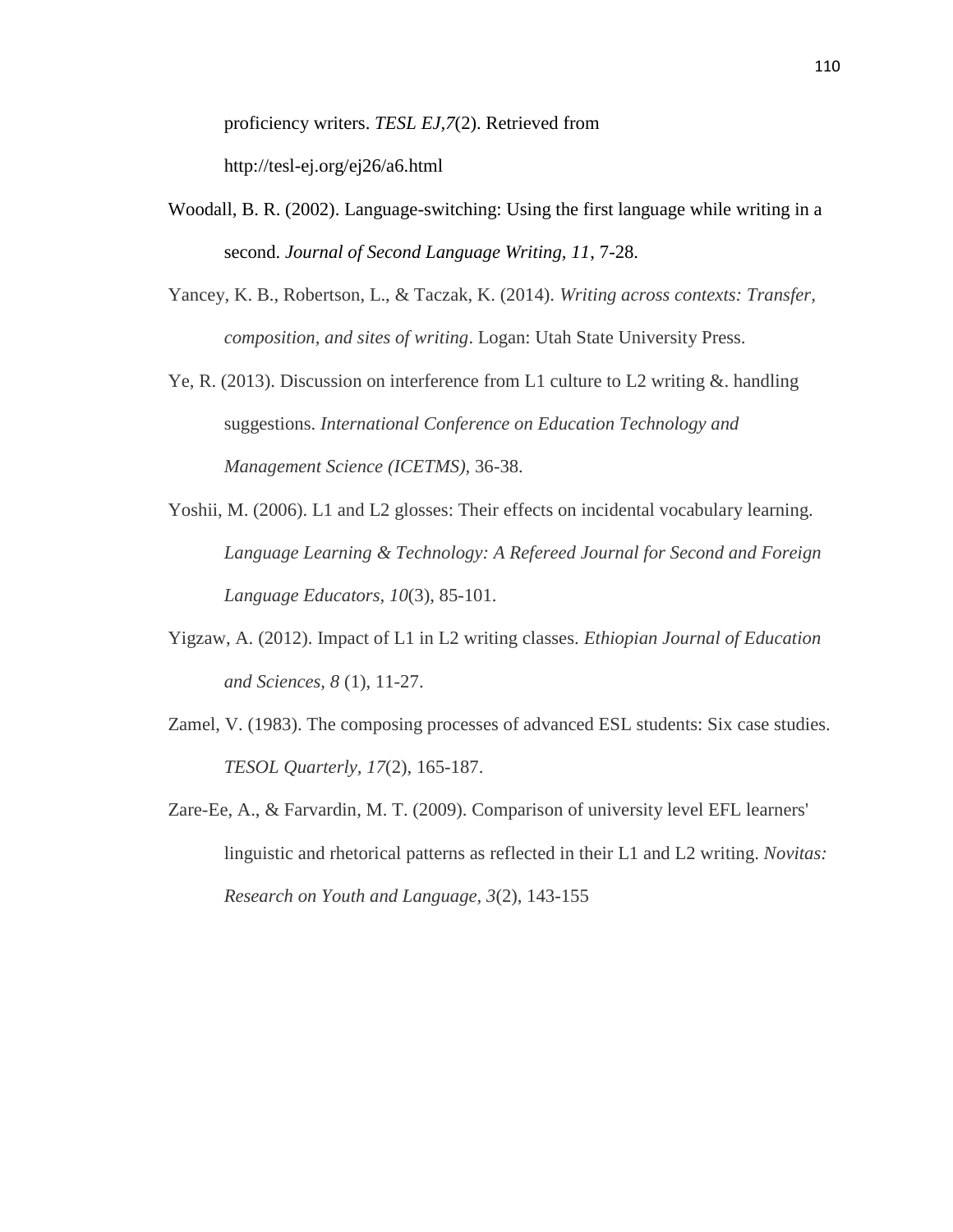#### **Appendices**

### **Appendix I: Participant Consent Form**

Dear Student,

My name is Lal Rana. I am a Teaching Assistant in the English Department at Minnesota State University Mankato and your current EAP 136-01 instructor. As a current EAP 136-01 student, you are invited to participate in a research study titled *The Effects of Prior L1 Genre Knowledge on L2 Academic Writing: A Case of Multilingual Undergraduates in a Basic Writing Course*. This research seeks to understand the effects of multilingual undergraduates' prior first language (L1) genre knowledge on the development of their second language (L2) academic writing in a basic writing course.

If you choose to participate in this study, you will not be expected to complete any additional tasks beyond those required for EAP 136-01. I am seeking your consent to use your class assignments in my research.

Your participation is completely voluntary, and you are free to withdraw from the study at any time. The decision whether or not to participate will not affect your relationship with Minnesota State University, Mankato, and refusal to participate will involve no penalty or loss of benefits. You can withdraw from the study at any time by contacting the Faculty PI, Dr. Henderson Lee, at sarah.henderson-lee@mnsu.edu or (507)-389-1359.

The potential risks you may encounter as a participant do not exceed those experienced in everyday life. There are no direct benefits to participating in this study, as participants are only giving permission for their completed course requirements to be used as data. The findings of this study, however, will inform basic writing pedagogies, particularly for undergraduate multilingual writers.

Consent forms will be collected by the Faculty PI, Dr. Henderson Lee, and kept in a locked file cabinet in her office (AH 229 C) until the end of the semester. Because I am in the role of both instructor and researcher, I will not have access to the consent forms until all final grades have been posted. At no time during the semester will I know whether or not you decided to participate in this study. After grading is completed, all collected data will be kept in a locked file cabinet or on a password protected computer. In dissemination of this research, pseudonyms will be used to ensure confidentiality of participants. All consent forms and collected data will be retained for a minimum of three years before being destroyed, as per federal regulations.

If you have any questions, please feel free to contact Dr. Henderson Lee at sarah.henderson-lee@mnsu.edu or (507)-389-1359. If you have any questions about rights of research participants, please contact Dr. Barry Ries, Administrator of the Institutional Review Board, at barry.ries@mnsu.edu or (507) 389-1242.

If you would like more information about the specific privacy and anonymity risks posed by data stored online, please contact the Minnesota State University, Mankato Information and Technology Services Help Desk (507-389-6654) and ask to speak to the Information Security Manager.

Initials: \_\_\_\_\_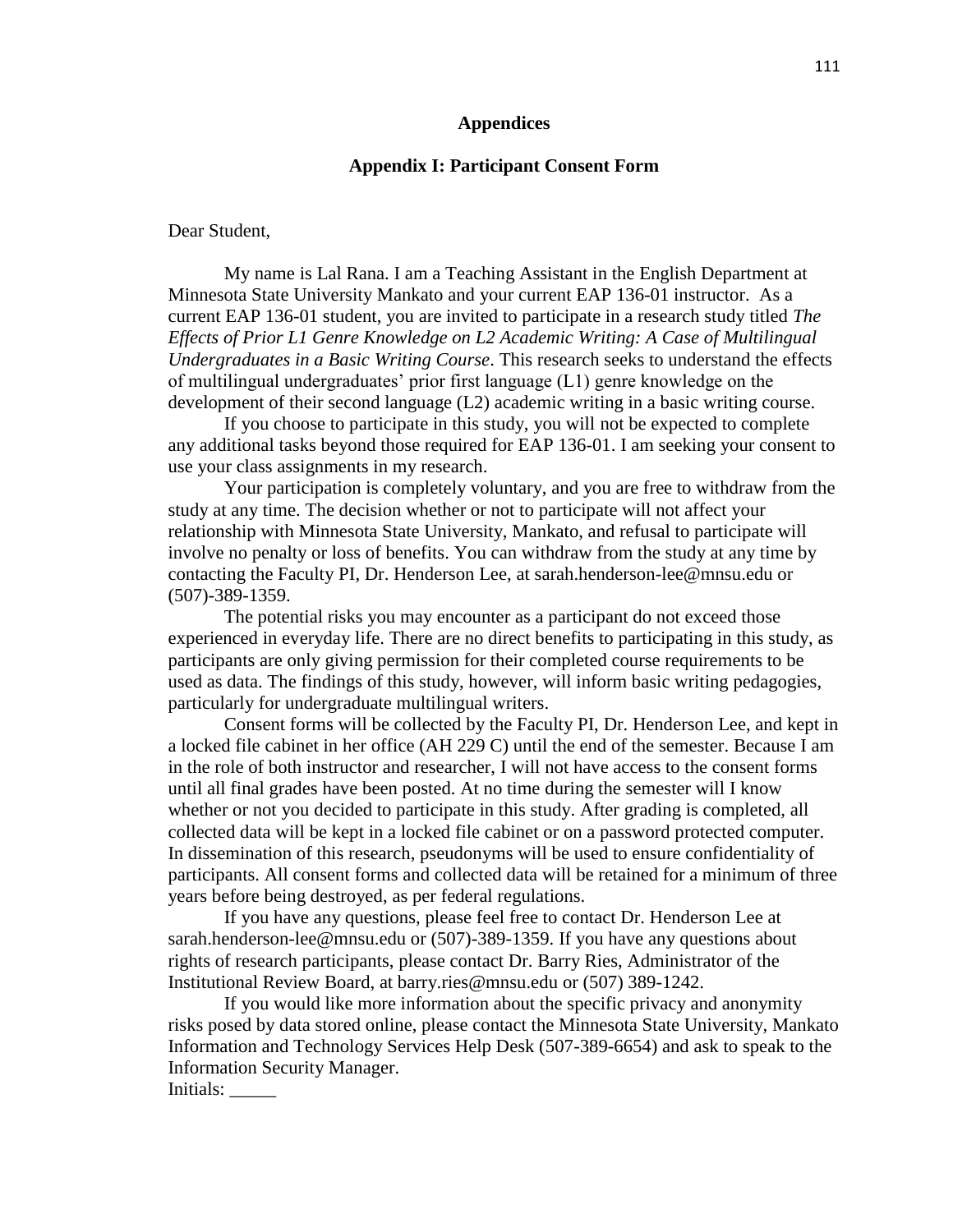A copy of this letter will be provided for you to keep. If you are willing to participate in this study, please initial the bottom of the first page and sign the second page before returning it to Dr. Henderson Lee. Your signature indicates that you are at least 18 years of age, and you have read and understand the information above and willingly agree to participate. Thank you for your consideration.

Your name (printed): \_\_\_\_\_\_\_\_\_\_\_\_\_\_\_\_\_\_\_\_\_\_\_\_\_\_\_\_\_\_\_\_\_\_\_\_\_\_\_\_\_\_\_\_\_\_\_\_\_\_\_\_\_\_

Your signature: \_\_\_\_\_\_\_\_\_\_\_\_\_\_\_\_\_\_\_\_\_\_\_\_\_\_\_\_\_\_\_\_\_\_\_\_\_\_\_\_\_\_\_\_\_\_\_\_\_\_\_\_\_\_\_\_\_\_\_

Date: \_\_\_\_\_\_\_\_\_\_\_\_\_\_\_\_\_\_\_\_\_\_\_\_\_\_\_\_\_\_\_\_\_\_\_\_\_\_\_\_\_\_\_\_\_\_\_\_\_\_\_\_\_\_\_\_\_\_\_\_\_\_\_\_\_\_\_

**MSU IRBNet LOG #: 1105429 Date of MSU IRB approval: 08-08-2017**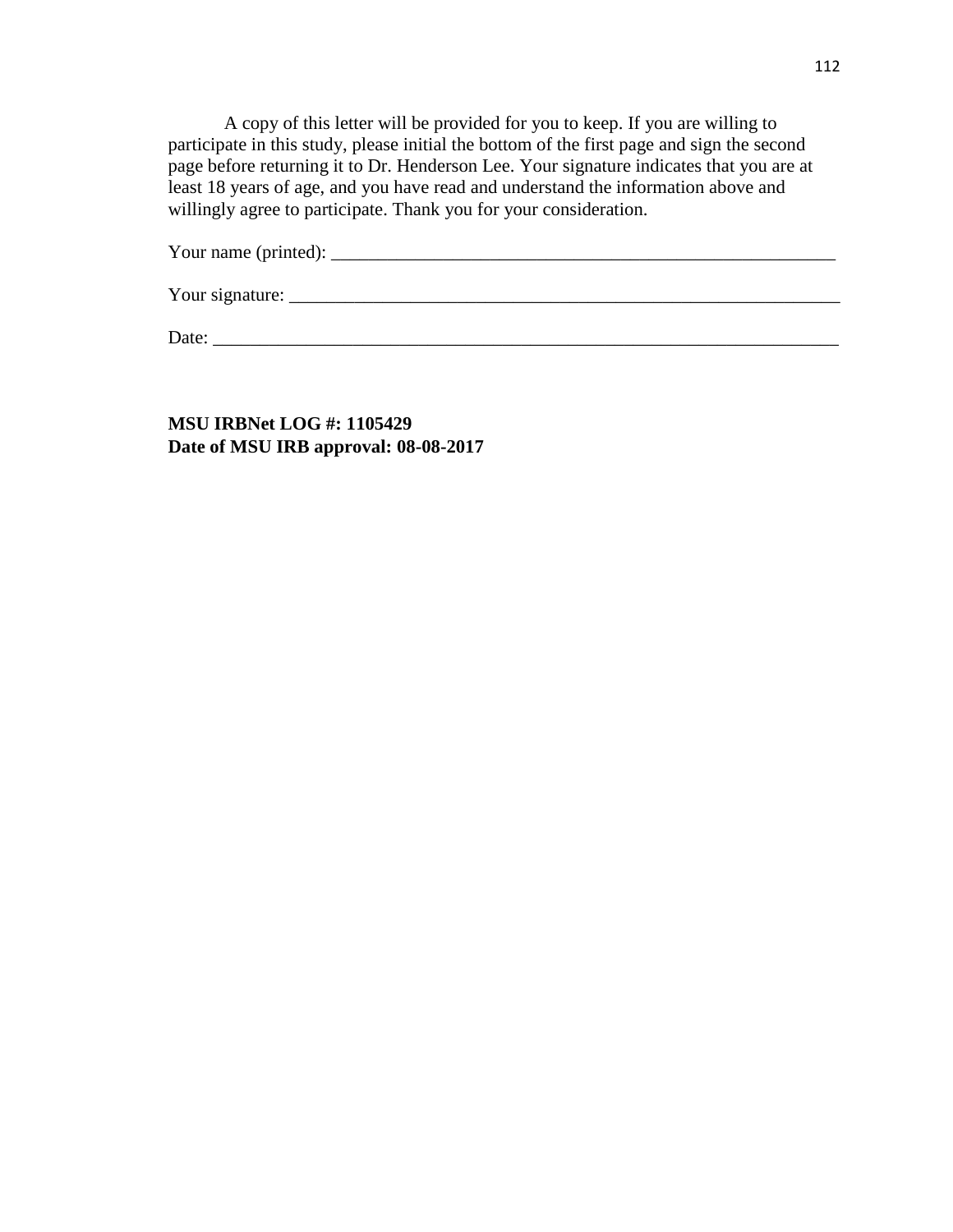# **Appendix II: Guiding Questions for Journal 1**

# **Guiding questions for reflections Answer each of the following question separately. Be as informative and detailed as possible.**

- 1. When did you learn to write "cauae and effect" essays/texts in your first language? If not in your language course, in which subject did you learn (e.g., science or social studies)?
- 2. Describe your experience of writing "cauae and effect" essays/texts in your first language? (Focus on how brainstorming, collecting information required for the essay, outlining, drafting, editing and finalizing.)
- 3. How did you use your first language knowledge of "cauae and effect" essays/ texts to write the "cause and effect" essay in EAP 136?
- 4. How did you use your first language at various stages of the writing process of "cauae and effect" (e.g., brainstorming, outlining and drafting)?
- 5. What effects (advantages or disadvantages) did you have when you used your prior first language knowledge of writing?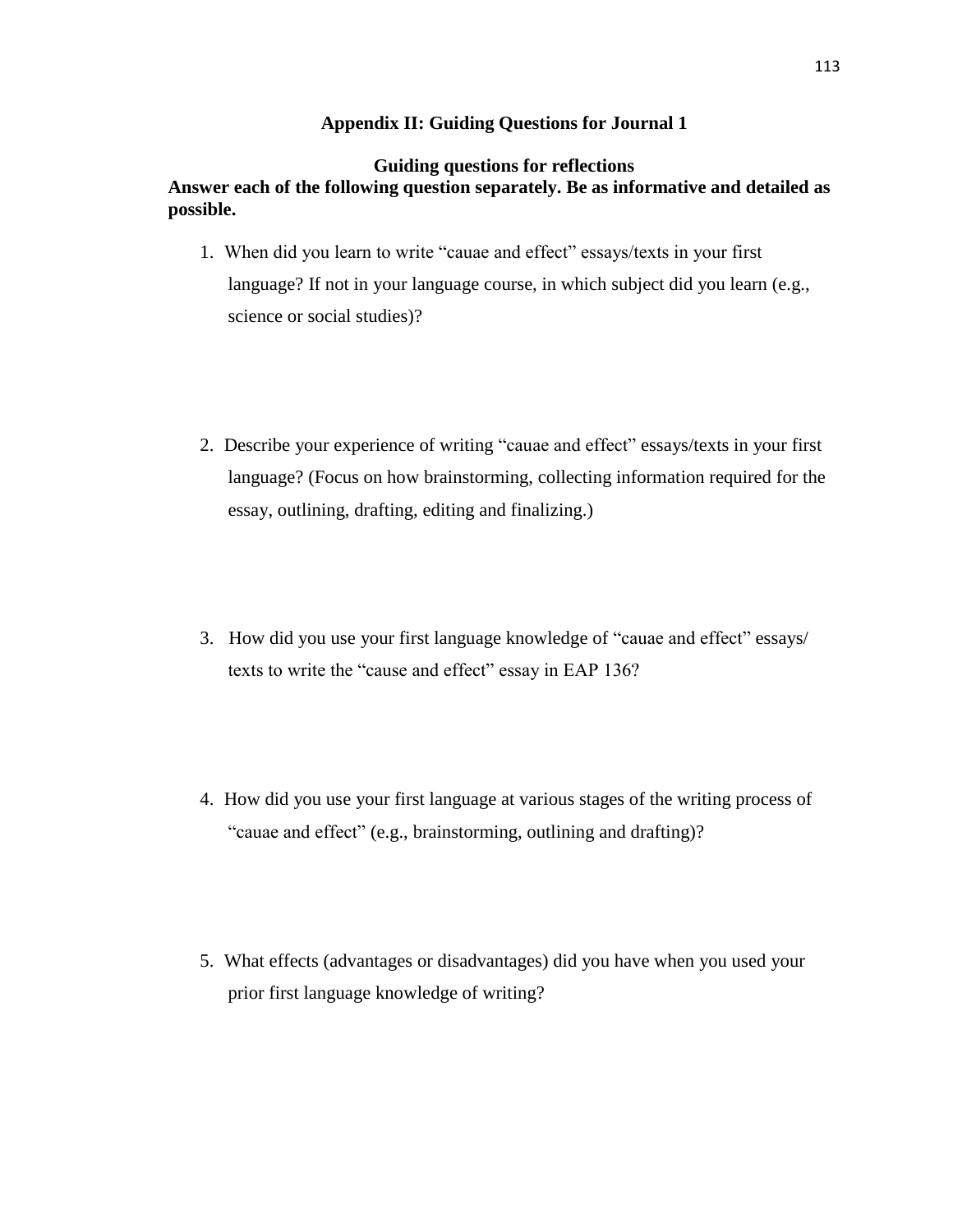### **Appendix III: Guiding Questions for Journal 2**

### **Guiding questions for reflections**

**Answer each of the following question separately. Be as informative and detailed as possible.** 

- 1. When did you learn to write "comparison and contrast" essays/texts in your first language? If not in your language course, in which subject did you learn (e.g., science or social studies)?
- 2. Describe your experience of writing "comparison and contrast" essays/texts in your first language? (Focus on how brainstorming, collecting information required for the essay, outlining, drafting, editing and finalizing.)
- 3. How did you use your first language knowledge of "comparison and contrast" essays/ texts to write the "comparisona contrast" essay in EAP 136?
- 4. How did you use your first language at various stages of the writing process of "comparison and contrast" (e.g., brainstorming, outlining and drafting)?
- 5. What effects (advantages or disadvantages) did you have when you used your prior first language knowledge of writing?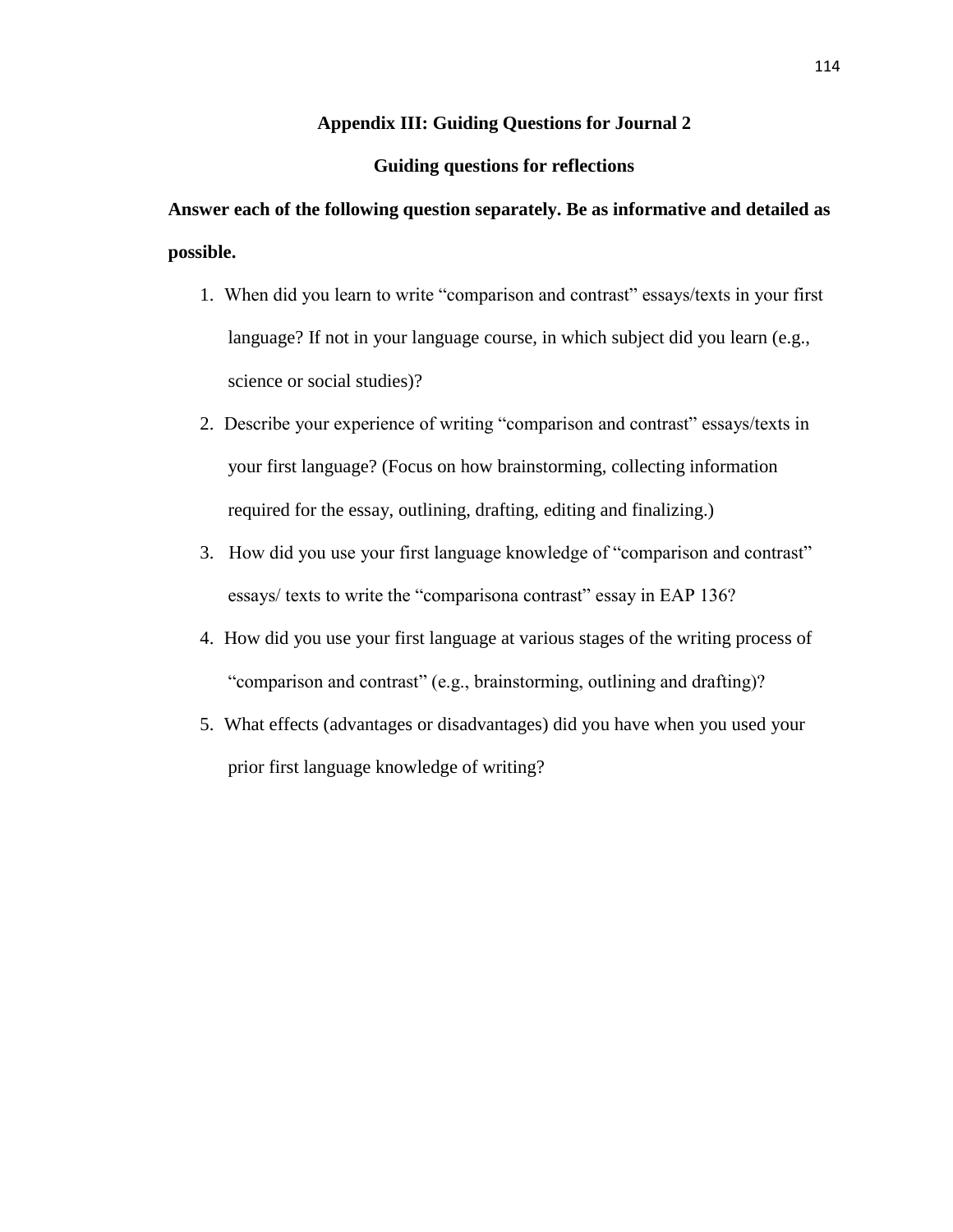# **Appendix IV: Guiding Questions for Journal 3**

# **Guiding questions for reflections Answer each of the following question separately. Be as informative and detailed as possible.**

- 1. When did you learn to write "problem and solution" essays/texts in your first language? If not in your language course, in which subject did you learn (e.g., science or social studies)?
- 2. Describe your experience of writing "problem and solution" essays/texts in your first language? (Focus on how brainstorming, collecting information required for the essay, outlining, drafting, editing and finalizing.)
- 3. How did you use your first language knowledge of "problem and solution" essays/ texts to write the "comparisona contrast" essay in EAP 136?
- 4. How did you use your first language at various stages of the writing process of "problem and solution" (e.g., brainstorming, outlining and drafting)?
- 5. What effects (advantages or disadvantages) did you have when you used your prior first language knowledge of writing?